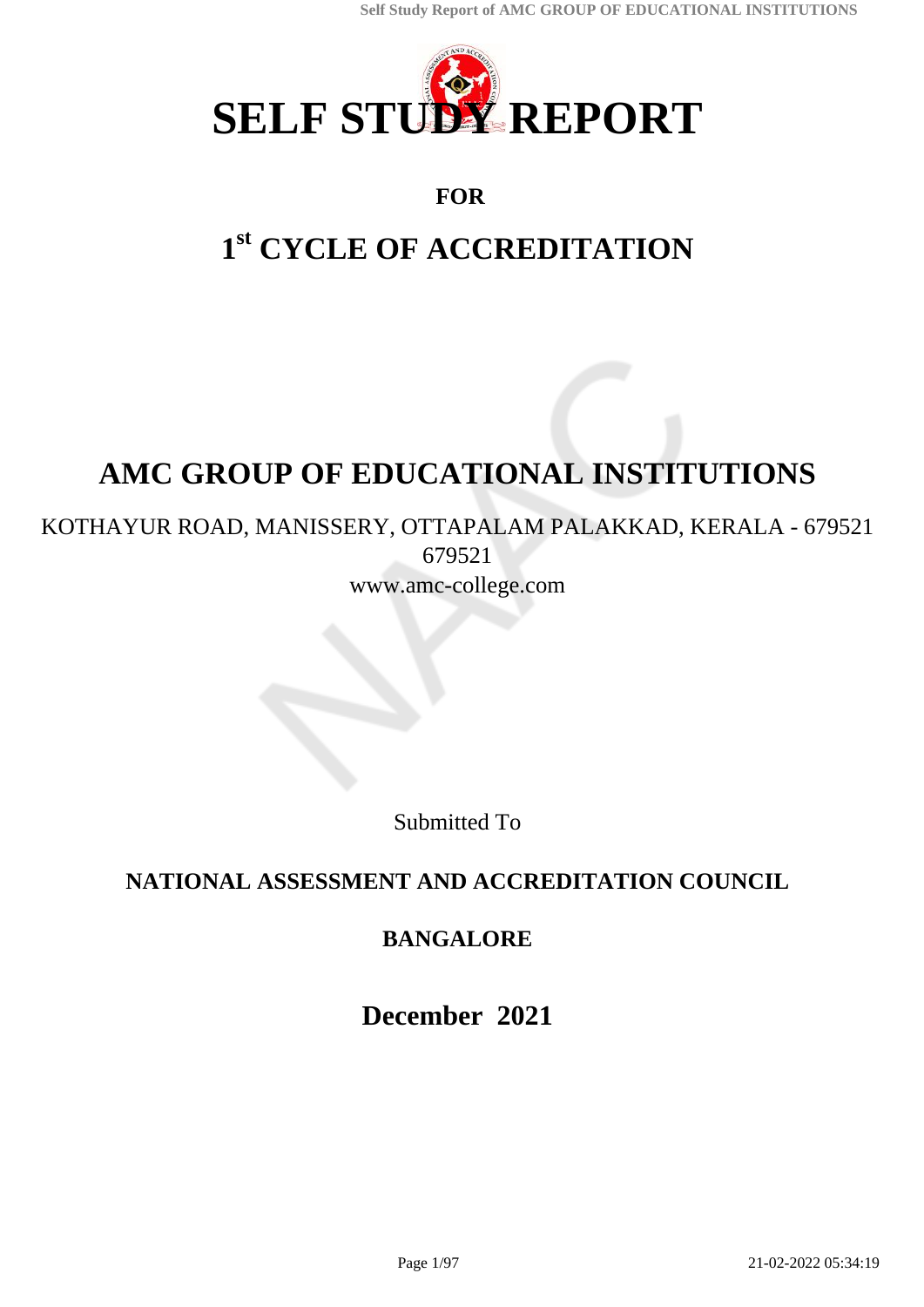## **1. EXECUTIVE SUMMARY**

## **1.1 INTRODUCTION**

The specialty of Ottapalam and surrounding areas include scenic hills, forests, country-style housing, lush green paddy fields and natural beauty but it was untouched by positives of the modern-day technological and industrial advancements. As almost majority of the residents were in the lower middle class category and in the minority category, they were not able to get quality learning modules from nearby, as it was not affordable for them. The location was very far from the nearby education hubs like Coimbatore, Kochi and Kozhikode. This made Meena Ramaswamy set her vision to give quality education by blending technology while imparting education. She decided to resign her well settled career of Banglore and started a college in a rented building at Kulappuly. She herself, first rank holder in MBA marketing management, hired few well qualified faculties and started the journey with 8 students. She hired professionally qualified people who were interested in settling in the rural outskirts and ready to share their knowledge to the rural youth. Later, the college shifted to Manissery Campus. In 2014, the institution continued its success story by acquiring affiliation from University of Calicut for B. Com Finance and BBA Finance and received approval by Government of Kerala.

The journey continues, her team instils in students a zest for learning and motivates original thought and the ability to see things from multiple perspectives. She strongly believes in the success mantra that "The bond that students and faculty members share is one of the greatest assets of the college". Discussions and activities within and outside the classroom are dynamic, dyadic, dialogic and collaborative. The emphasis is on a liberating pedagogy that can shatter myths, rescue imagination, develop critical thinking and initiate change. The institution is soaring high towards glory by implementing activities related to all round development of each and every one who is a part of AMC family.

### **Vision**

### **TO TRANSFORM RURAL YOUTH IN TO VIBRANT, RESPONSIBLE AND SOCIALLY COMMITTED CITIZENS, IN THE SPIRIT OF EDUCATION AND EXCELLENCE.**

We mould students to be vibrant and empower them, irrespective of caste, creed and religion to fulfil their academic and professional passion in an institute that is diverse, welcoming and inclusive for all students, faculty and staff.

As a responsible institution we provide, strength, support and opportunities for both faculty members and students through teaching, mentoring and by promoting arts and culture. AMC during its journey has been delivering a promise and shouldered the responsibility and commitment to the parents to impart quality and affordable education to each and every student. The Institution is tech savvy and armed with latest infrastructure like international video conferencing facility in line with the current practices of teaching and learning.

### **Mission**

### **BUILD MORALLY, PROFESSIONALLY, TECHNOLOGICALLY UPDATED FUTURE CITIZEN.**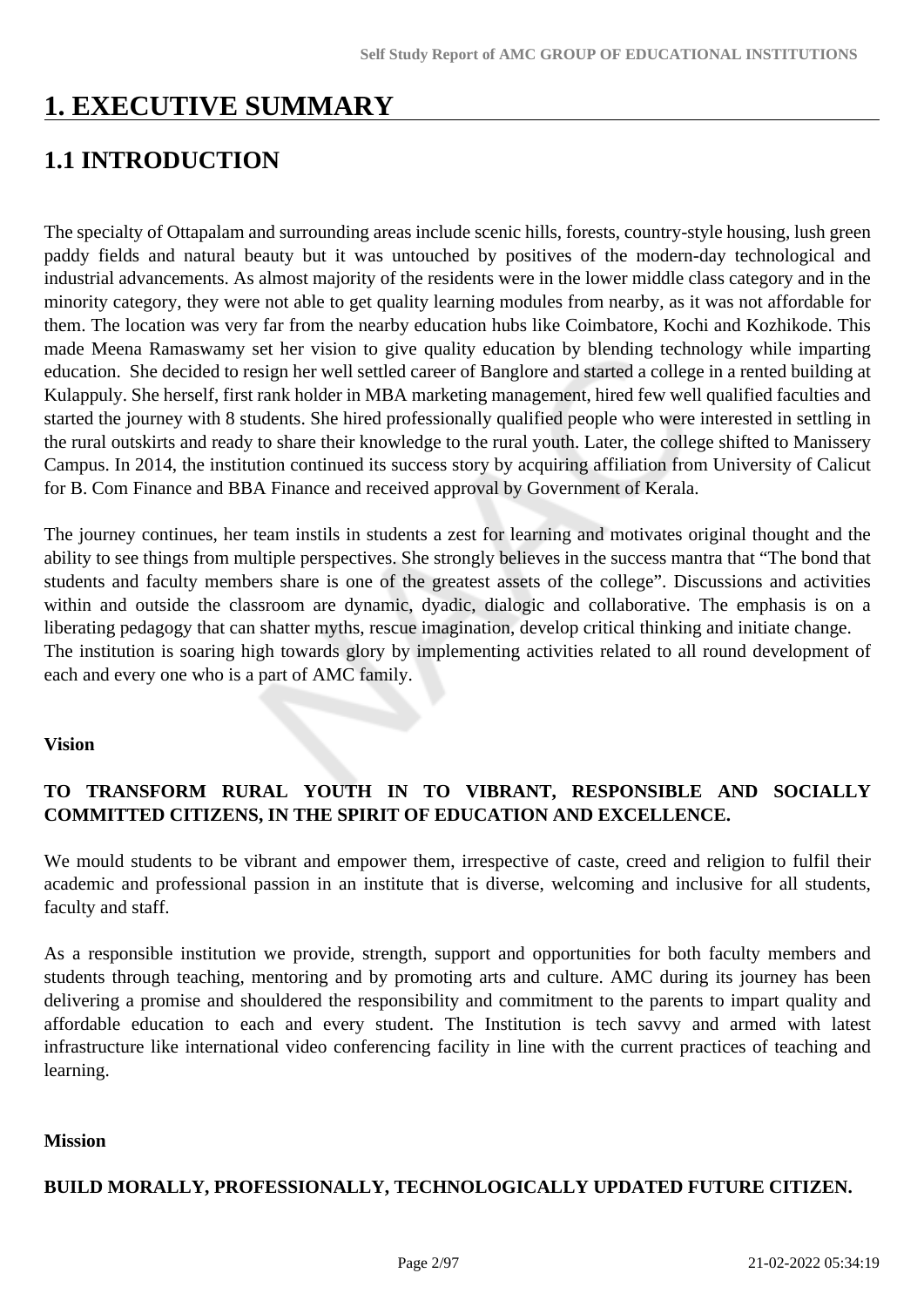AMC supports its students to enhance their learning potential by integrating technology into their curriculum. The institute ensures that student develop the essential interactive skills which make them competent to face the challenges of the emerging society. The Institute always inculcate moral values among students which help them to take right decisions and choose the path they need. It builds a better society and helps to develop one's overall personality.

### **CORE VALUES**

### COMMITMENT, COMPETENCY AND CREATIVITY

The institute is committed in delivering equal opportunity to each and every student to showcase his/her innate abilities for facing challenges in the real-life scenario and to mould them as a combination of skills, attitudes and knowledge.

## **1.2 Strength, Weakness, Opportunity and Challenges(SWOC)**

### **Institutional Strength**

- Affordable high quality education.
- Remarkable credentials about the college.
- Competent teaching and non-teaching staff.
- Excellent teacher student relationship.
- College is professionally managed by a core directing team that consists of industrialists,technocrats,finance specialists and academic experts.
- Staff and students with good civic sense
- holistic and productive students and staff.
- Freeships to eligible students of all sections.
- Lush green scenery, overlooking Western Ghats, free from sound pollution.
- The college is constantly engaged in community linkage programme through NYNA
- Clubs and Committees with active student participation

### **Institutional Weakness**

- The college lacks freedom in curriculum design, it has to follow the syllabus framed by university of Calicut.
- As there is no provision for permanent affiliation to self-financing colleges, institution cannot get 12b status of the UGC. Hence all benefits of 12b status cannot be enjoyed.
- the students are not eligible to apply for E- grants and scholarship of state Govt, as it is under selffinancing category.
- The college often losses working days due to natural calamities
- Socio economic Backwardness of the students affects their learning.
- Rural location of the institutions limits tie-up with industries and industrial exposure.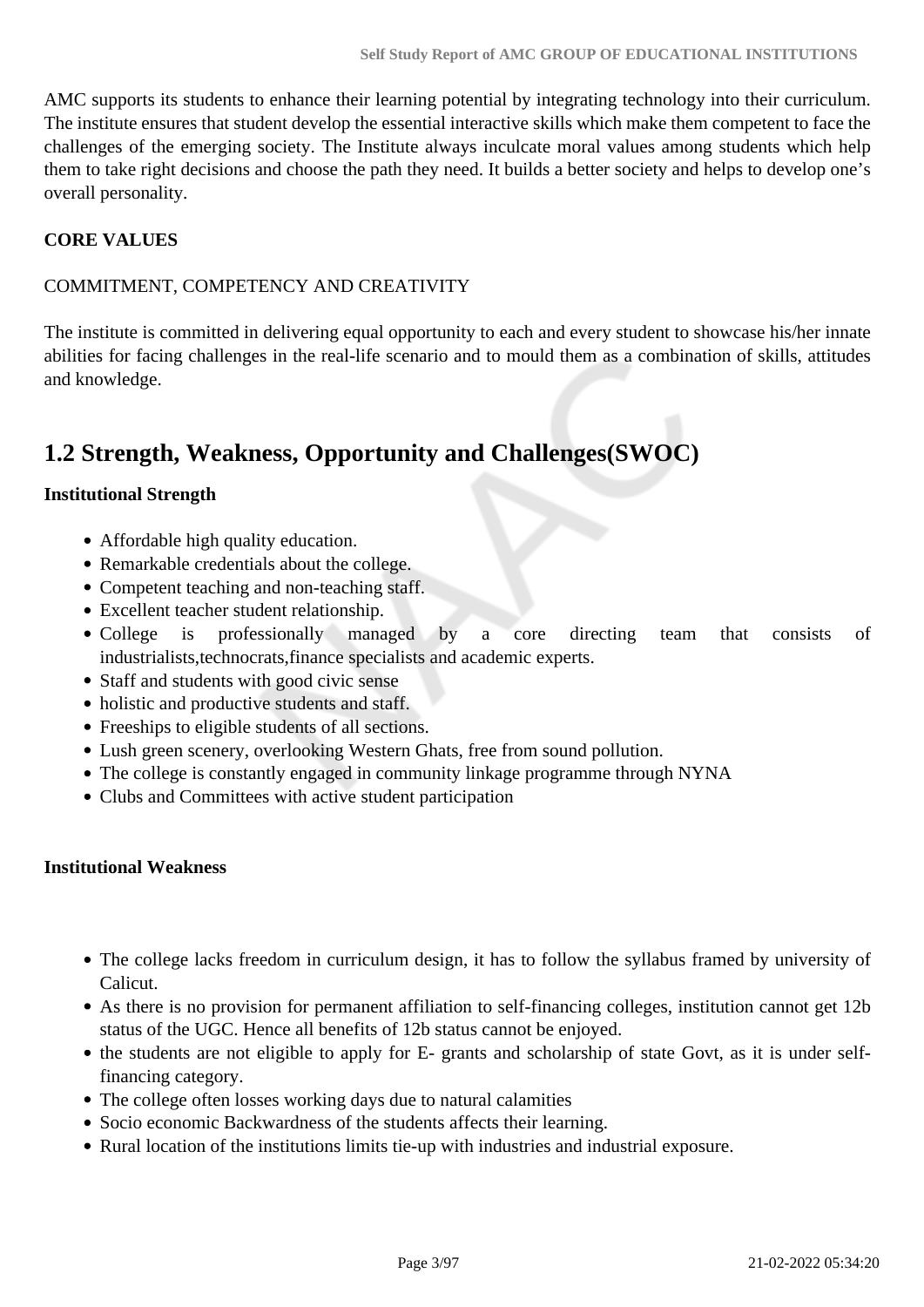### **Institutional Opportunity**

- Research opportunities in national and international area.
- Highly networked alumnae.
- Internship facility to students can be availed by genuine collaboration.
- Updated and integrated technology can be used more in curriculum delivery.

### **Institutional Challenge**

- Mobilization of funds for college development from external agencies like UGC/GOVT/NGOs/PTA/Students are difficult.
- Students coming from the rural areas lack proper communication skills.
- Students using Smart phone for accessing social media rather than academic purpose
- The week socio economic background of students act as a barrier for Higher Studies.

### **1.3 CRITERIA WISE SUMMARY**

### **Curricular Aspects**

The curricular aspects are the backbone to promote overall personality development of learners. The curriculum addresses all the educational domains. As we are an affiliated college under University of Calicut, we solely depend on the curriculum approved by the BoS of the university. Hence, we care, student engagement and involvement in each subject and inculcate democratic, moral, social and ethical values in students. Through the mode of experiential learning we orient our students towards self-learning and develop skills in communication. We provide quality education accessible to all including the under-privileged with a thrust on holistic development of learners, irrespective of caste and creed.

 Academic flexibility in the curriculum is introduced by giving more freedom of choice to faculties, so that they prepare a well-advanced teaching plan before lecture delivery. The various clubs and cells help to develop selfconfidence and self-reliance to face various competitive and other professional examinations and thereby to provide greater opportunities for employment. The academicians and interaction with various experts of the field help them to undertake research in different disciplines. The certificate courses help the students to gain knowledge in current and latest topics not covered in the syllabus. The feedback system helps to analyze the pitfalls and helps to correct the errors and the suggestions which are relevant are taken for future execution.

### **Teaching-learning and Evaluation**

AMC has made tremendous changes in the teaching learning process for imparting quality education. Since 2014 Institution has been introducing CUCBCS as per the regulations of affiliating university and was shifted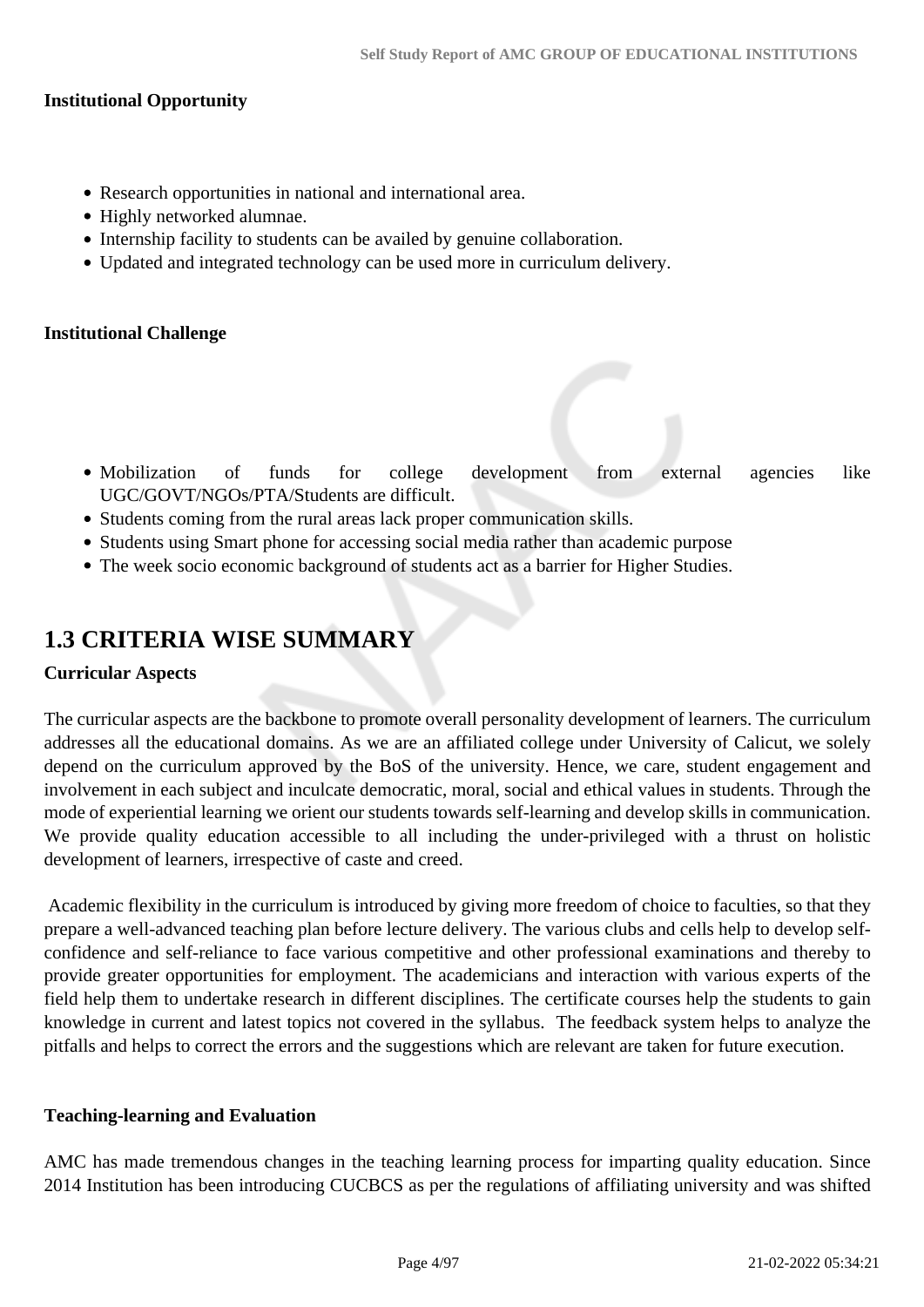to CBCSS during 2019. The college scrutinizes the socio economic, curricular and extracurricular aspects of each student during and after the admission process. The Institution assesses learning levels of students after admission and organises special programs for advanced learners and slow learners. Student Centric methods such as experimental learning, participative learning, and problem solving methodologies are adopted for enhancing learning experience with the collective effort of all Departments.

 Information and Communication Technology (ICT) is used by all teachers to support, enhance and optimize the delivery of information to students for effective teaching –learning process in the college. Reforms in continuous Internal evaluation system was implemented to enhance the students overall competencies through regular monitoring and assessment. The College believes that the continuous evaluation of students is prominent for their sustainable performance. Hence a structured evaluation process has been designed and implemented. Institution maintains a healthy student teacher ratio along with proper mentoring to resolve academic and other issues of students.

Result analysis is carried out regularly soon after the declaration of university results. For this each department designate a teaching faculty to collect and evaluate the result on semester wise properly. College follows a system to collect feedback from alumni and their employer to understand the extent to which the course outcome benefitted them in their employment. College always keep contact with Parents and collect feedback to get their satisfaction level about the course outcome is benefited to their ward.

### **Research, Innovations and Extension**

The institution has created an eco-system for innovation and has taken various initiatives for creation and transfer of knowledge. ED Club has been formed and conducted various activities like workshops, food stall, and production units of soap powder, paperpen, and cloth bag and LED bulb. Research forum has been formed to inculcate research attitude among students and faculties' .The students and faculty members are embolded to present papers and publish papers in Research journals. Various academic fest has been organized like "Parivarthan" for Management students, "synergy "for Commerce students and "BECO" for Economics students. Publication initiatives of the college include "Daksha" Journal of Social Science and Management, "ECHO "Newsletter, hand written magazine etc. Workshops and seminars were conducted on Research Methodology, Entrepreneurial Development and IPR. Various extension and outreach programme for sensitizing students to social issues under various departments and clubs like NSS,Red Ribbon Club, Women Development Cell, Nature Club, Social Service Club etc. the important initiatives are Gramya, NYNA, Saheli, Share And Care, Swatch Bharath, Vimukthi, Hope etc. Certain awards and recognition received for extension activities from SVEEP and Valluvanad Blood Bank Forum Charitable Trust. The college has 4 functional MOU s with various institutions.

### **Infrastructure and Learning Resources**

AMC is situated in a rural area on the main focus on upliftment of rural people through good and updated education system. The college is situated around 7 acres and 44 KM far from Trissur town and 40 KM from Palakkad town. The college has 2.68 acres land for playground and provides various sports equipment.

About the infrastructure, the college has twenty good ventilated class rooms and enough seating facilities. The college providing Wi-Fi facilities in ten classes. The management has implemented the international video conferencing facility in the college to enlarge the technical wisdom of students and to disclose the varied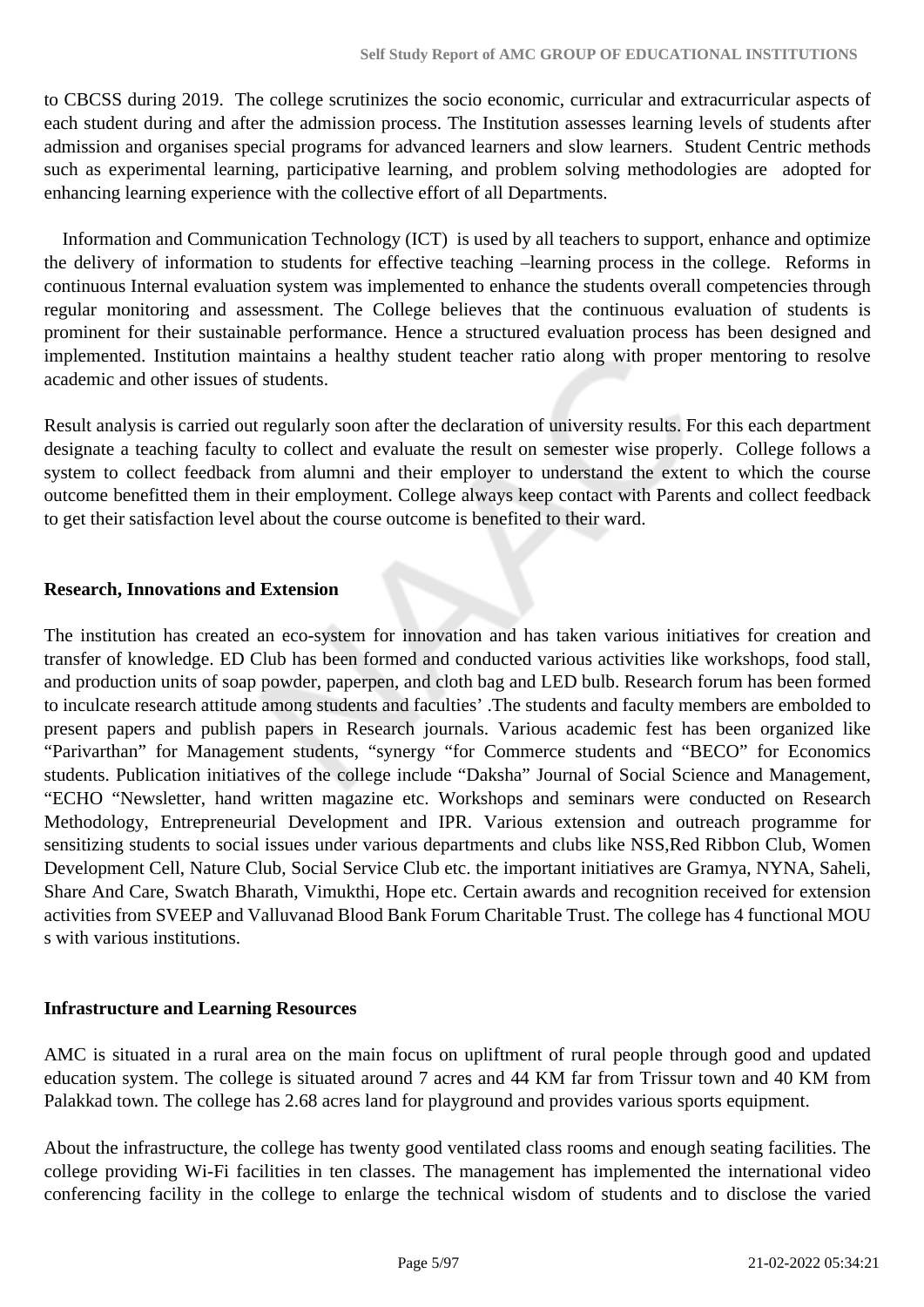professional and academic possibilities awaiting after graduation and post-graduation. This becomes a unique feature of AMC, as the management has a truly committed team in Canada to provide necessary classes at any time according to the convenience of students and they can also directly interact with the faculties. For this college is using Polycom Software with a special dedicated internet line. The college has a fairly well-equipped computer lab with twenty computers. Various short-term ICT training are offered by computer lab in association with various departments. The college has ICT facilitated Seminar hall for discussions, meetings etc. which is equipped with LCD, projector and a good computer.

The college library facility, have a collection of more than 2000 books which includes reference books, text books, general reading books, books for competitive exams etc. Apart from, books students can use various magazines and newspapers.

For cultivating a healthy relationship with fitness, a multi-gym with sophisticated equipment is facilitated in the campus without any fee. Students and staff can enjoy the facility. Regular usage of this facility will help one to get relief from stress and fatigue and to improve focus and attention.

### **Student Support and Progression**

The institution has a well-defined and efficient mechanism to support the students to enhance their knowledge and skill and gain a holistic development. As our institution is in a rural area we have students from economically weaker sections and from various castes and creeds. As it is a self-financing college we could avail very limited grants and scholarships from the government. The major sponsor for such scholarship is the management. Hence, the institutional freeships are the major alternative support for these students.

The various clubs and cells like, Social Service Club, Electoral Literacy Club, Red Ribbon Club, Debate club, ED club, Nature Club, Career Guidance and Placement cells etc., supports the students to enhance their knowledge, awareness, social responsibility, soft skills, language, personality development and communication skills. All clubs and cells ensures satisfactory representation of girls, ensuring gender equity. Many vibrant programs, conducted inside and outside the campus promotes the artistic character, self-confidence and enthusiasm of the students. The college is initiating many ICT skill development classes to enhance the digital literacy.

The institution also promotes the non-academic activities such as Sports and Arts, to develop the sportsman spirit and artistic character among the students. The institution takes efforts for the health and well-being of the students, the initiation of which is done by the Health and Yoga Club and also by the continuous and regular gym sessions, provided in the institution. The students take part in the sports events and cultural and arts programs actively, that keeps the balance between the health and creative aspects of the students.

The institution organizes many orientation classes and trainings, both online and offline to make the students proactive to face the challenges that may emerge in their career. It makes the student to enhance themselves beyond the academic perspective and prepare themselves to step into the competitive professional world outside the campus.

The institution has proper mechanism in order to address all the grievances, allegations and facilitate timely redressal, in the form Grievance Redressal Cell, Anti-ragging cell and Anti-Sexual Harassment Cell for the students.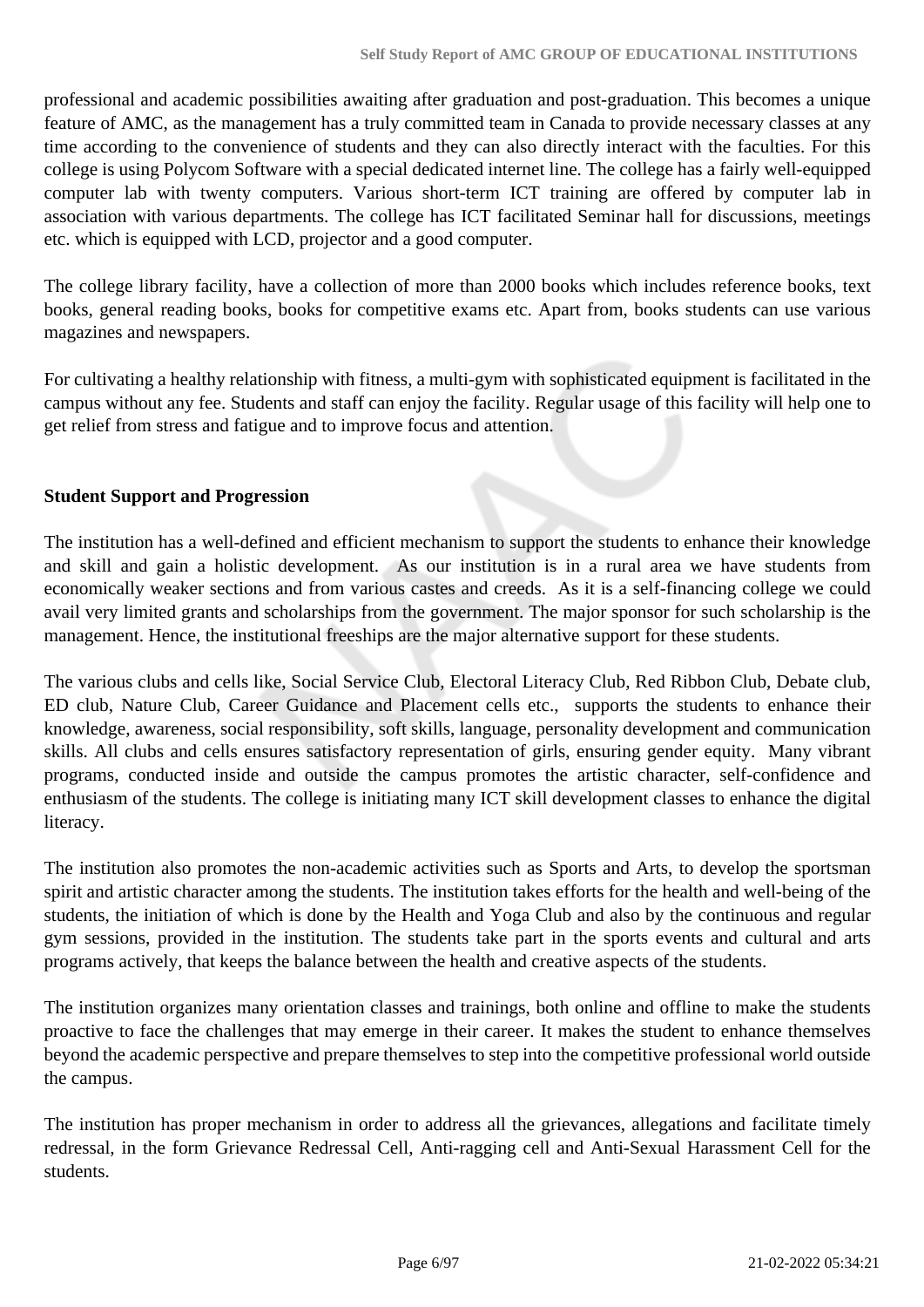### **Governance, Leadership and Management**

 AMC Group of Educational Institutions is governed and managed by Trisha Charitable Trust. The trust has its own policies and strategies as per the vision and mission of the college. As the college is in rural area, the main aim of the college is to uplift rural education and skill development and to mould the students into a vibrant, responsible and technologically updated citizen.

 The institution was centralized at the beginning and with the initiative of IQAC, the institution got decentralized. The powers are decentralized from top to bottom in order to take proper and correct decisions. The organization follows a participative management technique for decision making.

Internal and external audits are conducted at regular intervals. There is no audit objections till date.

 Effective welfare measures are implemented in the college through Staff Welfare Club for all staffs. The management always take initiative for the overall development of all staffs through FDP's and many other programs. The organization follows an effective performance appraisal and feedback system.

 The main source of fund is tuition fees and it is mobilized in an effective manner for the upliftment and overall development of the college.

 **CARE,** Co operative for Assistance and Relief Everywhere is one of the best practices followed by the institution. Many sensitive issues and problems received in the Grievance Cell from the part of students, which cannot be solved internally is referred to CARE. CARE is handled by experienced internal and external mentors. **Acharya Shrestha**, an IQAC initiative quality enhancement programme was introduced to enhance the communication skill, subject knowledge and interactive skill among the faculties.

 The review of teaching learning process, structure and methodologies of operations and learning outcomes are done though remedial teaching and feedback system at periodic intervals.

### **Institutional Values and Best Practices**

The institution gives great attention in ensuring gender equity by providing a safe and secure environment for all students by providing 24x7 security service , CCTV surveillance in the campus. The Grievance Redressal cell and Anti – ragging cell are also actively working towards its objectives. WDC frequently conducts enlightening sessions to render emotional support to the girl students and also gives effective counselling during necessary circumstances. A well-equipped common room with essential assistance is also available for girl students in the college. Both the genders are promoted to participate in sports, arts and in election.

As a part of Green initiative the use of LED bulbs, solar panels, recycle garden, herbal garden are introduced in the campus.In addition to this effective waste management system is followed to keep the premises clean and eco – friendly. The office automation has been introduced and highly promotes non plastic items in the campus for various purposes.The institution has an adequate water harvesting system such as bore well recharging, rain water harvesting to overcome the scarcity of water.

The Grievance Redressal Cell, SC/ST cell of the institution ensures equality of opportunity, justice and human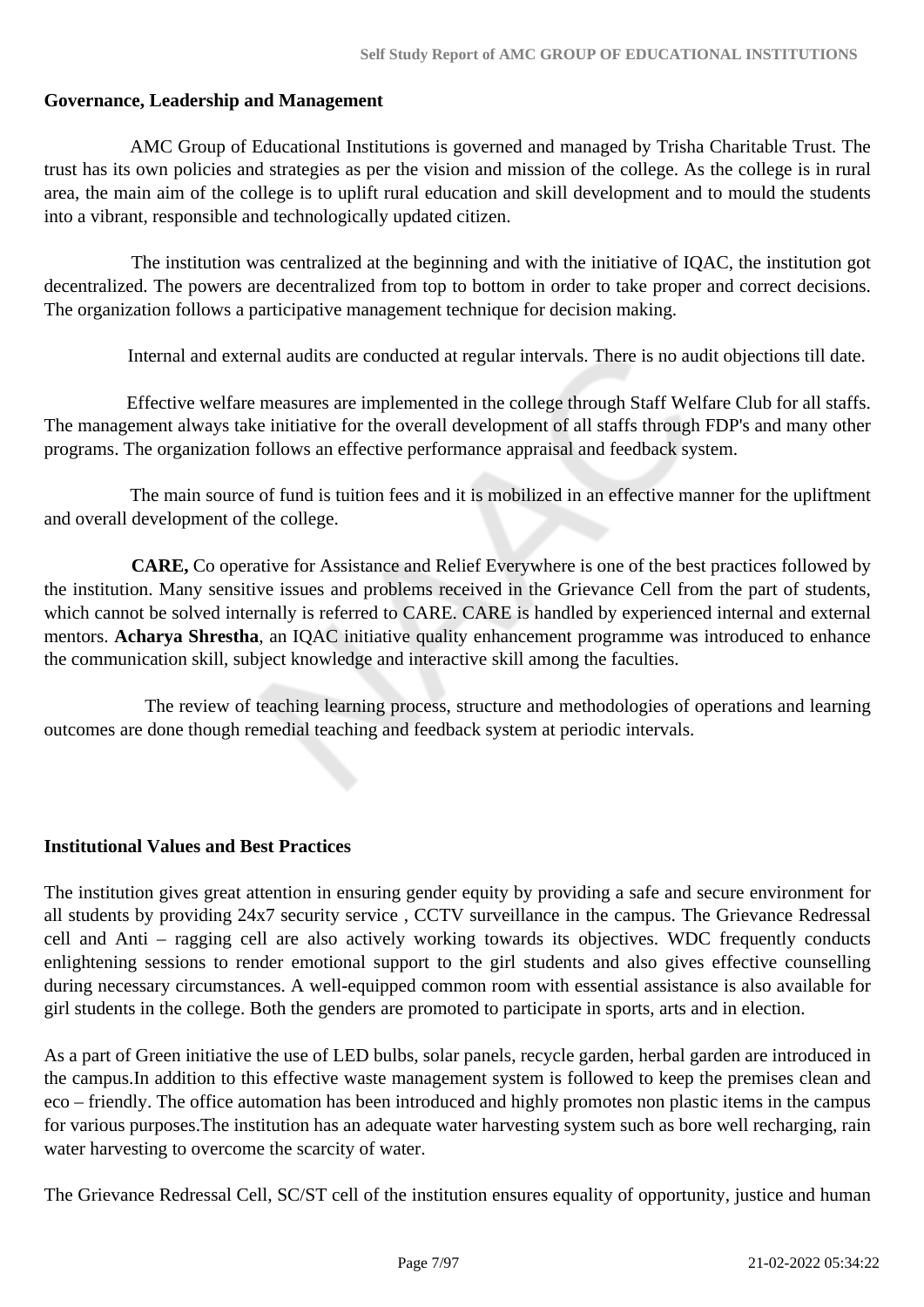dignity to all students and directs them to get government scholarships on time. All cultural days are celebrated in the campus to foster mutual love and respect among students.

The institution conducts numerous activities to strengthen social and political ideals proclaimed by the Constitution of India. Equal Opportunity Cell, SC/ST Cell, Electoral Literacy Club, NSS etc are efficiently working towards their respective goal. Important international and national days are celebrated in the campus to uphold consciousness and integrity of the nation.

GO GREEN , one of the Best practices of the institution has been taken up seriously by the stakeholders to the maintain natural habitat and to flourish the green atmosphere of the campus.

AMC'S ARTISTIC ARRAY, is another best practice of the institution which highly promotes regional artforms and invites traditional practitioners to the campus to familiarize the art forms to the students.

The sessions delivered through the International video conferencing system that makes AMC a distinctive one.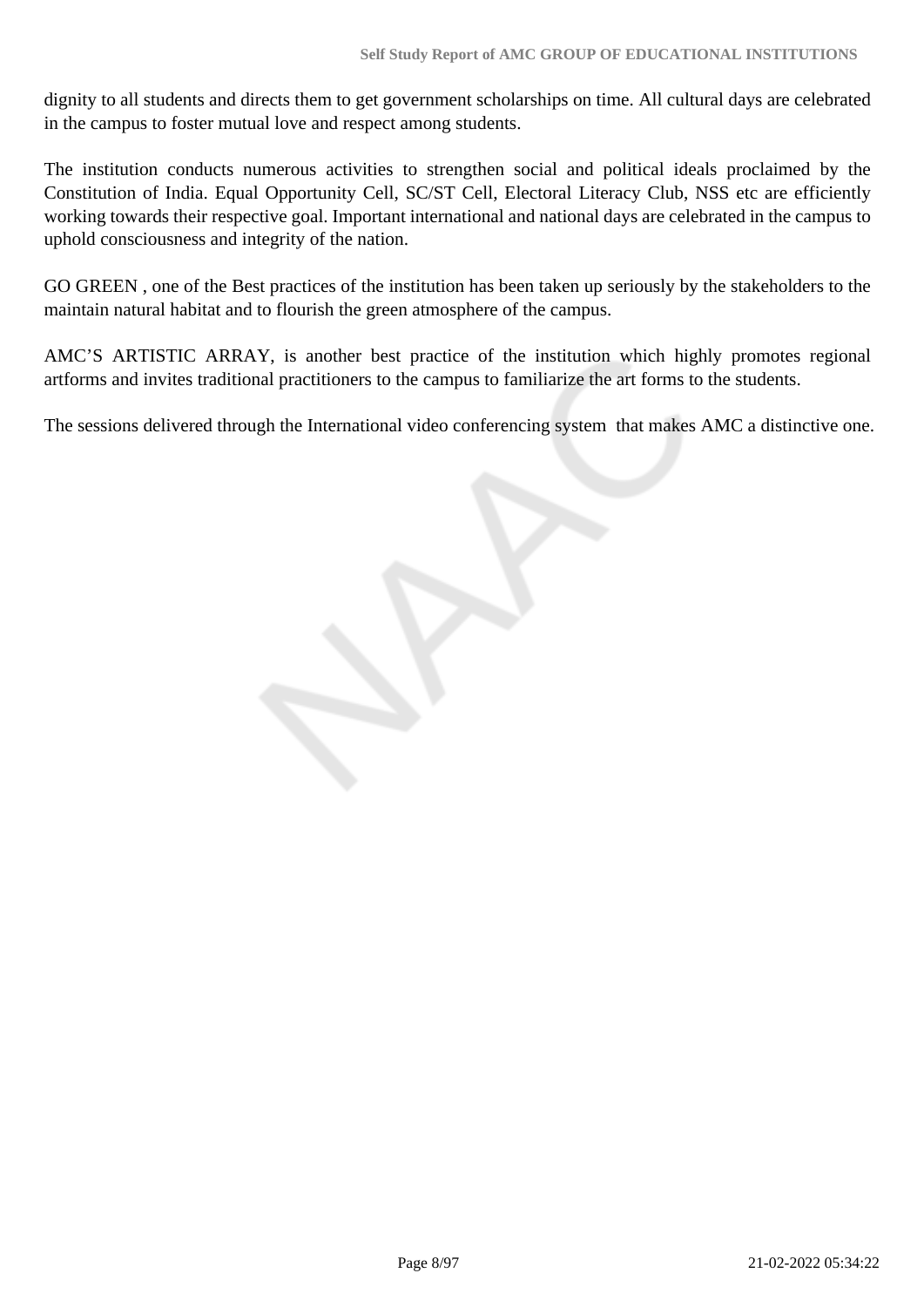## **2. PROFILE**

## **2.1 BASIC INFORMATION**

| AMC GROUP OF EDUCATIONAL<br><b>INSTITUTIONS</b><br>KOTHAYUR ROAD, MANISSERY, |
|------------------------------------------------------------------------------|
|                                                                              |
| OTTAPALAM PALAKKAD, KERALA - 679521                                          |
| Manissery                                                                    |
|                                                                              |
|                                                                              |
| www.amc-college.com                                                          |
|                                                                              |

| <b>Contacts for Communication</b> |                 |                                          |               |                          |                            |  |  |  |  |
|-----------------------------------|-----------------|------------------------------------------|---------------|--------------------------|----------------------------|--|--|--|--|
| <b>Designation</b>                | <b>Name</b>     | <b>Telephone with</b><br><b>STD Code</b> | <b>Mobile</b> | Fax                      | <b>Email</b>               |  |  |  |  |
| Principal                         | BYJU K          | 0466-2226527                             | 9995427765    | $\overline{\phantom{0}}$ | amcottapalam@gm<br>ail.com |  |  |  |  |
| IQAC / CIQA<br>coordinator        | <b>MUGESH P</b> |                                          | 9946784940    |                          | iqacamcotp@gmail<br>.com   |  |  |  |  |

| <b>Status of the Institution</b> |                       |
|----------------------------------|-----------------------|
| <b>Institution Status</b>        | <b>Self Financing</b> |

| Type of Institution |                |
|---------------------|----------------|
| By Gender           | Co-education   |
| By Shift            | Regular<br>Day |

| <b>Recognized Minority institution</b>     |    |
|--------------------------------------------|----|
| If it is a recognized minroity institution | No |

### **Establishment Details**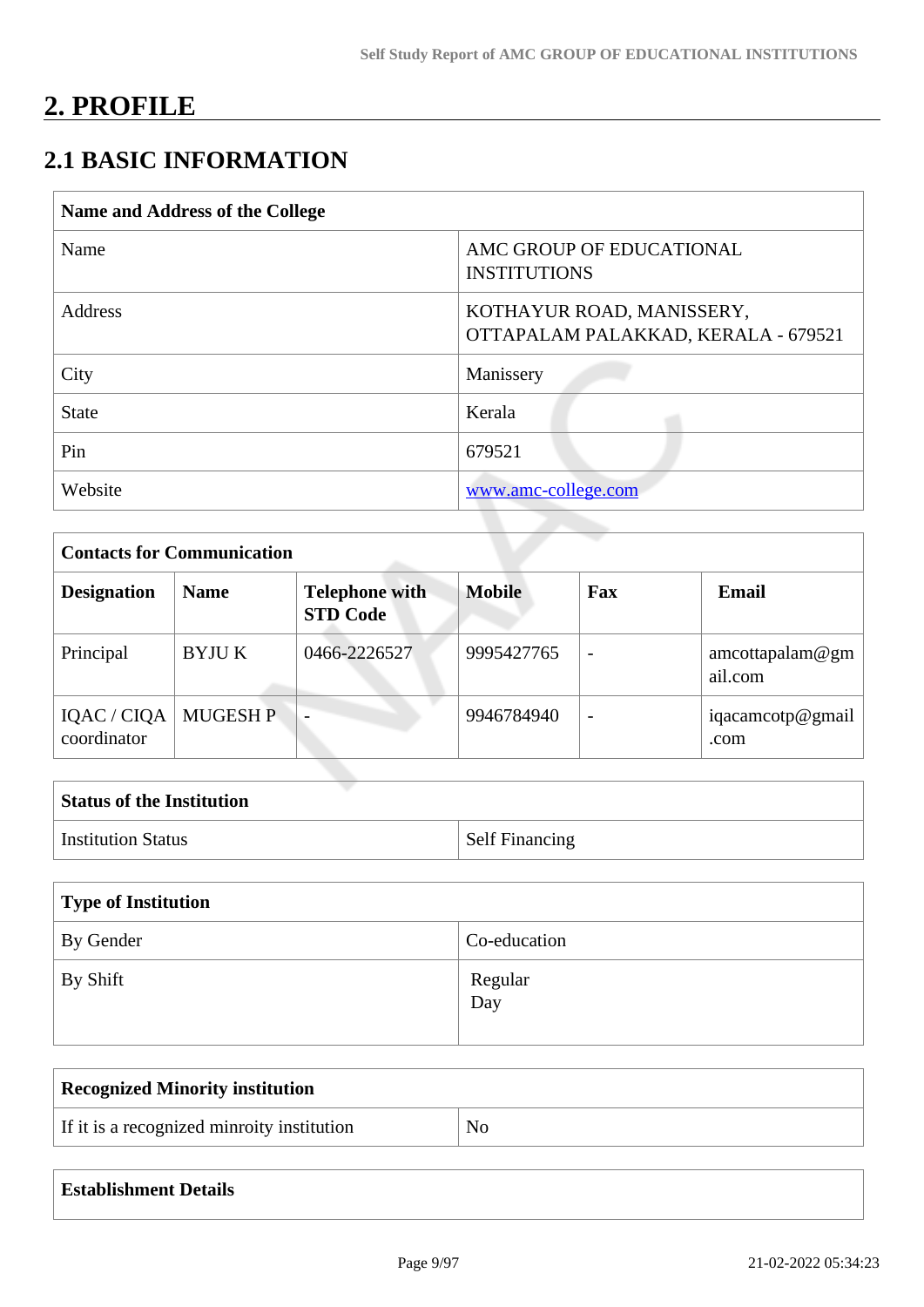| college)                                                  |                                              | University to which the college is affiliated/ or which governs the college (if it is a constituent                                                                   |                              |                      |  |
|-----------------------------------------------------------|----------------------------------------------|-----------------------------------------------------------------------------------------------------------------------------------------------------------------------|------------------------------|----------------------|--|
| <b>State</b>                                              |                                              | <b>University name</b>                                                                                                                                                | <b>Document</b>              |                      |  |
| Kerala                                                    |                                              | University Of Calicut                                                                                                                                                 |                              | <b>View Document</b> |  |
| <b>Details of UGC recognition</b>                         |                                              |                                                                                                                                                                       |                              |                      |  |
| <b>Under Section</b>                                      |                                              | <b>Date</b>                                                                                                                                                           |                              | <b>View Document</b> |  |
| 2f of UGC                                                 |                                              |                                                                                                                                                                       |                              |                      |  |
| 12B of UGC                                                |                                              |                                                                                                                                                                       |                              |                      |  |
|                                                           | <b>Recognition/App</b><br>roval details Inst | Details of recognition/approval by stationary/regulatory bodies like<br>AICTE, NCTE, MCI, DCI, PCI, RCI etc(other than UGC)<br>Day, Month and<br>year(dd-mm-<br>yyyy) | <b>Validity in</b><br>months | <b>Remarks</b>       |  |
| <b>Statutory</b><br><b>Regulatory</b><br><b>Authority</b> | itution/Departme<br>nt programme             |                                                                                                                                                                       |                              |                      |  |

| Does the affiliating university Act provide for | N <sub>0</sub> |
|-------------------------------------------------|----------------|
| conferment of autonomy (as recognized by the    |                |
| UGC), on its affiliated colleges?               |                |

| <b>Recognitions</b>                                                                  |                |
|--------------------------------------------------------------------------------------|----------------|
| Is the College recognized by UGC as a College<br>with Potential for Excellence(CPE)? | N <sub>0</sub> |
| Is the College recognized for its performance by<br>any other governmental agency?   | No             |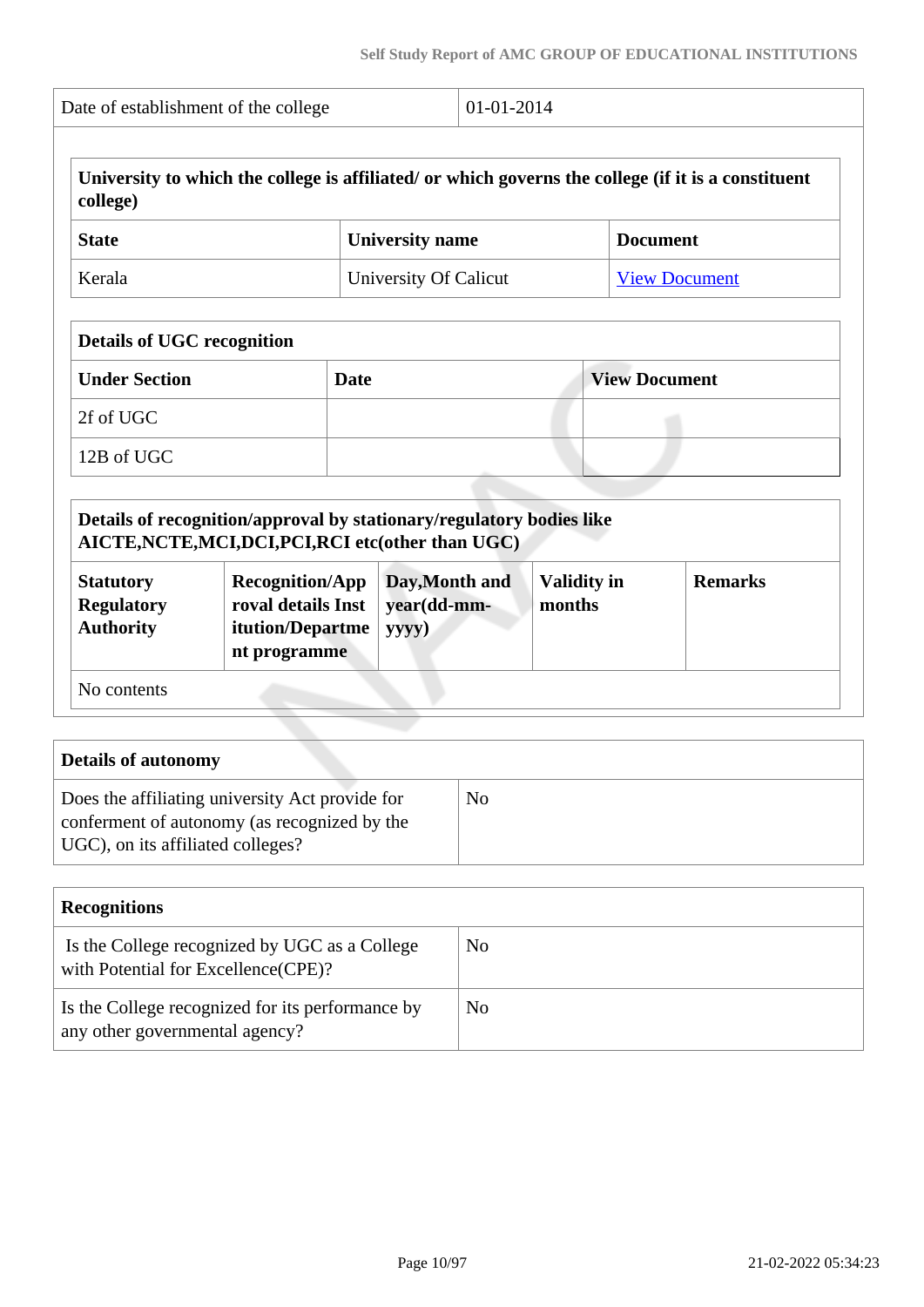| <b>Location and Area of Campus</b> |                                                                               |           |                                |                             |  |  |  |  |  |
|------------------------------------|-------------------------------------------------------------------------------|-----------|--------------------------------|-----------------------------|--|--|--|--|--|
| <b>Campus Type</b>                 | <b>Address</b>                                                                | Location* | <b>Campus Area</b><br>in Acres | Built up Area in<br>sq.mts. |  |  |  |  |  |
| Main campus<br>area                | KOTHAYUR ROAD,<br>MANISSERY,<br>OTTAPALAM PALAKKAD,<br><b>KERALA - 679521</b> | Rural     | 7.0804                         | 1486.44                     |  |  |  |  |  |

## **2.2 ACADEMIC INFORMATION**

| Details of Programmes Offered by the College (Give Data for Current Academic year) |                                       |                                     |                                             |                                        |                                      |                                             |  |  |
|------------------------------------------------------------------------------------|---------------------------------------|-------------------------------------|---------------------------------------------|----------------------------------------|--------------------------------------|---------------------------------------------|--|--|
| <b>Programme</b><br><b>Level</b>                                                   | Name of Pr<br>ogramme/C<br>ourse      | <b>Duration</b> in<br><b>Months</b> | <b>Entry</b><br>Qualificatio<br>$\mathbf n$ | <b>Medium of</b><br><b>Instruction</b> | <b>Sanctioned</b><br><b>Strength</b> | No.of<br><b>Students</b><br><b>Admitted</b> |  |  |
| <b>UG</b>                                                                          | BCom,Com<br>merce                     | 36                                  | <b>HSE</b>                                  | English                                | 65                                   | 58                                          |  |  |
| <b>UG</b>                                                                          | BCom, Com<br>merce                    | 36                                  | <b>HSE</b>                                  | English                                | 65                                   | 61                                          |  |  |
| <b>UG</b>                                                                          | BCom,Com<br>merce                     | 36                                  | <b>HSE</b>                                  | English                                | 65                                   | 61                                          |  |  |
| <b>UG</b>                                                                          | BBA, Manag<br>ement                   | 36                                  | <b>HSE</b>                                  | English                                | 32                                   | 30                                          |  |  |
| <b>UG</b>                                                                          | BBA, Manag<br>ement                   | 36                                  | <b>HSE</b>                                  | English                                | 60                                   | 37                                          |  |  |
| <b>UG</b>                                                                          | BA, Economi<br>$\mathbf{c}\mathbf{s}$ | 36                                  | <b>HSE</b>                                  | English                                | 60                                   | 47                                          |  |  |
| PG                                                                                 | MCom,Com<br>merce                     | 24                                  | <b>B.COm or</b><br><b>BBA</b>               | English                                | 20                                   | 18                                          |  |  |

**Position Details of Faculty & Staff in the College**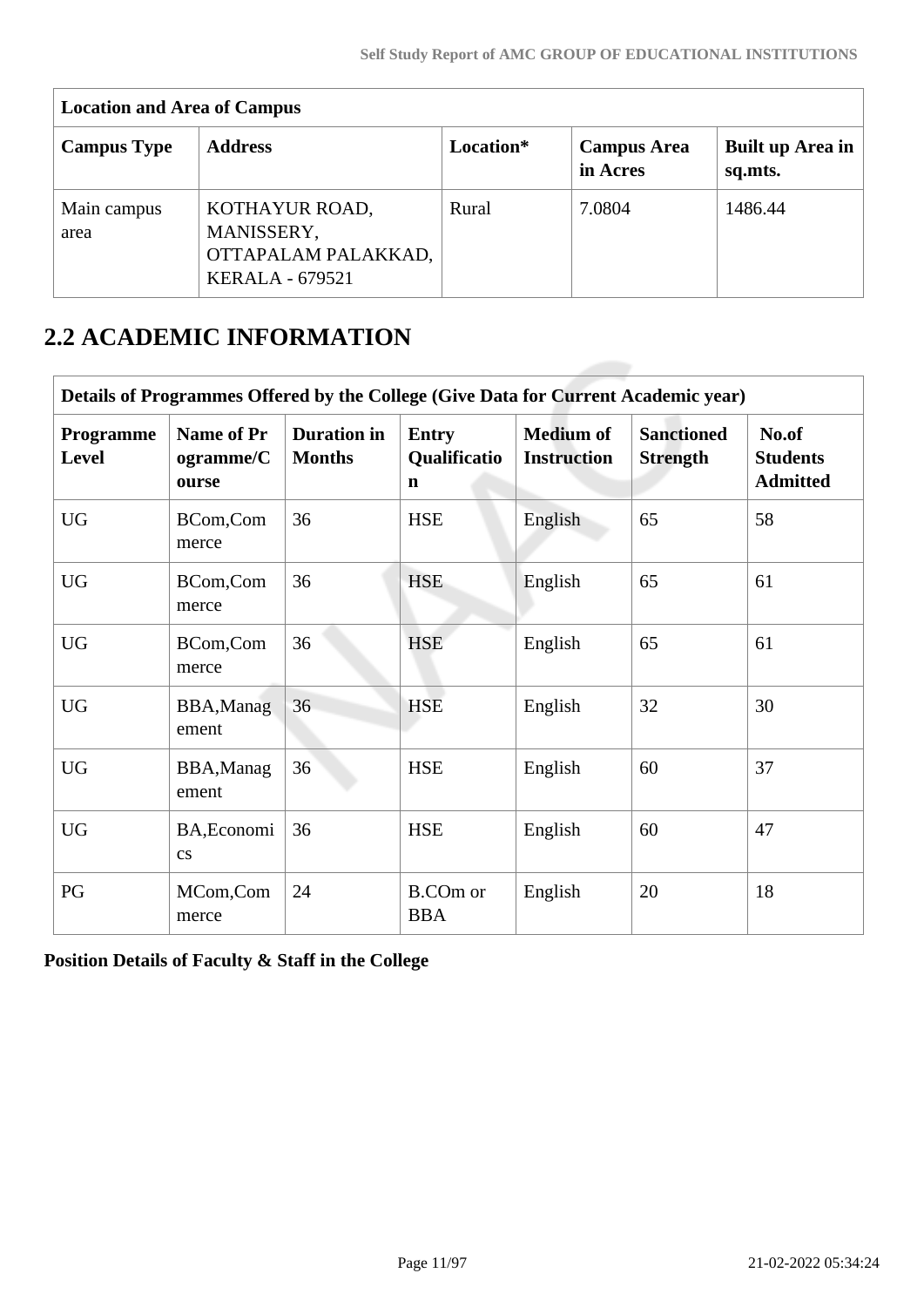| <b>Teaching Faculty</b>                                                             |                |                  |                |                |                |                            |                |                  |                            |                |                |                  |
|-------------------------------------------------------------------------------------|----------------|------------------|----------------|----------------|----------------|----------------------------|----------------|------------------|----------------------------|----------------|----------------|------------------|
|                                                                                     |                | <b>Professor</b> |                |                |                | <b>Associate Professor</b> |                |                  | <b>Assistant Professor</b> |                |                |                  |
|                                                                                     | Male           | Female           | Others         | Total          | Male           | Female                     | Others         | Total            | Male                       | Female         | Others         | Total            |
| Sanctioned by the<br>UGC /University<br><b>State</b><br>Government                  |                |                  |                | $\overline{0}$ |                |                            |                | $\boldsymbol{0}$ |                            |                |                | $\theta$         |
| Recruited                                                                           | $\overline{0}$ | $\overline{0}$   | $\overline{0}$ | $\overline{0}$ | $\overline{0}$ | $\mathbf{0}$               | $\overline{0}$ | $\overline{0}$   | $\overline{0}$             | $\overline{0}$ | $\overline{0}$ | $\boldsymbol{0}$ |
| Yet to Recruit                                                                      |                |                  |                | $\overline{0}$ |                |                            |                | $\overline{0}$   |                            |                |                | $\overline{0}$   |
| Sanctioned by the<br>Management/Soci<br>ety or Other<br>Authorized<br><b>Bodies</b> |                |                  |                | $\overline{0}$ |                |                            |                | $\boldsymbol{0}$ |                            |                |                | 34               |
| Recruited                                                                           | $\overline{0}$ | $\overline{0}$   | $\overline{0}$ | $\overline{0}$ | $\overline{0}$ | $\overline{0}$             | $\overline{0}$ | $\boldsymbol{0}$ | $\overline{7}$             | 27             | $\overline{0}$ | 34               |
| Yet to Recruit                                                                      |                |                  |                | $\overline{0}$ |                |                            |                | $\theta$         |                            |                |                | $\Omega$         |
|                                                                                     |                |                  |                |                |                |                            |                |                  |                            |                |                |                  |

| <b>Non-Teaching Staff</b>                                                       |                |               |                  |                  |  |  |  |
|---------------------------------------------------------------------------------|----------------|---------------|------------------|------------------|--|--|--|
|                                                                                 | <b>Male</b>    | <b>Female</b> | <b>Others</b>    | <b>Total</b>     |  |  |  |
| Sanctioned by the<br><b>UGC</b> / University State<br>Government                |                |               |                  | $\boldsymbol{0}$ |  |  |  |
| Recruited                                                                       | $\overline{0}$ | $\mathbf{0}$  | $\boldsymbol{0}$ | $\mathbf{0}$     |  |  |  |
| <b>Yet to Recruit</b>                                                           |                |               |                  | $\boldsymbol{0}$ |  |  |  |
| Sanctioned by the<br>Management/Society<br>or Other Authorized<br><b>Bodies</b> |                |               |                  | 11               |  |  |  |
| Recruited                                                                       | 5              | 6             | $\overline{0}$   | 11               |  |  |  |
| Yet to Recruit                                                                  |                |               |                  | $\overline{0}$   |  |  |  |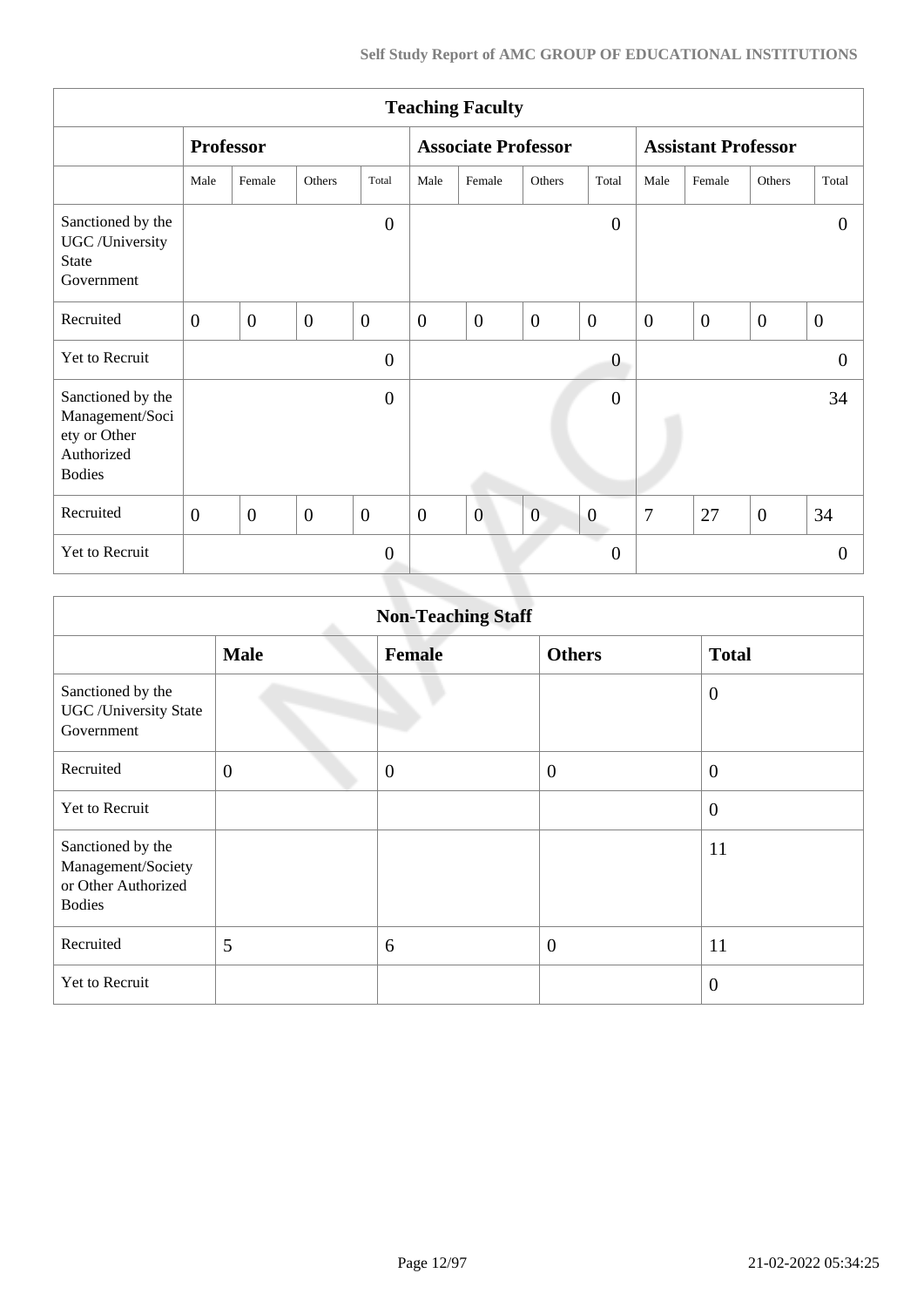|                                                                                 | <b>Technical Staff</b> |              |                |                |  |  |  |  |  |
|---------------------------------------------------------------------------------|------------------------|--------------|----------------|----------------|--|--|--|--|--|
|                                                                                 | <b>Male</b>            | Female       | <b>Others</b>  | <b>Total</b>   |  |  |  |  |  |
| Sanctioned by the<br><b>UGC</b> / University State<br>Government                |                        |              |                | $\overline{0}$ |  |  |  |  |  |
| Recruited                                                                       | $\mathbf{0}$           | $\mathbf{0}$ | $\overline{0}$ | $\theta$       |  |  |  |  |  |
| Yet to Recruit                                                                  |                        |              |                | $\overline{0}$ |  |  |  |  |  |
| Sanctioned by the<br>Management/Society<br>or Other Authorized<br><b>Bodies</b> |                        |              |                | $\theta$       |  |  |  |  |  |
| Recruited                                                                       | $\mathbf{0}$           | $\theta$     | $\overline{0}$ | $\mathbf{0}$   |  |  |  |  |  |
| Yet to Recruit                                                                  |                        |              |                | $\overline{0}$ |  |  |  |  |  |

## **Qualification Details of the Teaching Staff**

| <b>Permanent Teachers</b>           |                  |                  |                |                            |                  |                            |                |                |                |                |
|-------------------------------------|------------------|------------------|----------------|----------------------------|------------------|----------------------------|----------------|----------------|----------------|----------------|
| <b>Highest</b><br>Qualificatio<br>n | <b>Professor</b> |                  |                | <b>Associate Professor</b> |                  | <b>Assistant Professor</b> |                |                |                |                |
|                                     | Male             | Female           | <b>Others</b>  | Male                       | Female           | Others                     | Male           | Female         | Others         | Total          |
| D.sc/D.Litt/<br><b>LLD</b>          | $\overline{0}$   | $\overline{0}$   | $\overline{0}$ | $\overline{0}$             | $\boldsymbol{0}$ | $\overline{0}$             | $\theta$       | $\overline{0}$ | $\overline{0}$ | $\mathbf{0}$   |
| Ph.D.                               | $\overline{0}$   | $\boldsymbol{0}$ | $\overline{0}$ | $\overline{0}$             | $\overline{0}$   | $\overline{0}$             | 2              | $\overline{0}$ | $\overline{0}$ | $\overline{2}$ |
| M.Phil.                             | $\boldsymbol{0}$ | $\overline{0}$   | $\overline{0}$ | $\overline{0}$             | $\overline{0}$   | $\overline{0}$             | $\overline{0}$ | $\overline{2}$ | $\overline{0}$ | 2              |
| PG                                  | $\overline{0}$   | $\overline{0}$   | $\overline{0}$ | $\overline{0}$             | $\overline{0}$   | $\overline{0}$             | 30             | $\overline{0}$ | $\overline{0}$ | 30             |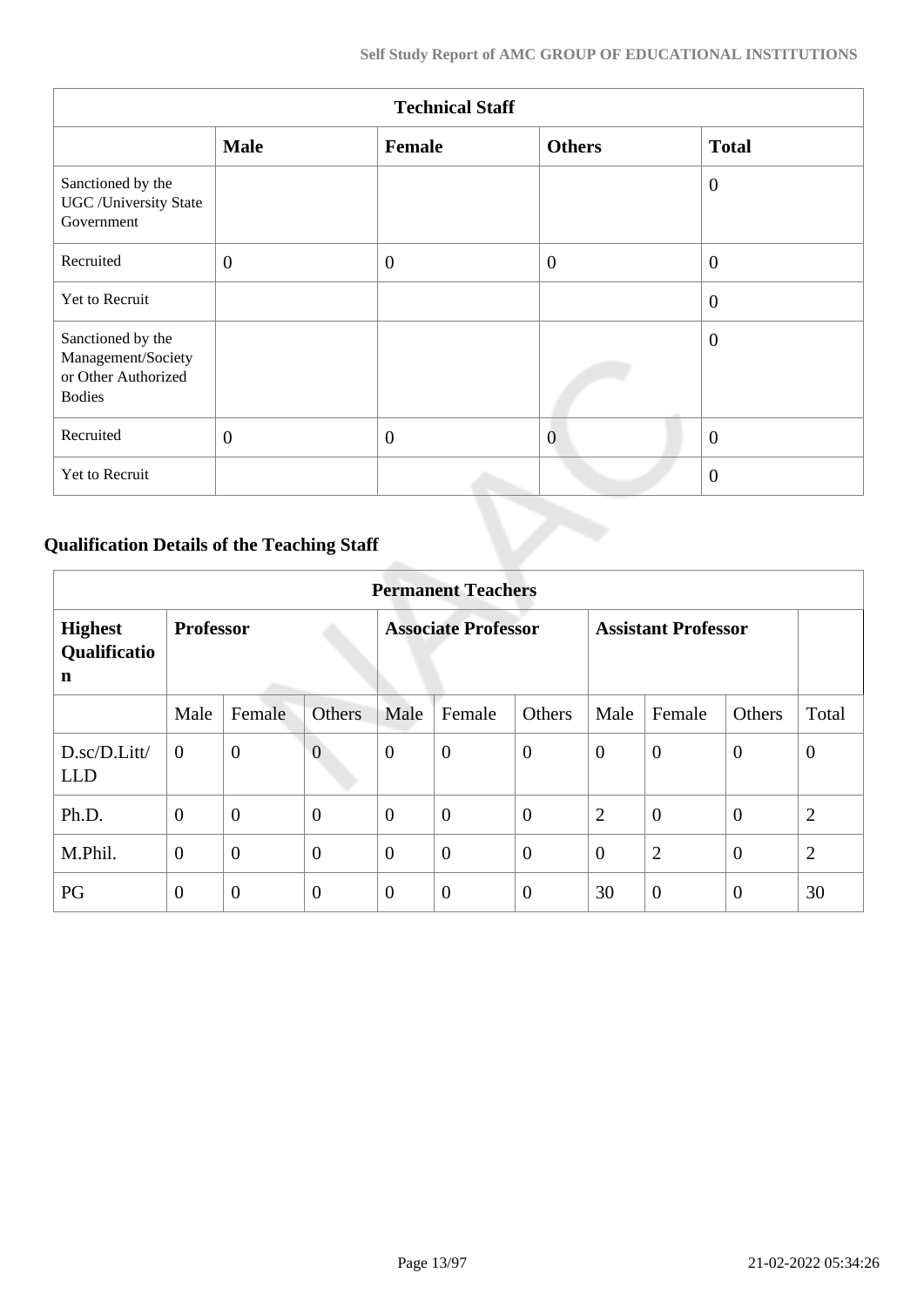| <b>Temporary Teachers</b>                     |                  |                |                |                            |                |                |                  |                            |                |                  |  |
|-----------------------------------------------|------------------|----------------|----------------|----------------------------|----------------|----------------|------------------|----------------------------|----------------|------------------|--|
| <b>Highest</b><br>Qualificatio<br>$\mathbf n$ | <b>Professor</b> |                |                | <b>Associate Professor</b> |                |                |                  | <b>Assistant Professor</b> |                |                  |  |
|                                               | Male             | Female         | Others         | Male                       | Female         | Others         | Male             | Female                     | Others         | Total            |  |
| D.sc/D.Litt/<br><b>LLD</b>                    | $\overline{0}$   | $\overline{0}$ | $\overline{0}$ | $\boldsymbol{0}$           | $\overline{0}$ | $\overline{0}$ | $\overline{0}$   | $\overline{0}$             | $\mathbf{0}$   | $\boldsymbol{0}$ |  |
| Ph.D.                                         | $\overline{0}$   | $\overline{0}$ | $\theta$       | $\theta$                   | $\overline{0}$ | $\overline{0}$ | $\theta$         | $\overline{0}$             | $\overline{0}$ | $\mathbf{0}$     |  |
| M.Phil.                                       | $\mathbf{0}$     | $\overline{0}$ | $\overline{0}$ | $\overline{0}$             | $\theta$       | $\overline{0}$ | $\boldsymbol{0}$ | $\overline{0}$             | $\mathbf{0}$   | $\overline{0}$   |  |
| PG                                            | $\overline{0}$   | $\overline{0}$ | $\overline{0}$ | $\overline{0}$             | $\overline{0}$ | $\overline{0}$ | $\theta$         | $\overline{0}$             | $\mathbf{0}$   | $\mathbf{0}$     |  |
|                                               |                  |                |                |                            |                |                |                  |                            |                |                  |  |

|                                     | <b>Part Time Teachers</b> |                |                  |                            |                  |                  |                            |                |                  |                  |
|-------------------------------------|---------------------------|----------------|------------------|----------------------------|------------------|------------------|----------------------------|----------------|------------------|------------------|
| <b>Highest</b><br>Qualificatio<br>n | <b>Professor</b>          |                |                  | <b>Associate Professor</b> |                  |                  | <b>Assistant Professor</b> |                |                  |                  |
|                                     | Male                      | Female         | Others           | Male                       | Female           | <b>Others</b>    | Male                       | Female         | Others           | Total            |
| D.sc/D.Litt/<br><b>LLD</b>          | $\mathbf{0}$              | $\mathbf{0}$   | $\boldsymbol{0}$ | $\boldsymbol{0}$           | $\overline{0}$   | $\boldsymbol{0}$ | $\overline{0}$             | $\overline{0}$ | $\mathbf{0}$     | $\boldsymbol{0}$ |
| Ph.D.                               | $\boldsymbol{0}$          | $\overline{0}$ | $\overline{0}$   | $\overline{0}$             | $\overline{0}$   | $\overline{0}$   | $\theta$                   | $\overline{0}$ | $\overline{0}$   | $\theta$         |
| M.Phil.                             | $\theta$                  | $\overline{0}$ | $\overline{0}$   | $\overline{0}$             | $\overline{0}$   | $\overline{0}$   | $\theta$                   | $\overline{0}$ | $\overline{0}$   | $\theta$         |
| PG                                  | $\mathbf{0}$              | $\mathbf{0}$   | $\boldsymbol{0}$ | $\overline{0}$             | $\boldsymbol{0}$ | $\theta$         | $\overline{0}$             | $\overline{0}$ | $\boldsymbol{0}$ | $\theta$         |

| <b>Details of Visting/Guest Faculties</b> |             |               |               |              |  |
|-------------------------------------------|-------------|---------------|---------------|--------------|--|
| <b>Number of Visiting/Guest Faculty</b>   | <b>Male</b> | <b>Female</b> | <b>Others</b> | <b>Total</b> |  |
| engaged with the college?                 |             |               |               |              |  |

**Provide the Following Details of Students Enrolled in the College During the Current Academic Year**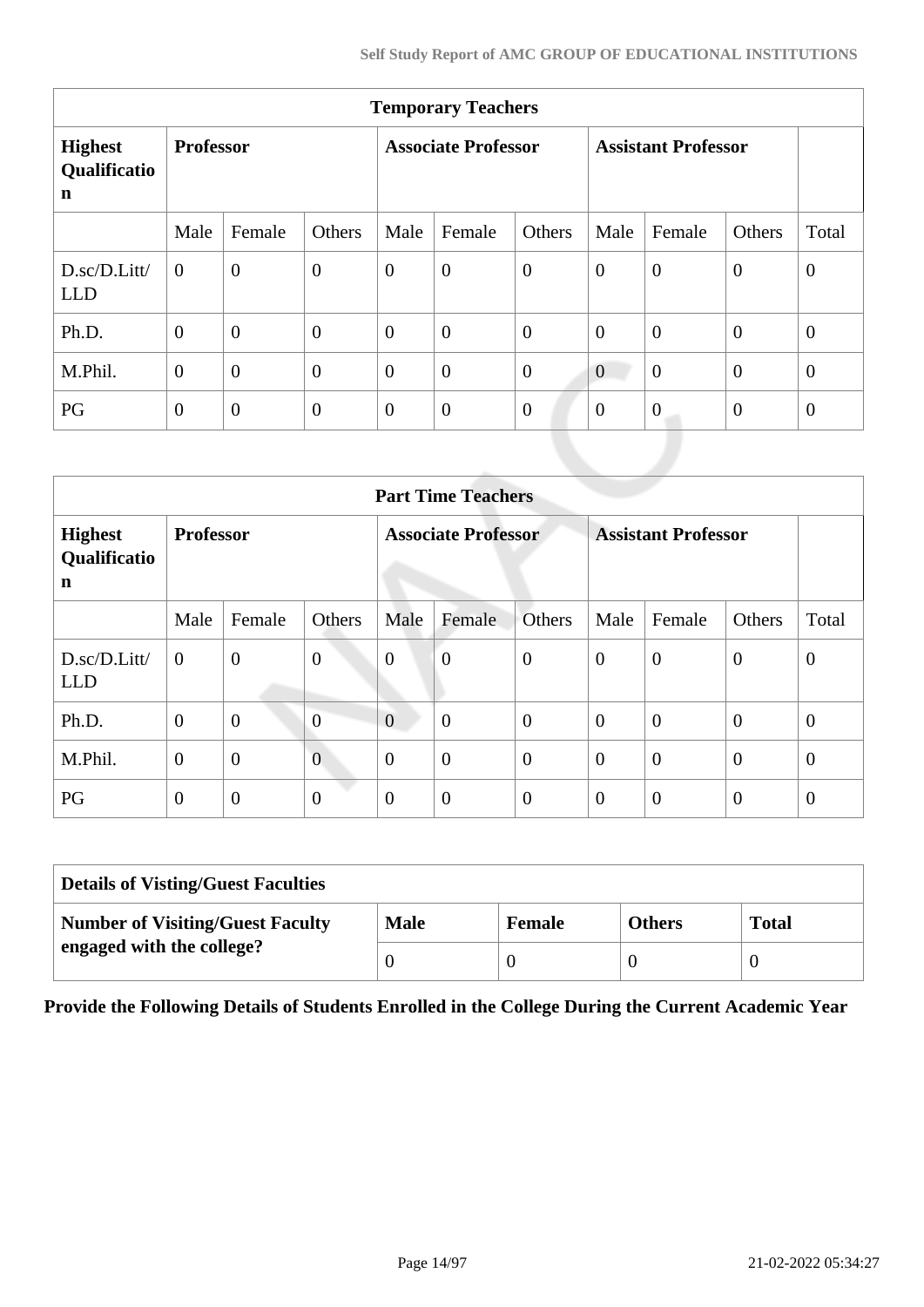| <b>Programme</b> |        | <b>From the State</b><br><b>Where College</b><br>is Located | <b>From Other</b><br><b>States of India</b> | <b>NRI Students</b> | Foreign<br><b>Students</b> | <b>Total</b>   |
|------------------|--------|-------------------------------------------------------------|---------------------------------------------|---------------------|----------------------------|----------------|
| <b>UG</b>        | Male   | 168                                                         | $\theta$                                    | $\overline{0}$      | $\overline{0}$             | 168            |
|                  | Female | 126                                                         | $\theta$                                    | $\overline{0}$      | $\overline{0}$             | 126            |
|                  | Others | $\overline{0}$                                              | $\theta$                                    | $\theta$            | $\overline{0}$             | $\overline{0}$ |
| PG               | Male   | $\overline{2}$                                              | $\overline{0}$                              | $\overline{0}$      | $\overline{0}$             | $\overline{2}$ |
|                  | Female | 16                                                          | $\theta$                                    | $\theta$            | $\overline{0}$             | 16             |
|                  | Others | $\overline{0}$                                              | $\overline{0}$                              | $\overline{0}$      | $\overline{0}$             | $\theta$       |

 **Provide the Following Details of Students admitted to the College During the last four Academic Years**

| Programme          |        | Year 1         | Year 2           | Year 3           | Year 4           |
|--------------------|--------|----------------|------------------|------------------|------------------|
| <b>SC</b>          | Male   | 30             | 8                | 13               | 19               |
|                    | Female | 11             | 12               | 33               | 20               |
|                    | Others | $\overline{0}$ | $\overline{0}$   | $\overline{0}$   | $\mathbf{0}$     |
| ${\cal S}{\cal T}$ | Male   | $\overline{0}$ | $\boldsymbol{0}$ | $\boldsymbol{0}$ | $\boldsymbol{0}$ |
|                    | Female | $\overline{0}$ | $\boldsymbol{0}$ | $\boldsymbol{0}$ | $\overline{0}$   |
|                    | Others | $\overline{0}$ | $\boldsymbol{0}$ | $\mathbf{0}$     | $\overline{0}$   |
| OBC                | Male   | 122            | 77               | 103              | 114              |
|                    | Female | 52             | 51               | $102\,$          | 96               |
|                    | Others | $\overline{0}$ | $\overline{0}$   | $\mathbf{0}$     | $\overline{0}$   |
| General            | Male   | 26             | 23               | 23               | 16               |
|                    | Female | $10\,$         | 16               | 12               | 12               |
|                    | Others | $\overline{0}$ | $\overline{0}$   | $\mathbf{0}$     | $\overline{0}$   |
| Others             | Male   | 17             | 17               | 10               | 21               |
|                    | Female | 12             | 10               | 9                | 14               |
|                    | Others | $\overline{0}$ | $\boldsymbol{0}$ | $\overline{0}$   | $\overline{0}$   |
| Total              |        | 280            | 214              | 305              | 312              |

### **Institutional preparedness for NEP**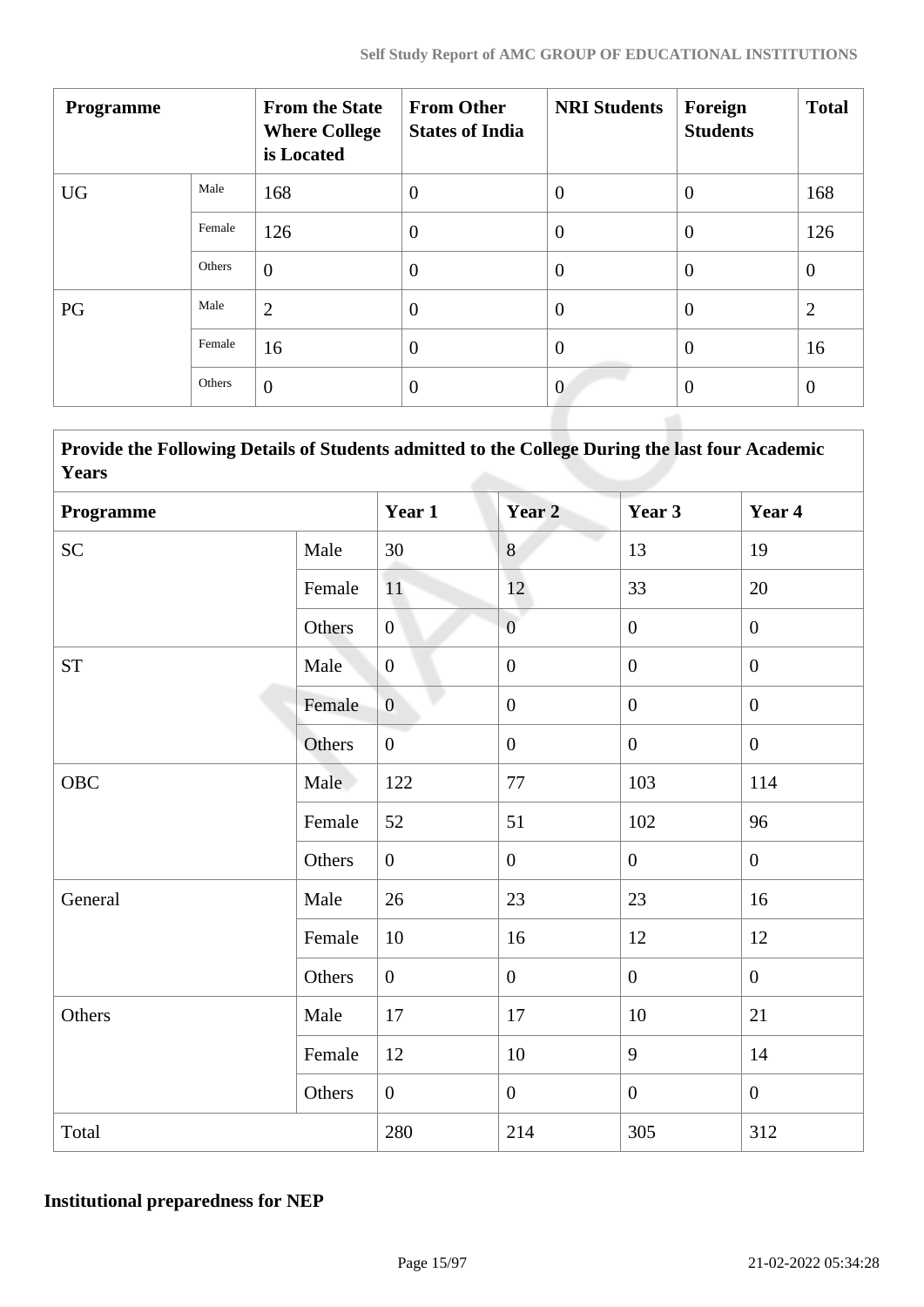| 1. Multidisciplinary/interdisciplinary:                                                                                  | Integration of different disciplines like humanities,<br>arts science, technology, engineering and maths will<br>help to create a positive learning and promote<br>creativity, critical thinking and to explore in depth<br>knowledge. There is no doubt that holistic and multi-<br>disciplinary approach in education can achieve this.<br>Curriculum designed by university of calicut is<br>followed by the institutions which is designed as per<br>CBCSS. An affiliated college has to follow the<br>curriculum which is designed by university. If current<br>curriculum is changes as per the NEP many students<br>will be benefited. |
|--------------------------------------------------------------------------------------------------------------------------|-----------------------------------------------------------------------------------------------------------------------------------------------------------------------------------------------------------------------------------------------------------------------------------------------------------------------------------------------------------------------------------------------------------------------------------------------------------------------------------------------------------------------------------------------------------------------------------------------------------------------------------------------|
| 2. Academic bank of credits (ABC):                                                                                       | Academic Bank of Credits (ABC) will help the<br>learners to open a unique digital account and the<br>same will encourage blended learning mode which<br>allow the students to earn credit from different<br>institutions. The concept is good and will help to<br>implement multi-disciplinary approach in higher<br>education. University level policy change is to be<br>made and guidelines should be issued to affiliated<br>colleges so that the HEIs can follow the same. The<br>policy will benefit those students who have<br>discontinued studies due to economic backwardness<br>especially in rural areas.                         |
| 3. Skill development:                                                                                                    | Knowledge only cannot mould future citizen. Use of<br>knowledge for the benefit of students require skills.<br>Skill development need continuous efforts.<br>Institutions have already constituted various clubs<br>and programme for skill development. Internal<br>evaluation introduced by university highlights on<br>attendance and internal examination. More weightage<br>should be provided to the skill enhancement                                                                                                                                                                                                                  |
| 4. Appropriate integration of Indian Knowledge<br>system (teaching in Indian Language, culture, using<br>online course): | Learning in our own language is better than any other<br>language Native language influence the cultural<br>identity and upliftment. Unfortunately HEIs like<br>affiliated college are compelled to follow English<br>language as a medium of instruction. Use of Native<br>local language for curriculum, Text books, print<br>materials, etc. have to be done                                                                                                                                                                                                                                                                               |
| 5. Focus on Outcome based education (OBE):                                                                               | UGC is insisting for outcome based education and<br>universities have taken some initiatives. The outcome<br>should be in a measurable form. Unfortunately the<br>syllabus designed by university especially for UG<br>course is suit for lecture methods and institutions are<br>adopting their own practices for adopting modern                                                                                                                                                                                                                                                                                                            |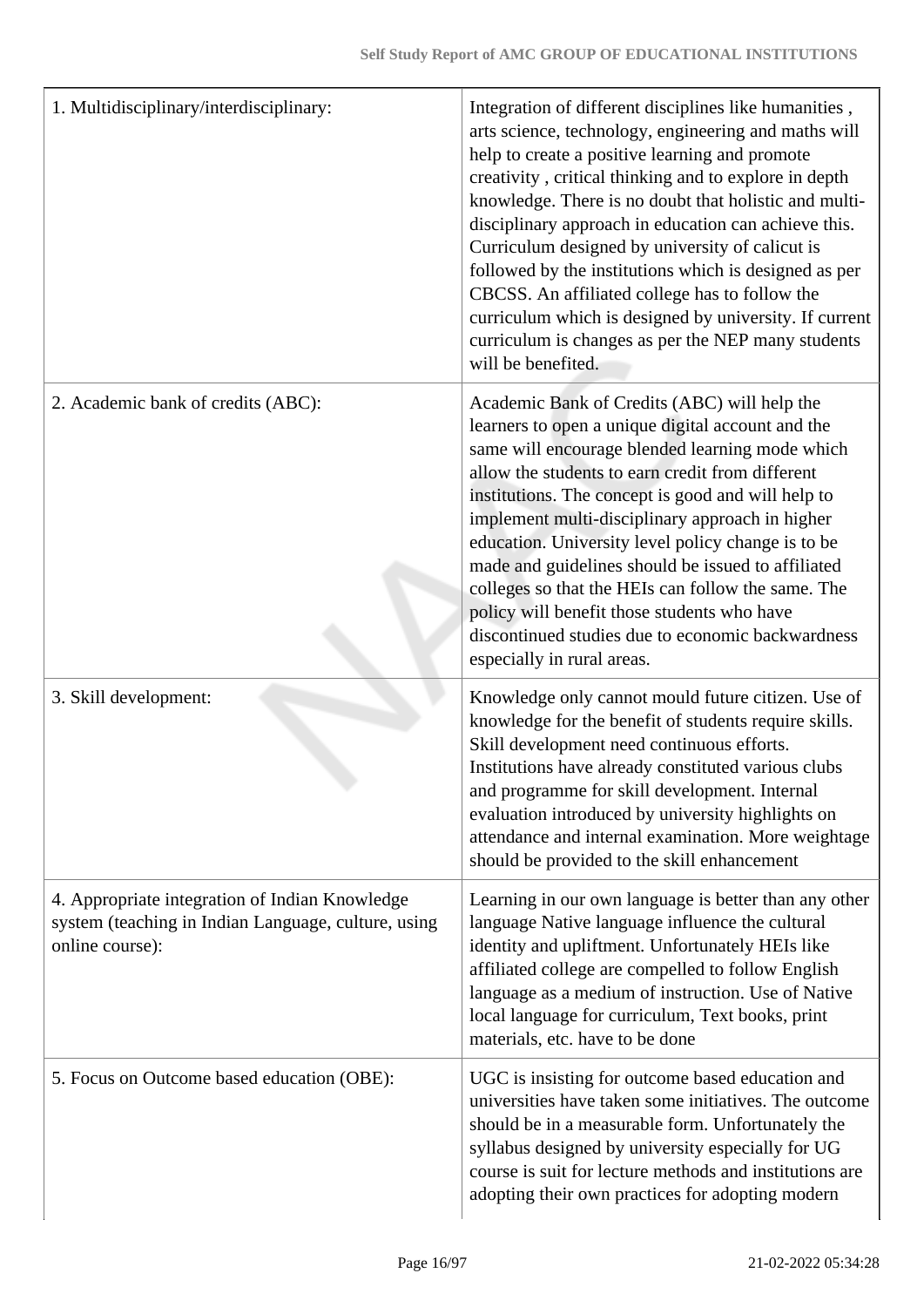|                                         | method of teaching.                                                                                                                                                                                                                                                                                                                                                                                                    |
|-----------------------------------------|------------------------------------------------------------------------------------------------------------------------------------------------------------------------------------------------------------------------------------------------------------------------------------------------------------------------------------------------------------------------------------------------------------------------|
| 6. Distance education/online education: | The digital surge due to covid 19 pandemic has<br>already created a revolutionary change in the use of<br>smartphone in education. The current system of<br>distance education is limited to registration for the<br>course and attending the examination. Conversion of<br>distance education into a digital learning platform<br>will help the learner to attend the online classes,<br>access to digital resources. |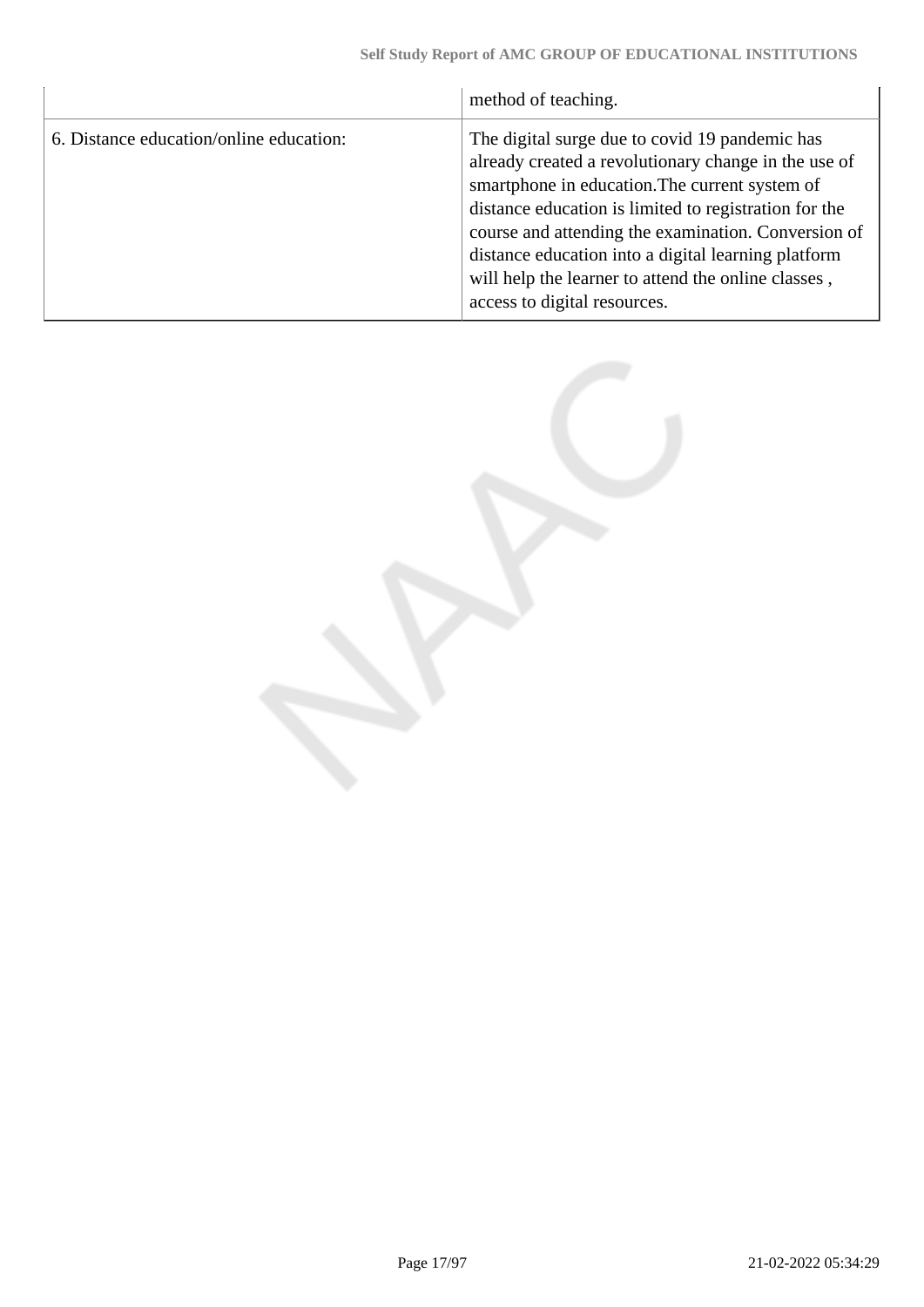## **Extended Profile**

### **1 Program**

### **1.1**

### **Number of courses offered by the Institution across all programs during the last five years**

| 2020-21                              | 2019-20 | 2018-19 |          | 2017-18              | 2016-17 |  |
|--------------------------------------|---------|---------|----------|----------------------|---------|--|
| 160                                  | 140     | 140     |          | 140                  | 110     |  |
| <b>File Description</b>              |         |         | Document |                      |         |  |
| Institutional data prescribed format |         |         |          | <b>View Document</b> |         |  |

### **1.2**

### **Number of programs offered year-wise for last five years**

| 2020-21 | 2019-20 | 2018-19 | $2017 - 18$ | $2016-17$ |
|---------|---------|---------|-------------|-----------|
|         | ັ       | ັ       | ັ           |           |

### **2 Students**

### **2.1**

### **Number of students year-wise during last five years**

| 2020-21                                 | 2019-20 | 2018-19 |          | 2017-18              | 2016-17 |  |
|-----------------------------------------|---------|---------|----------|----------------------|---------|--|
| 312                                     | 286     | 201     |          | 265                  | 175     |  |
| <b>File Description</b>                 |         |         | Document |                      |         |  |
| Institutional data in prescribed format |         |         |          | <b>View Document</b> |         |  |

### **2.2**

### **Number of seats earmarked for reserved category as per GOI/State Govt rule year-wise during last five years**

| 2020-21 | 2019-20                  | 2018-19 | 2017-18        | 2016-17 |
|---------|--------------------------|---------|----------------|---------|
| 87      | $\overline{\phantom{a}}$ | -       | ╭              | 50      |
|         | ັ                        | 54      | $\mathfrak{b}$ | Эð      |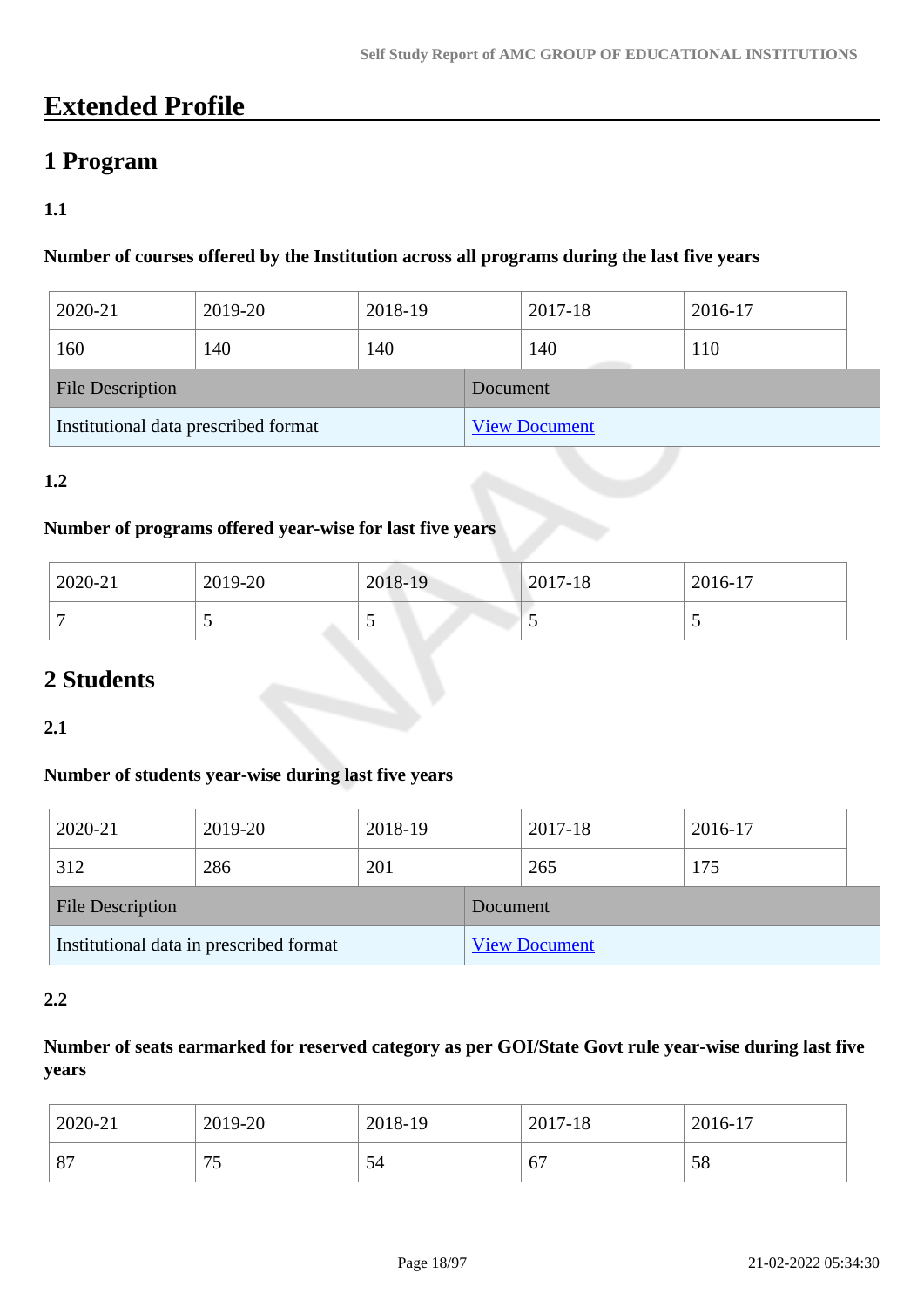| <b>File Description</b>                 | Document             |
|-----------------------------------------|----------------------|
| Institutional data in prescribed format | <b>View Document</b> |

### **2.3**

### **Number of outgoing / final year students year-wise during last five years**

| 2020-21                                 | 2019-20 | 2018-19 |          | 2017-18              | 2016-17 |  |
|-----------------------------------------|---------|---------|----------|----------------------|---------|--|
| 209                                     | 278     | 174     |          | 165                  | 58      |  |
| <b>File Description</b>                 |         |         | Document |                      |         |  |
| Institutional data in prescribed format |         |         |          | <b>View Document</b> |         |  |

## **3 Teachers**

### **3.1**

### **Number of full time teachers year-wise during the last five years**

| 2020-21                                 | 2019-20 | 2018-19 |          | 2017-18              |    | 2016-17 |  |
|-----------------------------------------|---------|---------|----------|----------------------|----|---------|--|
| 32                                      | 30      | 29      |          | 28                   | 24 |         |  |
| <b>File Description</b>                 |         |         | Document |                      |    |         |  |
| Institutional data in prescribed format |         |         |          | <b>View Document</b> |    |         |  |

### **3.2**

### **Number of sanctioned posts year-wise during last five years**

| 2020-21                                 | 2019-20 | 2018-19 |                      | 2017-18 | 2016-17 |  |
|-----------------------------------------|---------|---------|----------------------|---------|---------|--|
| 32                                      | 30      | 29      |                      | 28      | 24      |  |
| <b>File Description</b>                 |         |         | Document             |         |         |  |
| Institutional data in prescribed format |         |         | <b>View Document</b> |         |         |  |

## **4 Institution**

### **4.1**

**Total number of classrooms and seminar halls**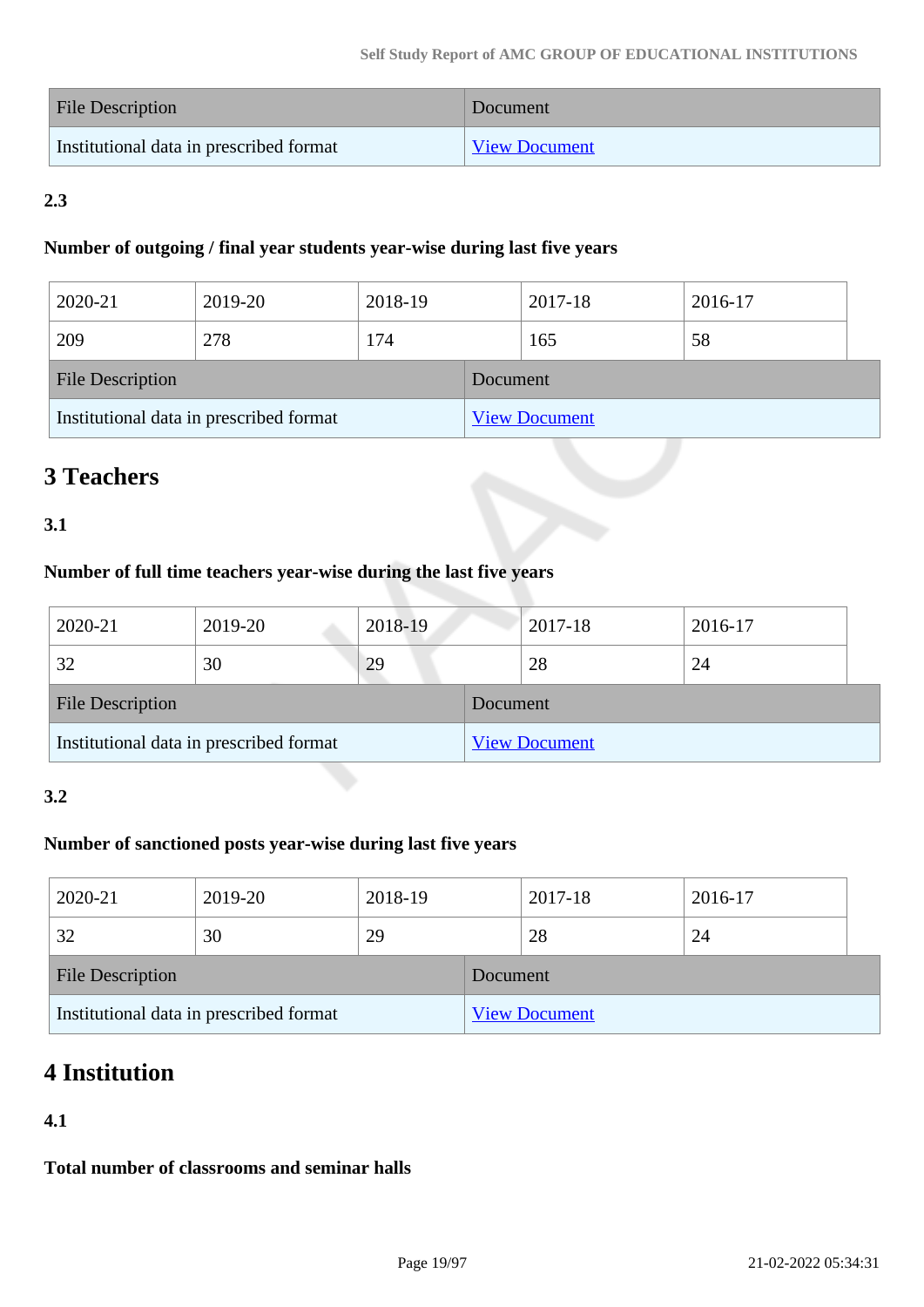### **Response: 25**

### **4.2**

### **Total Expenditure excluding salary year-wise during last five years ( INR in Lakhs)**

| 2020-21 | 2019-20 | 2018-19 | 2017-18 | 2016-17 |
|---------|---------|---------|---------|---------|
| 49.22   | 36.31   | 33.16   | 36.06   | 53.69   |

**4.3**

### **Number of Computers**

**Response: 30**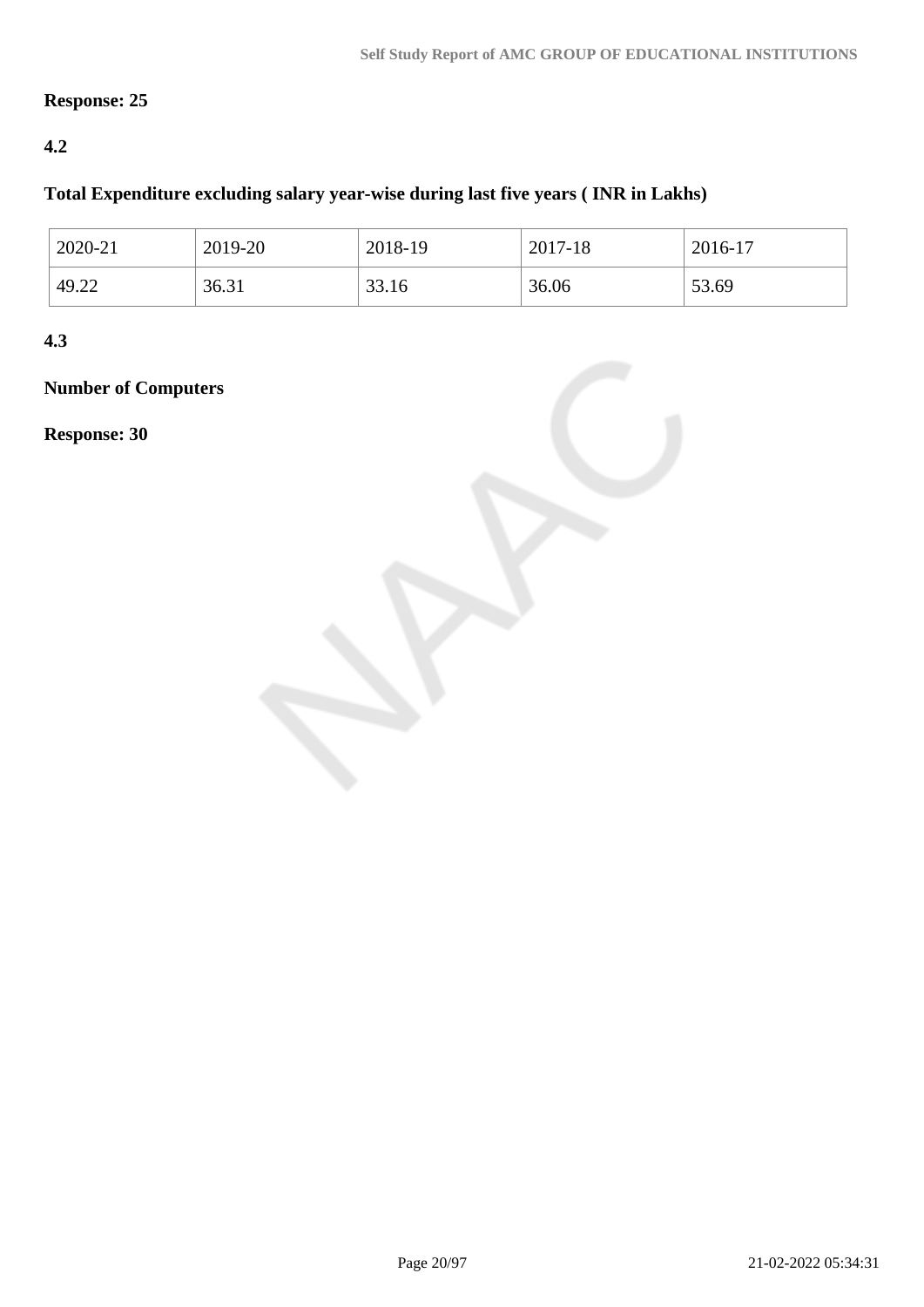## **4. Quality Indicator Framework(QIF)**

### **Criterion 1 - Curricular Aspects**

### **1.1 Curricular Planning and Implementation**

 **1.1.1 The Institution ensures effective curriculum delivery through a well planned and documented process**

### **Response:**

AMC Group of Educational Institutions ( Allied Management College) is one of the leading academic institutions in the district of palghat since 2003. The institution is promoted by a charitable trust named-TRISHA (Training and Research Institute for Societal and Humanitarian Aspects) which envisions vibrant, responsible, premium educator in the spirit of education and excellence. The founders of the institution have a clear mission to build morally, professionally and technologically youngish citizens for future, and it has been incessantly transmitted to the student community collectively by the management and faculty through various academic and non-academic programmes. Besides, the institution always upholds the values of commitment, competency and creativity in achieving enduring success in the realm of academics and therefore preparing Students to confront the challenges ahead.

The institution adheres the syllabus framed by the University of Calicut, to which the college has been affiliated. Following the guidelines of the respective university, the college ensures successful implementation of syllabus and conducts the curriculum under **CUCBCSS/CBCSS**. Down the years, college has organized a plethora of National and International Seminars in association with the Department of Commerce, Department of Management and Department of Economics. These sessions helped in honing the academic and research knowledge among students and faculty. The college always ensures meticulous attention in providing effective remedial teaching for slow learners during the end of respective semesters. This has proven to be an effective approach, as many students surmounted the learning challenges and shown evident improvement in the academics.

As a part of curricular and skill enhancement among students, the institution provides certificate courses, which has proved to be benevolent and successful, with the vibrant participation of students. Thus a majority of them are also being indulged in original Project work which backs them to improve their skill of self-learning. Along with classroom learning, the college takes effort to impart and promote the qualities of social responsibility and humanity in students through various seminars, awareness programs and extracurricular activities throughout the academic year. The college has also a strong and diverse feedback mechanism which is thoroughly put in to discussion in IQAC and College council meetings. This system helps the faculty to rectify and improvise the teaching methods adopted and thus to transform the academic atmosphere an effective and livelier one.

| <b>File Description</b>              | <b>Document</b>      |
|--------------------------------------|----------------------|
| <b>Upload Additional information</b> | <b>View Document</b> |
| Link for Additional information      | <b>View Document</b> |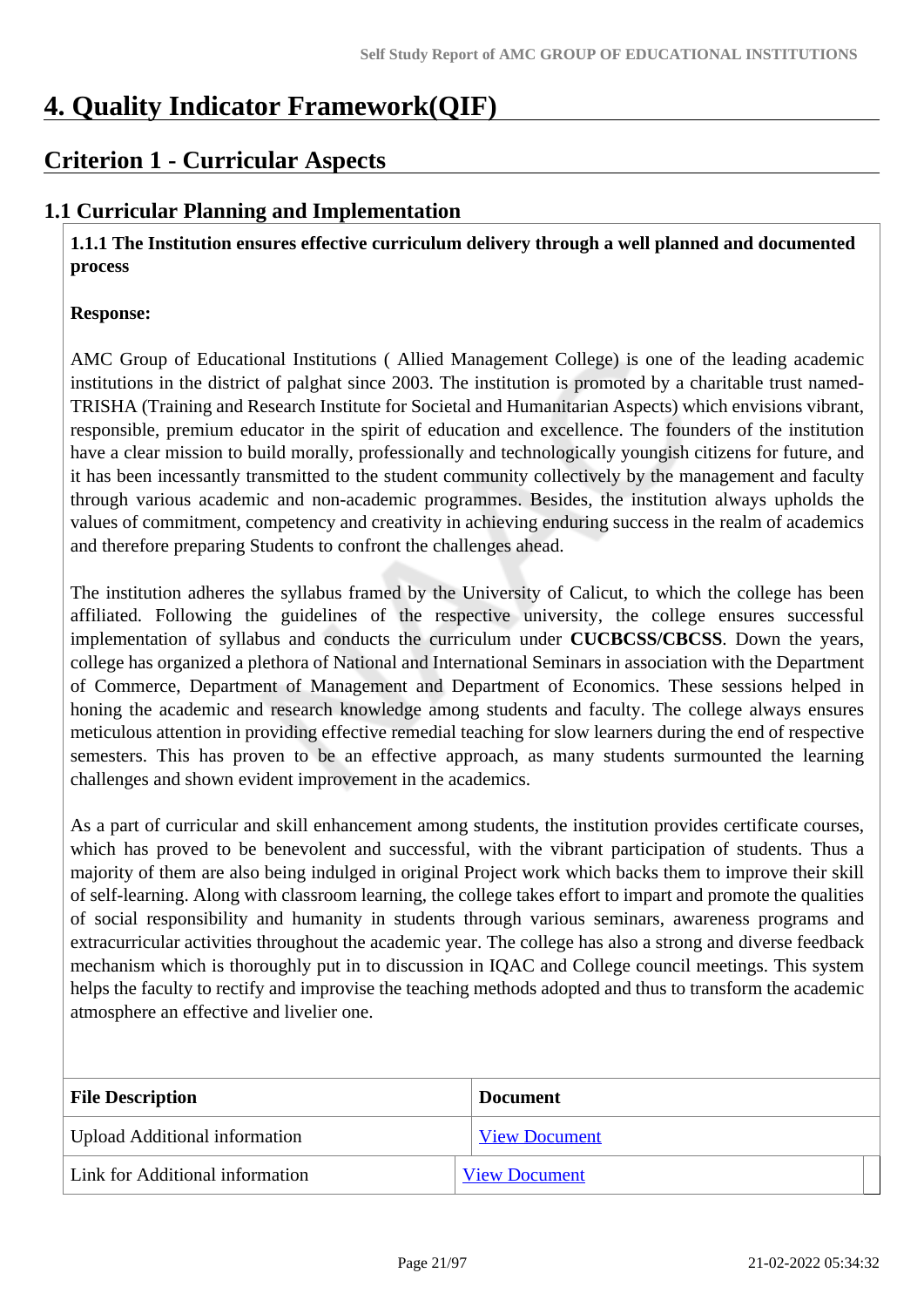### **1.1.2 The institution adheres to the academic calendar including for the conduct of CIE**

### **Response:**

AMC Group of Educational Institutions ( Allied Management College) strictly follows a well structured framework in administering the curriculum as per the direction of the University of Calicut. The college designs and updates a parallel **academic calendar** referring the one published by the respective university , for the smooth and convenient functioning of academics. At the outset of every academic year, the Academic Council , in the presence of Principal of the college prepares an explicit allocation of duties as per the changing educational scenario. At this meeting, the Principal in consultation with Vice Principal and the Head of the Departments plan and schedule various curricular and co curricular activities for the year. As a result, the institution has been dexterously functioning by ensuring the efficient implementation of decisions taken in such meetings.

The institution publishes a well chalked out **Prospectus** during every academic year encompassing the details of courses offered, fee structure , the co curricular activities and so on. The Prospectus undergoes revision in case of additional courses if any sanctioned by the university. The college maintains a well knit Timetable for the proper functioning of curriculum and also keeps a unique attendance system to ensure the students' academic punctuality , which is of paramount importance as far as the academics is concerned.

The faculty of the institution has been given clear directions to prepare modules and conduct the classes accordingly. This system has proved to be conducive in the time bound completion of syllabus and it is closely monitored and assessed by the college. The institution gives predominant importance to mould academically strong and technologically competent pupil , as it believes in the system of outcome based education.

| <b>File Description</b>              | <b>Document</b>      |
|--------------------------------------|----------------------|
| <b>Upload Additional information</b> | <b>View Document</b> |
| Link for Additional information      | <b>View Document</b> |

 **1.1.3 Teachers of the Institution participate in following activities related to curriculum development and assessment of the affiliating University and/are represented on the following academic bodies during the last five years** 

**1.Academic council/BoS of Affiliating university**

**2.Setting of question papers for UG/PG programs** 

**3.Design and Development of Curriculum for Add on/ certificate/ Diploma Courses** 

**4.Assessment /evaluation process of the affiliating University**

**Response:** C. Any 2 of the above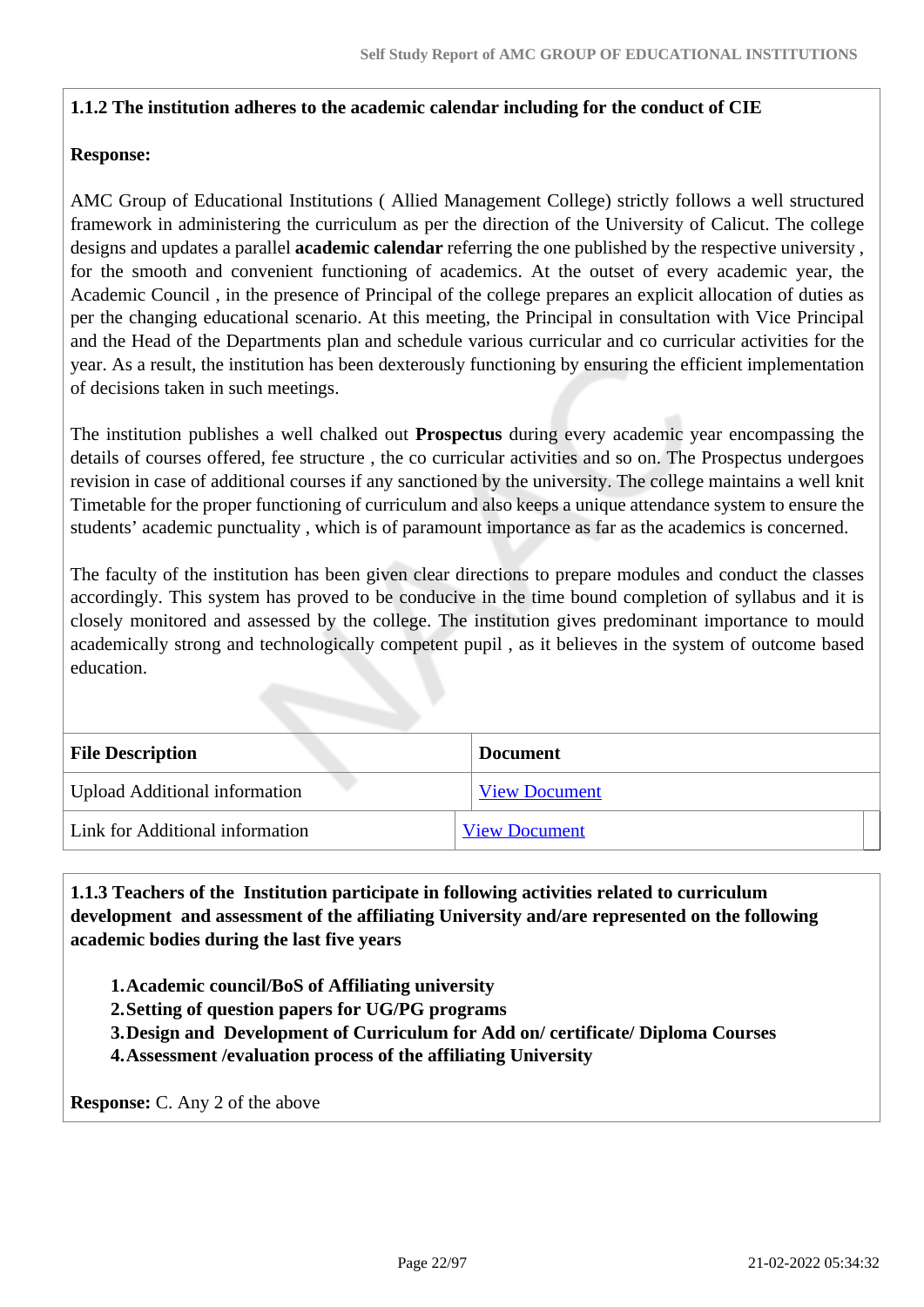| <b>File Description</b>                 | <b>Document</b>      |
|-----------------------------------------|----------------------|
| Institutional data in prescribed format | <b>View Document</b> |
| Any additional information              | <b>View Document</b> |
| Link for Additional information         | <b>View Document</b> |

### **1.2 Academic Flexibility**

 **1.2.1 Percentage of Programmes in which Choice Based Credit System (CBCS)/ elective course system has been implemented** 

**Response:** 100

1.2.1.1 **Number of Programmes in which CBCS / Elective course system implemented.**

Response: 7

| <b>File Description</b>                              | <b>Document</b>      |
|------------------------------------------------------|----------------------|
| Minutes of relevant Academic Council/BOS<br>meetings | <b>View Document</b> |
| Institutional data in prescribed format              | <b>View Document</b> |

### **1.2.2 Number of Add on /Certificate programs offered during the last five years**

**Response:** 21

### 1.2.2.1 **How many Add on /Certificate programs are offered within the last 5 years.**

| 2020-21 | 2019-20 | 2018-19  | 2017-18 | 2016-17 |
|---------|---------|----------|---------|---------|
|         |         | <u>ب</u> | ັ       | . .     |

| <b>File Description</b>                                                    | <b>Document</b>      |
|----------------------------------------------------------------------------|----------------------|
| List of Add on /Certificate programs                                       | <b>View Document</b> |
| Brochure or any other document relating to Add on<br>/Certificate programs | <b>View Document</b> |
| Any additional information                                                 | <b>View Document</b> |

### **1.2.3 Average percentage of students enrolled in Certificate/ Add-on programs as against the total number of students during the last five years**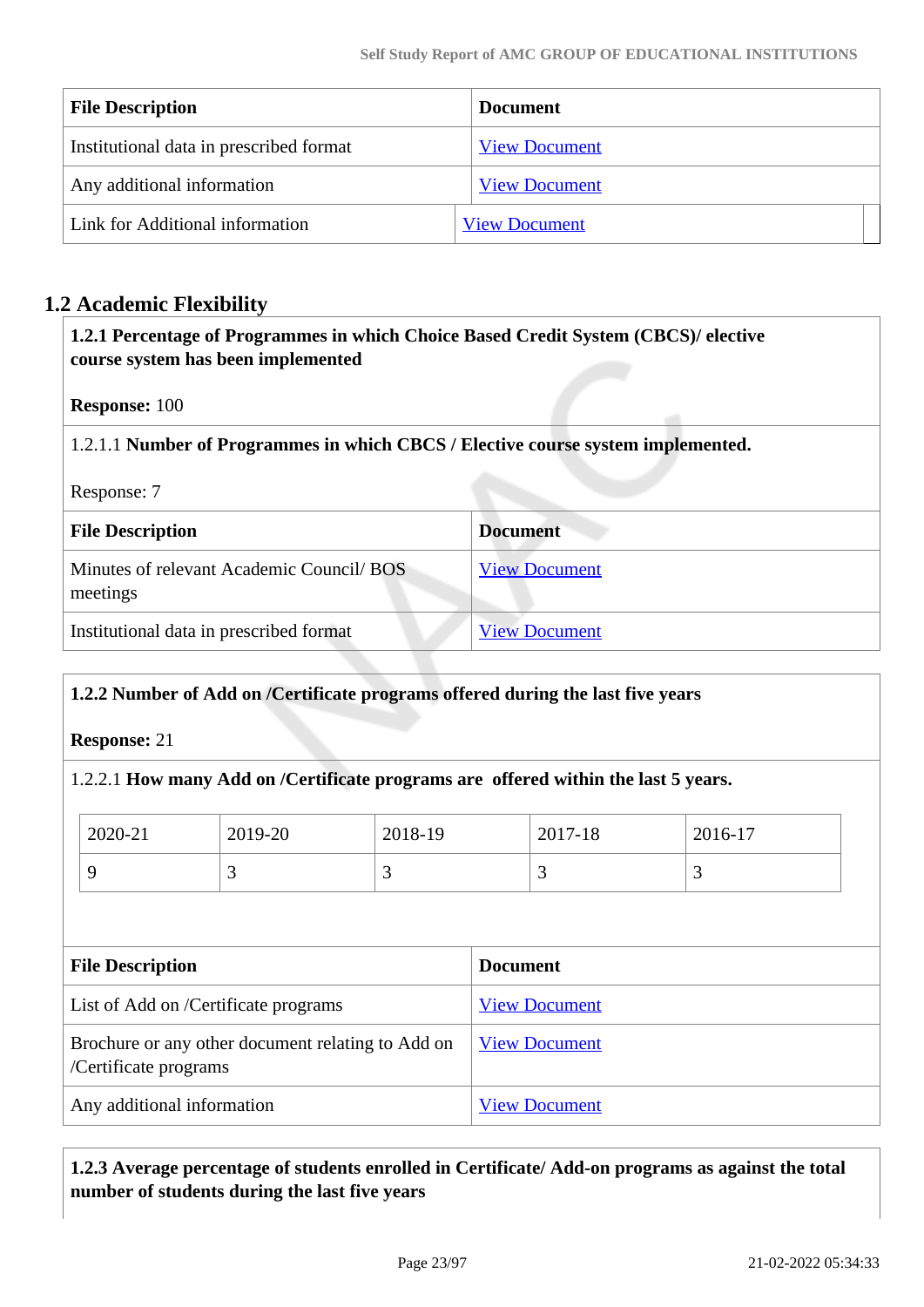### **Response:** 155.55

| 1.2.3.1 Number of students enrolled in subject related Certificate or Add-on programs year wise<br>during last five years |         |         |                 |                      |         |         |  |
|---------------------------------------------------------------------------------------------------------------------------|---------|---------|-----------------|----------------------|---------|---------|--|
|                                                                                                                           | 2020-21 | 2019-20 | 2018-19         |                      | 2017-18 | 2016-17 |  |
|                                                                                                                           | 773     | 395     | 355             |                      | 307     | 174     |  |
|                                                                                                                           |         |         |                 |                      |         |         |  |
| <b>File Description</b>                                                                                                   |         |         | <b>Document</b> |                      |         |         |  |
| Details of the students enrolled in Subjects related<br>to certificate/Add-on programs                                    |         |         |                 | <b>View Document</b> |         |         |  |
| Any additional information                                                                                                |         |         |                 | <b>View Document</b> |         |         |  |

### **1.3 Curriculum Enrichment**

### **1.3.1 Institution integrates crosscutting issues relevant to Professional Ethics ,Gender, Human Values ,Environment and Sustainability into the Curriculum**

### **Response:**

The curriculum designed by the University of Calicut provides subjects relevant to gender equality environment sustainability. The institution has made responsive attempts to integrate the curriculum in an experiential manner so that the students experience consciousness about rights, wellbeing and opportunities.

The institution has focused on gender equality subjects like Entrepreneurial Development Programme in commerce and Management. The syllabus assigned for the programmes is delivered by bringing successful lady entrepreneur's through Women development cell. The entrepreneurship skill is inculcated by Friday stalls, paper file making etc. The debate club primarily conducts debates on gender issues, human values, environment and discussions on climate changes.

Topics of professional ethics, human values, gender equality, role of women in entrepreneurship, Indian Constitution and Politics, Basic features and Governmental Structure, Incorporated in courses of programmes like BBA, B. COM, BA, and M. COM. All departments conducted external experts' seminars and webinars on the most related topics through which students are really benefited.

Innovative initiatives have been implemented in the course curriculum like the introduction of Audit Course. The audit course which is interdisciplinary in character provides students with an opportunity to expose themselves to discipline of contemporary and practical relevance like Disaster Management, Environment Studies etc. Systematic exams are conducted for students in online mode and the results are uploaded and handed over to University.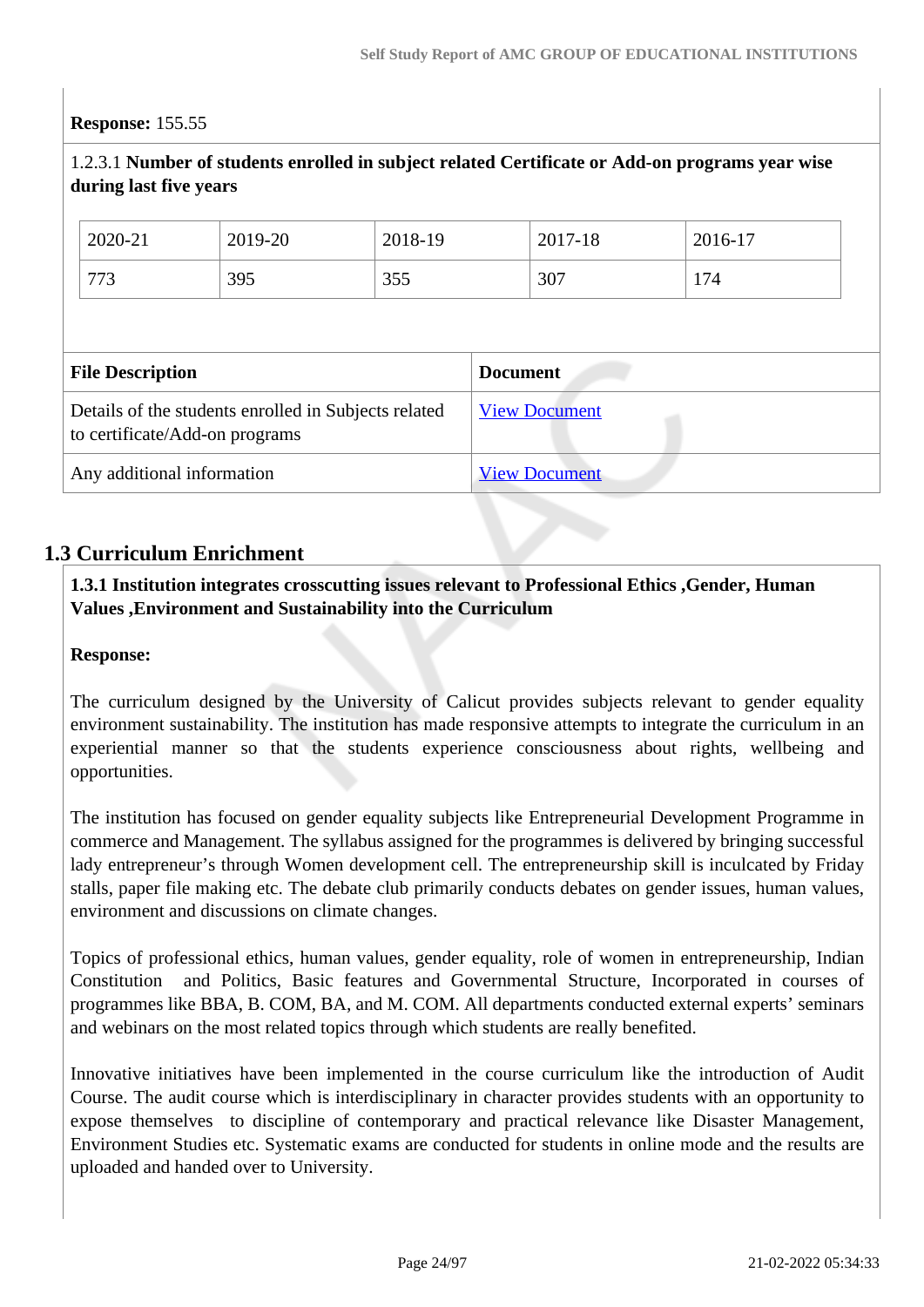The industrial visits, in recent year was difficult due to the Covid pandemic but the faculties have productively used the digital platforms to show live working of factories and industrial units in India and abroad. Students write report on the various CSR activities of the companies so they understand how serious the corporates are taking environment issues and sustainability seriously.

The institution has developed a inclusive strategy for the students namely SMART in which bright students teach the below average students, it's a place or group where youth learn sharing caring each other, the human values gets imbibed knowingly or unknowingly.

The nature club helps the students to experience the importance of swachtha mentioned in their curriculum by getting students experience in live cleaning programs inside and outside the campus.

In order to promote vegetable garden and water conservation the nature club trying its best and to maintain Green Campus Initiatives college has undertook different environment friendly activities such as Recycle Bin and plastic waste collecting competition etc. The college has switched to using paper and steel utensils for its various functions and use of flex banner is discouraged and introduced cloth banners.

The Health and Yoga Club of the college is providing enough activities keeping students health and betterment. Women Development Cell of the institution is acting as a helping hand for female students and conducted many activities to develop their inherent strength. Under the leadership of Social Service Club social awareness videos have been organised such as awareness against Dengue fever,Covid pandemic etc.

| <b>File Description</b>                                                                                                                                              | <b>Document</b>      |
|----------------------------------------------------------------------------------------------------------------------------------------------------------------------|----------------------|
| Upload the list and description of courses which<br>address the Professional Ethics, Gender, Human<br>Values, Environment and Sustainability into the<br>Curriculum. | <b>View Document</b> |
| Any additional information                                                                                                                                           | <b>View Document</b> |

### **1.3.2 Average percentage of courses that include experiential learning through project work/field work/internship during last five years**

**Response:** 3.93

1.3.2.1 **Number of courses that include experiential learning through project work/field work/internship year-wise during last five years**

| 2020-21 | 2019-20 | 2018-19 | 2017-18                  | 2016-17 |
|---------|---------|---------|--------------------------|---------|
|         |         | ັ       | $\overline{\phantom{0}}$ |         |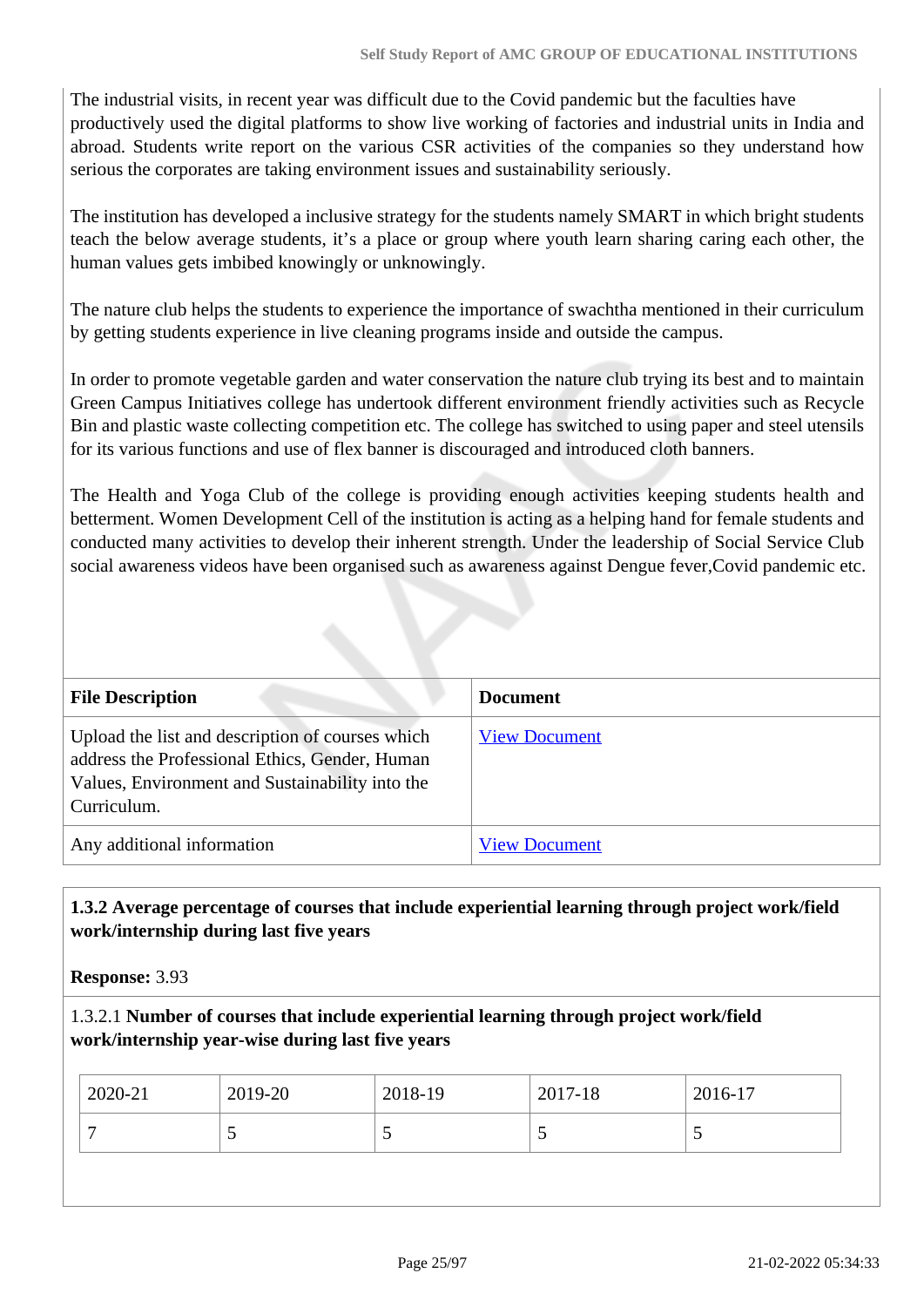| <b>File Description</b>                                                                                                                                                          | <b>Document</b>      |
|----------------------------------------------------------------------------------------------------------------------------------------------------------------------------------|----------------------|
| Programme / Curriculum/ Syllabus of the courses                                                                                                                                  | <b>View Document</b> |
| MoU's with relevant organizations for these courses,<br>if any Average percentage of courses that include<br>experiential learning through project work/field<br>work/internship | <b>View Document</b> |

### **1.3.3 Percentage of students undertaking project work/field work/ internships (Data for the latest completed academic year**

### **Response:** 136.86

### 1.3.3.1 **Number of students undertaking project work/field work / internships**

Response: 427

| <b>File Description</b>                                                                       | <b>Document</b>      |
|-----------------------------------------------------------------------------------------------|----------------------|
| List of programmes and number of students<br>undertaking project work/field work//internships | <b>View Document</b> |

### **1.4 Feedback System**

 **1.4.1** *Institution obtains feedback on the syllabus and its transaction at the institution from the following stakeholders 1) Students 2)Teachers 3)Employers 4)Alumni* 

**Response:** C. Any 2 of the above

| <b>File Description</b>             | <b>Document</b>      |
|-------------------------------------|----------------------|
| URL for stakeholder feedback report | <b>View Document</b> |

**1.4.2 Feedback process of the Institution may be classified as follows: Options:**

**1.Feedback collected, analysed and action taken and feedback available on website**

**2.Feedback collected, analysed and action has been taken**

**3.Feedback collected and analysed**

**4.Feedback collected**

**5. Feedback not collected**

**Response:** A. Feedback collected, analysed and action taken and feedback available on website

| <b>File Description</b> | <b>Document</b>      |
|-------------------------|----------------------|
| URL for feedback report | <b>View Document</b> |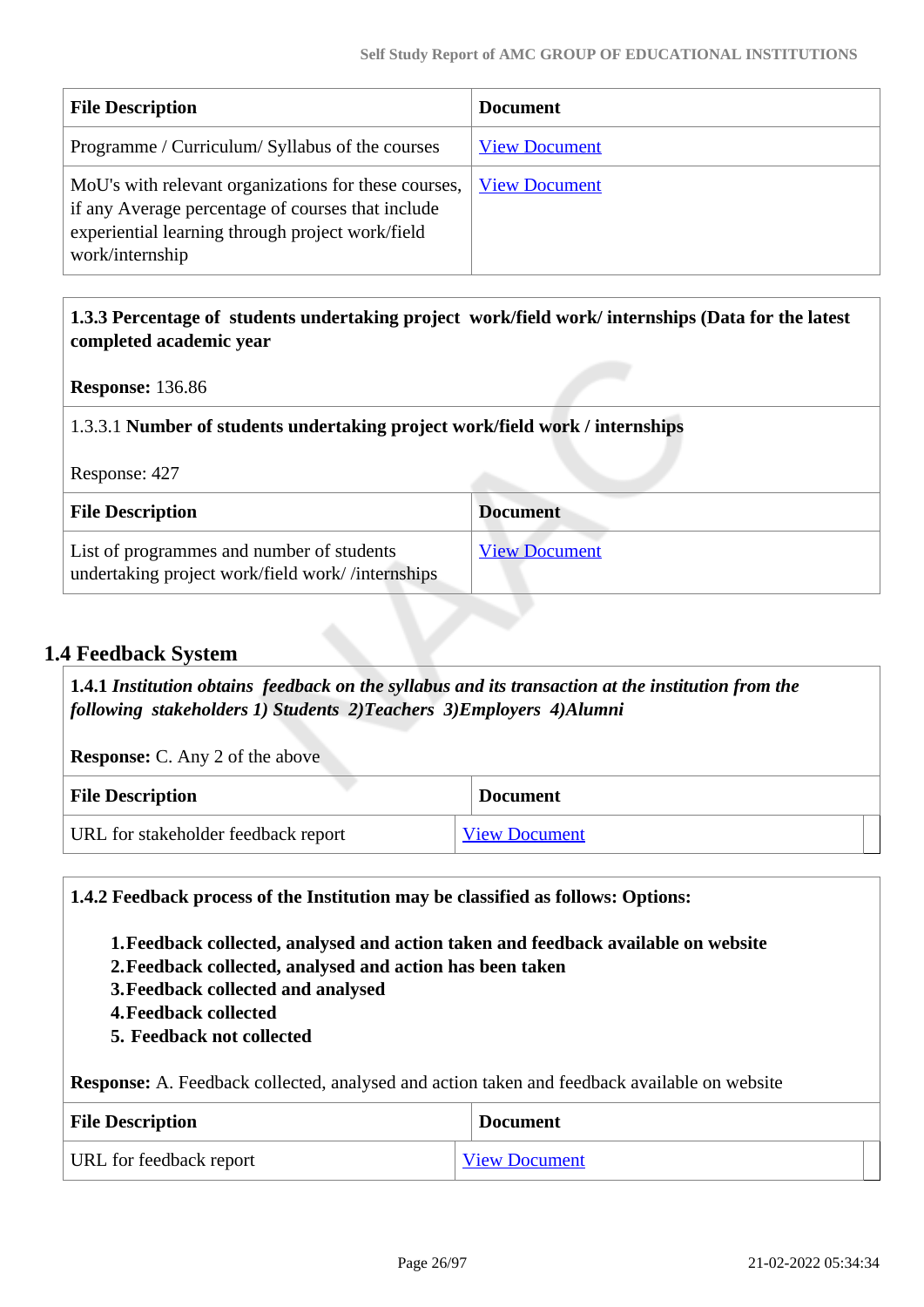## **Criterion 2 - Teaching-learning and Evaluation**

### **2.1 Student Enrollment and Profile**

| Response: 89.69                                                      |                                         |         |                                                                     |         |  |  |
|----------------------------------------------------------------------|-----------------------------------------|---------|---------------------------------------------------------------------|---------|--|--|
| 2.1.1.1 Number of students admitted year-wise during last five years |                                         |         |                                                                     |         |  |  |
| 2020-21                                                              | 2019-20                                 | 2018-19 | 2017-18                                                             | 2016-17 |  |  |
| 312                                                                  | 305                                     | 214     | 280                                                                 | 186     |  |  |
|                                                                      |                                         |         | 2.1.1.2 Number of sanctioned seats year wise during last five years |         |  |  |
| 2020-21                                                              | 2019-20                                 | 2018-19 | 2017-18                                                             | 2016-17 |  |  |
| 367                                                                  | 325                                     | 215     | 290                                                                 | 253     |  |  |
|                                                                      |                                         |         |                                                                     |         |  |  |
| <b>File Description</b>                                              |                                         |         | <b>Document</b>                                                     |         |  |  |
|                                                                      | Institutional data in prescribed format |         | <b>View Document</b>                                                |         |  |  |

 **2.1.2 Average percentage of seats filled against reserved categories (SC, ST, OBC, Divyangjan, etc. as per applicable reservation policy ) during the last five years ( exclusive of supernumerary seats)**

**Response:** 74.7

2.1.2.1 Number of actual students admitted from the reserved categories year-wise during the last five years

| 2020-21 | 2019-20 | 2018-19  | 2017-18 | 2016-17       |
|---------|---------|----------|---------|---------------|
| 63      | 59      | 53<br>IJ | 59      | ⌒<br>$\sim$ 1 |

| <b>File Description</b>                                      | <b>Document</b>      |
|--------------------------------------------------------------|----------------------|
| Average percentage of seats filled against seats<br>reserved | <b>View Document</b> |
| Any additional information                                   | <b>View Document</b> |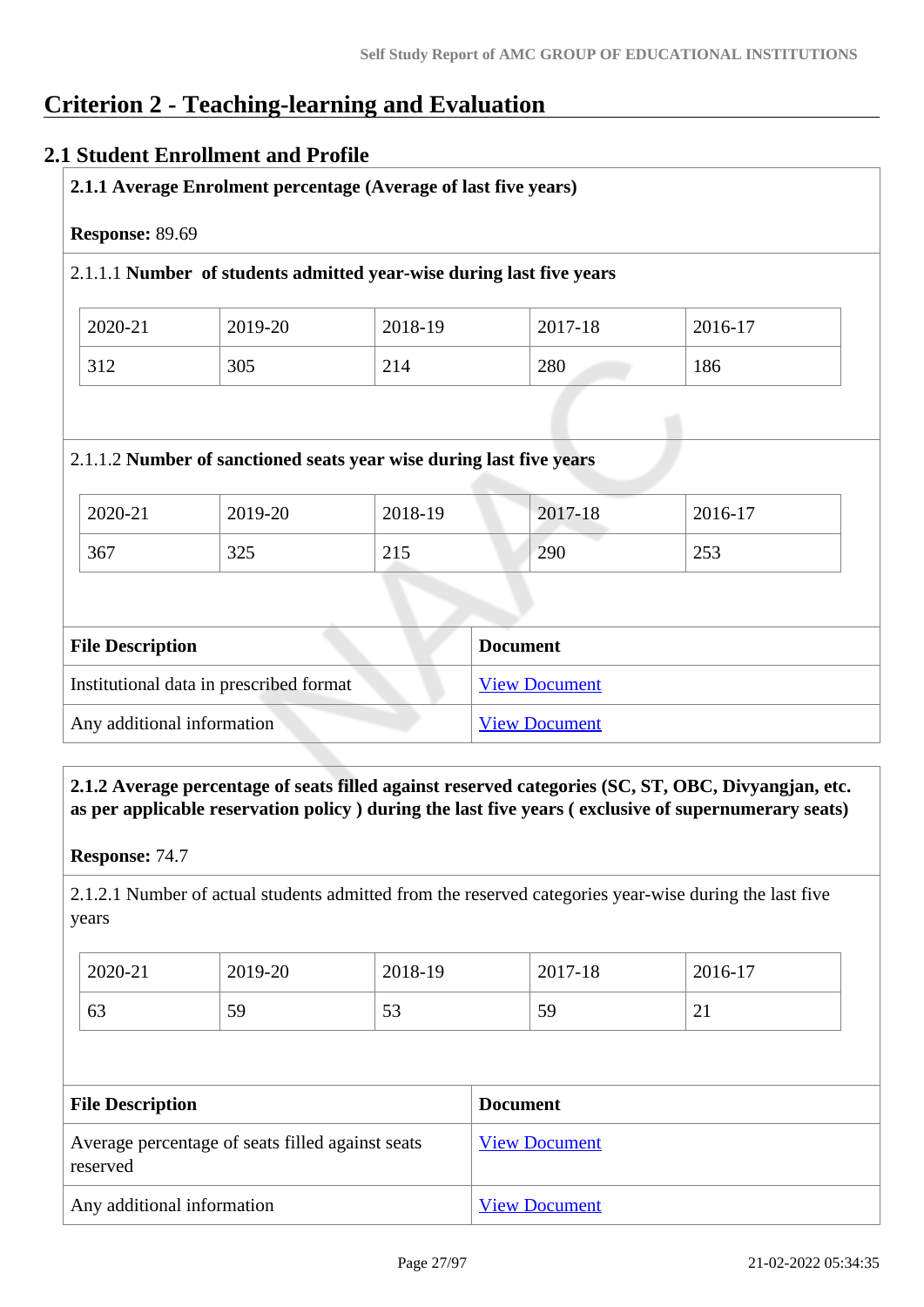### **2.2 Catering to Student Diversity**

### **2.2.1 The institution assesses the learning levels of the students and organises special Programmes for advanced learners and slow learners**

### **Response:**

 IQAC and the Departments of the college scrutinise the socio economic, curricular and extracurricular aspects of each student during and after the admission process. In college level, with the collective effort of IQAC and all Departments conduct a descriptive mode Test named GET (General Evaluation Test) to test students' knowledge level on their subject. The students who scored below 40% marks have identified as slow learners and above 70% marks as advanced learners. Then organising special programes for slow learners as well as high learners.

### **Special Programmes for Slow Learners**

- **Remedial Coaching is an initiative taken by IQAC and implemented through Departments** to provide special coaching for slow learners. **Total Improvement Programme (TIPS)** is an initiative for slow learners in which selected students are given individual attention for the better academic as well as life skill along with befitting them with basic IT knowledge.
- **Additional online materials** are provided to the slow learners, which is prepared by concerned subject teachers and provide through special whats app groups for their better result.
- **Peer teaching**: peer learning groups form in each Departments, in which selected students from high learners get an opportunity to help the slow learners in the learning process.
- **Bridge course:** All departments conduct Bridge course to overcome the Zone of Proximal Development among first year students while entering to higher education institutions. Also giving special attention for the students those are from other stream.

### **Special Programmes for Advanced Learners**

- **Student Motivation and Real Transformation (SMART)** is a special Program for Advanced learners to meet scholars and enrich their knowledge about the global world.
- **Iniatives have taken to meet the entrepreneurs & Inudstrialists** for advanced learners to make an in-depth study of successful entrepreneurs with a view to identify and evaluate their business strategies.
- **Research Forum** a platform for students, aim to help them, to present and publish papers and to discuss latest issues in their discipline. It is to help the students to develop themselves with the aptitude of research.
- **Online Question Bank.** Advanced learners initiates to prepare online question bank for almost all subjects and it is circulated with other students to make their learning ability easier. It helps the advanced learners to experience the preparation of questions which increases their learning capacity.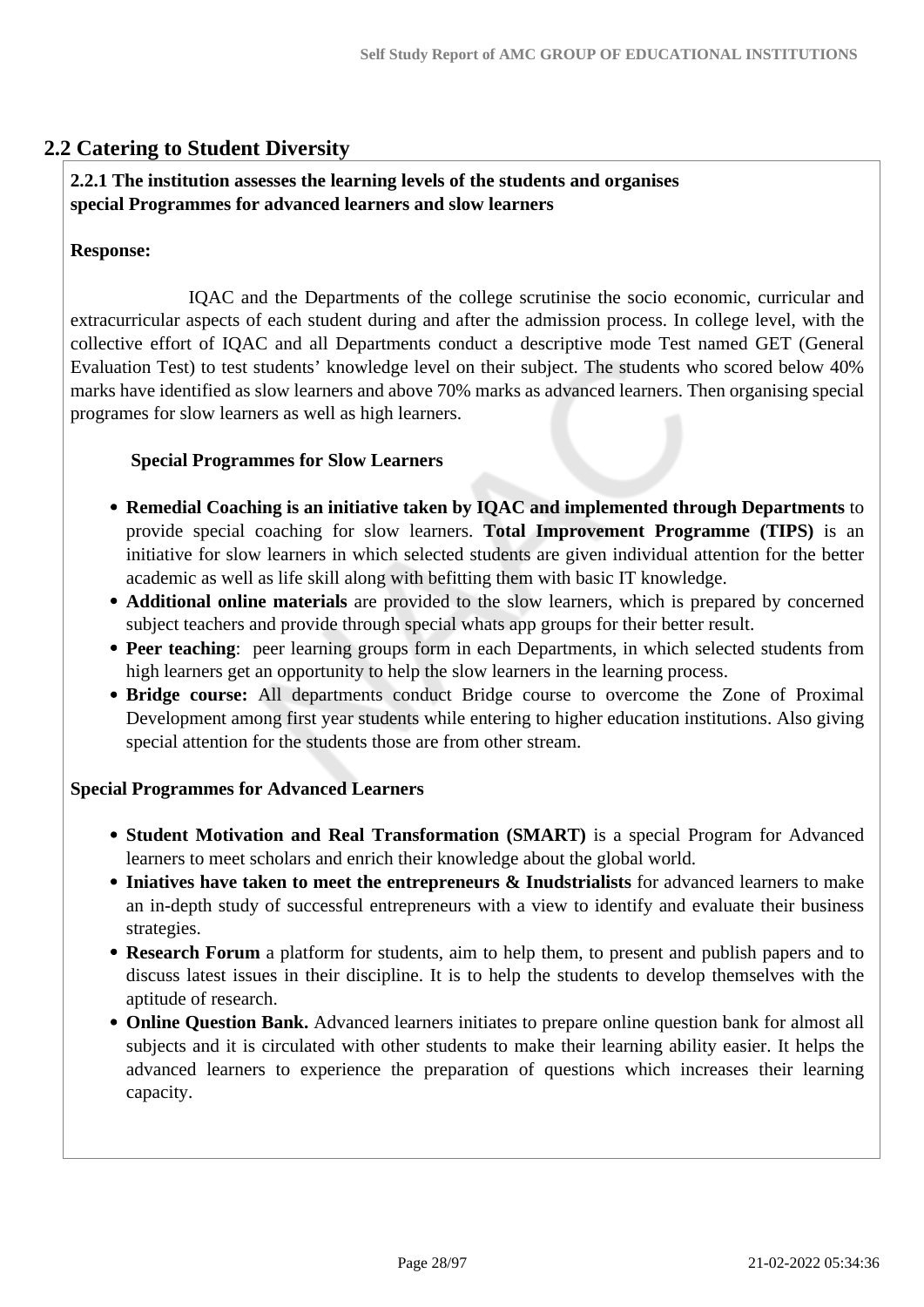| <b>File Description</b>           | <b>Document</b>      |
|-----------------------------------|----------------------|
| Upload any additional information | <b>View Document</b> |

| 2.2.2 Student- Full time teacher ratio (Data for the latest completed academic year) |                      |  |
|--------------------------------------------------------------------------------------|----------------------|--|
| <b>Response: 9.75</b>                                                                |                      |  |
| <b>File Description</b>                                                              | <b>Document</b>      |  |
| Any additional information                                                           | <b>View Document</b> |  |

### **2.3 Teaching- Learning Process**

 **2.3.1 Student centric methods, such as experiential learning, participative learning and problem solving methodologies are used for enhancing learning experiences**

### **Response:**

- **Friday Stalls:** An initiative taken by ED Club to promote marketing skill of students through one day stall at campus every Friday. It ensures class wise participation to arrange stalls in the campus and sale their products which is brought by them from their home. It helps them to enhance their capacity and ability to understand the behavior of consumer.
- **Commerce Exhibitions:** Department of Commerce organises exhibitions through student participation to promote their commerce experience. In this exhibitions students present still modells of different industries and models from cooperative sector and models of computer software and hardware.
- **Economics Surveys**: Department of Economics conduct BPL Survey at vaniyamkulam panchayath.
- **Best Manager**: Department of Commerce and Department of Management conduct best Manager Competition to excel the managing skills among students through various rounds of competitions.
- **Best Economist**: Department of Economics conduct best economist Competition to enhance the quality as an economist among students.
- **HR Games**: All departments organize variety of HR Games to improve the quality of students and to find out the ability in them.
- **Marketing Games**: All department conduct marketing game to improve the marketing skills and marketing techniques.
- **Role plays**: Department of commerce conduct role plays among students to make empathetic culture in students.
- **Manuscript magazine**: All departments organise hand written magazine competition to improve writing skill and creativity in their subjects.
- **Quiz competitions**: All departments conduct quiz competition in academic and non-academic areas to excel the knowledge of students.
- : Debate club make Debate competitions in a continuous manner.
- **Seminars with external agencies**: All departments conducts various seminar with external resource persons to give an extended knowledge on subjects.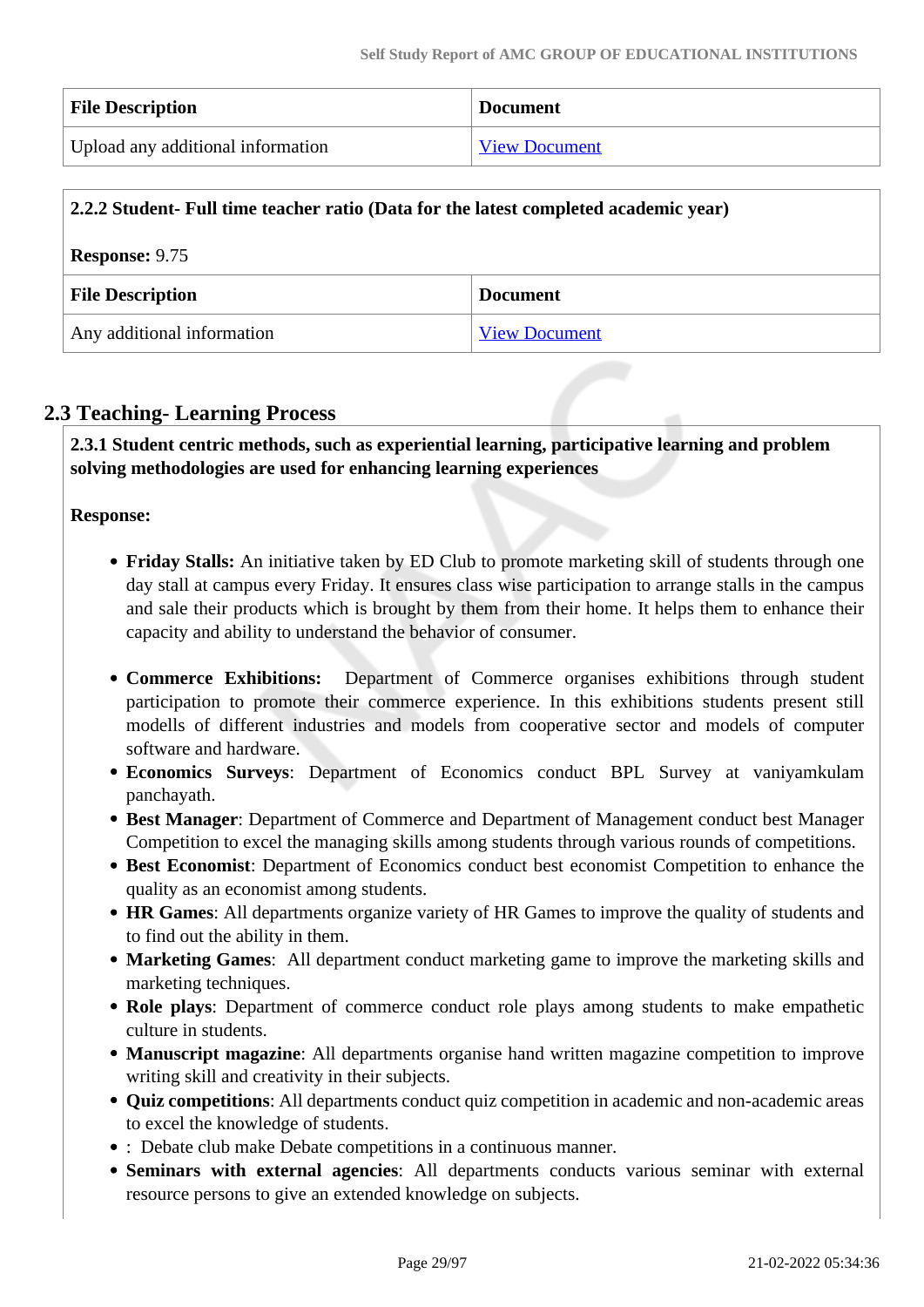- **Participation in inter collegiate fest**: students participate in different inter collegiate program.
- **Readers Forum** : literary club co ordinates a readers forum from students those who are interested in reading and book review
- **Wall Magazine**: NSS initiates a wall magazine to publish student's writing skill imaginations.

### **Experimental Learning**

- **Trade exhibitions** : ED club initiate trade exhibitions through the participation of students to get practical experience
- **One day market:** Department of Economics and department of Management initiate to conduct one day market to enhance student's marketing skill.
- **LED manufacturing Training** : ED Club started LED Manufacturing training to promote student's practical experience in entrepreneurship and marketing
- Department of Management organises workshops on Paper bag making to improve the selfemployment ability among students.
- **Soap powder unit**: ED Club started a soap powder making unit to enhance entrepreneurship and self-employment.

### **Problem solving methodology**

**Assignment with field :** The college assigned industrial visit and internship in companies regarding the academic requirements of Entrepreneurial Development Programme

**Student centric Hub (Adharcard cell, Driving Cell):** Social Service Club conducted Aadhar Adalath to attain aadhar, a valid document and Women Development Cell co ordinate "Wings", a special program for girls to improve their life skills.

| <b>File Description</b>           | <b>Document</b>      |
|-----------------------------------|----------------------|
| Upload any additional information | <b>View Document</b> |

### **2.3.2 Teachers use ICT enabled tools for effective teaching-learning process.**

### **Response:**

Information and Communication Technology (ICT) is used by all teachers to support, enhance and optimize the delivery of information to students for effective teaching –learning process in the college. For the same teachers use the following ICT tools:

- **LCD Projector** : It is used in teaching learning process to make visual impacts for enhancing learning ability
- **Computers and Laptops**: In College, facilitate a computer lab for students to enhance their knowledge in the field of information technology.
- **Scanner and Printer**: Internal exam Question Papers, e book materials are prepared by using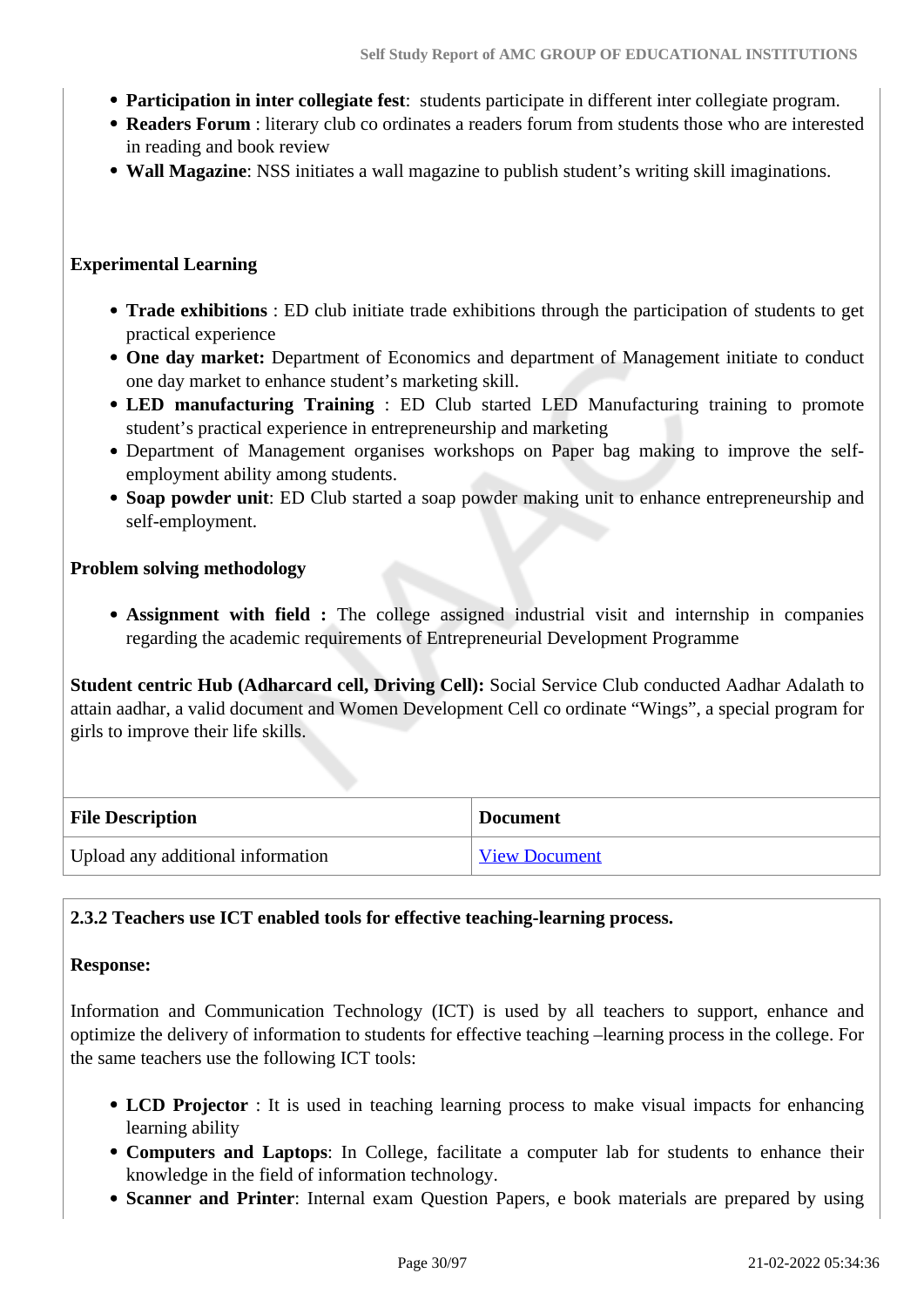scanners and printers.

- **Free e- resources**: Students are provided "Digital Locker" facility through library to get e resources for their references in studies.
- **Power point presentations**: Teachers are taking sessions by using Power point presentations in classes which is useful to the students for further reference.
- **Online Learning Platforms**: All the students are using online platform for learning like Microsoft Teams, Edonix, Speak Ed, Zoom, Jiomeet, Google meet etc. These platforms are an integrated set of interactive online services to manage teaching – learning process and also to disseminate.
- **Online video conferencing:** Policom hardware and software is used for international video conferences to take sessions from various countries.
- **Soft copy of Notes:** Teachers are using adobe PDF for providing additional notes for the slow learners in remedial teaching.

| <b>File Description</b>                                                                                 | <b>Document</b>      |
|---------------------------------------------------------------------------------------------------------|----------------------|
| Upload any additional information                                                                       | <b>View Document</b> |
| Provide link for webpage describing the ICT<br>enabled tools for effective teaching-learning<br>process | <b>View Document</b> |

### **2.3.3 Ratio of students to mentor for academic and other related issues (Data for the latest completed academic year )**

**Response:** 9.75

2.3.3.1 Number of mentors

Response: 32

| <b>File Description</b>                                                          | <b>Document</b>      |
|----------------------------------------------------------------------------------|----------------------|
| Upload year wise, number of students enrolled and<br>full time teachers on roll. | <b>View Document</b> |
| mentor/mentee ratio                                                              | <b>View Document</b> |
| Circulars pertaining to assigning mentors to mentees   <u>View Document</u>      |                      |

### **2.4 Teacher Profile and Quality**

**2.4.1 Average percentage of full time teachers against sanctioned posts during the last five years**

**Response:** 100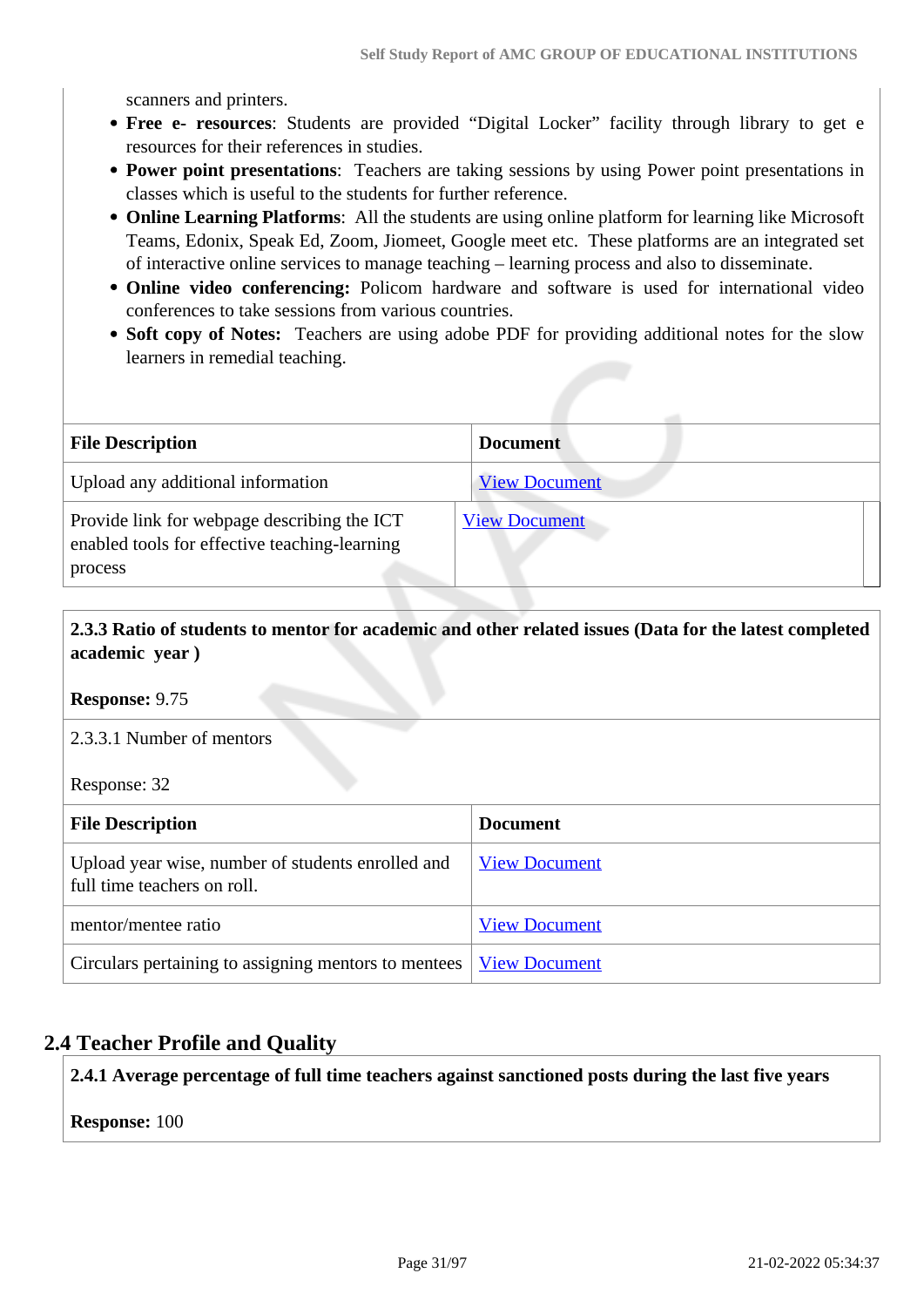| <b>File Description</b>                                                          | <b>Document</b>      |
|----------------------------------------------------------------------------------|----------------------|
| Year wise full time teachers and sanctioned posts<br>for 5 years (Data Template) | <b>View Document</b> |
| List of the faculty members authenticated by the<br>Head of HEI                  | <b>View Document</b> |

 **2.4.2 Average percentage of full time teachers with Ph. D. / D.M. / M.Ch. / D.N.B Superspeciality / D.Sc. / D.Litt. during the last five years (consider only highest degree for count)**

**Response:** 3.27

2.4.2.1 **Number of full time teachers with** *Ph. D. / D.M. / M.Ch. / D.N.B Superspeciality / D.Sc. / D.Litt.* **year wise during the last five years**

| 2020-21 | 2019-20 | 2018-19 | 2017-18 | 2016-17 |
|---------|---------|---------|---------|---------|
|         | -       |         |         |         |

| <b>File Description</b>                                                                                                                                                          | <b>Document</b>      |  |  |
|----------------------------------------------------------------------------------------------------------------------------------------------------------------------------------|----------------------|--|--|
| List of number of full time teachers with Ph. D. /<br>D.M. / M.Ch. / D.N.B Superspeciality / D.Sc. /<br>D. Litt. and number of full time teachers for 5 years<br>(Data Template) | <b>View Document</b> |  |  |
| Any additional information                                                                                                                                                       | <b>View Document</b> |  |  |

 **2.4.3 Average teaching experience of full time teachers in the same institution (Data for the latest completed academic year in number of years)** 

**Response:** 4.09

### 2.4.3.1 **Total experience of full-time teachers**

Response: 131

| <b>File Description</b>                                                                           | <b>Document</b>      |
|---------------------------------------------------------------------------------------------------|----------------------|
| List of Teachers including their PAN, designation,<br>dept and experience details (Data Template) | <b>View Document</b> |
| Any additional information                                                                        | <b>View Document</b> |

### **2.5 Evaluation Process and Reforms**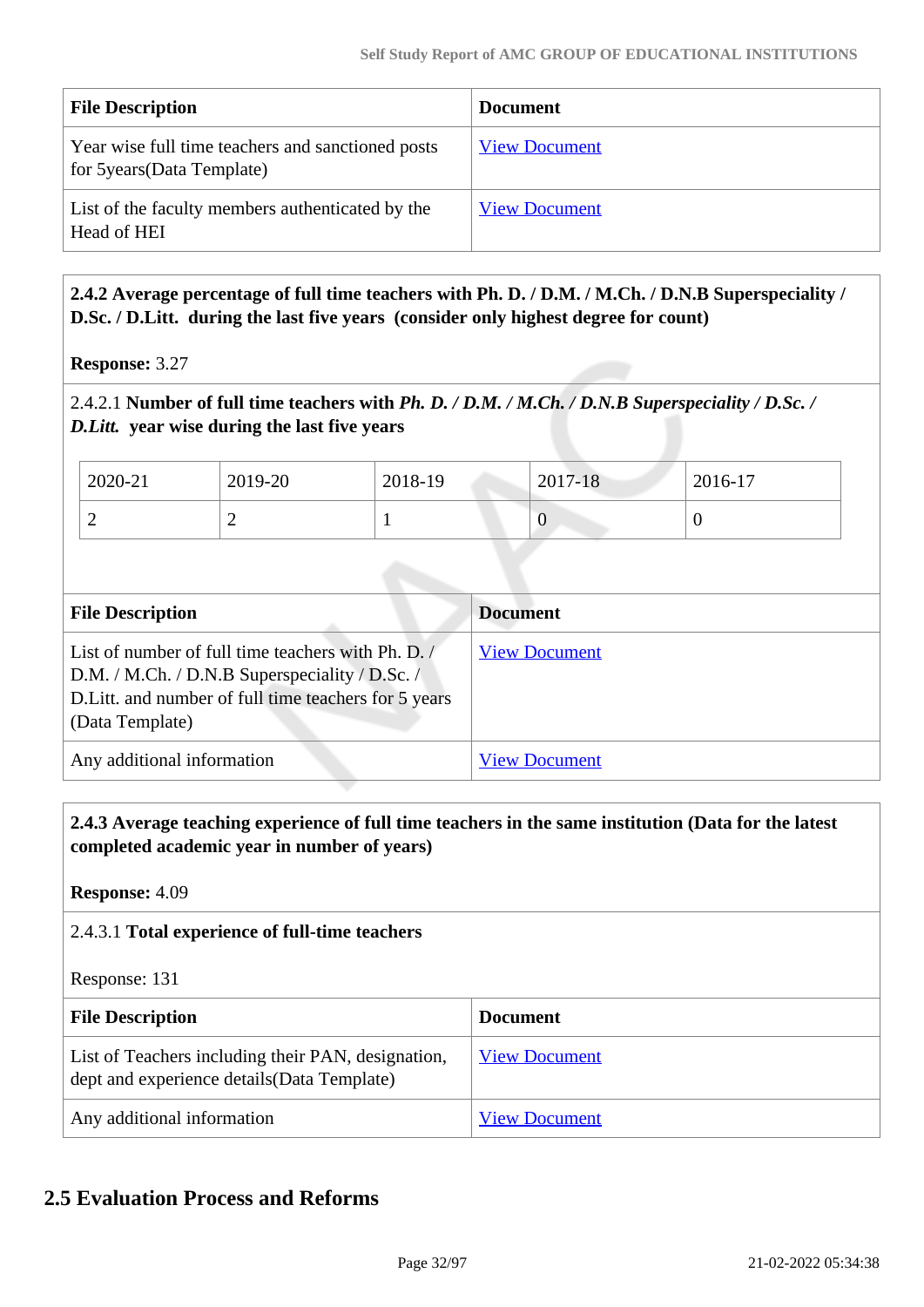### **2.5.1 Mechanism of internal assessment is transparent and robust in terms of frequency and mode**

### **Response:**

Reforms in continuous internal evaluation system at college level

 Continuous Internal Evaluation system enhances the students overall competencies through regular monitoring and assessment. AMC Group of Educational Institutions has been affiliated to the University of Calicut and it strictly follows the rules and regulations prescribed by the University. To assess the students, the University rec ommends both an internal and external evaluation system. The College believes in the continuous evaluation of students for their sustained performance .Hence a structured evaluation process has been designed and implemented.

**Internal Examinations**: Students are well informed about the internal examination and conduct a centaralised mode of internal exam and within one week results are published. If the students have any complaint regarding valuation and marks they can approach concerned teacher and Department Head. If

They are not satisfied in the response they can approach college grievance cell, and it will be discussed by the committee and necessary steps will be taken to rectify the complaint.

College Calendar: According to the University Calendar College prepares an academic calendar and it is discussed in academic council and staff council. Later it is announced through departments .calendar includes all regulations regarding semester internal exams, APC, semester end.

Tutorial system: A one to one discussion is facilitated in this tutorial hour once in a month which is monitored by the class teacher and it is a platform to discuss student's grievences and achievements.

Seminars, Assignments and attendance with class room participation are also taken into consideration for rewarding internal assessment marks.

| <b>File Description</b>    | <b>Document</b>      |
|----------------------------|----------------------|
| Any additional information | <b>View Document</b> |

### **2.5.2 Mechanism to deal with internal/external examination related grievances is transparent, timebound and efficient**

### **Response:**

Mechanism of Internal Assessment in transparent and robust in terms of frequency and variety

- Centralised Internal Examination:College conducts Internal Examinations at College level by following the procedures same as University Examinations to minimize the chance of malpractices and to get an experience of examination to the students. It is co ordinated by College co-ordinator.
- Academic council monitor the concerned Exams and makes arrangement for the transparent functioning of internal exams.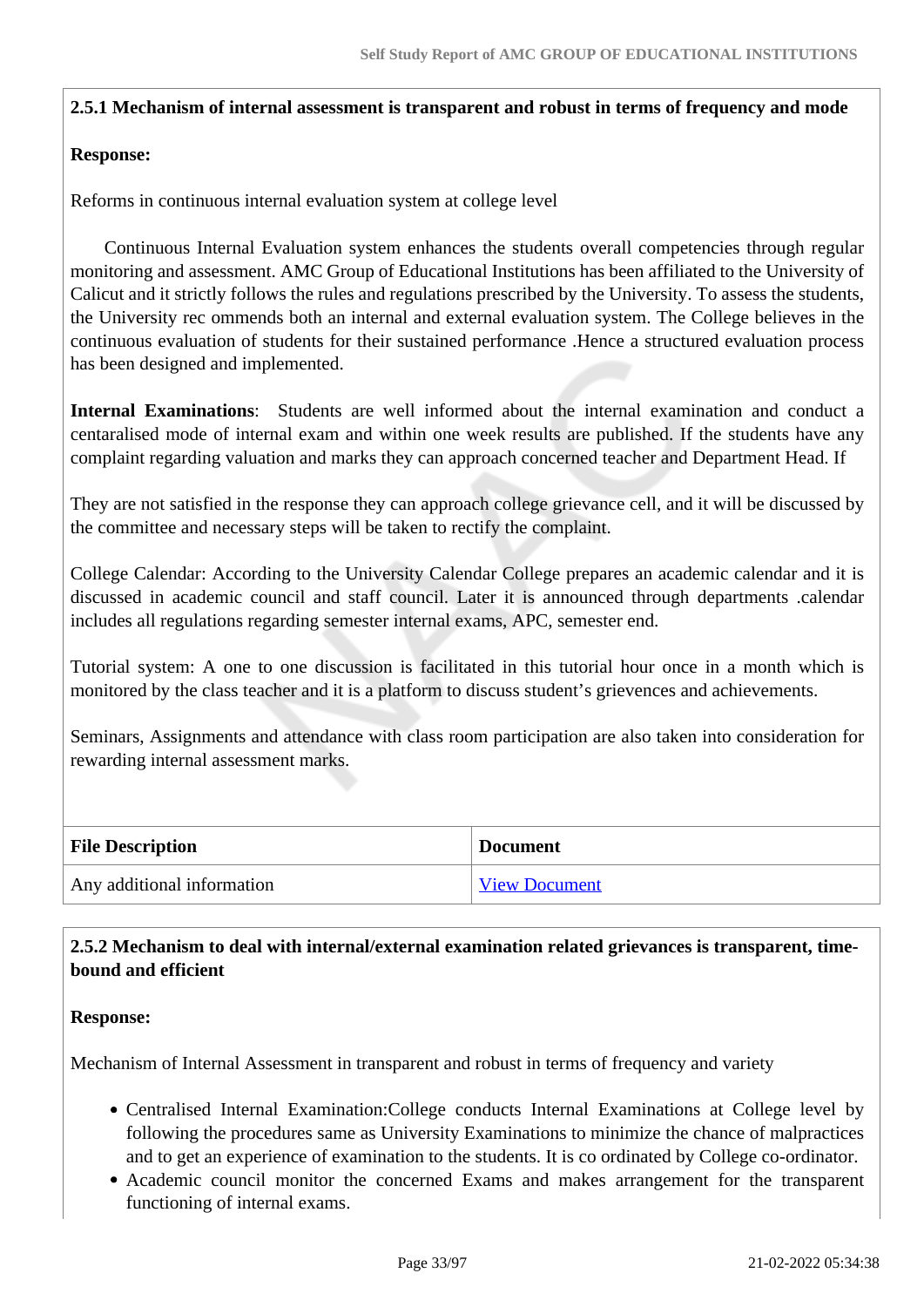- Timely Evaluation: After Examinations answer scripts are valued within short time and return back to individual students for verifying their marks and to get a chance to consult the subject teacher to make correction, if any.
- Publish the internal examination result in notice board.
- Progress Card System: Prepare Progress card for individual students to keep their progress report to communicate with the parents as their demand.
- Students Grievance cell & Complaint box: Any grievances related to internal examination procedures including valuation can be reported to the concerned subject teacher, Mentor, Class Tutor, HOD, and Principal in this order. If the concern is not addressed, students can approach Grievance cell or put complaints in complaint box.
- Attendance Report: Class Tutor prepare monthly APC and publish in college noticeboard to make alert the students to maintain proper attendance.
- Class PTA: Arrange class PTA and discuss the performance of students with their parents. Mentors alert the parents about the performance of students regularly.

### **2.6 Student Performance and Learning Outcomes**

 **2.6.1 Programme and course outcomes for all Programmes offered by the institution are stated and displayed on website and communicated to teachers and students.**

### **Response:**

- 1.Programme outcome exhibits the end result of doing a specific programme which will reflect the outcome of a particular discipline. Programme specific outcome is the result of a special area which supports the student to reach higher studies in the same by sharpening his excellence. College has identified the Programme outcome and programme specific outcome and Course outcome of all programmes are communicated to teachers and students. College Communicate the details of Programme outcome, Programme specific outcome and course outcome by the following mode.
- Programme Outcome, Programme Specific Outcome, and Course Outcome are displayed in website: College display the details of Programme Outcome, Programme specific outcome and Course outcome in college Website.
- Programme Outcome communicate through prospectus: During Admission College provide a prospectus to each student which reflects the outcome of Programme, Programme specific and course.
- College calendar specify about Programme Outcome, Programme Specific Outcome and course outcome.
- Syllabus is informed to the students: Shares the soft copy of syllabus and curriculum to each student as per the Scheme of affiliated University.
- Orientation Programmes: After the completion of first year admission every year college conducts a Three day orientation Programme. First day at College level provide a detailed idea about the Programme Outcome, Programme Specific Outcome and Course Outcome. In the second day at Department level and in the third day in the class level.
- Bridge course is being conducted by each department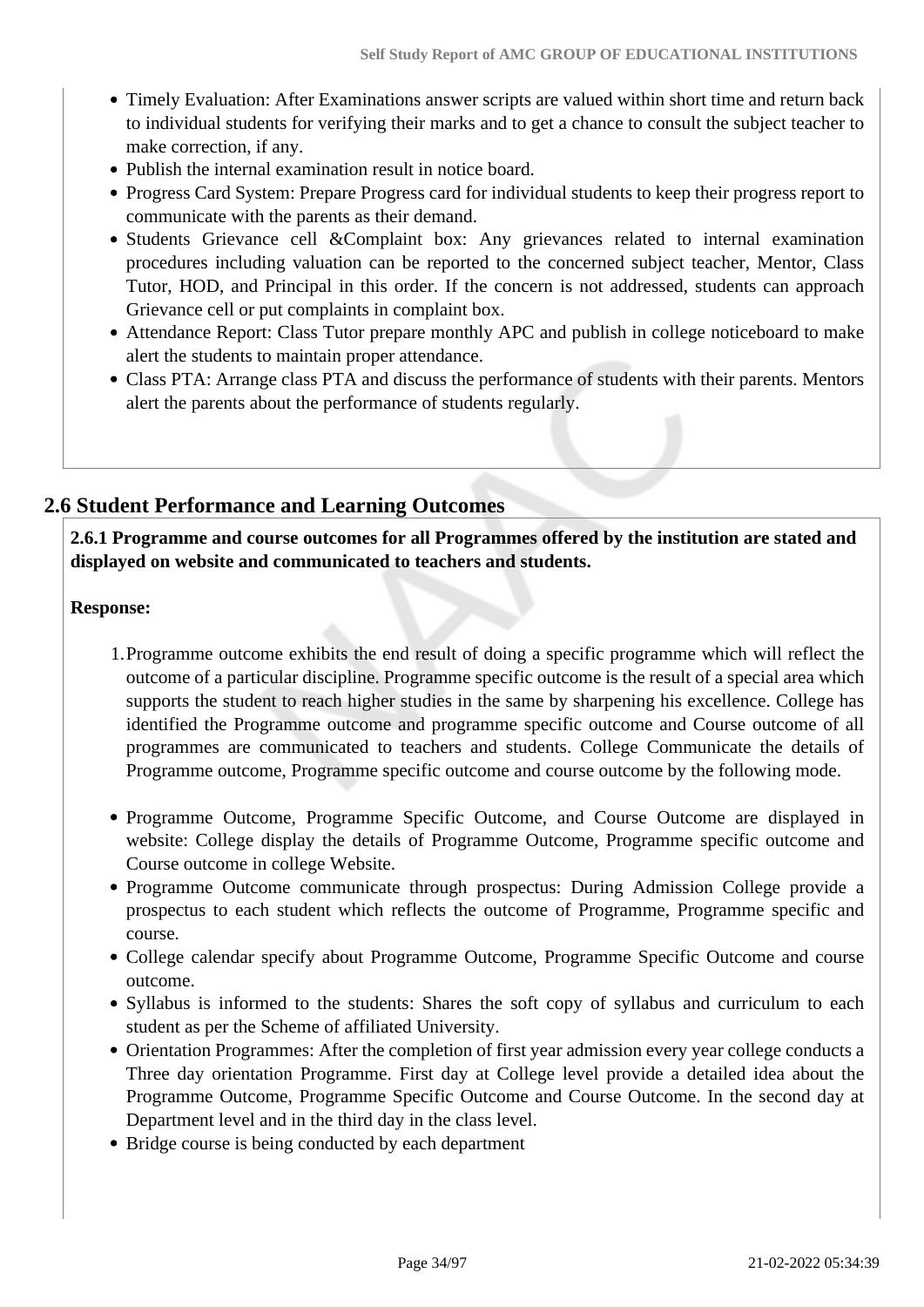| <b>File Description</b>                     | <b>Document</b>      |
|---------------------------------------------|----------------------|
| <b>Past link for Additional information</b> | <b>View Document</b> |

### **2.6.2 Attainment of programme outcomes and course outcomes are evaluated by the institution.**

### **Response:**

Programme Outcome, Programme Specific Outcome evaluation by the Institution: College monitor programme outcome and programme specific outcome on a regular basis and take necessary steps to measure the level of achievement. Programme outcome is measured in terms of the placement and higher studies opted by the students.

- University Result analysis: University result analysis is carried, regularly soon after the declaration of university results. For this each department designate a teaching faculty to collect and evaluate the result on semester wise properly. A department level review is carried under the guidance of Department Head. After department analysis it is reported to IQAC under the chairmanship of Principal and appropriate steps are taken to corrective action.
- Internal exam evaluation: College take more attention with the continuous development of students through internal exam evaluation. In every semester college conduct internal examination in a centralised pattern. Results thus received and published through progress card and identify weak students and give proper attention to each course through remedial classes.
- Feedback from Alumni: College follows a system to collect feedback from alumni to understand the extent to which the course outcome benefitted them in their employment. College also initiate to collect employer feedback from the students those are placed in different Industry.

 Feedback from PTA: College always keep contact with PTA and collect feedback to get their satisfaction level about the course outcome benefit to their ward

### **2.6.3 Average pass percentage of Students during last five years**

### **Response:** 85.66

2.6.3.1 **Number of final year students who passed the university examination year-wise during the last five years**

| 2020-21 | 2019-20 | 2018-19     | 2017-18 | 2016-17 |
|---------|---------|-------------|---------|---------|
| 153     | 209     | 57<br>. J . | 148     | 58      |

2.6.3.2 **Number of final year students who appeared for the university examination year-wise during the last five years**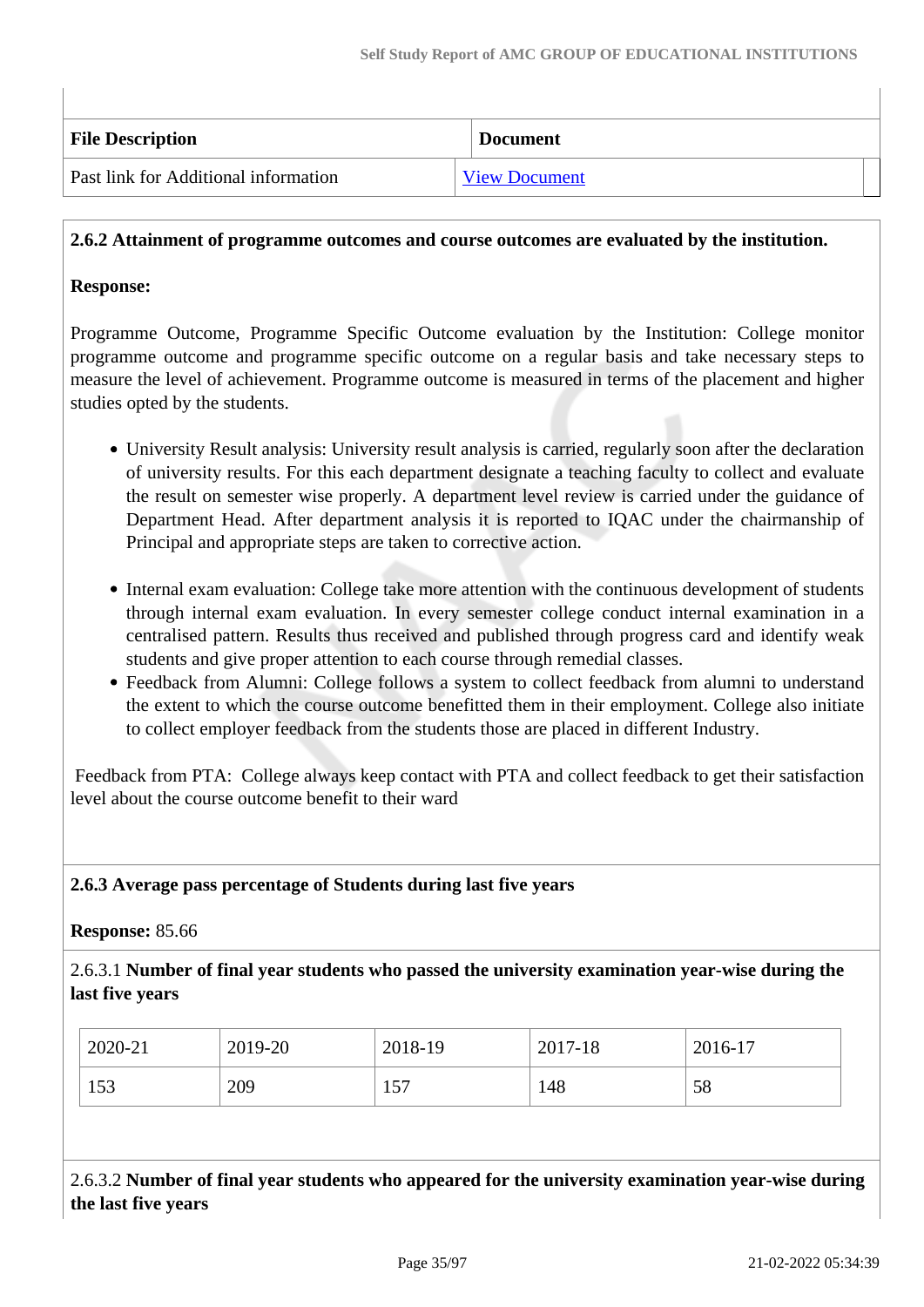|                         | 2020-21         | 2019-20                                                                                               | 2018-19 |                 | 2017-18              | 2016-17 |  |
|-------------------------|-----------------|-------------------------------------------------------------------------------------------------------|---------|-----------------|----------------------|---------|--|
|                         | 209             | 278                                                                                                   | 174     |                 | 165                  | 58      |  |
|                         |                 |                                                                                                       |         |                 |                      |         |  |
| <b>File Description</b> |                 |                                                                                                       |         | <b>Document</b> |                      |         |  |
|                         |                 |                                                                                                       |         |                 |                      |         |  |
|                         | (Data Template) | Upload list of Programmes and number of students<br>passed and appeared in the final year examination |         |                 | <b>View Document</b> |         |  |

## **2.7 Student Satisfaction Survey**

| 2.7.1 Online student satisfaction survey regarding teaching learning process |                      |  |
|------------------------------------------------------------------------------|----------------------|--|
| <b>Response: 3.61</b>                                                        |                      |  |
| <b>File Description</b>                                                      | <b>Document</b>      |  |
| Upload database of all currently enrolled students<br>(Data Template)        | <b>View Document</b> |  |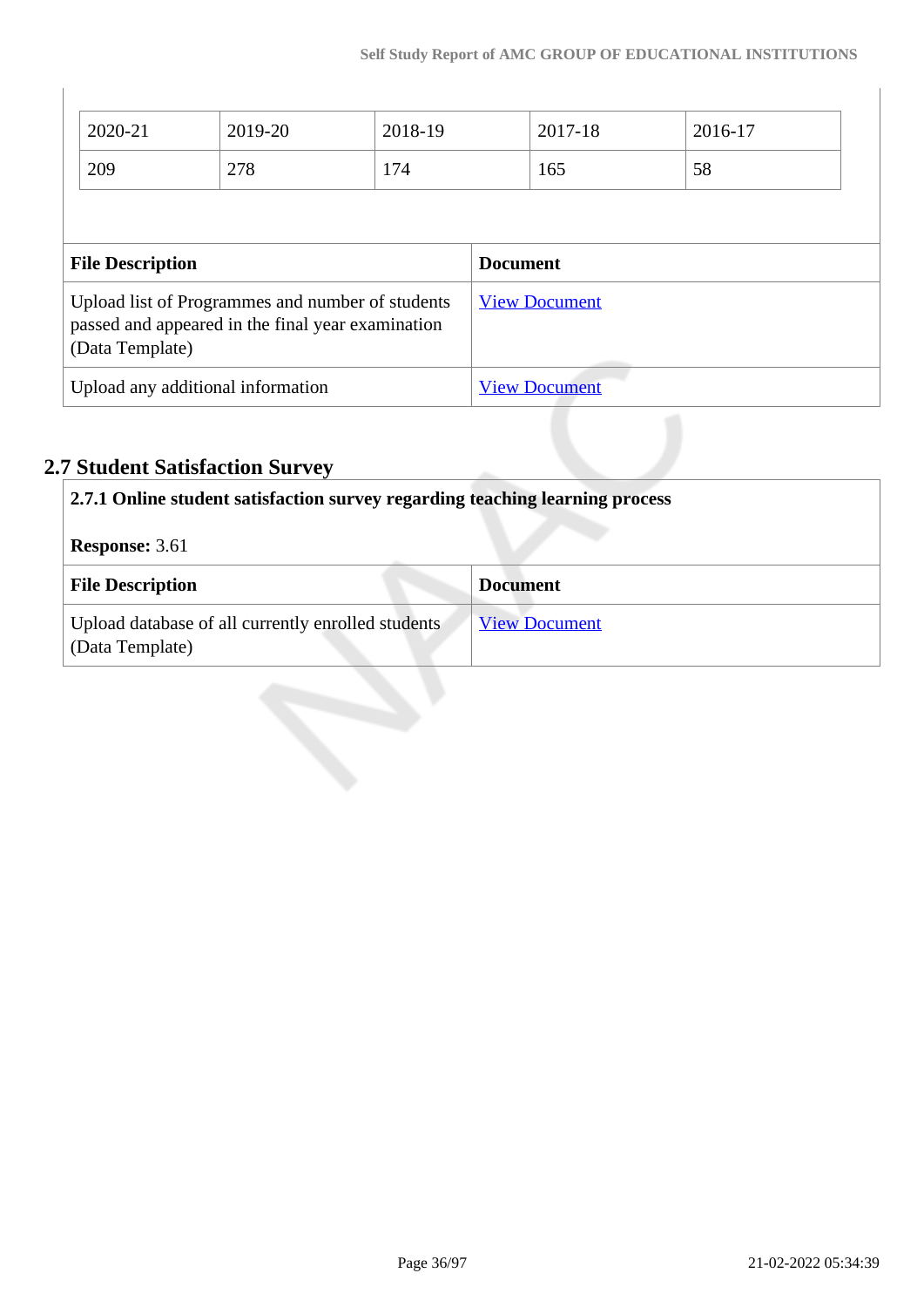# **Criterion 3 - Research, Innovations and Extension**

# **3.1 Resource Mobilization for Research**

 **3.1.1 Grants received from Government and non-governmental agencies for research projects, endowments, Chairs in the institution during the last five years (INR in Lakhs)** 

#### **Response:** 0

3.1.1.1 **Total Grants from Government and non-governmental agencies for research projects , endowments, Chairs in the institution during the last five years (INR in Lakhs)**

| $2020 - 21$ | 2019-20 | 2018-19 | 2017-18 | 2016-17 |
|-------------|---------|---------|---------|---------|
|             |         |         | ν       |         |

| <b>File Description</b>                              | <b>Document</b>      |
|------------------------------------------------------|----------------------|
| List of endowments / projects with details of grants | <b>View Document</b> |

#### **3.1.2 Percentage of teachers recognized as research guides (latest completed academic year)**

#### **Response:** 0

3.1.2.1 **Number of teachers recognized as research guides**

 **3.1.3 Percentage of departments having Research projects funded by government and non government agencies during the last five years**

#### **Response:** 0

## 3.1.3.1 **Number of departments having Research projects funded by government and nongovernment agencies during the last five years**

| 2020-21 | 2019-20 | 2018-19 | 2017-18 | 2016-17          |
|---------|---------|---------|---------|------------------|
|         |         | ◡       | ν       | $\boldsymbol{0}$ |

#### 3.1.3.2 **Number of departments offering academic programes**

| 2020-21  | 2019-20 | 2018-19 | 2017-18                  | $2016-17$ |
|----------|---------|---------|--------------------------|-----------|
| <u>ب</u> | ັ       | ت       | $\overline{\phantom{0}}$ |           |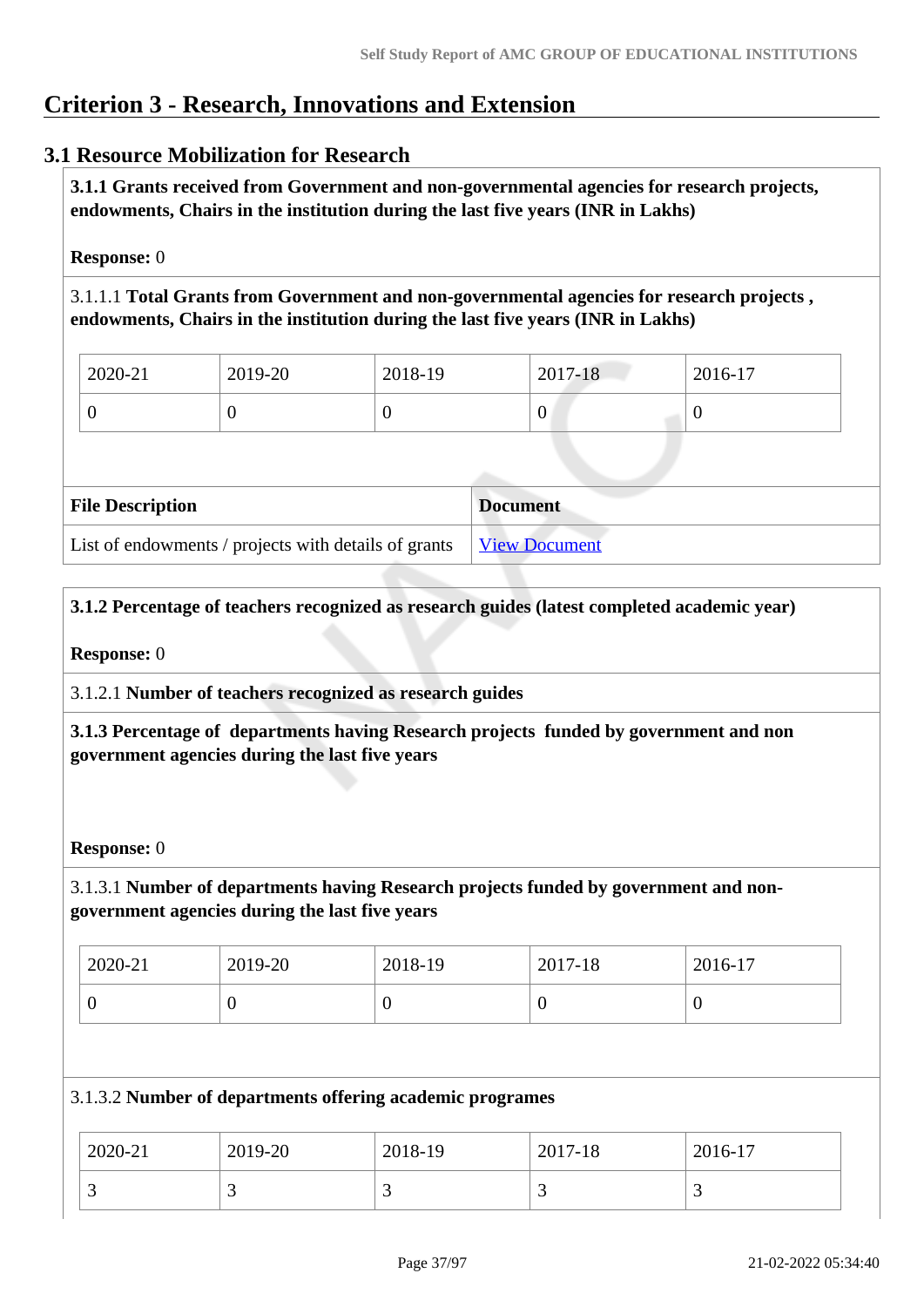| <b>File Description</b>                       | <b>Document</b>      |
|-----------------------------------------------|----------------------|
| List of research projects and funding details | <b>View Document</b> |

## **3.2 Innovation Ecosystem**

 **3.2.1 Institution has created an ecosystem for innovations and has initiatives for creation and transfer of knowledge**

#### **Response:**

The college always tries to develop scientific temperament among the students and attempts to promote innovative atmosphere. The following are the vital initiatives taken by college for creation and transfer of knowledge:

To enhance entrepreneurial skill among youth the college has introduced Entrepreneurship Development Club (ED Club) in 2015. The club is registered with Department of Industries and Commerce, Government of Kerala. The club is formed to inculcate entrepreneurial culture among youth and equip them with the skills, techniques and confidence to act as torch bearers of enterprise for the new generation. Club gives emphasis to inculcate trustworthiness, integrity, hard work, discipline, honesty etc. as constituents of entrepreneurship. Various activities like workshops, interaction with successful entrepreneurs, exhibitions, food stall are doing the banner of ED Club. Inside the college, Club has four production units of soap powder, paper pen, cloth bag and LED bulbs. The students are very enthusiastic to work and experience with ED club

Research forum is another initiative of AMC to inculcate the research aptitude among students. The forum conducts different programs to enhance research aptitude among students and faculty. The forum is following a collaborative method of collective thinking and fruitful discussion in the research arena. Students are supported to conduct surveys on different area.

The college has active mechanism to recognize and promote talented students through academic fests. Some of them are :

**'Parivarthan'**: Department of Management conducts "Parivarthan" management fests for BBA Students.

**"Synergy"** The festival of management games was conducted by Department of Commerce. The department also conducts **Mr. Corporate and Miss Corporate** event every year.

**"BECO"** - Best Economist is an event conducted by Department of Economics

Publication initiatives of the college are as follows:

**Daksha Journal of Social Science and Management**- The College is publishing a bi annual peer refereed research journal since 2019. **ECHO** is a news letter publishes quarterly encompassing the academics and non academic activities conducted by the college. *'Mazhayil Nananja Gulmoharukal'* A collection of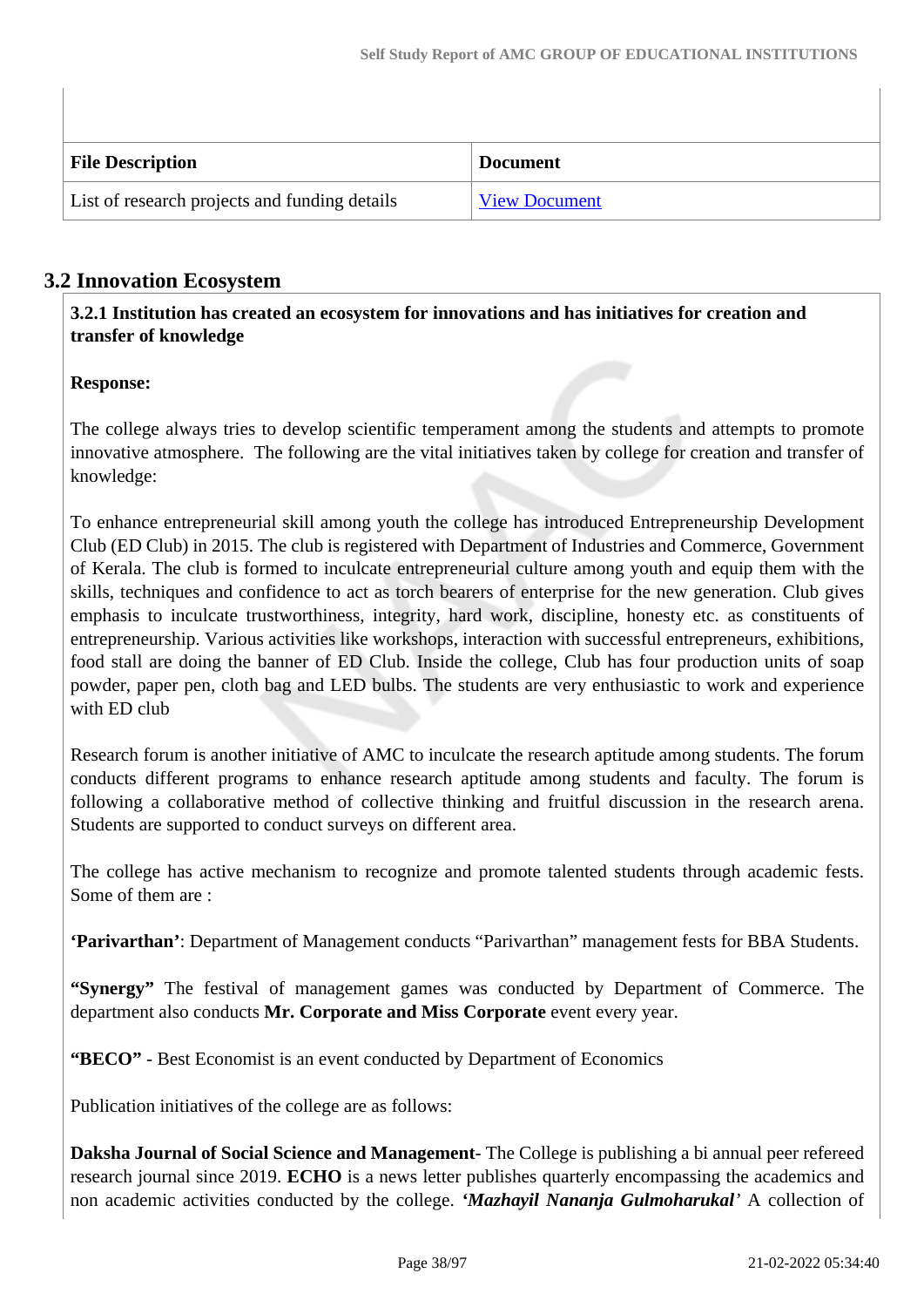Poem was published in the year February 2020. All departments publishes Class wise **Hand Written Magazine** every year. Besides student Union Publishes College Magazine every year.

| <b>File Description</b>           | <b>Document</b>      |
|-----------------------------------|----------------------|
| Upload any additional information | <b>View Document</b> |

#### **3.2.2 Number of workshops/seminars conducted on Research Methodology, Intellectual Property Rights (IPR) and entrepreneurship during the last five years**

**Response:** 28

3.2.2.1 **Total number of workshops/seminars conducted on Research Methodology, Intellectual Property Rights (IPR) and entrepreneurship year-wise during last five years** 

| 2020-21        | 2019-20                  | 2018-19 | $2017 - 18$ | 2016-17 |
|----------------|--------------------------|---------|-------------|---------|
| T <sub>T</sub> | $\overline{\phantom{0}}$ |         |             |         |

| <b>File Description</b>                        | <b>Document</b>      |
|------------------------------------------------|----------------------|
| Report of the event                            | <b>View Document</b> |
| List of workshops/seminars during last 5 years | <b>View Document</b> |

## **3.3 Research Publications and Awards**

| 3.3.1 Number of Ph.Ds registered per eligible teacher during the last five years                     |                      |  |  |
|------------------------------------------------------------------------------------------------------|----------------------|--|--|
| <b>Response:</b> 0                                                                                   |                      |  |  |
| 3.3.1.1 How many Ph.Ds registered per eligible teacher within last five years                        |                      |  |  |
| 3.3.1.2 Number of teachers recognized as guides during the last five years                           |                      |  |  |
| <b>File Description</b><br><b>Document</b>                                                           |                      |  |  |
| List of PhD scholars and their details like name of<br>the guide, title of thesis, year of award etc | <b>View Document</b> |  |  |

 **3.3.2 Number of research papers per teachers in the Journals notified on UGC website during the last five years**

**Response:** 0.56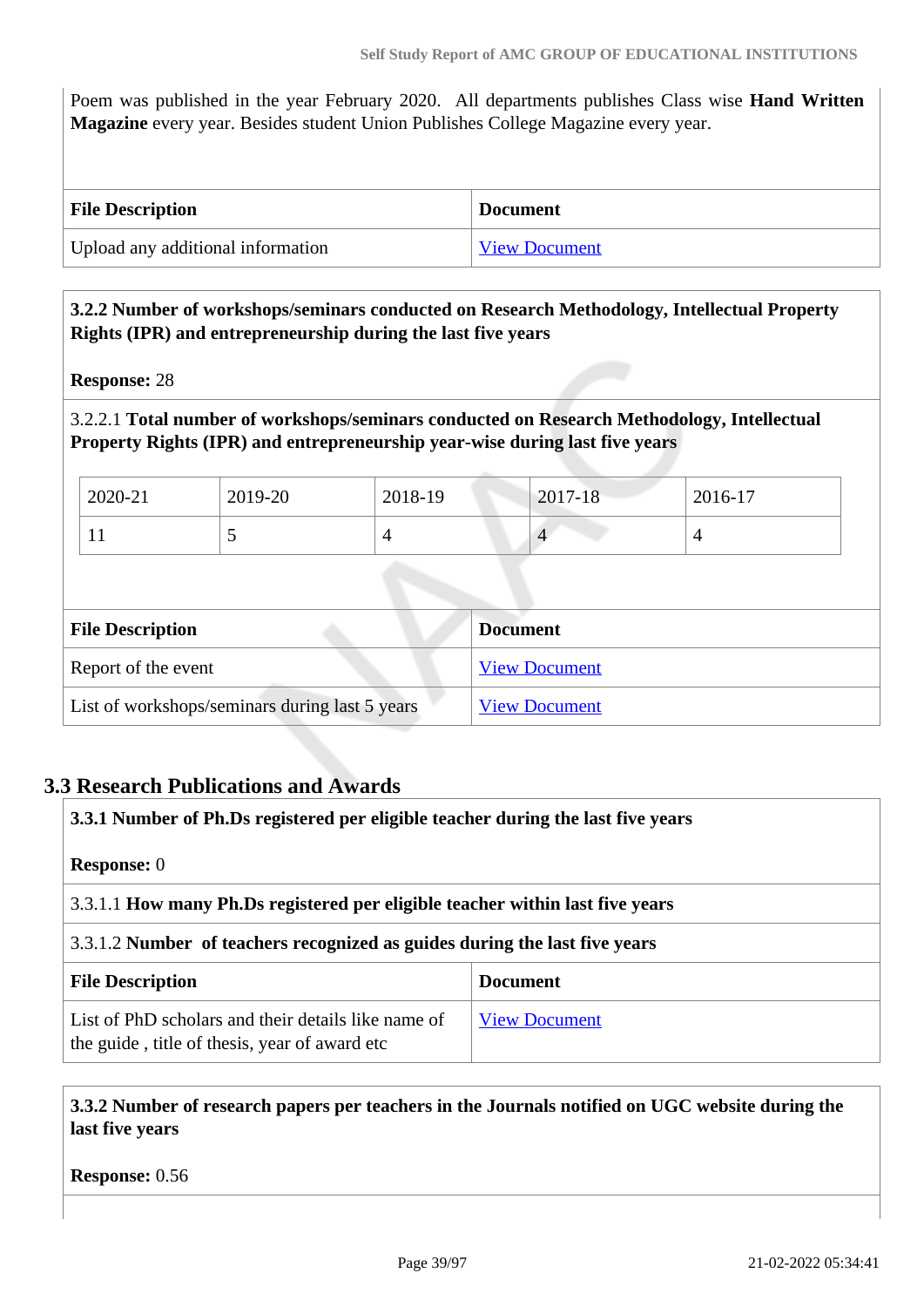# 3.3.2.1 **Number of research papers in the Journals notified on UGC website during the last five years.**

| 2020-21                 | 2019-20 | 2018-19 |                 | 2017-18 | 2016-17  |
|-------------------------|---------|---------|-----------------|---------|----------|
| 6                       |         | 3       |                 | 0       | $\theta$ |
|                         |         |         |                 |         |          |
|                         |         |         |                 |         |          |
| <b>File Description</b> |         |         | <b>Document</b> |         |          |

#### **3.3.3 Number of books and chapters in edited volumes/books published and papers published in national/ international conference proceedings per teacher during last five years**

#### **Response:** 0

3.3.3.1 **Total number of books and chapters in edited volumes/books published and papers in national/ international conference proceedings year-wise during last five years**

| 2020-21 | 2019-20 | 2018-19 | 2017-18 | 2016-17 |
|---------|---------|---------|---------|---------|
|         |         | ິ       |         | ν       |

| <b>File Description</b>                                   | <b>Document</b>      |
|-----------------------------------------------------------|----------------------|
| List books and chapters edited volumes/books<br>published | <b>View Document</b> |

# **3.4 Extension Activities**

 **3.4.1 Extension activities are carried out in the neighborhood community, sensitizing students to social issues, for their holistic development, and impact thereof during the last five years.**

## **Response:**

 The AMC Group of Educational Institutions has made its net worth contribution to the society and environment by making a participation to promote college Neighborhood community network. In these extension and outreach activities, emphasis is given on student engagement, service orientation, and holistic development of students contributing to good citizenship. Nss unit, Social Service Club, Nature club, Women Development Cell, Red Ribbon Club etc. and a team of committed faculty members engage in the community development programme. Rural India has been facing Uncleaning, unhygienic and malnutrition conditions. Lack of awareness is noted among the villagers such problems like health, cleanliness and diseases. Our NS unit and Social service Club gave awareness regarding nutrition,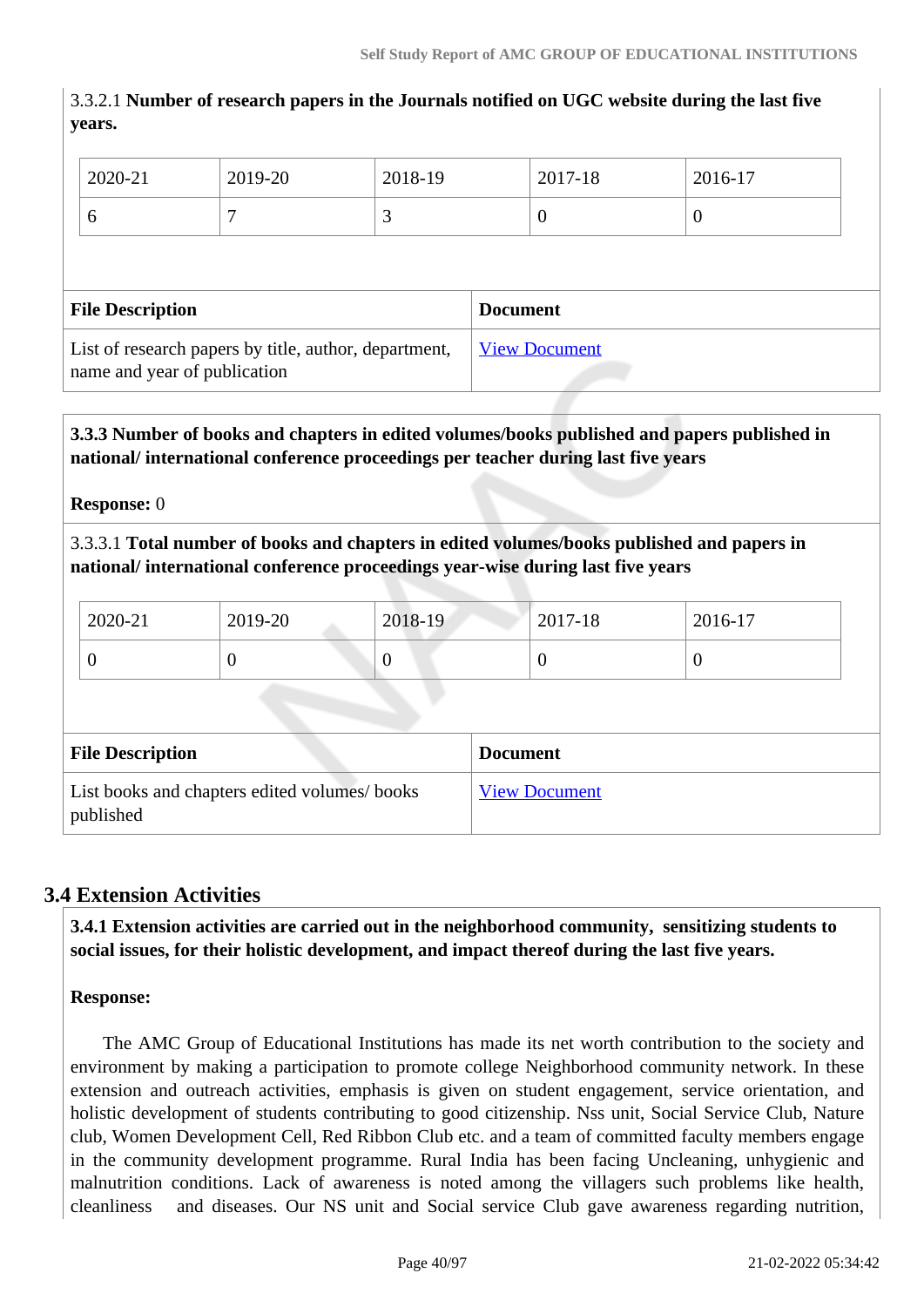immunity, cleanliness, and hygiene condition and works for solving such social problems. Nature club under the scheme of Swatch Bharath Mission do many cleanliness programme in nearby localities. Nature Club give awareness regarding need for water conservation presented street play regarding this. Cleanliness programme done by NSS unit & Nature club very satisfactory sensitization of students to issue and problems related to cleanliness and garbage disposal. Social Services Club and NSS unit do many blood donation camp & medical camp to the community. It strengthen the of empathy and compassion among donors and also instils in them a sense of commitment and ethical responsibility. programmes on women empowerment and girl child higher education create awareness among girl students of their conditions and their rights and among boys a sensitivity towards problems of women leading to lessening of gender bias and prejudices. All these leads to informed, balanced and responsible citizenship. Working outside the college campus and with diversified social groups of people allow students to gain more selfconfidence.

#### **Helping the marginalized**

With the aim of developing care and concern for the poor and marginalized,the college has conducted the following programmes

1 Supplying teaching aid to Medha Educational Trust

2.Distribution of books to nearest Anganwadi

3.Mid-day meal program of selected hospitals and orphanages

#### C**ollege-Local Community Partnership**

As a part of commitment to the community the college has conducted several programs

- 1. Mega -medical camp
- 2. Blood donation camp
- 3.Eye camp
- 4.Distribution of flood relief materials
- 5.Visit to orphanages and old-age home

## **Swachh Bharath Abhiyan**

The college has conducted programs like

- 1.Clean campus,Green campus
- 2.Cleaning of public places

## **Environment Preservation**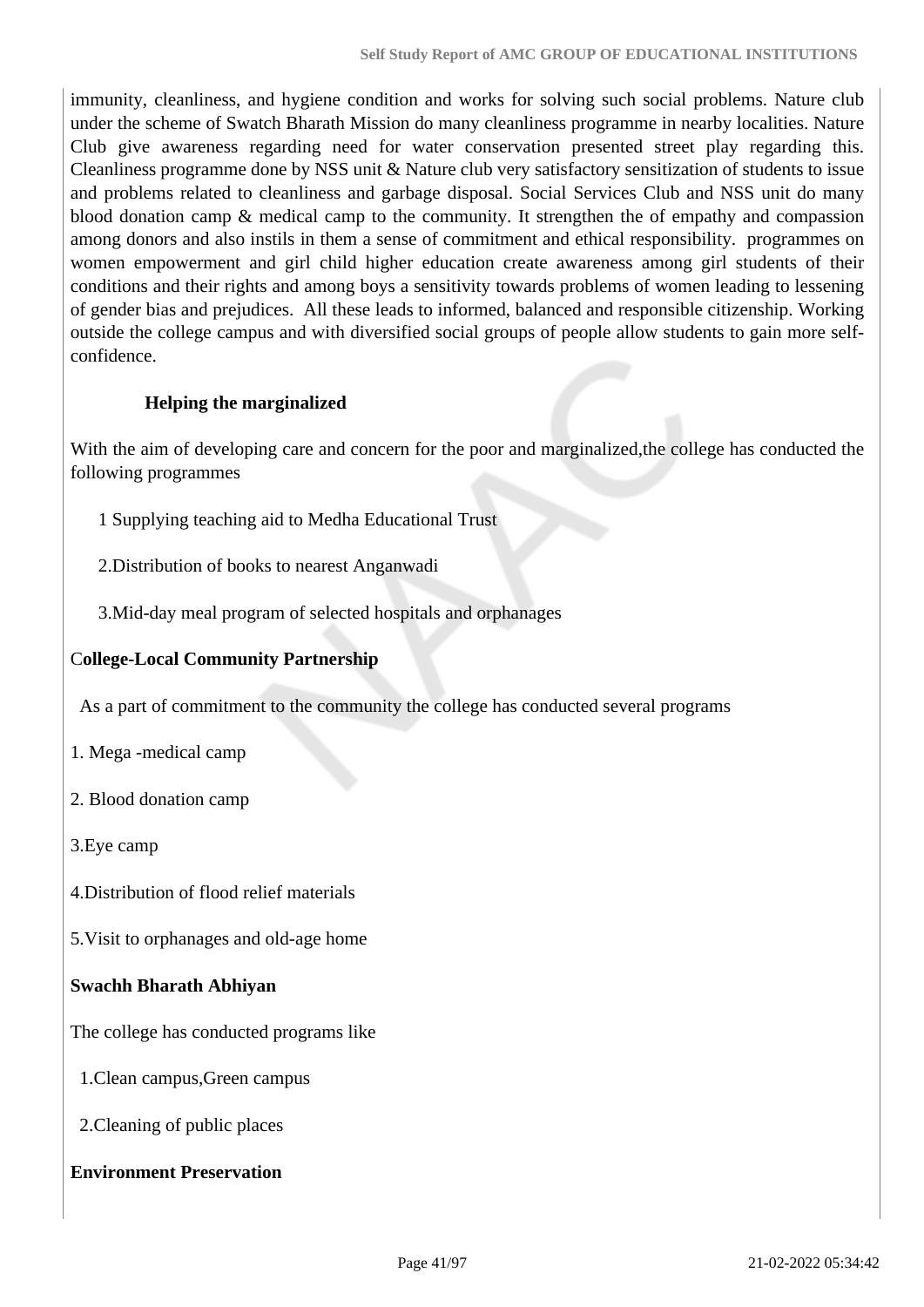As a part of environmental protection,the college has done the following activities

 **1.** Construction of Vegetable garden

2.Collection of plastic waste

3 Butterfly garden

| <b>File Description</b>           | <b>Document</b> |
|-----------------------------------|-----------------|
| Upload any additional information | View Document   |

#### **3.4.2 Number of awards and recognitions received for extension activities from government/ government recognised bodies during the last five years**

**Response:** 0

3.4.2.1 **Total number of awards and recognition received for extension activities from Government/ Government recognised bodies year-wise during the last five years.**

| 2020-21 | 2019-20 | 2018-19 | 2017-18 | 2016-17 |
|---------|---------|---------|---------|---------|
|         |         | U       | ν       | U       |

| <b>File Description</b>                                     | <b>Document</b>      |
|-------------------------------------------------------------|----------------------|
| Number of awards for extension activities in last 5<br>year | <b>View Document</b> |
| Any additional information                                  | <b>View Document</b> |

 **3.4.3 Number of extension and outreach programs conducted by the institution through NSS/NCC, Government and Government recognised bodies during the last five years**

**Response:** 51

3.4.3.1 **Number of extension and outreached Programmes conducted in collaboration with industry, community and Non- Government Organizations through NSS/ NCC/ Red Cross/ YRC etc., yearwise during the last five years**

| 1 <sub>7</sub><br>19<br>$\circ$<br><b>1</b> <i>i</i> | $12020 - 21$ | 2019-20 | 2018-19 | 2017-18 | 2016-17 |
|------------------------------------------------------|--------------|---------|---------|---------|---------|
|                                                      |              |         |         |         |         |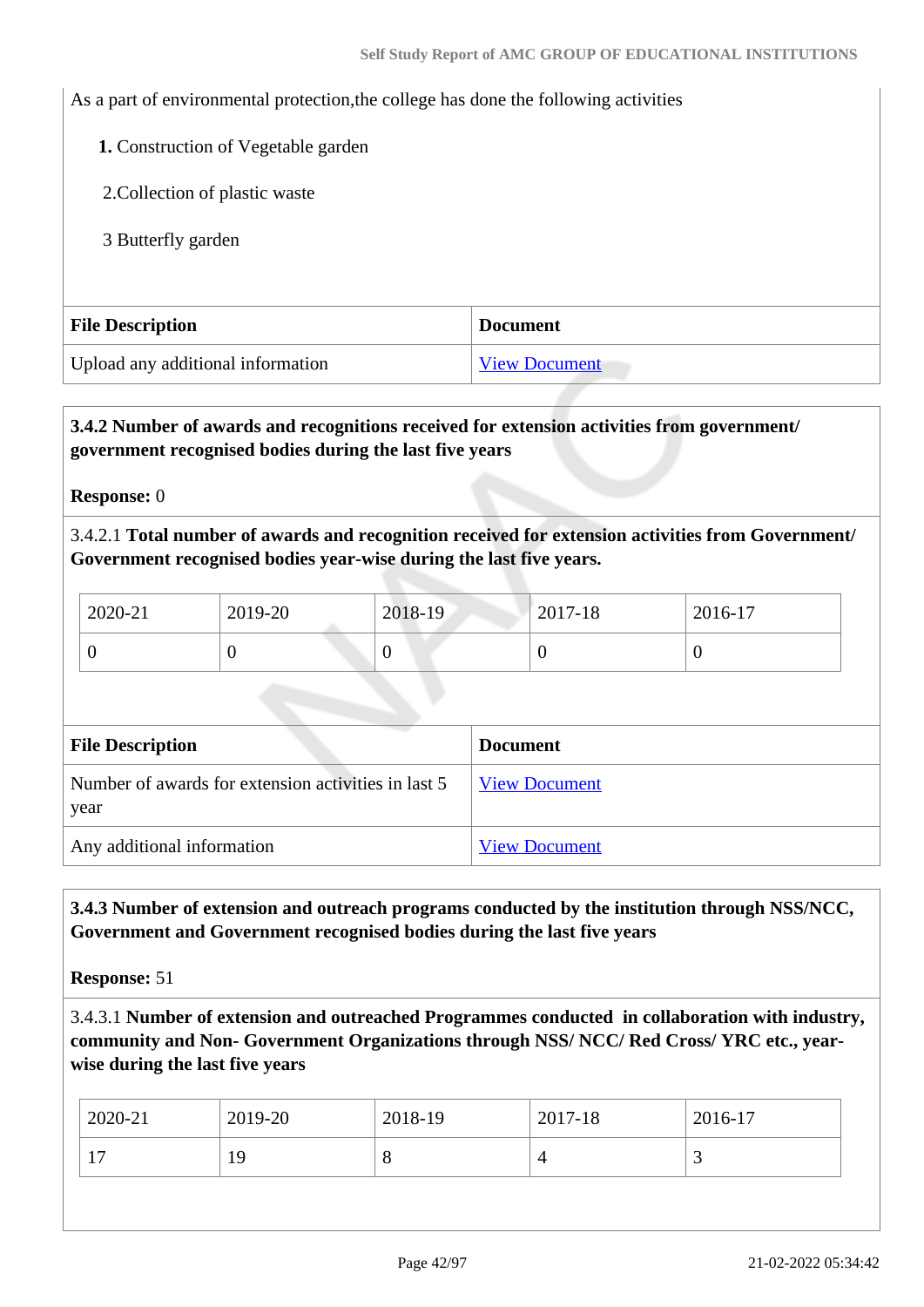| <b>File Description</b>                                                                                          | <b>Document</b>      |
|------------------------------------------------------------------------------------------------------------------|----------------------|
| Reports of the event organized                                                                                   | <b>View Document</b> |
| Number of extension and outreach Programmes<br>conducted with industry, community etc for the last<br>five years | <b>View Document</b> |

 **3.4.4 Average percentage of students participating in extension activities at 3.4.3. above during last five years**

**Response:** 144.53

3.4.4.1 **Total number of Students participating in extension activities conducted in collaboration with industry, community and Non- Government Organizations such as Swachh Bharat, AIDs awareness, Gender issue etc. year-wise during last five years**

| 2020-21 | 2019-20 | 2018-19    | 2017-18 | 2016-17 |
|---------|---------|------------|---------|---------|
| 591     | 651     | 255<br>JJJ | 145     | 130     |

| <b>File Description</b>                                                                      | Document             |
|----------------------------------------------------------------------------------------------|----------------------|
| Report of the event                                                                          | <b>View Document</b> |
| Average percentage of students participating in<br>extension activities with Govt or NGO etc | <b>View Document</b> |

## **3.5 Collaboration**

 **3.5.1 Number of Collaborative activities for research, Faculty exchange, Student exchange/ internship per year**

**Response:** 0

3.5.1.1 **Number of Collaborative activities for research, Faculty exchange, Student exchange/ internship year-wise during the last five years**

| 2020-21          | 2019-20 | 2018-19 | 2017-18 | 2016-17  |
|------------------|---------|---------|---------|----------|
| $\boldsymbol{0}$ | U       | ν       | U       | $\theta$ |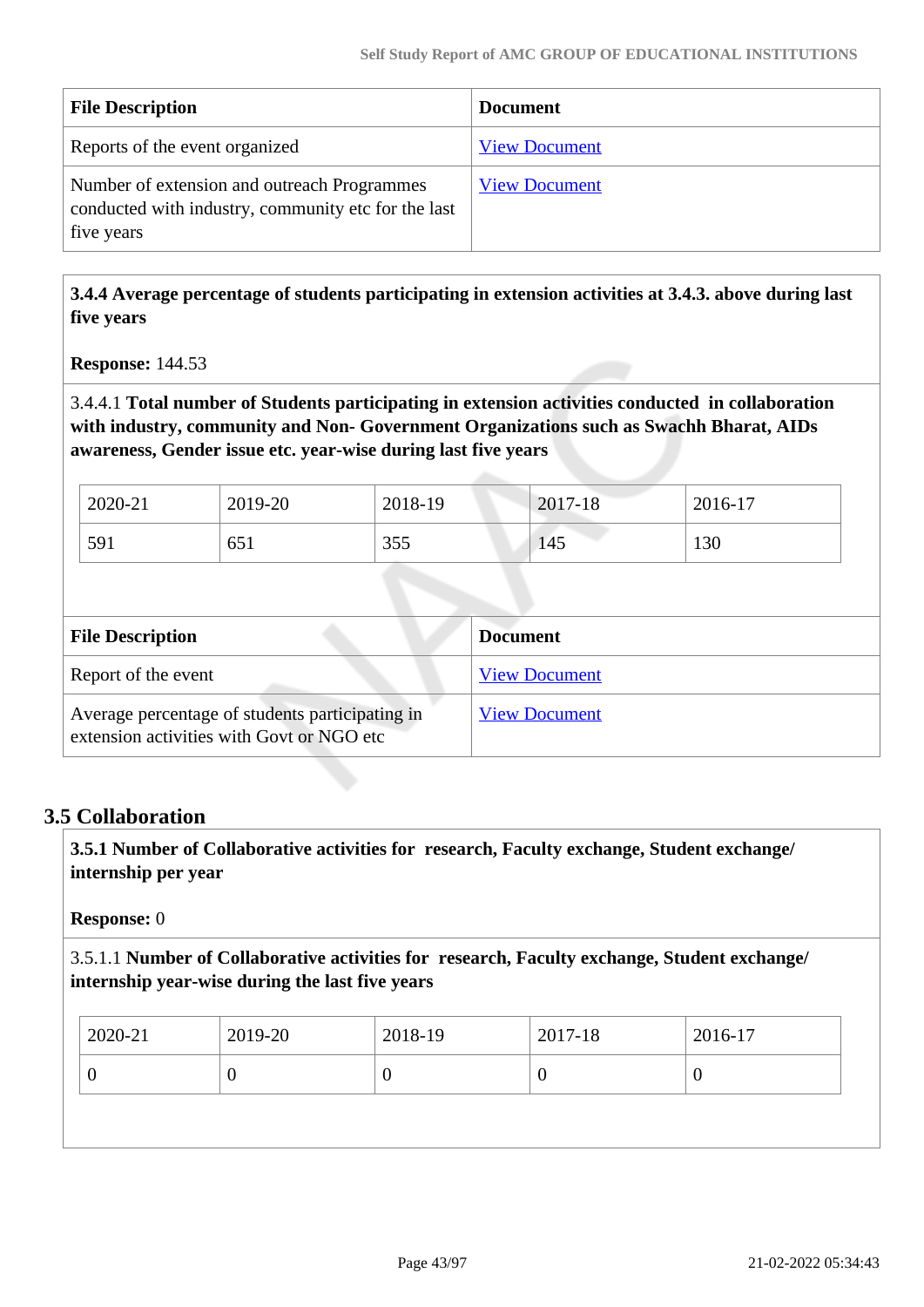| <b>File Description</b>                                                                                                            | <b>Document</b>      |
|------------------------------------------------------------------------------------------------------------------------------------|----------------------|
| Details of Collaborative activities with<br>institutions/industries for research, Faculty<br>exchange, Student exchange/internship | <b>View Document</b> |

#### **3.5.2 Number of functional MoUs with institutions, other universities, industries, corporate houses etc. during the last five years**

#### **Response:** 4

3.5.2.1 **Number of functional MoUs with Institutions of national, international importance, other universities, industries, corporate houses etc. year-wise during the last five years**

| 2020-21 | 2019-20 | 2018-19 | 2017-18 | 2016-17 |
|---------|---------|---------|---------|---------|
| ⊶       |         |         | v       |         |

| <b>File Description</b>                                                                                                                     | <b>Document</b>      |
|---------------------------------------------------------------------------------------------------------------------------------------------|----------------------|
| e-Copies of the MoUs with institution/<br>industry/corporate houses                                                                         | <b>View Document</b> |
| Details of functional MoUs with institutions of<br>national, international importance, other universities<br>etc during the last five years | <b>View Document</b> |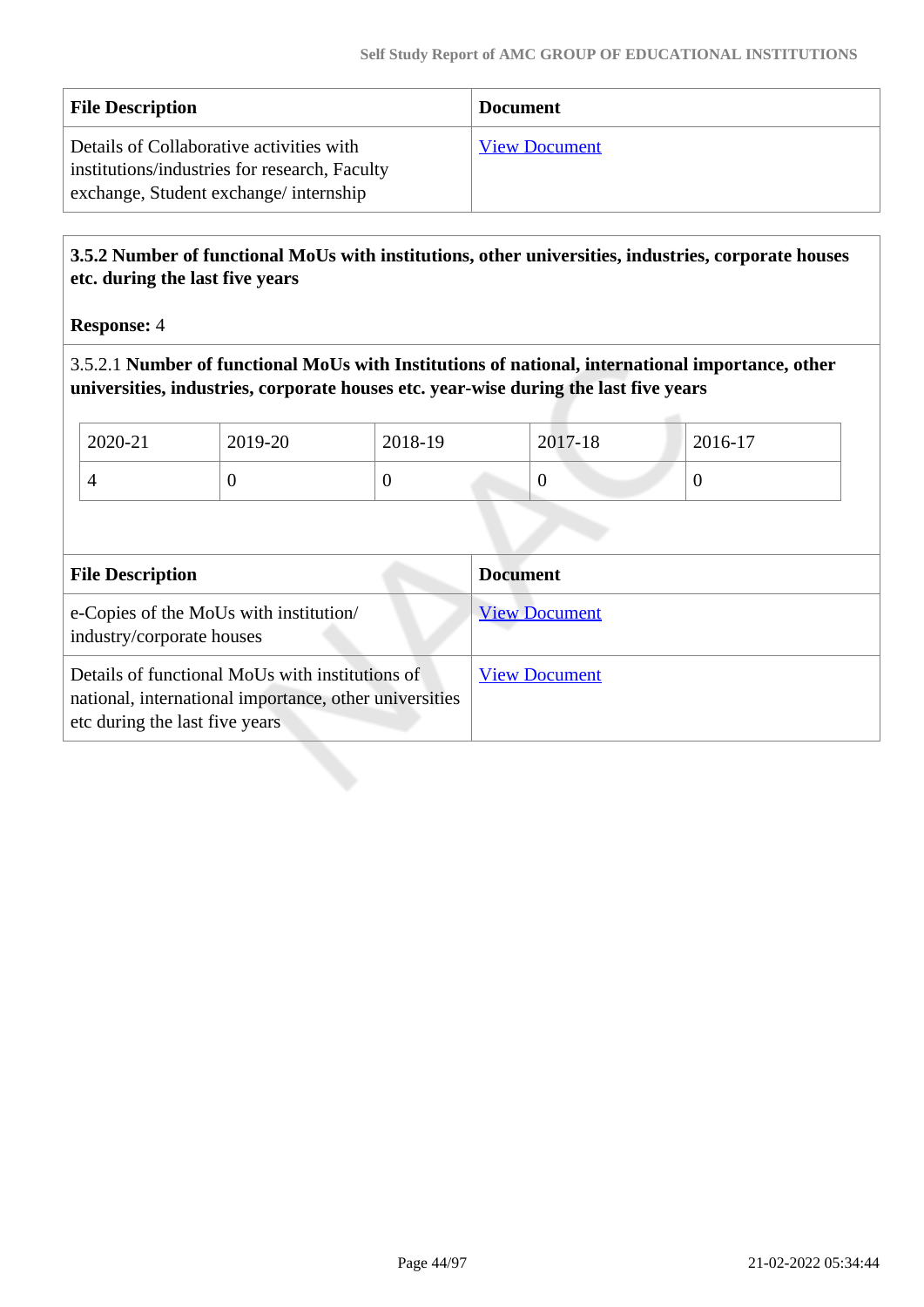# **Criterion 4 - Infrastructure and Learning Resources**

# **4.1 Physical Facilities**

 **4.1.1 The Institution has adequate infrastructure and physical facilities for teaching- learning. viz., classrooms, laboratories, computing equipment etc.** 

#### **Response:**

AMC Group of Educational Institutions under Trisha Charitable trust is situated in a rural area on the main focus on Upliftment of rural people through good and updated education system. The college is situated around 7 acres and 44 KM far from Trissur town and 40 KM from Palakkad town. The College obtained affiliation from University of Calicut during 2014. Now the college offers six undergraduate courses and one post graduate course for students. The following are the main academic facilities providing to students.

#### **Class room**

College has 20 ventilated class rooms and enough Seating facilities. All class rooms equipped with black board and facilities like lights and fans.The college providing Wi-Fi facilities in 10 class rooms.

#### **Library**

 Library is the heart of every educational institution. Student's academic and General Knowledge can be improved with the help of a good library. We have a collection of more than 2000 books which includes reference books, text books, general reading books, books for competitive exams etc. Apart from books, students can use various magazines and newspapers. The responsibility of maintaining library facilities rests with the Librarian. Library is equipped with ample seating arrangements for the students and teachers. Procurement of books are made as per the requirements of teachers and students. The Maintenance and utilization of library resources are done through strictly following the library rules.

#### **International Video conferencing**

The institution always reinforces in moulding academically and technologically competent citizens. In relation to this vision, the management has implemented the international video conferencing facility in the college from 2009 onwards to enhance the technical wisdom of students and to disclose the wide range of professional and academic possibilities awaiting after graduation and post-graduation. This becomes a unique feature of AMC, as the management has a truly committed team in Canada to provide necessary classes at any time according to the convenience of students and they can also directly interact with the faculties. For this we are using Polycom Software with a special dedicated internet line.

#### **Seminar Hall**

The college has ICT facilitated Seminar hall for discussions, meetings etc. For this, college provides ample seating facilities. It equipped with LCD, projector and a good computer. The room is spacious and have enough seating facility for the teaching learning activities.

## **Computer Lab**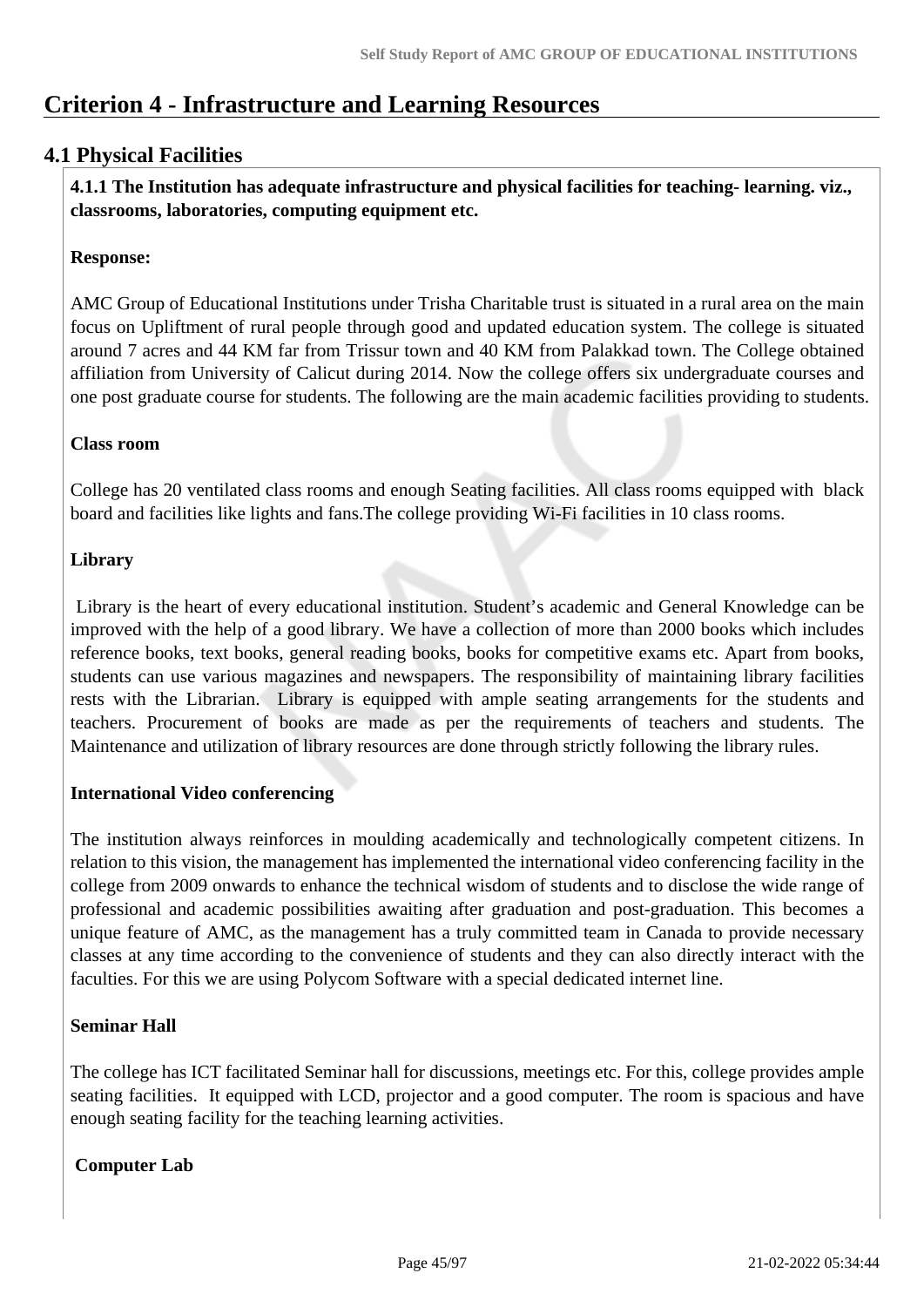The college has a fairly well-equipped computer Lab with 30 Computers. The practical classes are held in Computer Lab. Various short-term ICT training programmes are offered by our college.

During pandemic situations, we used to take classes through online mode by using Microsoft Teams.

| <b>File Description</b>           | <b>Document</b>      |
|-----------------------------------|----------------------|
| Upload any additional information | <b>View Document</b> |

## **4.1.2 The Institution has adequate facilities for cultural activities, sports, games (indoor, outdoor), gymnasium, yoga centre etc.**

## **Response:**

The development of students depends both on academic and non-academic activities. The college also give importance to non-academic activities like Arts, sports etc. The college has approximately 2.6 acres of land for playground and provides various sports equipments. The college conducts different forms of tournaments and arts fest for motivating the students for their extracurricular activities.

#### **Facilities for sports**

- Capacious playground for football, Cricket, Handball, Athletics etc
- volleyball court
- badminton court
- College promotes indoor games such as caroms, chess etc.
- A separate space for cricket practice which includes nets and mats
- All necessary sporting equipments for students

## **Health club**

Cultivating a healthy life with fitness for personal well-being is a vital for every individual and more so with college students. A multi-gym with sophisticated equipments in the campus attracts health and fitness enthusiasts. With this aim the college is providing a multi-gym facility. This facility is provided without any fee. Students and staff can enjoy the facility before and after the regular classes. Regular usage of this facility will help one to get relief from stress and fatigue and to improve focus and attention.

The Gymnasium has Equipments like Speed Fitness [walker], Power Cycle, Thigh Machine, Wrist Machine, Bar with plates and stand, Twist Machine, Weight Lifting Belt, Abs Machine, Trisapbisub Big machine, Weight Lifting machine, Trisapbisub Shoulder Leg Machine, Dumbles, Weight Machine, etc

## **Cultural facilities**

There are different clubs for developing student's cultural activities like literary club, debate club, fine arts club etc. College conducts different types of competitions for identifying talents and motivating and developing the students. The college also gives importance for festivals like Christmas, Onam, Iftar etc. and makes ensure student's participation.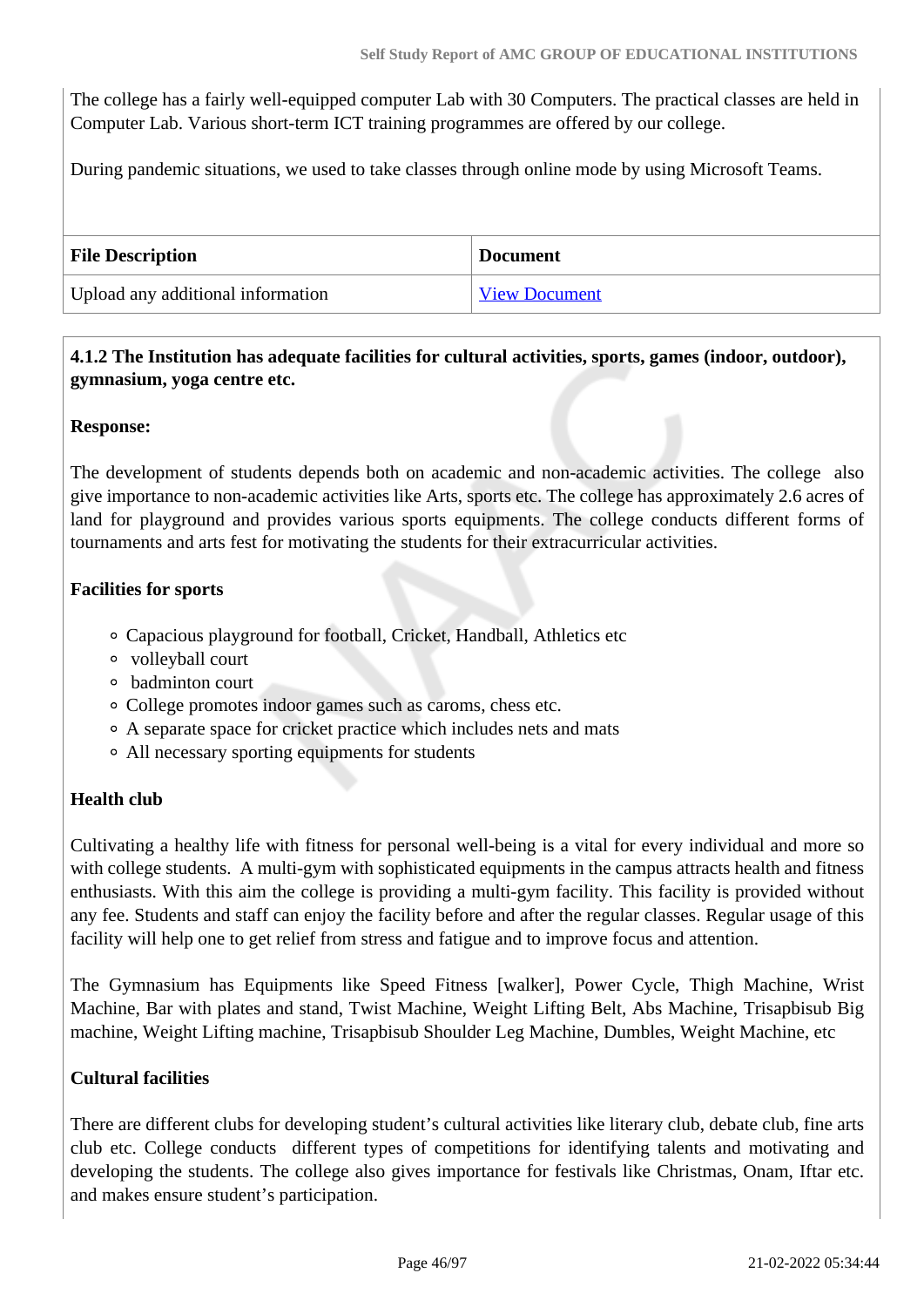#### **Facilities for cultural activities**

- The college has ample multi-purpose auditorium for cultural development
- A spacious indoor audio-visual hall with ICT facilities
- Conducting different competitions by different clubs like debate club, fine arts club, literary club etc
- Promoting traditional festivals and give importance to traditional cultural activities
- Students won individual prizes
- Active participation of Students in different cultural activities
- In addition, students went to nearby towns and conducted flash mobs and dramas related to the protection of our environment

#### **Other facilities**

- The college has a rest room for the lady staffs and girl students to take rest during menstrual days and whenever they feel sick. The room is well equipped with the basic medical kit to meet emergency situations. Besides, the college has fixed a sanitary pad vending machine in the room and an adjacent washroom with incinerator.
- First Aid kit is available for all students
- 3 Water filter cum cooler available for students and staffs.

| <b>File Description</b><br><b>Document</b> |                      |  |
|--------------------------------------------|----------------------|--|
| Upload any additional information          | <b>View Document</b> |  |

#### **4.1.3 Percentage of classrooms and seminar halls with ICT- enabled facilities such as smart class, LMS, etc.** *(Data for the latest completed academic year)*

**Response:** 48

4.1.3.1 Number of classrooms and seminar halls with ICT facilities

Response: 12

| <b>File Description</b>                                                                      | <b>Document</b>      |
|----------------------------------------------------------------------------------------------|----------------------|
| Upload Number of classrooms and seminar halls<br>with ICT enabled facilities (Data Template) | <b>View Document</b> |
| Paste link for additional information                                                        | <b>View Document</b> |

#### **4.1.4 Average percentage of expenditure, excluding salary for infrastructure augmentation during last five years(INR in Lakhs)**

**Response:** 38.21

4.1.4.1 **Expenditure for infrastructure augmentation, excluding salary year-wise during last five**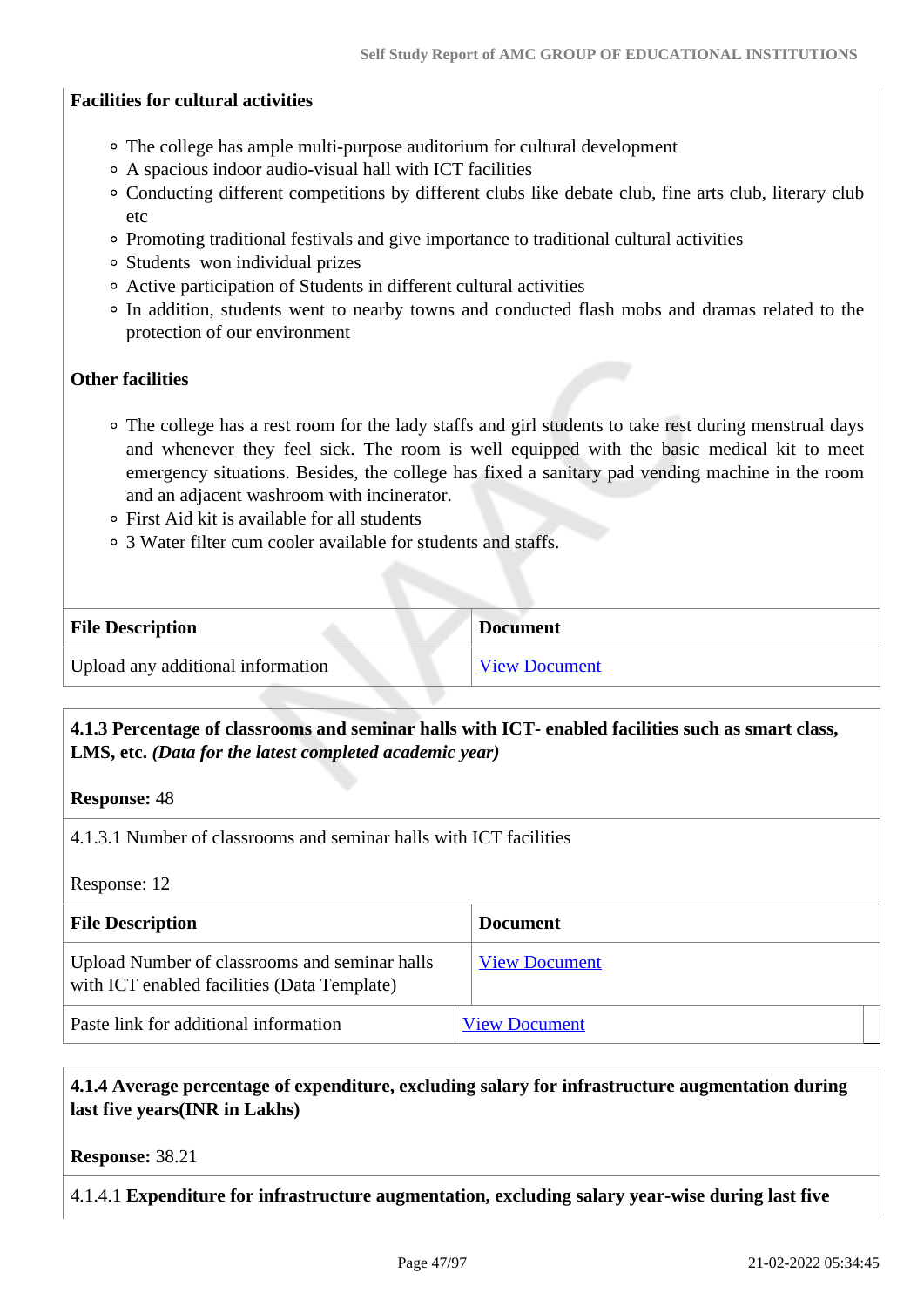## **years (INR in lakhs)**

| 2020-21                 | 2019-20                                                                                             | 2018-19  | 2017-18              | 2016-17  |
|-------------------------|-----------------------------------------------------------------------------------------------------|----------|----------------------|----------|
| 0.42                    | 14.90693                                                                                            | 19.66364 | 9.90807              | 33.48990 |
|                         |                                                                                                     |          |                      |          |
|                         |                                                                                                     |          |                      |          |
| <b>File Description</b> |                                                                                                     |          | <b>Document</b>      |          |
|                         | Upload Details of budget allocation, excluding<br>salary during the last five years (Data Template) |          | <b>View Document</b> |          |

# **4.2 Library as a Learning Resource**

#### **4.2.1 Library is automated using Integrated Library Management System (ILMS)**

#### **Response:**

Till the month of April 2021, library was working manually. By the month of May, library is under the processing stage of automation. 'Necttos' is our college automation software through which the library is going to work. Members (staffs and students) can get and return the book and also members can check the availability of the book and give online request anywhere at anytime. Members can get the books physically within 2 hours of online request. If not processed within 2 hours, the request gets cancelled automatically. Global library system advantage can be availed through Necttos. Members can get book from other libraries which is using same application. Having the stock of that book, with the approval of principal, members can take/access the book physically or by pdf mode.

As University of Calicut provides only temporary status to self-financing colleges, the institution is not able to get 12(b) status and hence reduction in subscription cost to inflibnet and other central libraries can not be availed by us.

| <b>File Description</b>           | <b>Document</b>      |
|-----------------------------------|----------------------|
| Upload any additional information | <b>View Document</b> |

#### **4.2.2 The institution has subscription for the following e-resources**

**1.e-journals 2.e-ShodhSindhu 3.Shodhganga Membership 4.e-books 5.Databases 6.Remote access to e-resources**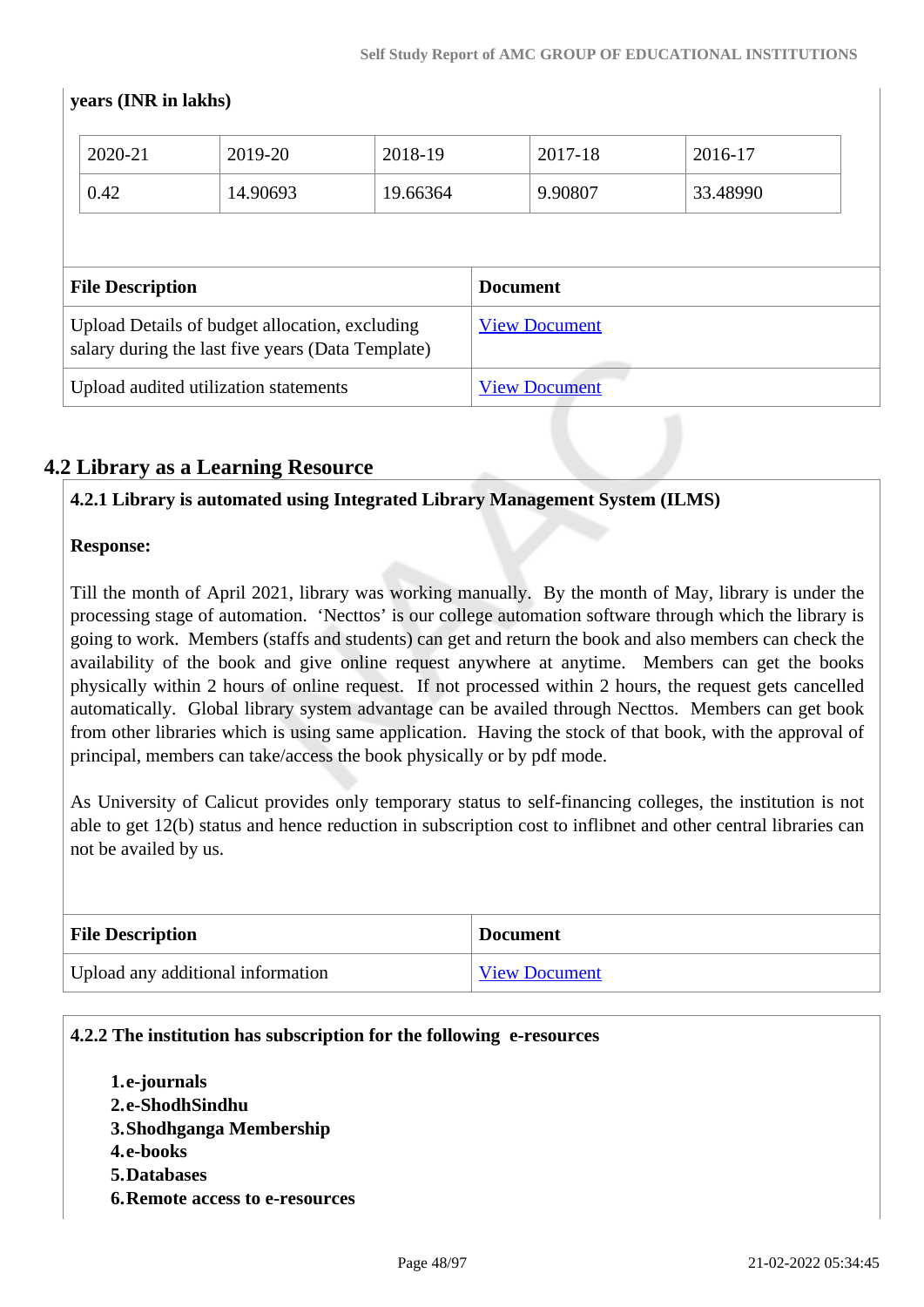#### **Response:** E. None of the above

| <b>File Description</b>                                                                                                                                         | <b>Document</b>      |
|-----------------------------------------------------------------------------------------------------------------------------------------------------------------|----------------------|
| Details of subscriptions like e-journals, e-<br>ShodhSindhu, Shodhganga Membership, Remote<br>access to library resources, Web interface etc (Data<br>Template) | <b>View Document</b> |

#### **4.2.3 Average annual expenditure for purchase of books/e-books and subscription to journals/ejournals during the last five years (INR in Lakhs)**

**Response:** 0.53

4.2.3.1 **Annual expenditure of purchase of books/e-books and subscription to journals/e- journals year wise during last five years (INR in Lakhs)**

| 2020-21 | 2019-20 | 2018-19 | $2017 - 18$ | $2016 - 17$ |
|---------|---------|---------|-------------|-------------|
| 0.55390 | 1.79345 | 0.10154 | 0.07440     | 0.11108     |

| <b>File Description</b>                                                                                                              | <b>Document</b>      |
|--------------------------------------------------------------------------------------------------------------------------------------|----------------------|
| Details of annual expenditure for purchase of<br>books/e-books and journals/e-journals during the<br>last five years (Data Template) | <b>View Document</b> |
| Audited statements of accounts                                                                                                       | <b>View Document</b> |

 **4.2.4 Percentage per day usage of library by teachers and students ( foot falls and login data for online access) during the latest completed academic year**

#### **Response:** 4.36

4.2.4.1 Number of teachers and students using library per day over last one year

#### Response: 15

| <b>File Description</b>                           | <b>Document</b>      |
|---------------------------------------------------|----------------------|
| Details of library usage by teachers and students | <b>View Document</b> |
| Any additional information                        | <b>View Document</b> |

## **4.3 IT Infrastructure**

**4.3.1 Institution frequently updates its IT facilities including Wi-Fi**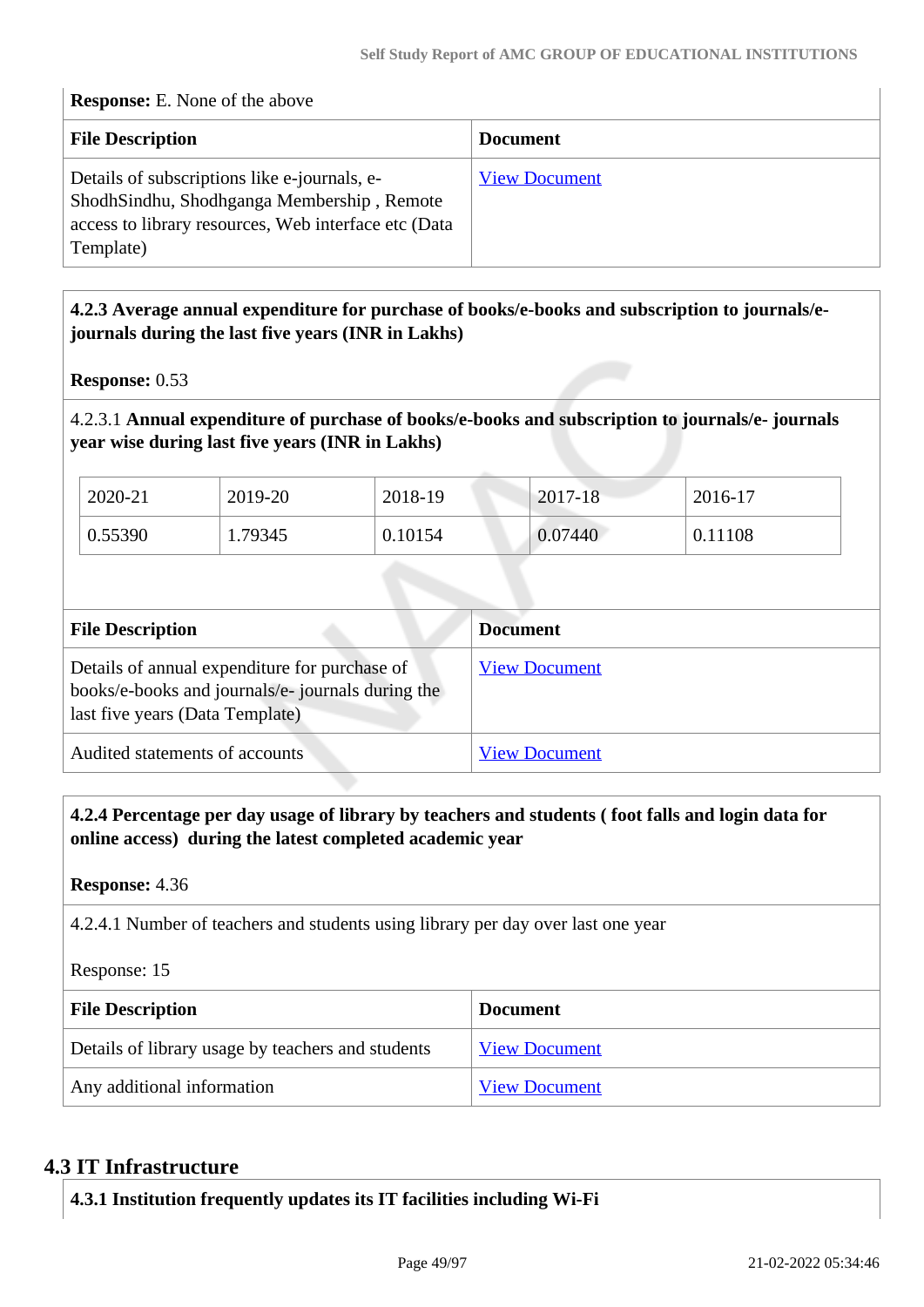## **Response:**

College provides high-speed internet and Wi-Fi facilities for students and staffs. The main aim of the college is to develop the students' knowledge through updating technologies and make them capable to handle the technology for their future. The college uses IT and wifi facilities in the following areas:

#### **Office automation**

For the smooth functioning of office and administration we are using *Share soft* application. It helps to store the students' details like personal details, fees details (amount paid in installments, amount to be paid and refund) etc. This will help the students' and parents to get an alert about their fees due.Tally software is using for accounting purposes. Admission of students is done through the admission portal given by University of Calicut

#### **Laptops and other computers**

 College has 6 laptops and 4 desktop computers for administrative and academic purposes. There are 30 systems in our computer lab. All the computers are upgraded as per the requirements. The College Management has appointed a System executive to take care of the problem related to IT facilities. For the proper maintenance and repair work, we approach Knack Care solutions.

#### **Wi-Fi and internet**

For the wi-fi and internet connection the college has dedicated line from BSNL with a bandwidth of 4 Mbps. From 2020 onwards due to covid 19, we interchanged BSNL connection to Railware networks. Wifi facilities is available in 10 class rooms.

#### **International video conferencing**

International video conferencing classes is one of the unique facilities provided by the college. For this college is using POLYCOM facility. Regular maintenance is done as per the requirement.

Other facilities

- The college has enough hard ware for supporting the academic and non-academic facilities
- ICT seminar hall for discussions, meeting etc
- 16 well working CCTV
- One printer for academic and non-academic purposes
- One dot- matrix printer for office purposes
- One scanner for academic and non-academic purposes

| <b>File Description</b>           | <b>Document</b>      |
|-----------------------------------|----------------------|
| Upload any additional information | <b>View Document</b> |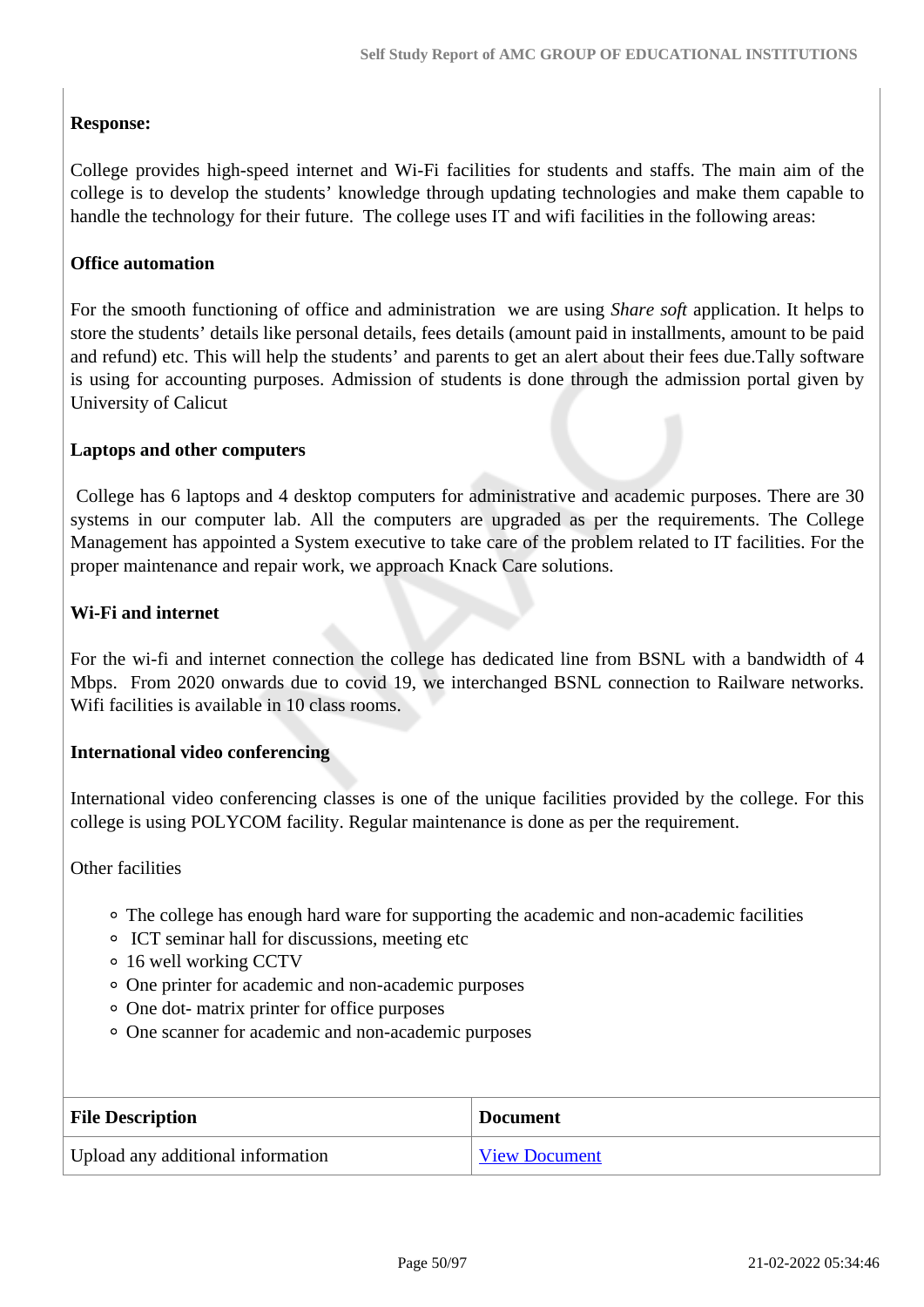| 4.3.2 Student - Computer ratio (Data for the latest completed academic year) |                      |  |
|------------------------------------------------------------------------------|----------------------|--|
| <b>Response:</b> 10.4                                                        |                      |  |
| <b>File Description</b><br><b>Document</b>                                   |                      |  |
| Upload any additional information                                            | <b>View Document</b> |  |

#### **4.3.3 Bandwidth of internet connection in the Institution**

#### **Response:** D. 05 MBPS – 10 MBPS

| <b>File Description</b>                                                     | <b>Document</b>      |
|-----------------------------------------------------------------------------|----------------------|
| Upload any additional Information                                           | <b>View Document</b> |
| Details of available bandwidth of internet<br>connection in the Institution | <b>View Document</b> |

# **4.4 Maintenance of Campus Infrastructure**

 **4.4.1 Average percentage of expenditure incurred on maintenance of infrastructure (physical and academic support facilities) excluding salary component during the last five years(INR in Lakhs)**

#### **Response:** 57.79

4.4.1.1 **Expenditure incurred on maintenance of infrastructure (physical facilities and academic support facilities) excluding salary component year-wise during the last five years (INR in lakhs)**

| 2020-21  | 2019-20  | 2018-19  | 2017-18  | $2016-17$ |
|----------|----------|----------|----------|-----------|
| 13.59199 | 25.17018 | 19.31830 | 22.39236 | 38.46445  |

| <b>File Description</b>                                                                                                     | <b>Document</b>      |
|-----------------------------------------------------------------------------------------------------------------------------|----------------------|
| Upload any additional information                                                                                           | <b>View Document</b> |
| Details about assigned budget and expenditure on<br>physical facilities and academic support facilities<br>(Data Templates) | <b>View Document</b> |

 **4.4.2 There are established systems and procedures for maintaining and utilizing physical, academic and support facilities - laboratory, library, sports complex, computers, classrooms etc.**

**Response:**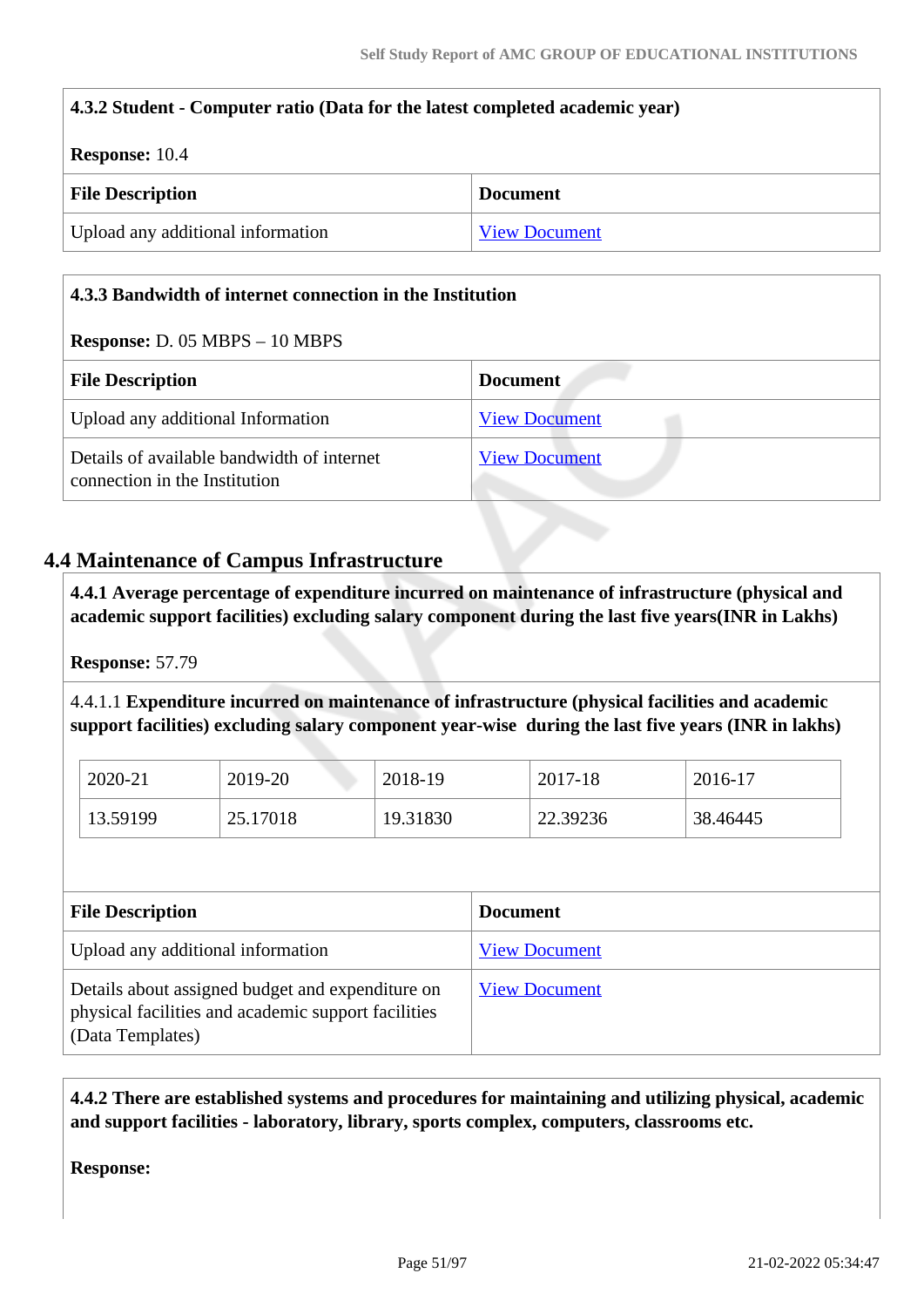AMC College owns infrastructure to deliver teaching - learning, research and administrative functions. The infrastructure consists of classrooms, library, seminar halls, auditorium, sports, games and fitness facilities, Computer labs, vehicles and equipment. This document provides a framework and an outline of the allocation of responsibilities to ensure optimum utilization and maintenance of existing resources.

College has a well formulated policy and procedure for the maintenance of its infrastructure facilities and campus in general. Timely response to the requests for repairs and replacements done through a team of dedicated technical persons, support staff and housekeeping team. The work distribution is meticulously done and followed in a systematic manner. Budgetary provisions are made for regular checking, repairs and corrective measures.

#### **Procurement of facilities**

The College council in consultation with the Trust decides the procurement of all its infrastructure facilities. The Trust administers all the purchases or construction of infrastructure facilities as per the mandates of the Government, University and UGC.

#### **Optimum Utilization of infrastructure facilities**

The institution promotes optimum use of all the infrastructure resources by the stakeholders. All the departments have sufficient number of class rooms, furniture and other equipment. Equipment's are made available to the staff and students. Play ground is given to local people in the evening session on request.

#### **Maintenance of facilities**

The college monitors the maintenance of all the campus buildings and facilities.

The facilities can be classified into:

- a. Departmental facilities- classrooms, furniture, and Computer Labs and equipment
- b. Meeting, Seminar and Conference facilities,
- c.Library facilities
- d.Computer facilities, LAN, internet and Wi-Fi
- e. Air conditioners
- f. LCD Projectors
- g. Public address system
- h. Sports, games and Fitness
- i. Washrooms and Rest rooms and sickroom
- j. Drinking water, Uninterrupted Power supply.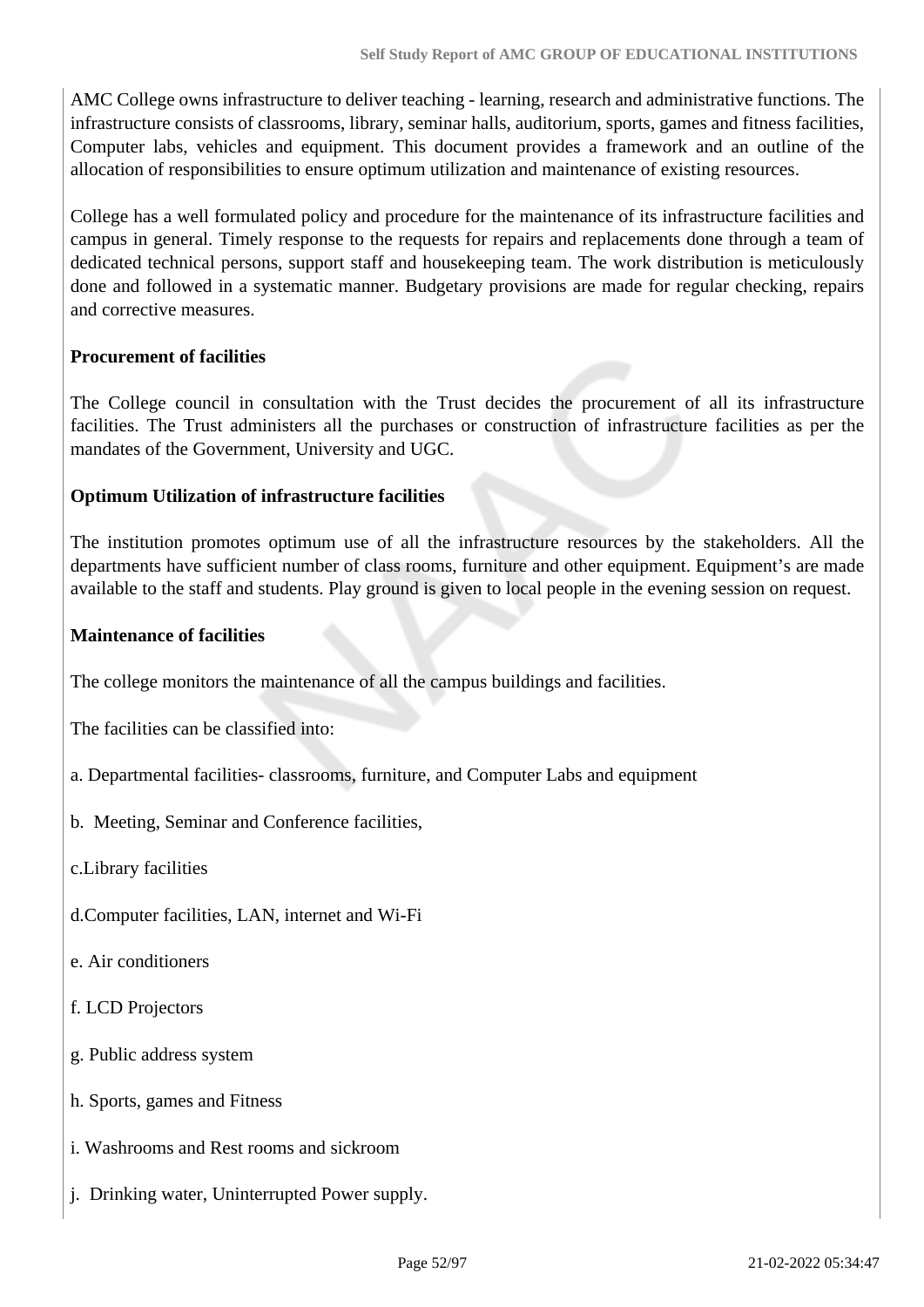k. Waste management facilities

l. Fire and safety measures

**Maintenance Planning:** Annual Maintenance Planning is done in the general body of the College council.

**General maintenance:** An annual maintenance schedule is developed in which the maintenance team looks into the general aspects of infrastructure maintenance. painting, pruning of trees, clearing of drainage system, cleaning roofs, maintenance of washrooms etc. are done during holidays.

**Housekeeping:** A house keeping team consists of adequate support staff conscientiously engage in keeping the campus clean, green and safe

## **Maintenance of class rooms, Furniture, Equipment and Laboratories**

Every department is provided with sufficient number of classrooms, staff rooms, washrooms/toilets, and necessary furniture and equipment which are maintained by the respective department staff supervised by Head of the Department. The classes shall be properly maintained with the support from the departmental staff supervised by Head of the Department. The maintenance team responds immediately in case of any maintenance issues. The institution includes students also in making the classroom a nice place to learn and live

## **Utilisation and Maintenance of Seminar halls and Auditorium**

While using the meeting rooms, the organizers are expected to follow the rules given below:

a.Do not change the configuration of the laptop and/or of the electronic equipment in the room.

b. In case of motivated necessity (for example a Speaker with a presentation saved on his/her personal pc / use of special software not installed on the room laptop, etc…) it is necessary to contact institution's technical person in advance to check the feasibility of the request.

c. Do not change the set-up of tables / chairs in the room (unless previously agreed) or rearrange them into the previous position after the session

d. Remove all the materials used including the plates, cups and the waste generated. Use of plastics is banned in the campus.

e. Any complaints related to the functioning of any of the equipment or any damage occurred to be notified soon after the event

f.Technical persons are available in case of emergencies or for help with needs concerning audio-visual equipment

#### **Guest room**

The guest room is attached with BA Block. This facility is used for resource person who needs residential facilities.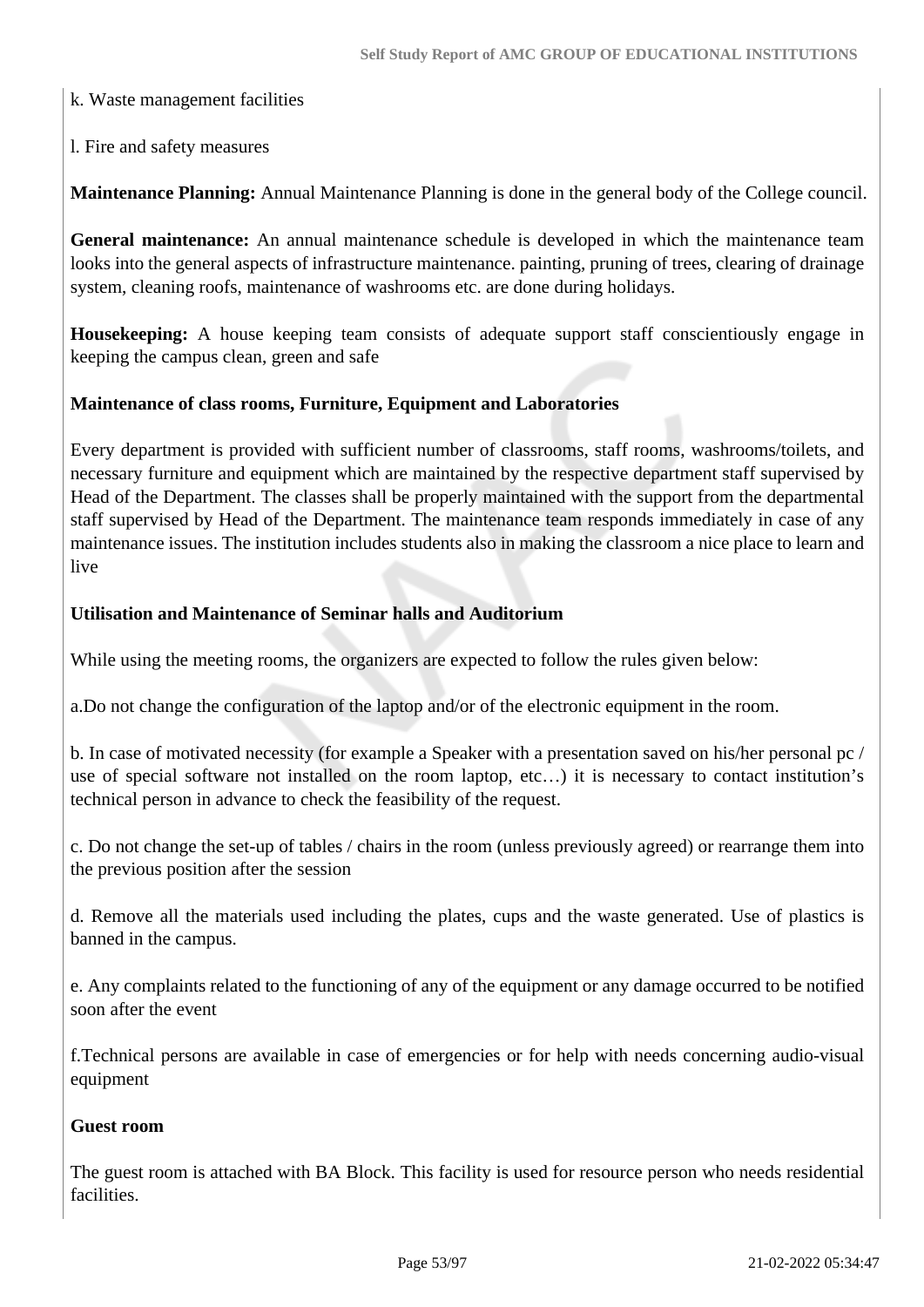## **Library facilities**

The responsibility of maintaining library facilities rests with the Librarian. The librarian is properly trained . Purchase of books and other resources are made as per the rules and regulations of Government, University and UGC. The library facilities are accessible to all students. Annual auditing, stock checking, pest management are properly executed.Cleaning and dusting of shelves, desks and computers is done on a daily basis by the library staff. The Librarian informs any matter regarding maintenance of materials on a daily basis to the Principal. The Maintenance and utilization of library resources are done by following the library rules.

#### **ICT facilities- Computer facilities, LAN, internet and Wi-Fi**

The institution has one computer lab. The institution has a Computer Infrastructure Maintenance Cell that provides maintenance service on an ongoing basis and also annual maintenance. This includes software installation, antivirus and up- gradation. The electronic gadgets like projectors, computers, and printers are properly serviced and reused and thus minimize e-waste in the campus. All IT related systems shall be in good repair and maintained within short period of time.

#### **Electrical and Plumbing**

A team of electricians look into the maintenance of electrical devices. Annual maintenance of all electrical equipment for its efficiency and safety, day to day repairs etc are done on a systematic manner. The team also provides support in the area of light and sound especially during meetings, seminars, conferences, cultural events in the seminar Halls and auditorium.

| <b>File Description</b>           | <b>Document</b>      |
|-----------------------------------|----------------------|
| Upload any additional information | <b>View Document</b> |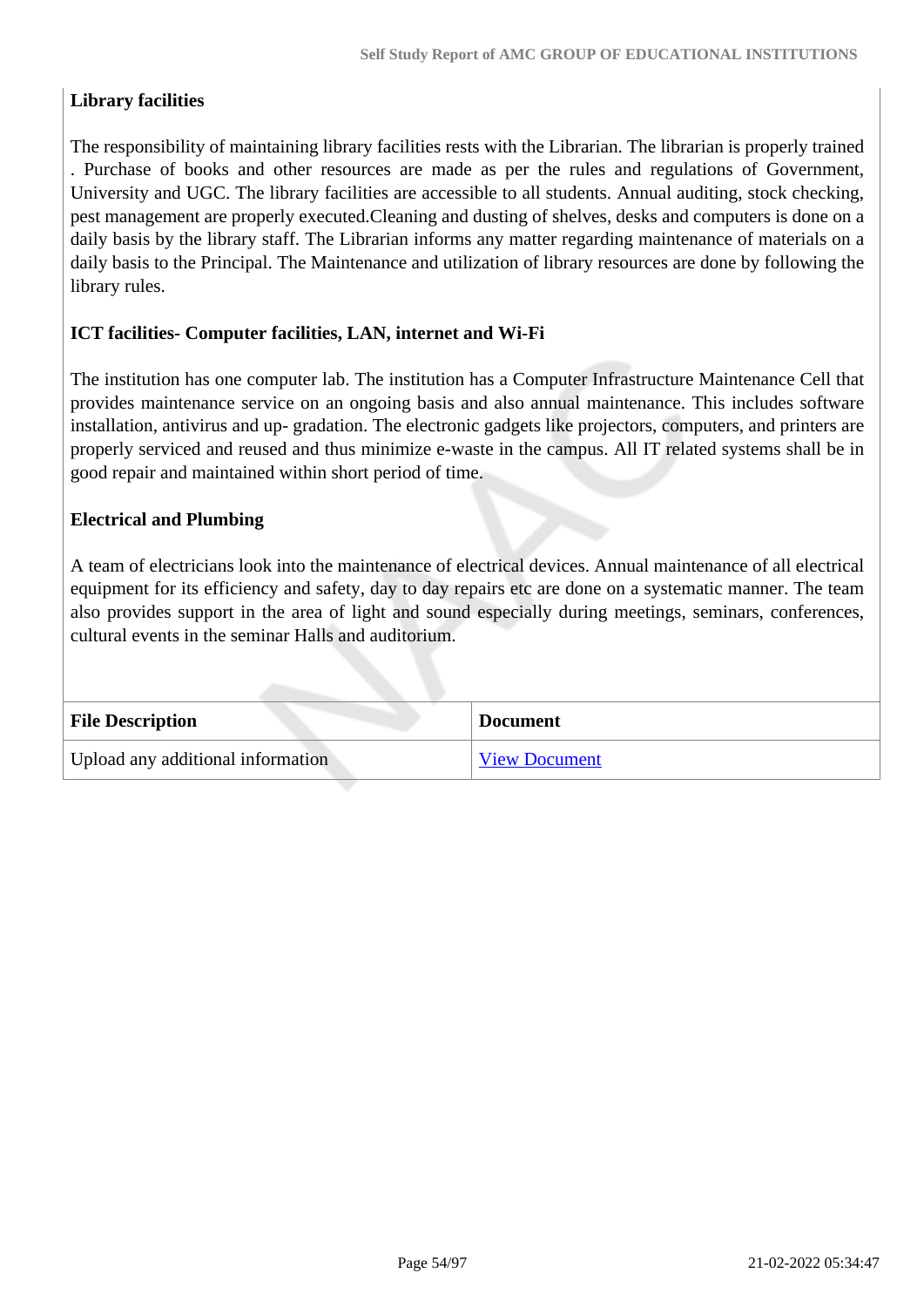# **Criterion 5 - Student Support and Progression**

## **5.1 Student Support**

 **5.1.1 Average percentage of students benefited by scholarships and freeships provided by the Government during last five years** 

**Response:** 57.03

5.1.1.1 **Number of students benefited by scholarships and free ships provided by the institution, Government and non-government bodies, industries, individuals, philanthropists during the last five years (other than students receiving scholarships under the government schemes for reserved categories)** 

| 2020-21 | 2019-20   | 2018-19    | 2017-18 | 2016-17 |
|---------|-----------|------------|---------|---------|
| 153     | 71<br>1/1 | 125<br>199 | 159     | 86      |

| <b>File Description</b>                                                                                                                                                                 | <b>Document</b>      |
|-----------------------------------------------------------------------------------------------------------------------------------------------------------------------------------------|----------------------|
| upload self attested letter with the list of students<br>sanctioned scholarship                                                                                                         | <b>View Document</b> |
| Upload any additional information Average<br>percentage of students benefited by scholarships and<br>freeships provided by the Government during the<br>last five years (Data Template) | <b>View Document</b> |

 **5.1.2 Average percentage of students benefitted by scholarships, freeships etc. provided by the institution / non- government agencies during the last five years**

**Response:** 19.42

5.1.2.1 **Number of students benefited by scholarships and free ships provided by the institution, Government and non-government bodies, industries, individuals, philanthropists during the last five years (other than students receiving scholarships under the government schemes for reserved categories)** 

| 2020-21 | 2019-20      | 2018-19 | 2017-18 | 2016-17 |
|---------|--------------|---------|---------|---------|
| 14      | $\sim$<br>∠∠ | 35      | 82      | 64      |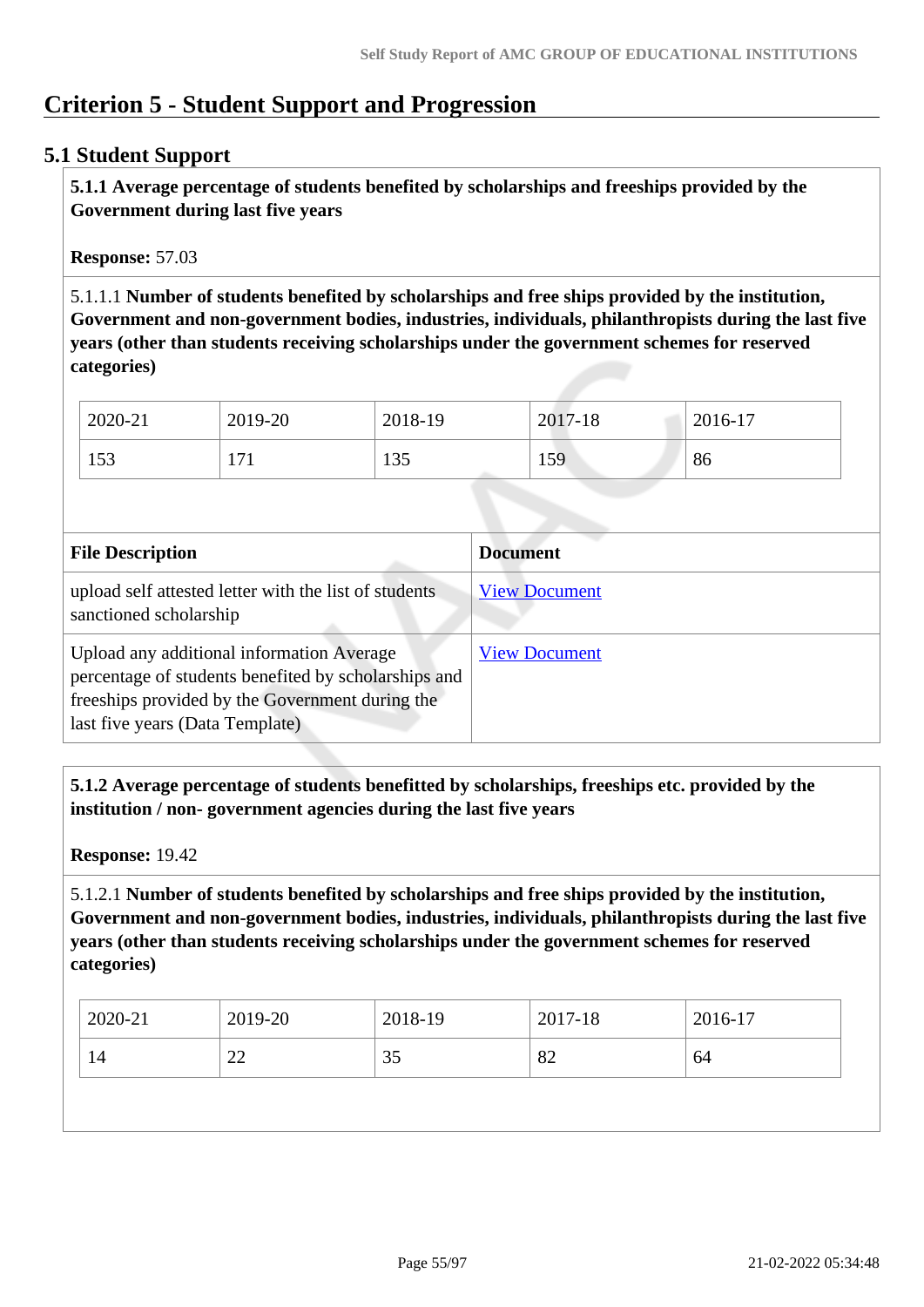| <b>File Description</b>                                                                                                                | <b>Document</b>      |
|----------------------------------------------------------------------------------------------------------------------------------------|----------------------|
| Upload any additional information                                                                                                      | <b>View Document</b> |
| Number of students benefited by scholarships and<br>freeships institution / non-government agencies in<br>last 5 years (Date Template) | <b>View Document</b> |

 **5.1.3 Capacity building and skills enhancement initiatives taken by the institution include the following**

- **1.Soft skills**
- **2.Language and communication skills**
- **3.Life skills (Yoga, physical fitness, health and hygiene)**
- **4.ICT/computing skills**

**Response:** A. All of the above

| <b>File Description</b>                                                              | <b>Document</b>      |
|--------------------------------------------------------------------------------------|----------------------|
| Details of capability building and skills<br>enhancement initiatives (Data Template) | <b>View Document</b> |
| Any additional information                                                           | <b>View Document</b> |
| Link to Institutional website                                                        | <b>View Document</b> |

 **5.1.4 Average percentage of students benefitted by guidance for competitive examinations and career counselling offered by the Institution during the last five years**

**Response:** 177.99

5.1.4.1 **Number of students benefitted by guidance for competitive examinations and career counselling offered by the institution year wise during last five years**

| 2020-21 | 2019-20 | 2018-19 | 2017-18 | 2016-17 |
|---------|---------|---------|---------|---------|
| 691     | 735     | 405     | 396     | 106     |

| <b>File Description</b>                                                                                                       | <b>Document</b>      |
|-------------------------------------------------------------------------------------------------------------------------------|----------------------|
| Number of students benefited by guidance for<br>competitive examinations and career counselling<br>during the last five years | <b>View Document</b> |
| Any additional information                                                                                                    | <b>View Document</b> |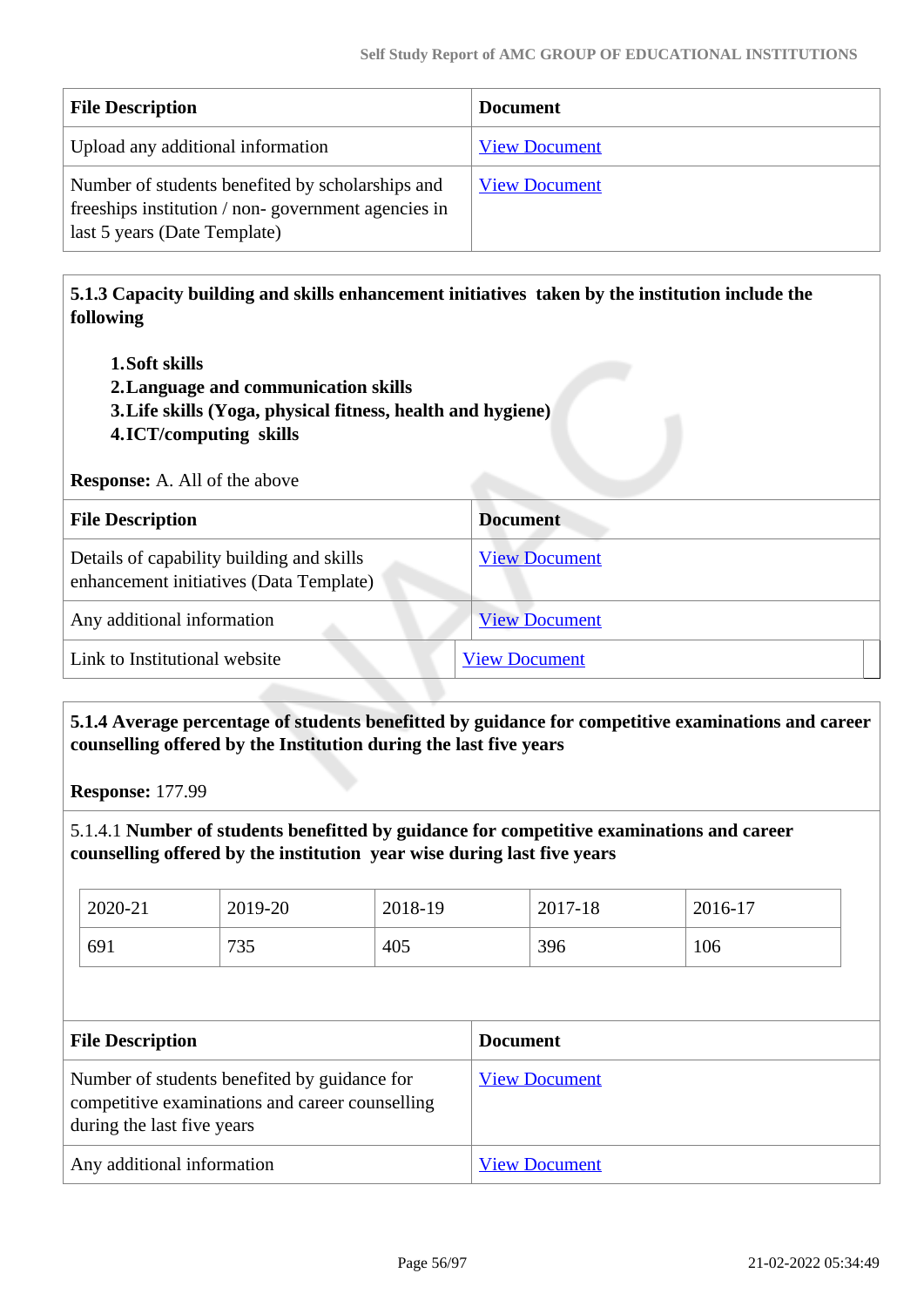**5.1.5 The Institution has a transparent mechanism for timely redressal of student grievances including sexual harassment and ragging cases**

- **1.Implementation of guidelines of statutory/regulatory bodies**
- **2.Organisation wide awareness and undertakings on policies with zero tolerance**
- **3.Mechanisms for submission of online/offline students' grievances**
- **4.Timely redressal of the grievances through appropriate committees**

**Response:** A. All of the above

| <b>File Description</b>                                                                                                            | <b>Document</b>      |
|------------------------------------------------------------------------------------------------------------------------------------|----------------------|
| Upload any additional information                                                                                                  | <b>View Document</b> |
| Minutes of the meetings of student redressal<br>committee, prevention of sexual harassment<br>committee and Anti Ragging committee | <b>View Document</b> |
| Details of student grievances including sexual<br>harassment and ragging cases                                                     | <b>View Document</b> |

## **5.2 Student Progression**

**5.2.1 Average percentage of placement of outgoing students during the last five years**

**Response:** 10.24

5.2.1.1 **Number of outgoing students placed year - wise during the last five years.**

| 2020-21 | 2019-20                          | 2018-19 | 2017-18 | 2016-17                         |
|---------|----------------------------------|---------|---------|---------------------------------|
| -       | 1 <sub>0</sub><br>$\overline{1}$ | 20      | 1 J     | $\overline{\phantom{0}}$<br>. . |

| <b>File Description</b>                                                    | <b>Document</b>      |
|----------------------------------------------------------------------------|----------------------|
| Upload any additional information                                          | <b>View Document</b> |
| Details of student placement during the last five<br>years (Data Template) | <b>View Document</b> |

#### **5.2.2 Average percentage of students progressing to higher education during the last five years**

**Response:** 87.56

5.2.2.1 **Number of outgoing student progression to higher education during last five years**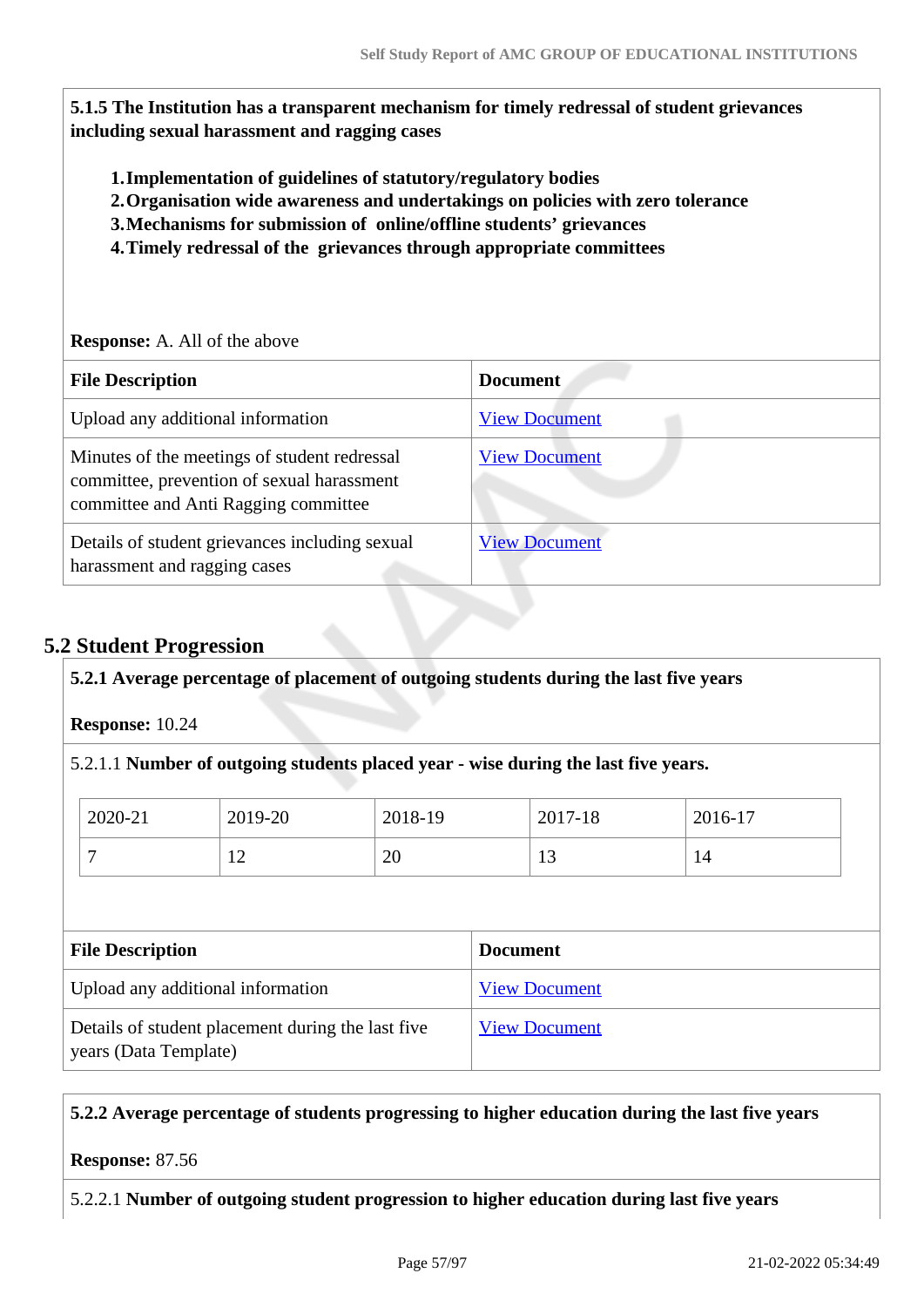Response: 183

| <b>File Description</b>                                               | <b>Document</b>      |
|-----------------------------------------------------------------------|----------------------|
| Upload supporting data for student/alumni                             | <b>View Document</b> |
| Details of student progression to higher education<br>(Data Template) | <b>View Document</b> |

 **5.2.3 Average percentage of students qualifying in state/national/ international level examinations during the last five years (eg: IIT-JAM/CLAT/ NET/SLET/GATE/ GMAT/CAT/GRE/ TOEFL/ Civil Services/State government examinations, etc.)**

**Response:** 28.38

5.2.3.1 **Number of students qualifying in state/ national/ international level examinations (eg: IIT/JAM/ NET/ SLET/ GATE/ GMAT/CAT/GRE/ TOEFL/ Civil Services/ State government examinations***, etc.)***) year-wise during last five years**

| 2020-21 | 2019-20                  | 2018-19 | 2017-18  | 2016-17 |
|---------|--------------------------|---------|----------|---------|
| ∼       | $\overline{\phantom{0}}$ | U       | <b>~</b> |         |

# 5.2.3.2 **Number of students appearing in state/ national/ international level examinations (eg: JAM/CLAT/NET/ SLET/ GATE/ GMAT/CAT,GRE/ TOFEL/ Civil Services/ State government examinations) year-wise during last five years**

| 2020-21 | 2019-20    | 2018-19 | 2017-18 | 2016-17 |
|---------|------------|---------|---------|---------|
| -       | <b>*</b> * | ∽       | −       |         |

| <b>File Description</b>                                                                                                            | <b>Document</b>      |
|------------------------------------------------------------------------------------------------------------------------------------|----------------------|
| Number of students qualifying in state/national/<br>international level examinations during the last five<br>years (Data Template) | <b>View Document</b> |

# **5.3 Student Participation and Activities**

 **5.3.1 Number of awards/medals won by students for outstanding performance in sports/cultural activities at inter-university/state/national / international level (award for a team event should be counted as one) during the last five years.**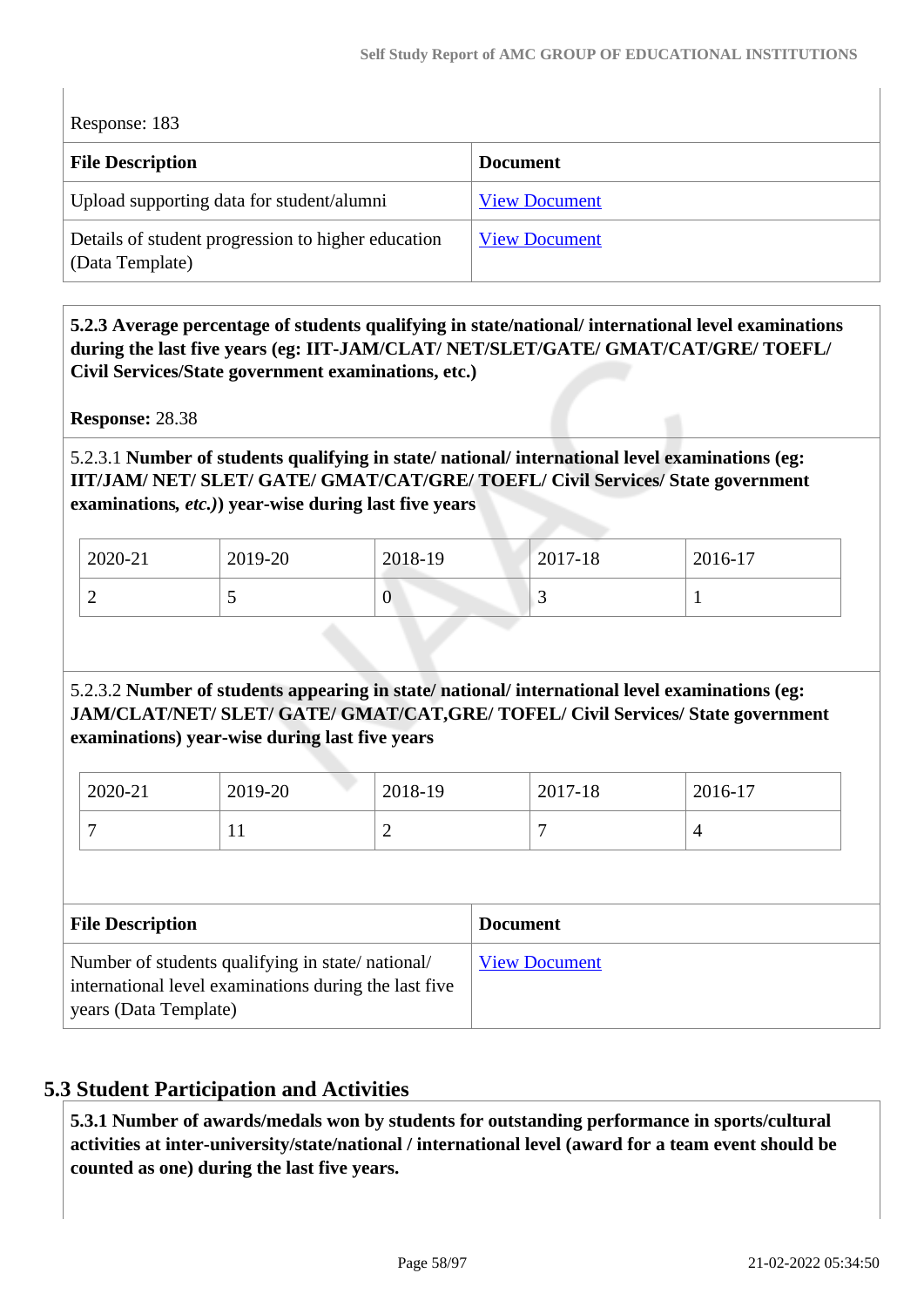#### **Response:** 2

## 5.3.1.1 **Number of awards/medals for outstanding performance in sports/cultural activities at university/state/national / international level (award for a team event should be counted as one) yearwise during the last five years.**

|                                                                                                                                                                        | 2020-21<br>$\overline{0}$ | 2019-20 | 2018-19<br>1         |                      | 2017-18<br>$\overline{0}$ | 2016-17<br>$\overline{0}$ |
|------------------------------------------------------------------------------------------------------------------------------------------------------------------------|---------------------------|---------|----------------------|----------------------|---------------------------|---------------------------|
| <b>File Description</b>                                                                                                                                                |                           |         | <b>Document</b>      |                      |                           |                           |
| Number of awards/medals for outstanding<br>performance in sports/cultural activities at<br>university/state/ national/international level during<br>the last five year |                           |         |                      | <b>View Document</b> |                           |                           |
| e-copies of award letters and certificates                                                                                                                             |                           |         | <b>View Document</b> |                      |                           |                           |
| Any additional information                                                                                                                                             |                           |         | <b>View Document</b> |                      |                           |                           |

#### **5.3.2 Institution facilitates students' representation and engagement in various administrative, cocurricular and extracurricular activities following duly established processes and norms (student council, students representation on various bodies)**

#### **Response:**

Students are the most important stakeholders and students' representation is given due importance in the decision making and implementation in the process. AMC Group of Educational Institutions facilitates students' representation and engagement in various administrative, co-curricular and extracurricular activities. There are various students committees in the institution. An elected Students' Union is the main student body which represents the student community. The College Union which has representatives from all the programs interacts with the students regularly.

There is a **College Union** representing various bodies.The election to the College Unions conducted in accordance with the provisions contained in the Rules of Election given by the University of Calicut. All students' related activities are carried out under the leadership of the College Union, advised and facilitated by the Staff Advisor. All important decisions are taken in the combined meetings of the union executive members, class representatives and association secretaries**,** which are convened regularly.

The college union constitutes Chairman, Vice Chairman, General Secretary, Joint Secretary , University Union Councilor, Fine Arts Secretary, General Captain, Student Editor, Association Secretaries and Class Representatives. The union members are mentored and guided by a staff advisor in commemorating festival days conducting arts and sports competitions. The student's voice in the affiliated university is represented by the University union councilor. The student union is given enough freedom and support from the authorities to various programs which go in line with college discipline under the leadership of union chairman. The arts club secretary co-ordinates cultural and literacy initiatives. Magazine editor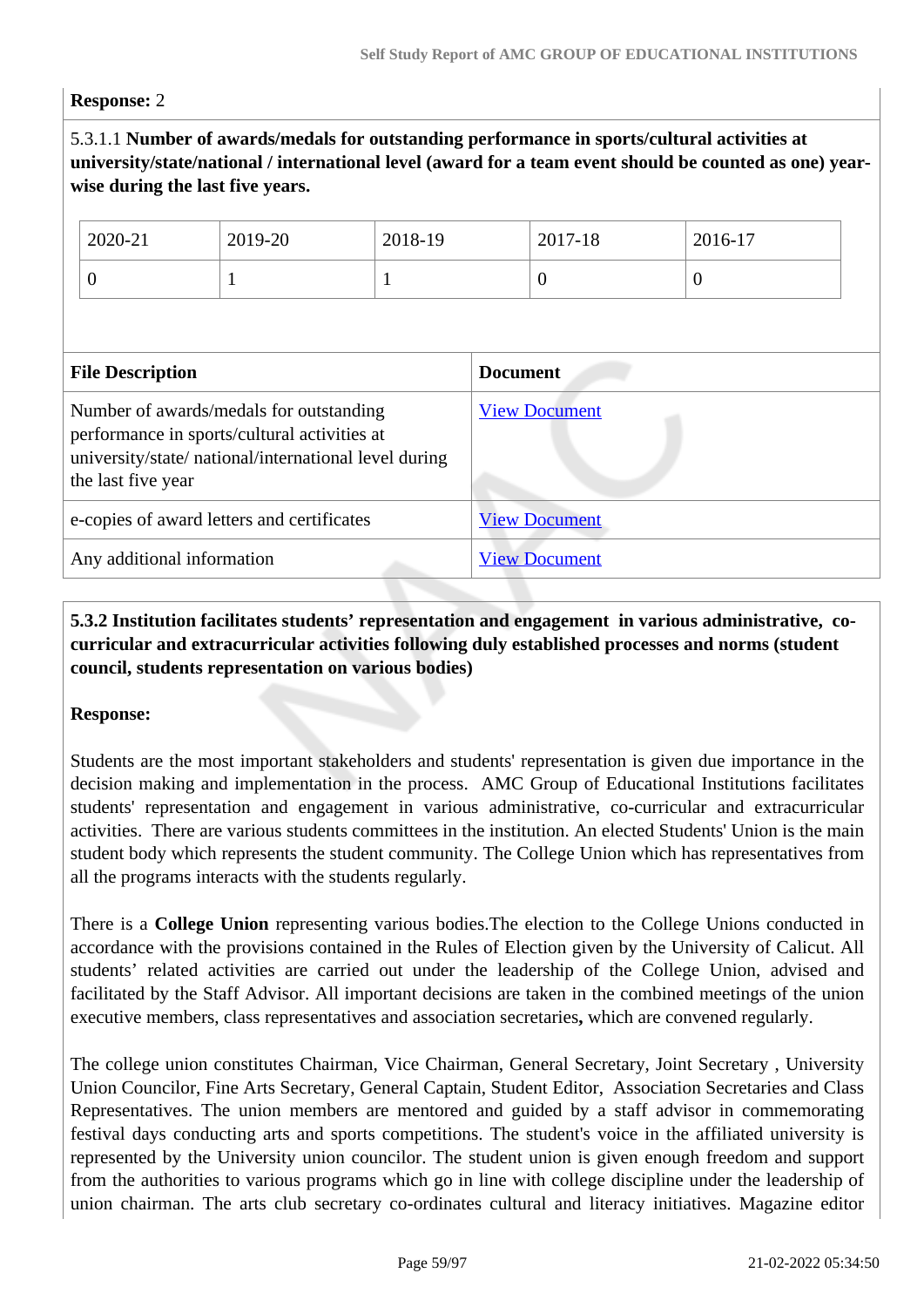collects articles from talented students for the annual college magazines. University union councilor, class representatives serve as the responsible voice of the whole students in the matters concerned. General Captain co-ordinates all sports related events.

Despite this all cells, clubs and forums are coordinated by two student coordinators democratically selected and one co-ordinator position is reserved for girls to make gender neutral.

#### **Regular Activities**

Students Council functions for the benefits of the entire students and the general welfare of the College .Under the guidance of the staff advisor they conduct the co-curricular activities throughout the year

- The Union Inauguration
- Arts Festival and cultural programmes.
- Onam, Eid Ul Fithar & X mas celebration
- Food festival
- Department Association Activities
- Celebration/Observance of National/International days
- Annual Sports meet
- College Day Celebrations
- Printing and publishing of College Magazine

#### **Student Representation in Administrative and Academic Bodies**:

Student participation in the academic and administrative bodies empowers them and helps them acquire leadership qualities and executive skills. Members of the Students' Council represent the student community in academic and administrative bodies.

Department Associations, Cells and Clubs have student representatives. Executive committees of NSS, Anti Ragging club, Women Development Cell, Social club and Electoral Literacy club have student coordinators for the effective execution of college events. The Grievance Redressal Cell, and Anti-Sexual Harassment committee have student members to raise their issues so that it can be dealt with an effective and transparent manner. Students use these platforms for expressing their opinions and suggestions.

| <b>File Description</b>               | <b>Document</b>      |
|---------------------------------------|----------------------|
| Paste link for additional information | <b>View Document</b> |

#### **5.3.3 Average number of sports and cultural events/competitions in which students of the Institution participated during last five years (organised by the institution/other institutions)**

**Response:** 8.4

5.3.3.1 **Number of sports and cultural events/competitions in which students of the Institution**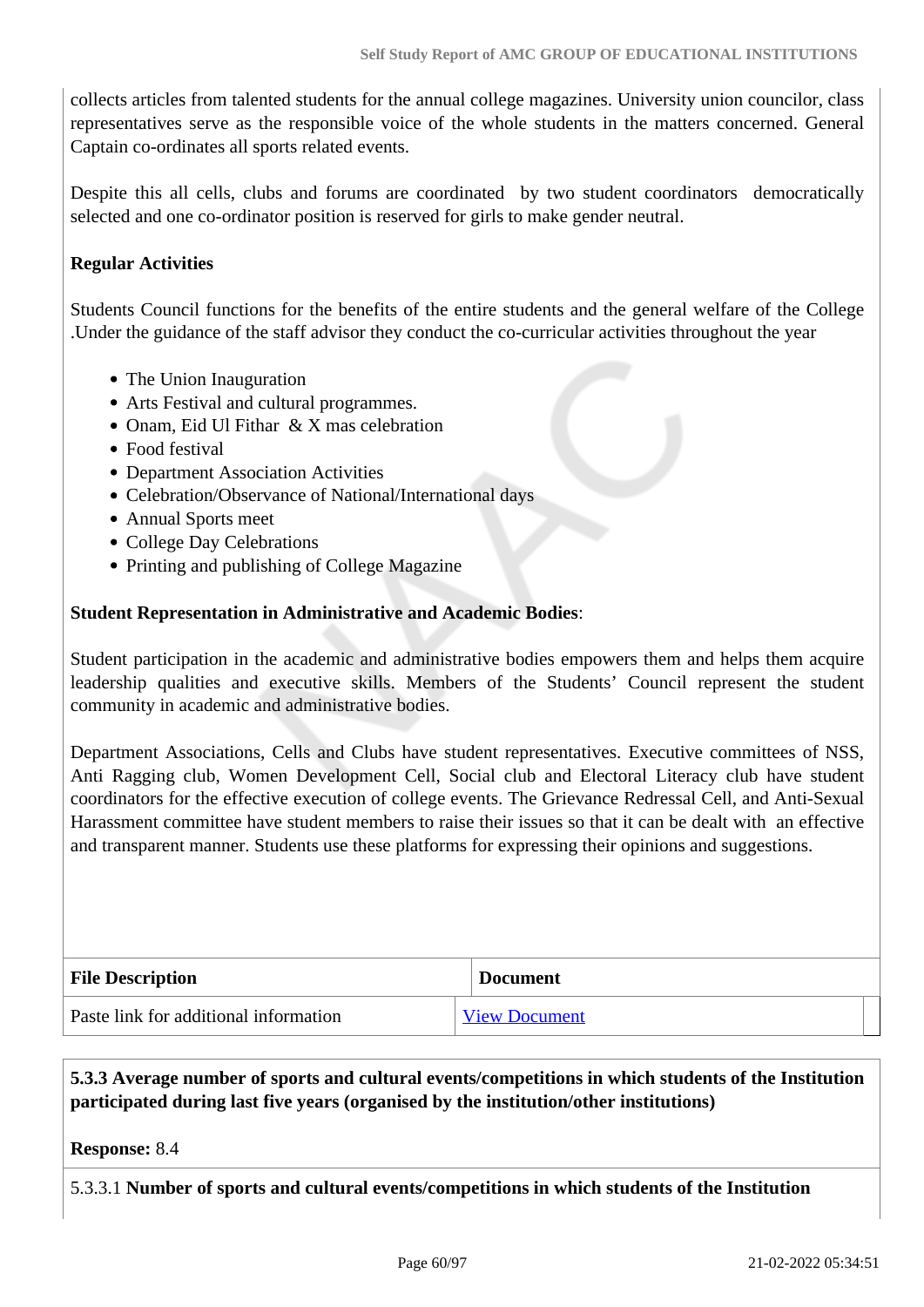|                                                                                                                                                                                                      | 2020-21 | 2019-20 | 2018-19              |                      | 2017-18 | 2016-17 |
|------------------------------------------------------------------------------------------------------------------------------------------------------------------------------------------------------|---------|---------|----------------------|----------------------|---------|---------|
|                                                                                                                                                                                                      | 7       | 10      | 7                    |                      | 9       | 9       |
|                                                                                                                                                                                                      |         |         |                      |                      |         |         |
|                                                                                                                                                                                                      |         |         |                      |                      |         |         |
| <b>File Description</b>                                                                                                                                                                              |         |         | <b>Document</b>      |                      |         |         |
| Upload any additional information                                                                                                                                                                    |         |         | <b>View Document</b> |                      |         |         |
| Report of the event                                                                                                                                                                                  |         |         | <b>View Document</b> |                      |         |         |
| Number of sports and cultural events/competitions<br>in which students of the Institution participated<br>during last five years (organised by the<br>institution/other institutions (Data Template) |         |         |                      | <b>View Document</b> |         |         |

#### **participated year-wise during last five years**

# **5.4 Alumni Engagement**

 **5.4.1 There is a registered Alumni Association that contributes significantly to the development of the institution through financial and/or other support services**

#### **Response:**

The Alumni Association of AMC Group of Educational Institutions strives to promote an enduring relationship between old students and current students. It initiates steps to recognize outstanding achievements, provide scholarships for deserving students. It also helps and cooperate with college authorities for the development of college. Our alumni are the reflection of its past, representation of its present and a link to future. The association supports the institution and contributes to its institutional, academic and infrastructural development. The association was the contributor of hand-ball court. The association arranged a function to honour the principal on the occasion of his achievement of Ph.D.

The association helps financially weaker students by sponsoring their college fees. The association also conducted training sessions on industry practices in order to improve the employability of the students. The programmes of alumni made the students proactive to face the challenges that may emerge in their career. The association provides information related to job opportunities to fresh bachelors.

The association has different chapters in various countries of the world – Dubai, UAE etc. One of the teaching staff is the former student of AMC. The memorable meets of Alumni provides a platform for strengthening the friendly relations. The association evolved needs from both the ends i.e., academicians and professionals, in the aim of building a bridge between college life and career life, so that the pressured graduates are made proactive to face the current challenges of competitive professional world. Both the ends shall work hand in hand to help each other for achieving the goal. The idea took shape and formation of alumni association turned into reality.

The executive committee took the effort for the official registration of alumni association and got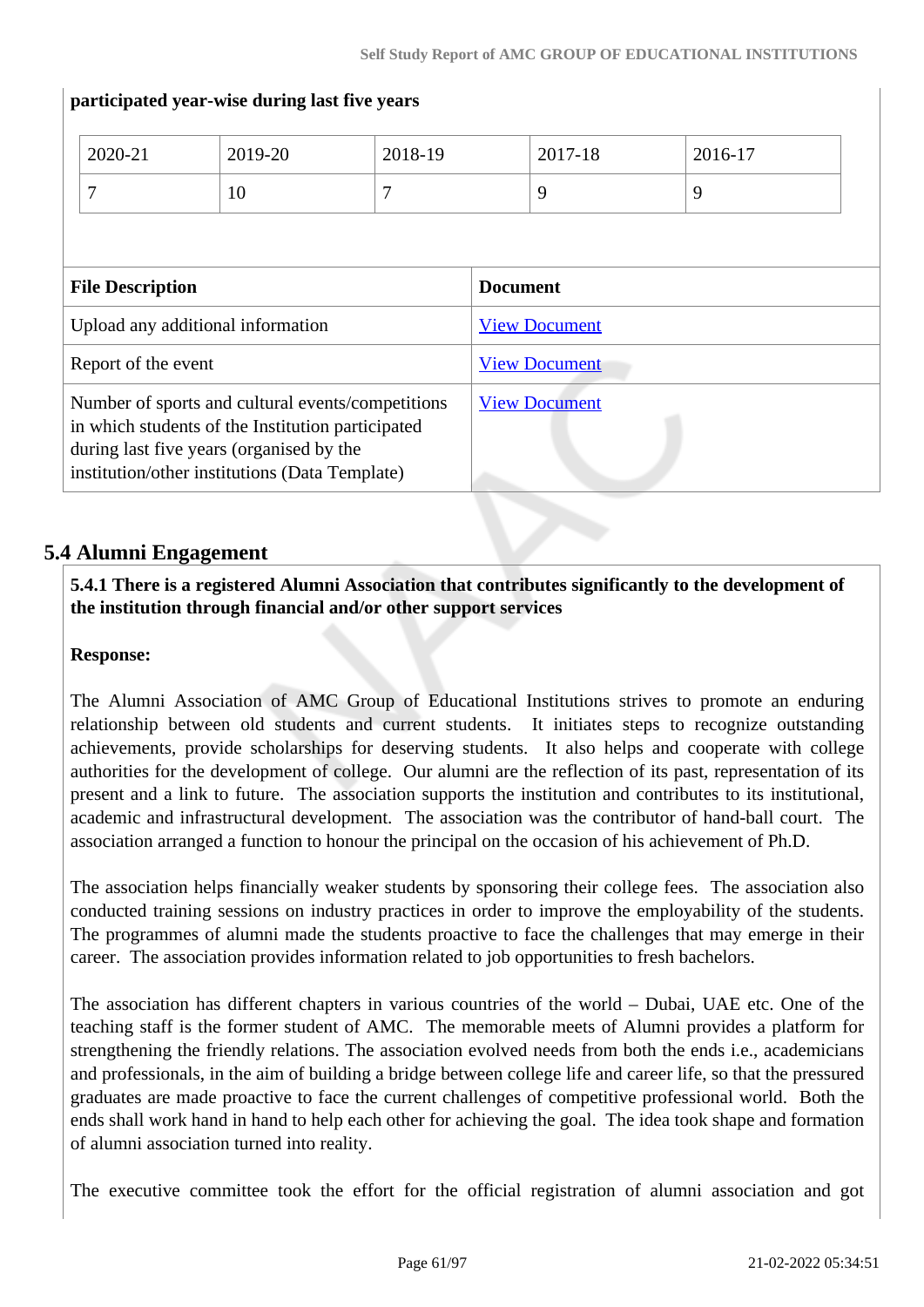registration on 17 March, 2021 with the name – "AMC Group of Educational Institutions Alumni Association".

This year on 17th April, college conducted Placement Drive and five alumni members participated. All the alumni members supported by sharing the information about the same in the social media and supported the college. This year some of the alumni members visited the college in different times and gave the moral support for the future endeavors.

| <b>File Description</b>               | <b>Document</b>      |
|---------------------------------------|----------------------|
| Upload any additional information     | <b>View Document</b> |
| Paste link for additional information | <b>View Document</b> |

#### **5.4.2 Alumni contribution during the last five years (INR in lakhs)**

**Response:** E. <1 Lakhs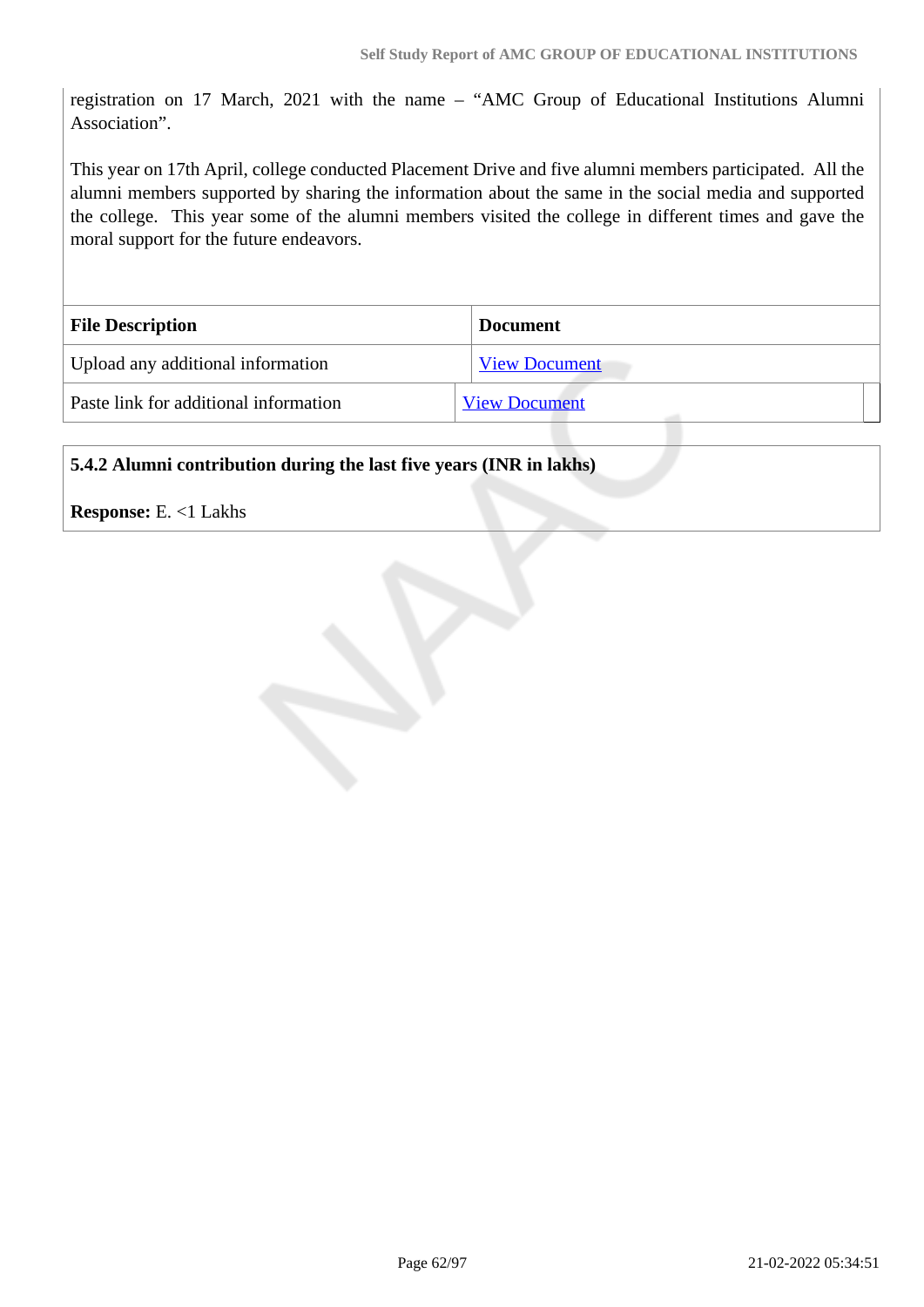# **Criterion 6 - Governance, Leadership and Management**

## **6.1 Institutional Vision and Leadership**

 **6.1.1 The governance of the institution is reflective of and in tune with the vision and mission of the institution**

#### **Response:**

Education is defined as a system consisting of the roles and norms that ensure the transmission of knowledge, values and patterns of behaviour from one generation to the next. AMC Group of Educational Institutions, Manisseri is one of the most influential institutions in the contemporary society.

 The institution has been in forefront in the field of education and imparting values which instil an aura of responsibility, freedom of speech and action and above all rise to the occasion during tough times for every students which in turn shapes the character and a positive perception to every adverse situations in life.

 AMC Group of Educational Institutions began its humble journey in the year 2003 with a skeletal number of eight students in the first batch of MBA under Newport University. In the beginning the institution started functioning in a rented premises. In the year 2004 the institution acquired its own premises. The memorable moment for the institution came when it got affiliation from Calicut University in the year 2014.

 The journey of every educational institution begins with a clear Vision, Mission and Values. The institution is backed by the vision of:

## **VISION**

# **TO TRANSFORM RURAL YOUTH IN TO VIBRANT, RESPONSIBLE AND SOCIALLY COMMITTED CITIZENS, IN THE SPIRIT OF EDUCATION AND EXCELLENCE**

We mould students to be vibrant and empower them, irrespective of caste, creed and religion to fulfil their academic and professional passion in an institute that is diverse, welcoming and inclusive for all students, faculty and staff.

As a responsible institution we provide, strength, support and opportunities for both faculty members and students through teaching, mentoring and by promoting arts and culture. AMC during its journey has been delivering a promise and shouldered the responsibility and commitment to the parents to impart quality and affordable education to each and every student.

The Institution is tech savvy and armed with latest infrastructure like international video conferencing facility in line with the current practices of teaching and learning.

#### **MISSION**

 **BUILD MORALLY, PROFESSIONALLY, TECHNOLOGICALLY UPDATED FUTURE**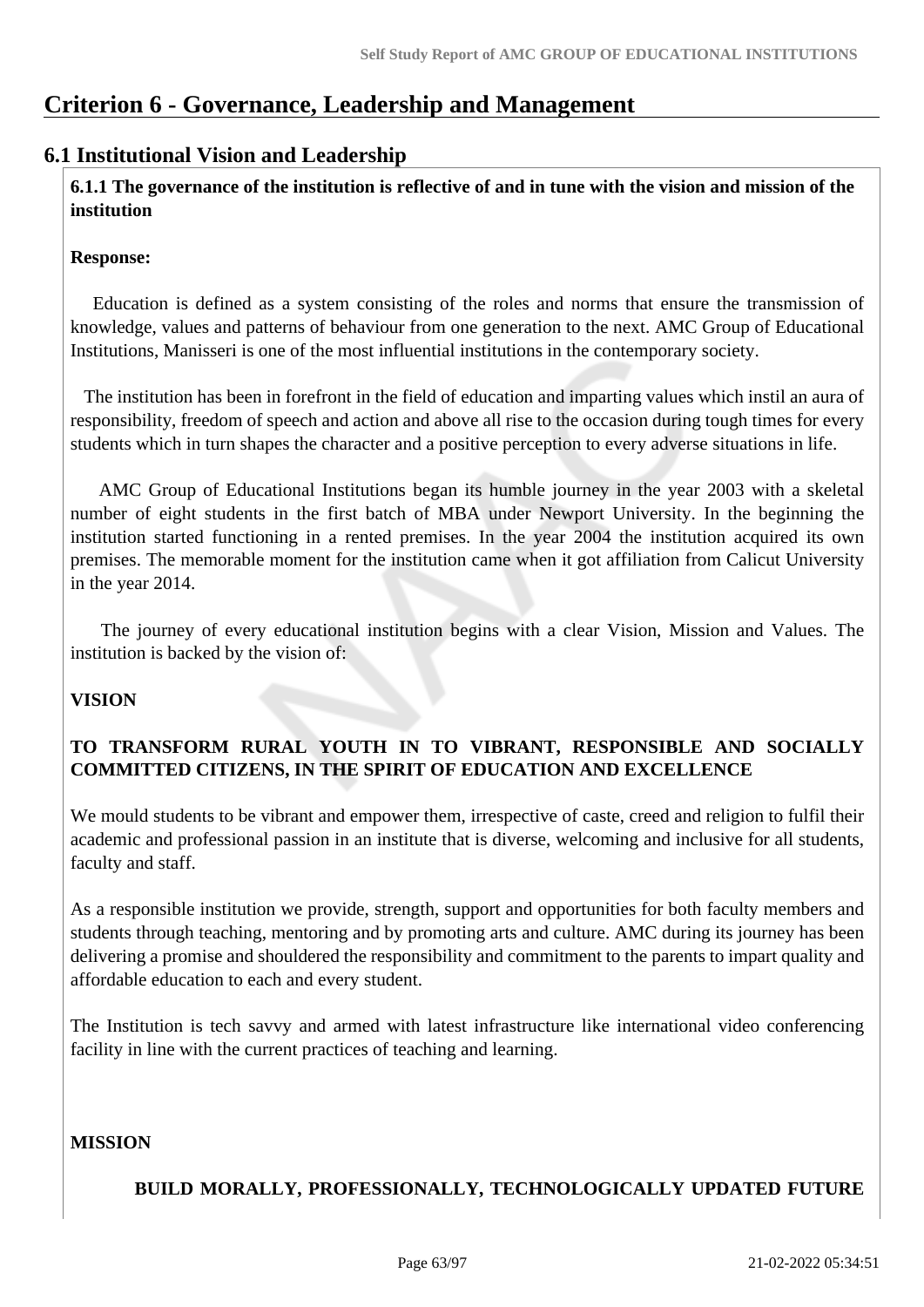# **CITIZEN.**

 AMC supports its students to enhance their learning potential by integrating technology into their curriculum. The institute ensures that student develop the essential interactive skills which make them competent to face the challenges of the emerging society. The Institute always inculcate moral values among students which help them to take right decisions and choose the path they need. It builds a better society and helps to develop one's overall personality.

# **VALUES**

.

#### **COMMITMENT, COMPETENCY AND CREATIVITY**

 The institute is committed in delivering equal opportunity to each and every student to showcase his/her innate abilities for facing challenges in the real life scenario and to mould them as a combination of skills, attitudes and knowledge.

| <b>File Description</b>               | <b>Document</b>      |
|---------------------------------------|----------------------|
| Paste link for additional information | <b>View Document</b> |

#### **6.1.2 The effective leadership is visible in various institutional practices such as decentralization and participative management**

#### **Response:**

 The concept and idea of Management education which was totally alien in and around Ottapalam took a shape through a proactive approach from AMC Group of Educational Institutions. They were the pioneers and flag bearers in introducing Management education in a rural area like Manisseri. Although the institution began its operation with thin man power, the institution rose to its glory by imparting quality education to students. During the nascent stage of institution, the decisions related to the institute were centralized. All the rights were vested with the top management and senior experienced staff, which were implemented during decision making process for the institute. The decisions were passed on as orders and important circulars and making other staffs and students aware of them. Running an institution through this manner had its own loopholes which stagnated the growth of all staff and students. As the time passed on, the institution witnessed growth in take of students, in turn leading to increase in staff recruitment. The initiative to form IQAC was a major step for promoting decentralization. The idea of decentralization is exercised through the teaching, non-teaching staff and students. Teachers and students are assigned tasks to manage various clubs and cells such as NSS, Nature Club, WDC, ED Club etc. Suggestions which comes from the students and from teachers are put forward by the staff representative to the college council. Discussions are carried out and decisions are taken. The nonteaching staff were also given powers to voice their opinion leading to dignity in their work. The concept of decentralization gave importance to each and every individual who is a part of the institute. The concept of decentralization has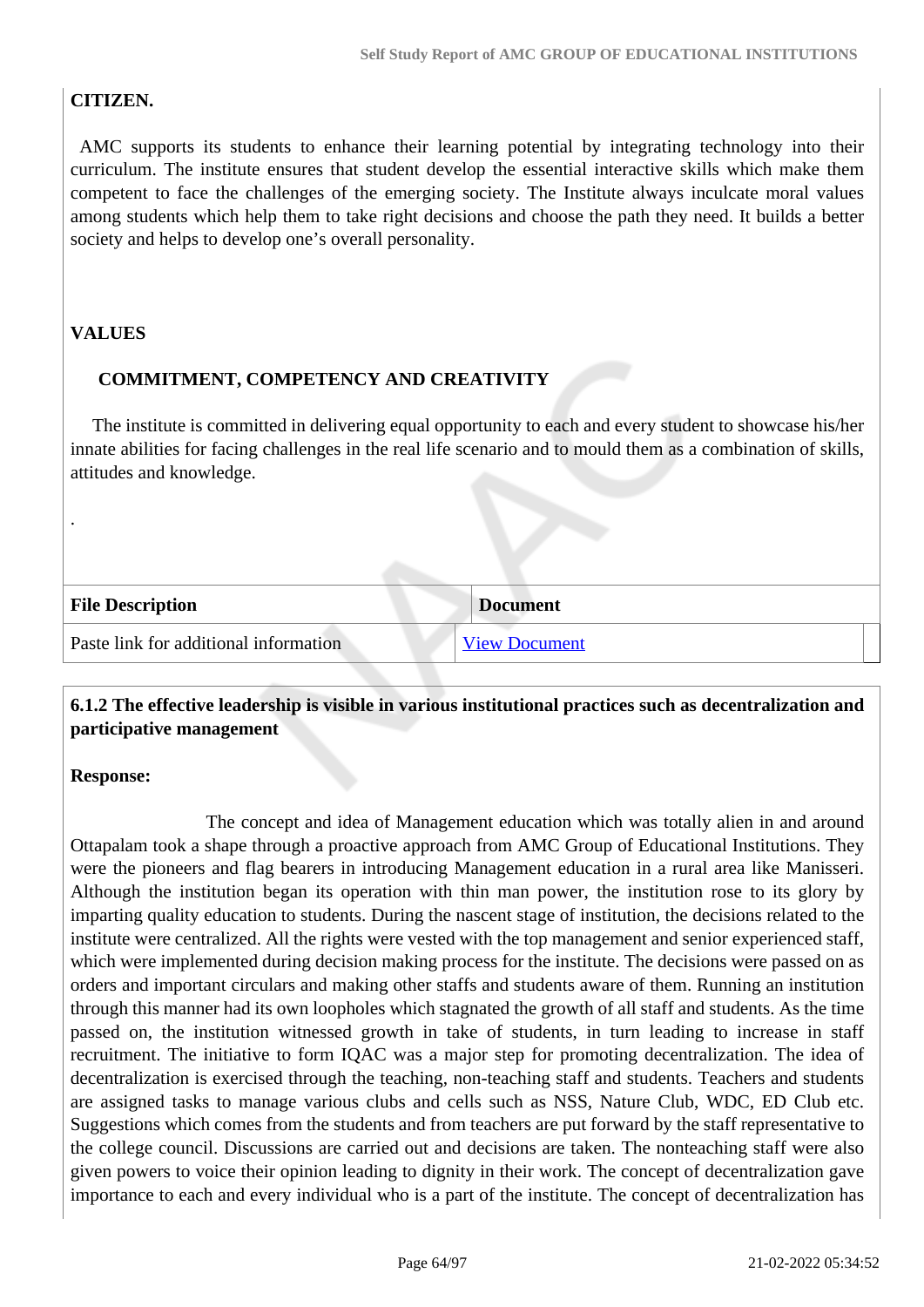been instrumental to align the vision, mission and goals of the institution.

# **Case study**

The advantage of decentralization has been experienced by students. For example, the idea of ladies room became a reality with this. It was a request from female students on 30/03/2019 to Women Development Cell (WDC) to have a separate girl's room. WDC analysed the request and handed over the request to the College council. The College council discussed with the management and permission was granted.With effect from September 2019 ladies room started functioning with vending machine. During times of physical weakness the ladies room turned out to be a boon to many.

| <b>File Description</b>           | <b>Document</b>      |
|-----------------------------------|----------------------|
| Upload any additional information | <b>View Document</b> |

# **6.2 Strategy Development and Deployment**

## **6.2.1 The institutional Strategic / Perspective plan is effectively deployed**

#### **Response:**

 AMC Group of Educational Institutions, established in the year 2014, follows a well-defined strategic plan implemented by the College Management (Trisha Charitable Trust), after productive discussions with College Council, Academic Council and IQAC, which meets frequently. The councils present the requirements needed for effective implementation of curriculum and other activities, it also recommends the various infrastructural needs. The Management periodically examines, analyze and implement the various functions and take necessary decisions regarding remedial and improvement measures as and when required. To ensure that the decisions taken benefits all stakeholders; while taking a decision, management always considers teaching and non-teaching staff. All the major decisions are analyzed periodically and ratified by the College Council being at the apex whenever required.Long term strategic plan was framed in parallel with the vision and mission of the college.

## **VISION**

TO TRANSFORM RURAL YOUTH IN TO VIBRANT, RESPONSIBLE AND SOCIALLY COMMITTED CITIZENS, IN THE SPIRIT OF EDUCATION AND EXCELLENCE

## **MISSION**

BUILD MORALLY, PROFESSIONALLY, TECHNOLOGICALLY UPDATED FUTURE CITIZEN.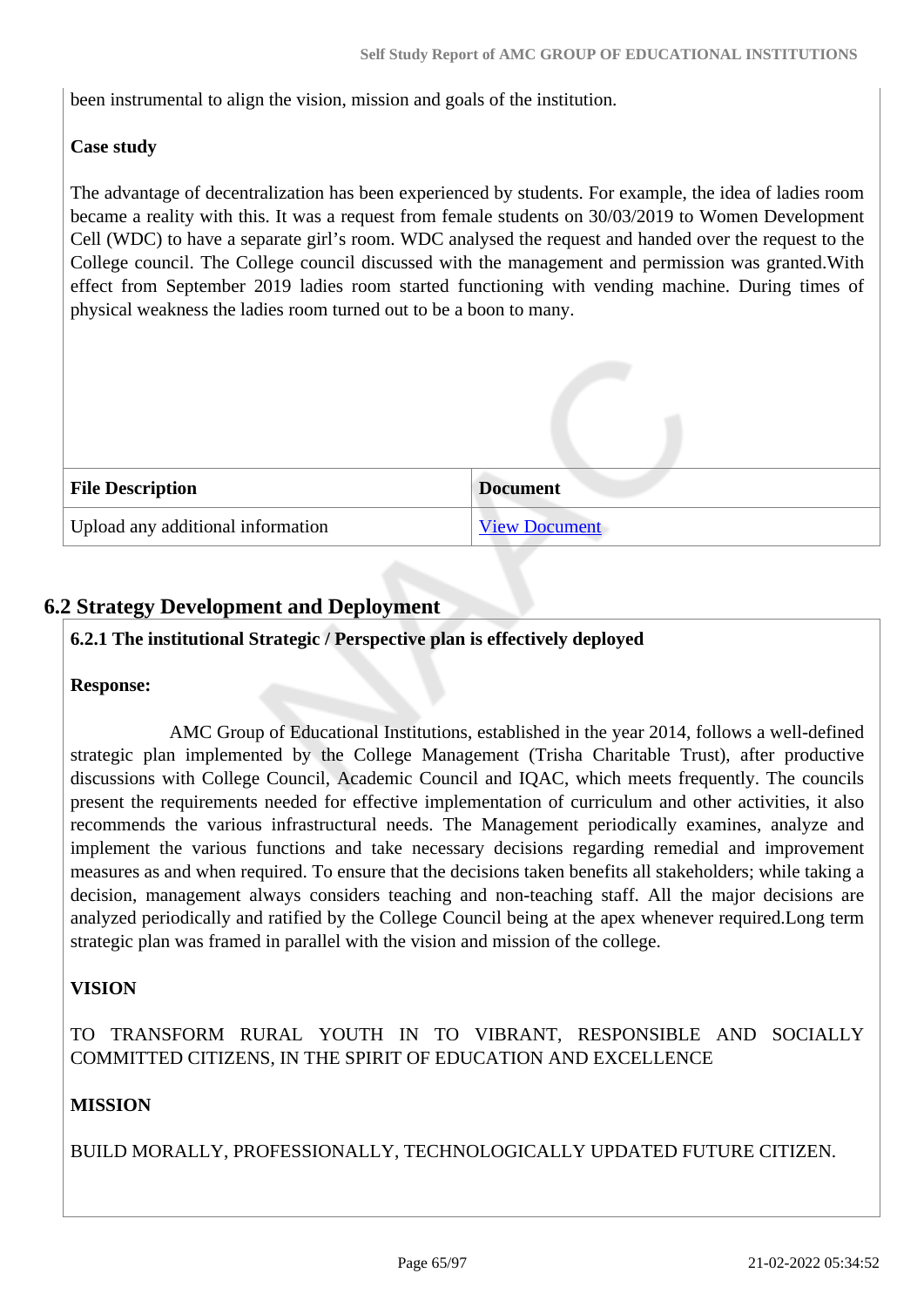| <b>File Description</b>                                   | <b>Document</b>      |
|-----------------------------------------------------------|----------------------|
| Upload any additional information                         | <b>View Document</b> |
| strategic Plan and deployment documents on the<br>website | <b>View Document</b> |

## **6.2.2 The functioning of the institutional bodies is effective and efficient as visible from policies, administrative setup, appointment, service rules and procedures, etc.**

## **Response:**

AMC has an effective organizational structure which includes managing committee, college council, Academic Council , IQAC and various Department.

The college comes under Trisha Non-profit Organization established in 2003 for the upliftment of rural education. The trust is headed by Meena Ramaswamy , Ramaswamy & Manikandan Ramaswamy. The managing committee under this trust executes all administrative as well as organizational duties as per their vision and policies. Major decision of the college is taken by an internal governing called College Council. The Council include Principal, Vice Principal, General Head, Department heads, teaching and nonteaching representatives and librarian.

Academic council deals the academic matters to ensure all departments are following CBCSS regulations of University of Calicut. The Council also monitor all academic affairs of all departments. The academic council comprises representatives from all department of the college.

IQAC is a significant body to improve both academic and non-academic activities of the college. There are three academic departments and administrative wing. Head of each department take the responsibility regarding various academics performance of the students.

 Appointment of Staff is done on the basis of interviews. Various Committees, associations, clubs, cells like Discipline Commitee, WDC, Anti Ragging Cell, Anti sexual Harrasment Cell, Anti Drugs Cell. SC/ST Club, Equal Opportunity Cell etc are functioning in the college.

Recruitment policy

- Publish Notification
- Collecting resumes
- Interview by Interview board
- Demonstration session
- Publishing the short list.
- Personal interview by Principal.
- Selection rounds
- Releasing appointment letter

The college follows the norms and guidelines of University of Calicut and Higher Education Department, Government of Kerala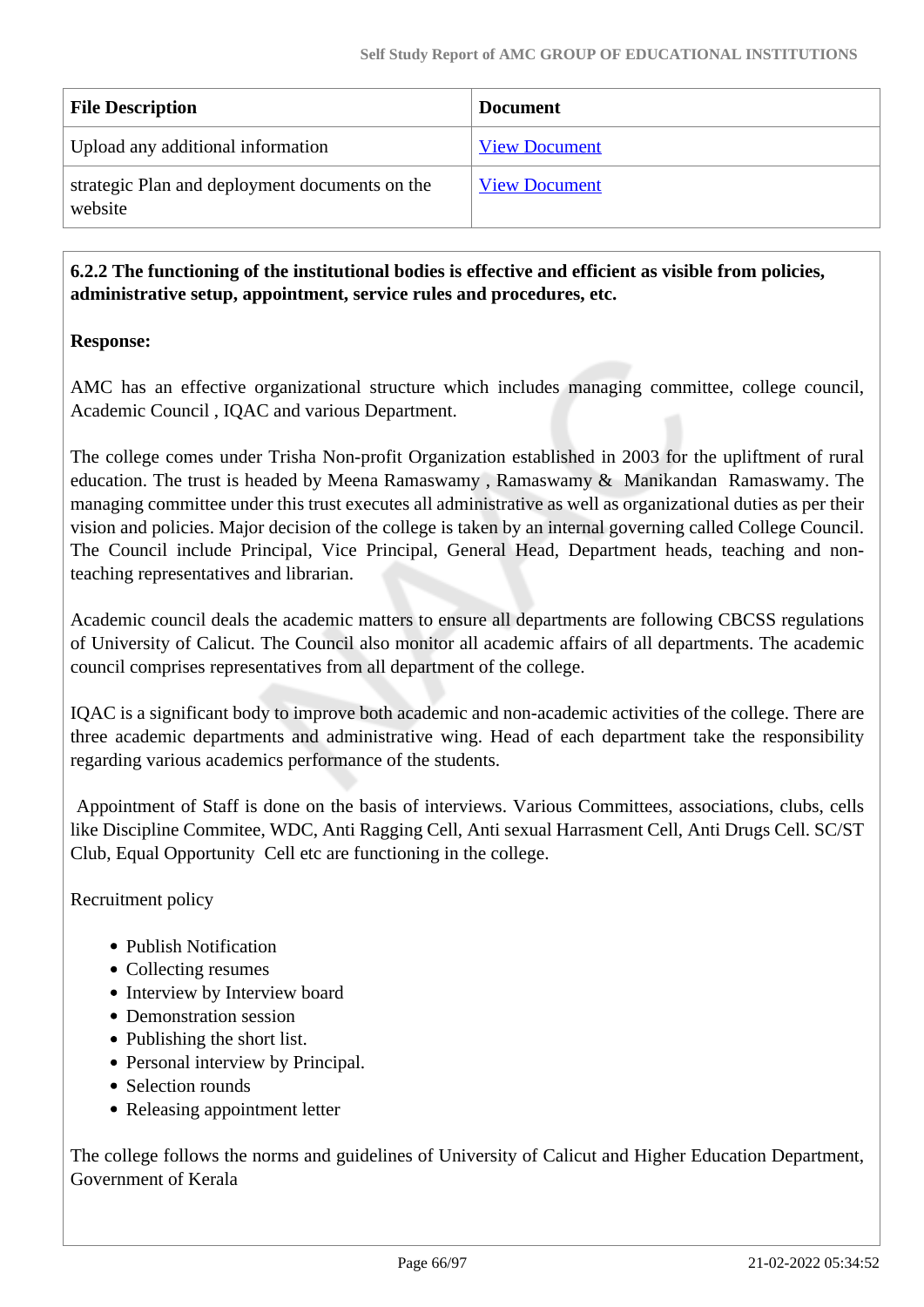| <b>File Description</b>                       | <b>Document</b>      |  |
|-----------------------------------------------|----------------------|--|
| Upload any additional information             | <b>View Document</b> |  |
| Link to Organogram of the Institution webpage | <b>View Document</b> |  |

| 6.2.3 Implementation of e-governance in areas of operation<br>1. Administration        |                      |
|----------------------------------------------------------------------------------------|----------------------|
| 2. Finance and Accounts                                                                |                      |
| <b>3. Student Admission and Support</b><br>4. Examination                              |                      |
|                                                                                        |                      |
| <b>Response:</b> A. All of the above                                                   |                      |
| <b>File Description</b>                                                                | <b>Document</b>      |
| Screen shots of user interfaces                                                        | <b>View Document</b> |
| ERP (Enterprise Resource Planning) Document                                            | <b>View Document</b> |
| Details of implementation of e-governance in areas<br>of operation, Administration etc | <b>View Document</b> |

# **6.3 Faculty Empowerment Strategies**

## **6.3.1 The institution has effective welfare measures for teaching and non-teaching staff**

#### **Response:**

The institution has welfare measures for teaching and non-teaching staff is perfectly maintained in our institution. Proper guidance and support is given to the faculty members by providing all personal and academic requirements.

A Staff Welfare Club was formed to improve social interaction and fulfill the welfare needs of all staff. All the staff including teaching and non-teaching are the members of the staff club. The head of the institution is the president of the club and it has one male and female co-ordinator.It has also an executive committee which ensures welfare of all members of the institution and maintain a welfare fund in order to meet the financial requirement of the members.

List of welfare measures

- ESI & PF scheme
- ICT training and workshop
- Duty leave are sanctioned for attending seminars and workshop
- Institution grants maternity leave eligible members
- Separate parking facility for the staff
- Wi-Fi facility offered by the institution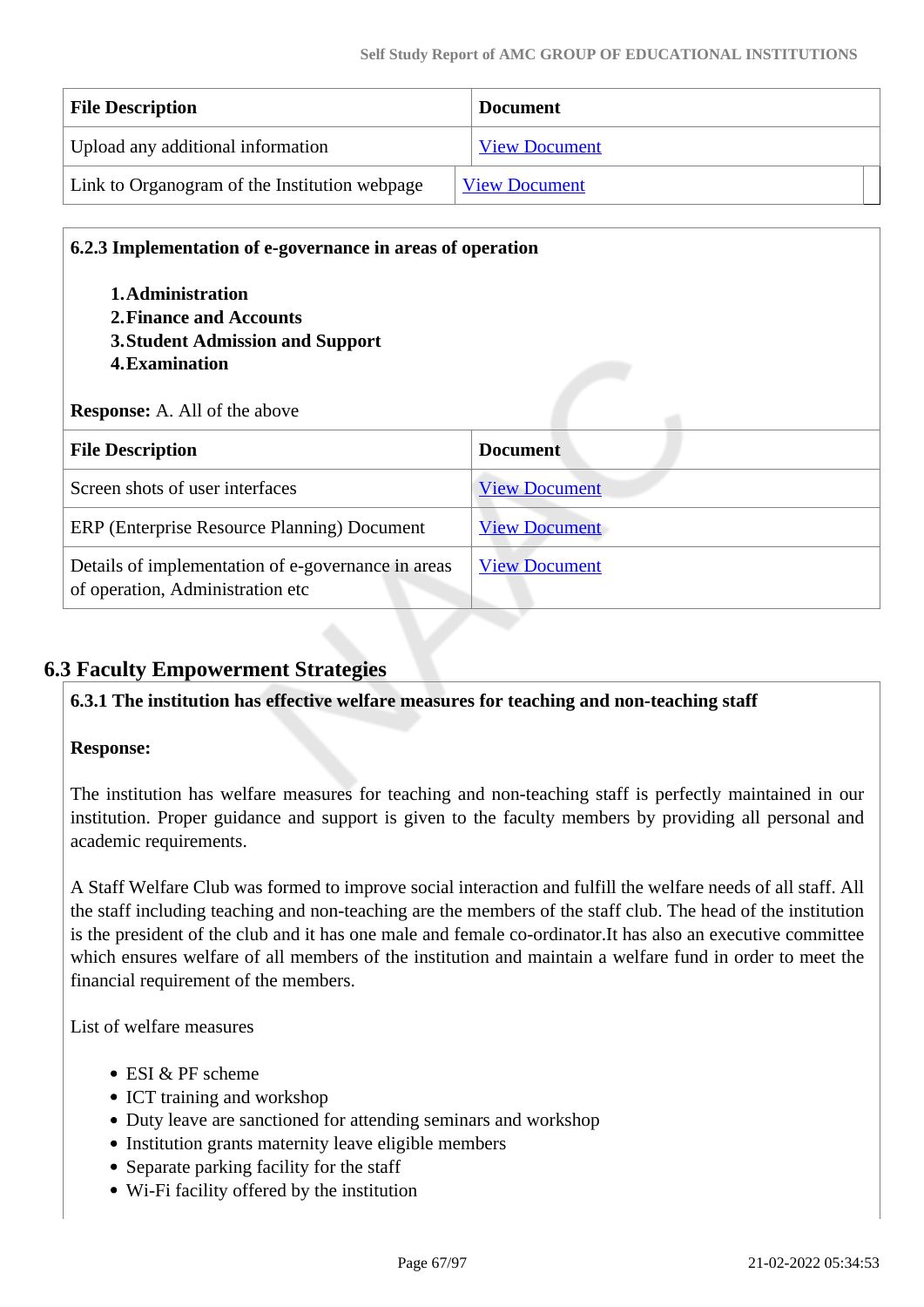- Awareness programmes are conducted
- Health club
- Community lunch
- Staff tour
- Refreshment
- New year programme
- Staff games are organised for enhancing the physical and mental strength of the members.
- Festival allowance is offered to all members.

Welfare fund is used to provide support in

- Wedding Gifts
- House Warming
- Medical Exigencies
- Honouring the staff
- Refreshment
- Farewell

| <b>File Description</b>           | <b>Document</b>      |
|-----------------------------------|----------------------|
| Upload any additional information | <b>View Document</b> |

 **6.3.2 Average percentage of teachers provided with financial support to attend conferences/workshops and towards membership fee of professional bodies during the last five years**

**Response:** 14.59

6.3.2.1 **Number of teachers provided with financial support to attend conferences/workshops and towards membership fee of professional bodies year wise during the last five years**

| 2020-21                                                                                                                  | 2019-20 | 2018-19              |                      | 2017-18 | 2016-17        |
|--------------------------------------------------------------------------------------------------------------------------|---------|----------------------|----------------------|---------|----------------|
| $\overline{4}$                                                                                                           | 2       | 8                    |                      | 5       | $\overline{2}$ |
|                                                                                                                          |         |                      |                      |         |                |
| <b>File Description</b>                                                                                                  |         | <b>Document</b>      |                      |         |                |
| Upload any additional information                                                                                        |         | <b>View Document</b> |                      |         |                |
| Details of teachers provided with financial support<br>to attend conference, workshops etc during the last<br>five years |         |                      | <b>View Document</b> |         |                |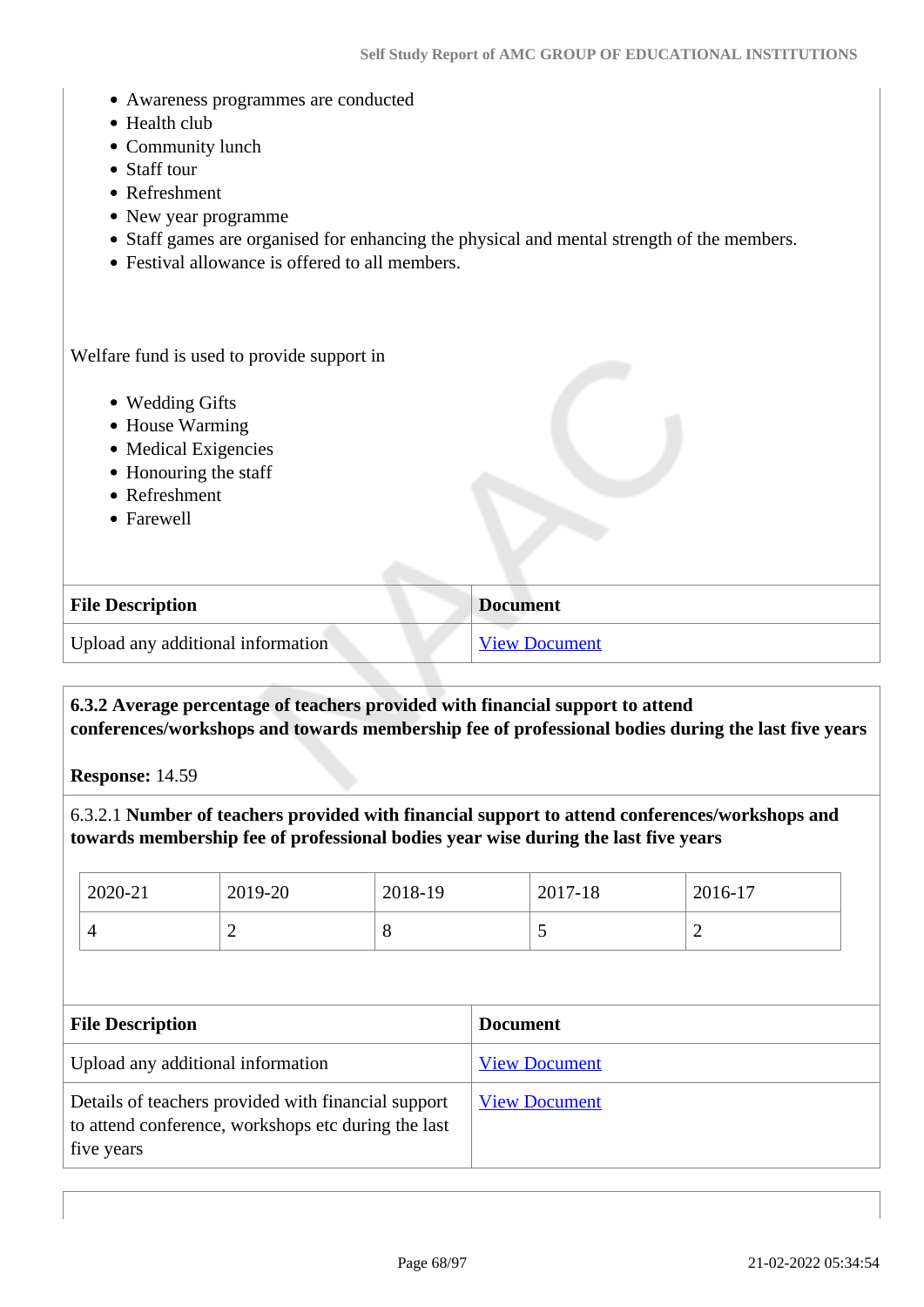# **6.3.3 Average number of professional development /administrative training programs organized by the institution for teaching and non teaching staff during the last five years**

**Response:** 1.8

# 6.3.3.1 **Total number of professional development /administrative training Programmes organized by the institution for teaching and non teaching staff year-wise during the last five years**

| 2020-21  | 2019-20 | 2018-19 | 2017-18 | 2016-17 |
|----------|---------|---------|---------|---------|
| <u>ب</u> | -       | ັ       |         |         |

| <b>File Description</b>                                                                                                                        | <b>Document</b>      |
|------------------------------------------------------------------------------------------------------------------------------------------------|----------------------|
| Upload any additional information                                                                                                              | <b>View Document</b> |
| Details of professional development / administrative<br>training Programmes organized by the University<br>for teaching and non teaching staff | <b>View Document</b> |

## **6.3.4 Average percentage of teachers undergoing online/ face-to-face Faculty Development Programmes (FDP)during the last five years (Professional Development Programmes, Orientation / Induction Programmes, Refresher Course, Short Term Course ).**

**Response:** 1.67

6.3.4.1 **Total number of teachers attending professional development Programmes viz., Orientation / Induction Programme, Refresher Course, Short Term Course year-wise during the last five years**

| 2020-21 | 2019-20 | 2018-19 | 2017-18 | 2016-17 |
|---------|---------|---------|---------|---------|
|         |         | v       |         | ∼       |

| <b>File Description</b>                                                                         | <b>Document</b>      |
|-------------------------------------------------------------------------------------------------|----------------------|
| Upload any additional information                                                               | <b>View Document</b> |
| Details of teachers attending professional<br>development programmes during the last five years | <b>View Document</b> |

## **6.3.5 Institutions Performance Appraisal System for teaching and non-teaching staff**

#### **Response:**

The institution has developed a Performance Appraisal System since the beginning of the college.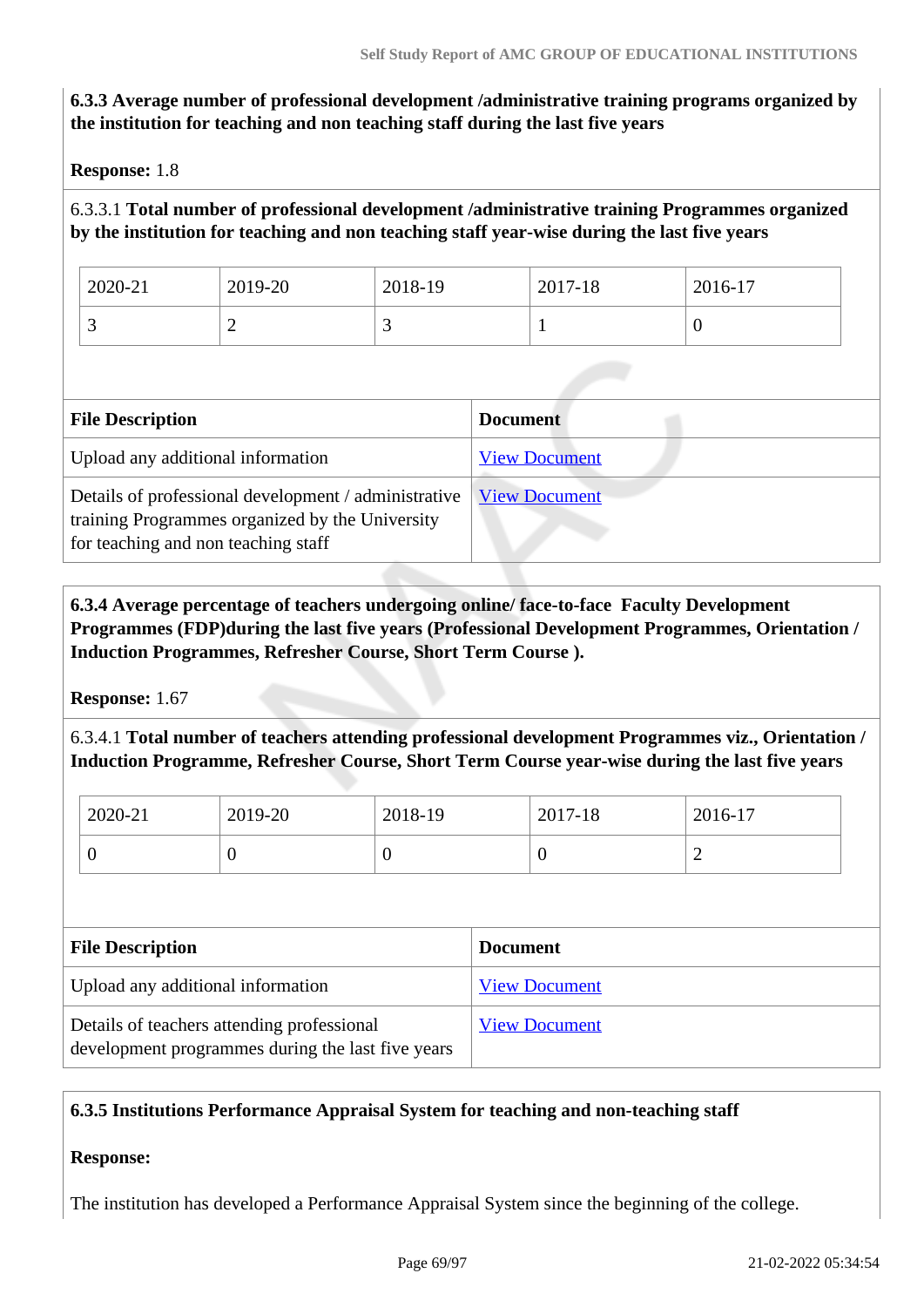#### Objectives;

- To assist teachers in their professional development and career planning
- To improve the quality of education for students
- To help the teachers to understand their strength and weakness
- To analyze the performance and to enhance their financial hike accordingly

Earlier the college followed a manual feedback system for evaluating teaching staff. Head of the DEPT collected feedback from students directly .It was done with the help of specially framed questionnaire, which was given to the students at the end of each semester. The filled forms were handed over to General HOD and later sent to Vice Principal. Then it compiled and analyzed and submitted to the Principal. Then the Principal call faculty members personally to communicate their strength and weakness.It helps them to improve their standard.As an IQAC initiative an online feedback system has been implemented from 2018-19 onwards. Data for the evaluation of teaching is collected from students using structured questionnaire. Google form is used for data collection and the link is circulated in Watsapp group. Ten variables are used to measure the teaching quality. Then the students are asked to send the filled form to IQAC. Then IQAC compiled and analyzed it and send to the concerned teachers. Salary enhancement is done on the basis of their performance.

From 2019-20 onwards IQAC started to evaluate the non-teaching staff with the help of Google form which is circulated among teachers. The filled form is collected from the teachers for analysis.

Since 2021-22 our institution is going to introduce 360 degree appraisal system. So we will maintain necessary documents to support this system.

# **6.4 Financial Management and Resource Mobilization**

# **6.4.1 Institution conducts internal and external financial audits regularly**

#### **Response:**

Management of income and expenses is an important task for any organization. AMC Group of Educational Institutions has laid strong emphasis to ensure that funds sourced are deployed for meaningful purpose and there is no mismanagement of the same.

Over the years Chartered Accountant V. Gopinathan & Co has played a pivotal role in guiding and advice the institution to carry out the audit of the institute in a seamless manner. The institution has been utilising the services of V.Gopinathan& Co since inception. He is a renowned Chartered Accountant in and around Ottapalam.

The institution has been relying on services of external auditor till date. The internal audits are timely conducted by administrative officials and if any errors are identified are rectified accordingly.

The main source of fund is tuition fee. This external audit mechanism ensures that the funds are effectively utilised.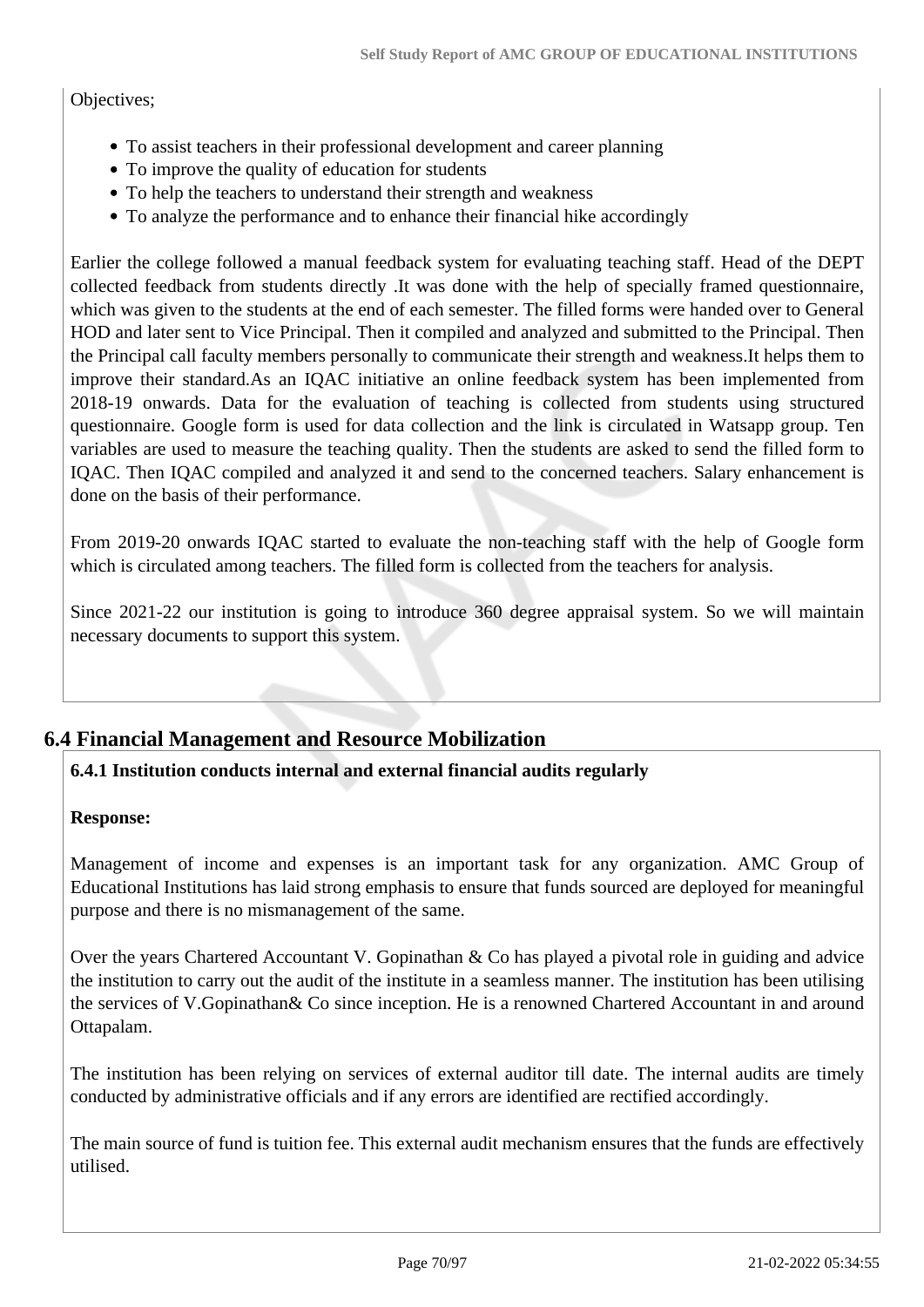| <b>File Description</b>           | <b>Document</b>      |
|-----------------------------------|----------------------|
| Upload any additional information | <b>View Document</b> |

# **6.4.2 Funds / Grants received from non-government bodies, individuals, philanthropers during the last five years (not covered in Criterion III)**

#### **Response:** 0

6.4.2.1 Total Grants received from non-government bodies, individuals, Philanthropers year wise during the last five years (INR in Lakhs)

| 2020-21 | 2019-20 | 2018-19 | 2017-18          | 2016-17 |
|---------|---------|---------|------------------|---------|
| ◡       | v       | ິ       | $\boldsymbol{0}$ |         |

| <b>File Description</b>                                                                                                             | <b>Document</b>      |
|-------------------------------------------------------------------------------------------------------------------------------------|----------------------|
| Details of Funds / Grants received from of the non-<br>government bodies, individuals, Philanthropers<br>during the last five years | <b>View Document</b> |

#### **6.4.3 Institutional strategies for mobilisation of funds and the optimal utilisation of resources**

#### **Response:**

AMC Group of Educational Institutions has a clear and systematic strategies to ensure the effective utilisation of available fund and resources. An effective committee is functioning in the college for planning and development headed by the Principal and Directors. All the strategic decisions regarding optimum utilisation and allocation of resources are taken by the committee. They always analyse the importance and impact of each activity and decides accordingly. The institution being a self-financing college, does not receive any capitation for appointments and admission. Only sources of fund are student's tuition fee and funds allotted by Trisha Charitable Trust and department funds, and a small source of fund is through selling fishes and vegetables. These fund is utilised for staff salary, campus maintenance and beautification, lab expenses, library books, encouraging sports activities, expense of club activities and college promotional expenses. The department fund is utilised in improving the department and small amount received from selling fishes and vegetables is utilised to improve the vegetables garden, fish pond and related expenses. Thus the institution ensures that effective strategies are in place for the mobilisation and application of funds.

In future an initiative will be taken to collect fees from the outsiders by providing the facility to use the playground. This fund will be utilized for the maintenance of the ground and for the upliftment of the students in sports.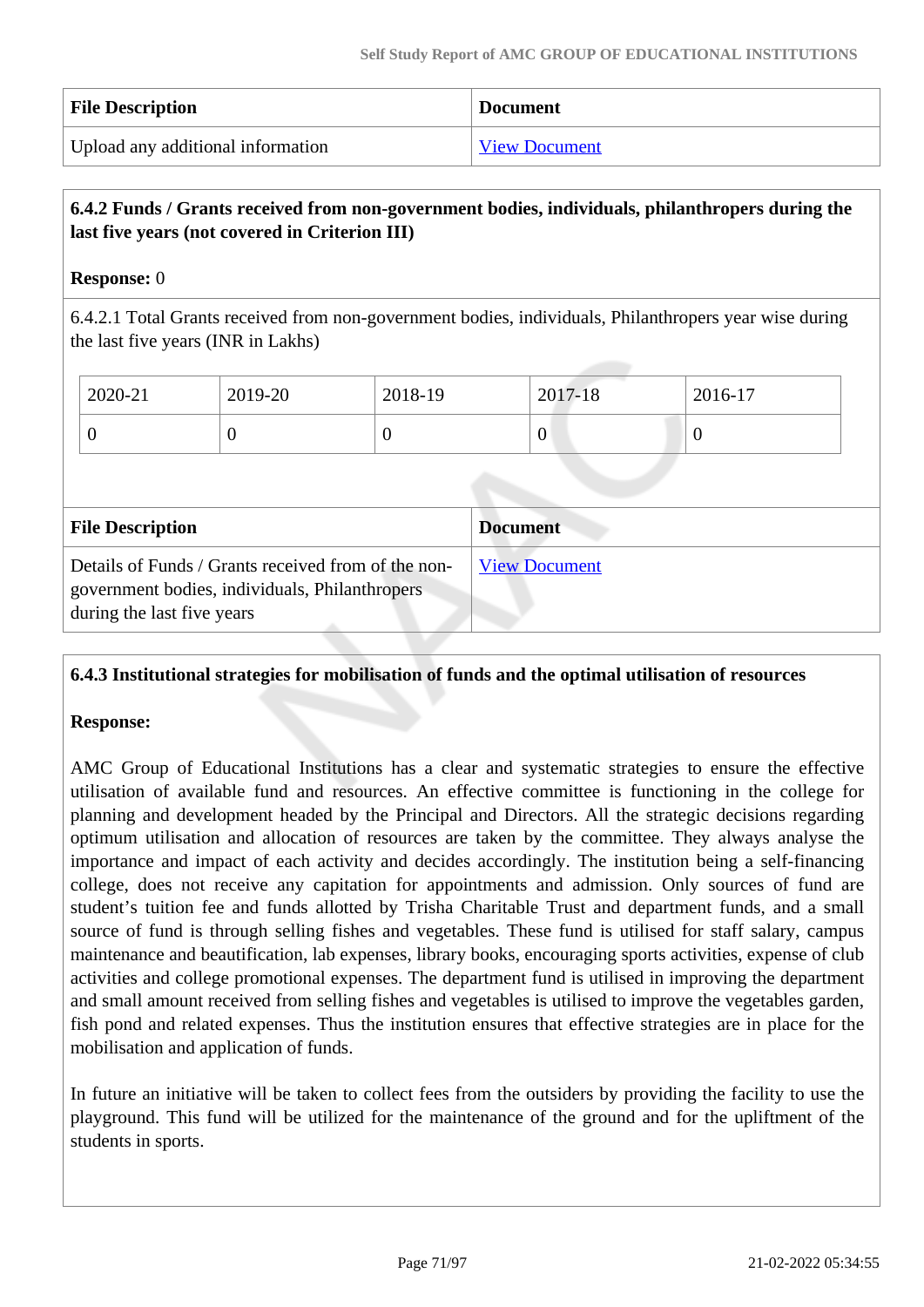| <b>File Description</b>           | <b>Document</b>      |
|-----------------------------------|----------------------|
| Upload any additional information | <b>View Document</b> |

# **6.5 Internal Quality Assurance System**

 **6.5.1 Internal Quality Assurance Cell (IQAC) has contributed significantly for institutionalizing the quality assurance strategies and processes**

**Response:** 

## **1. Co-operative for Assistance and Relief Everywhere (CARE)**

The AMC Group of Educational Institutions has a clear policy norms to redress the grievances of students. Its main aim is to develop a transparent, responsive and accountable attitude among all the stakeholders of AMC Group of Educational Institutions in order to maintain a harmonious and pleasant educational ambience in the institute. As per the regulation, Grievance Redressal Committee is constituted in the college to take care of the students complaints. There are many problems registered in the grievance cell from the side of students both academically and personally. Some of them were settled internally. But some cases cannot be solved internally. So a counselling cell named Cooperative for Assistance and Relief Everywhere (CARE) was introduced.The objective of this is imparting stress relief in academic and personal life and also to empower them to face the challenges in life.The beneficiaries of the cell are the students who face problems in academic and personal life. They shared their problems and thoughts in this cell. The counselling cell has two wings, internal mentors and external mentors. These members met together and shared their thoughts about the problems faced by the students and gave suggestions to them. Once in a week counsellors rendering their services to those who need help. Those unresolvable cases are referred to external mentors.

## **2. Acharya Shresta**

 **(**An IQAC initiative quality enhancement programme)

 Any educational institution should set a platform to bring out the best and nurture hidden skills and talent of their staff. The management of AMC Group of Educational Institutions is constantly striving towards this goal and provide all the necessary support to enhance staff quality. The co ordination and understanding among the staff is really commendable, when it comes to co operation among themselves.

 A teacher should always strive to look forward to update his/ her area of study. With the implementation of IQAC, a quality enhancement programme for teachers was organized. The name of the programme is " **Acharya Shreshta."** From the name itself is clear that the programme is set up to make a teacher an efficient one. The aim of the programme is to develop teacher's communication skill, subject knowledge and their interactive skill. The programme is conducted on a weekly basis by picking the names in a random lot of teachers. The chosen teacher from the lot can select a topic of their choice. The teacher should present the chosen topic in front of other teachers in detail. There is no time limit for the presentation. One can use any mode of presentation like Power Point, Excel etc. At the end of the presentation a question answer session is open to all staff. Teachers can clarify their doubts regarding the topic presented by the teacher. After the session feedback from audience will be collected and evaluation is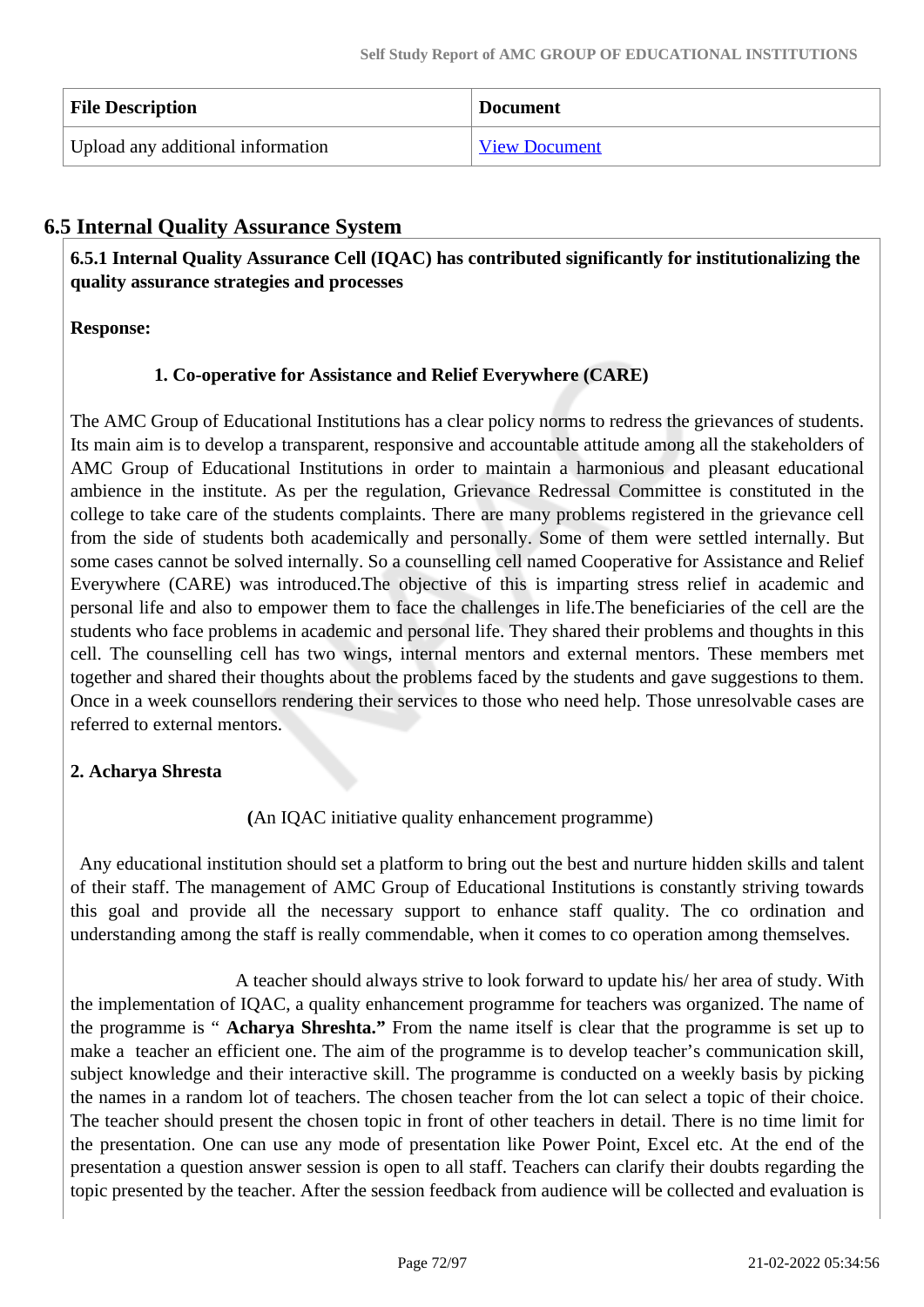done on the basis of feedback. This will help the teacher to get an idea about his/her presentation.

| <b>File Description</b>               | <b>Document</b>      |
|---------------------------------------|----------------------|
| Upload any additional information     | <b>View Document</b> |
| Paste link for additional information | <b>View Document</b> |

 **6.5.2 The institution reviews its teaching learning process, structures & methodologies of operations and learning outcomes at periodic intervals through IQAC set up as per norms and recorded the incremental improvement in various activities ( For first cycle - Incremental improvements made for the preceding five years with regard to quality For second and subsequent cycles - Incremental improvements made for the preceding five years with regard to quality and post accreditation quality initiatives )** 

## **Response:**

 During the period of 2016-17, the college got good result. Unfortunately the result has come down during the succeeding years 2017-18 and 2018-19. IQAC is a significant administrative body responsible to improve the quality standard in teaching, learning and evaluation process.

 In the year 2018-19 IQAC was formed and analysed the previous result of all batches of every department and identified that the result has come down. To review teaching learning process IQAC strictly implemented several initiatives like, mentoring, SMARTS, TIPS, Feedback system, result analysis compiling, PTA meeting etc. The result improved with the implementation of these measures.

Two of them are described below:

## **1.Remedial Teaching**

 Remedial teaching was started to help the students to identify and improve difficult areas and to prepare the students for their examinations. It will also help them to increase their confidence level.

## **2. Feed Back System**

There was an effective feedback system in our college. Till 2018 feedback on teachers was collected manually from students and analysed in college council and was properly communicated with the teachers. After the formation of IQAC in 2018, a well-structured feedback system was implemented by distributing questionnaires to the students through google form and filled google forms were collected back from the students and compiled it and analysed. The final feedback generated and forwarded to respective teachers through department head. This is carried out every semester for all courses.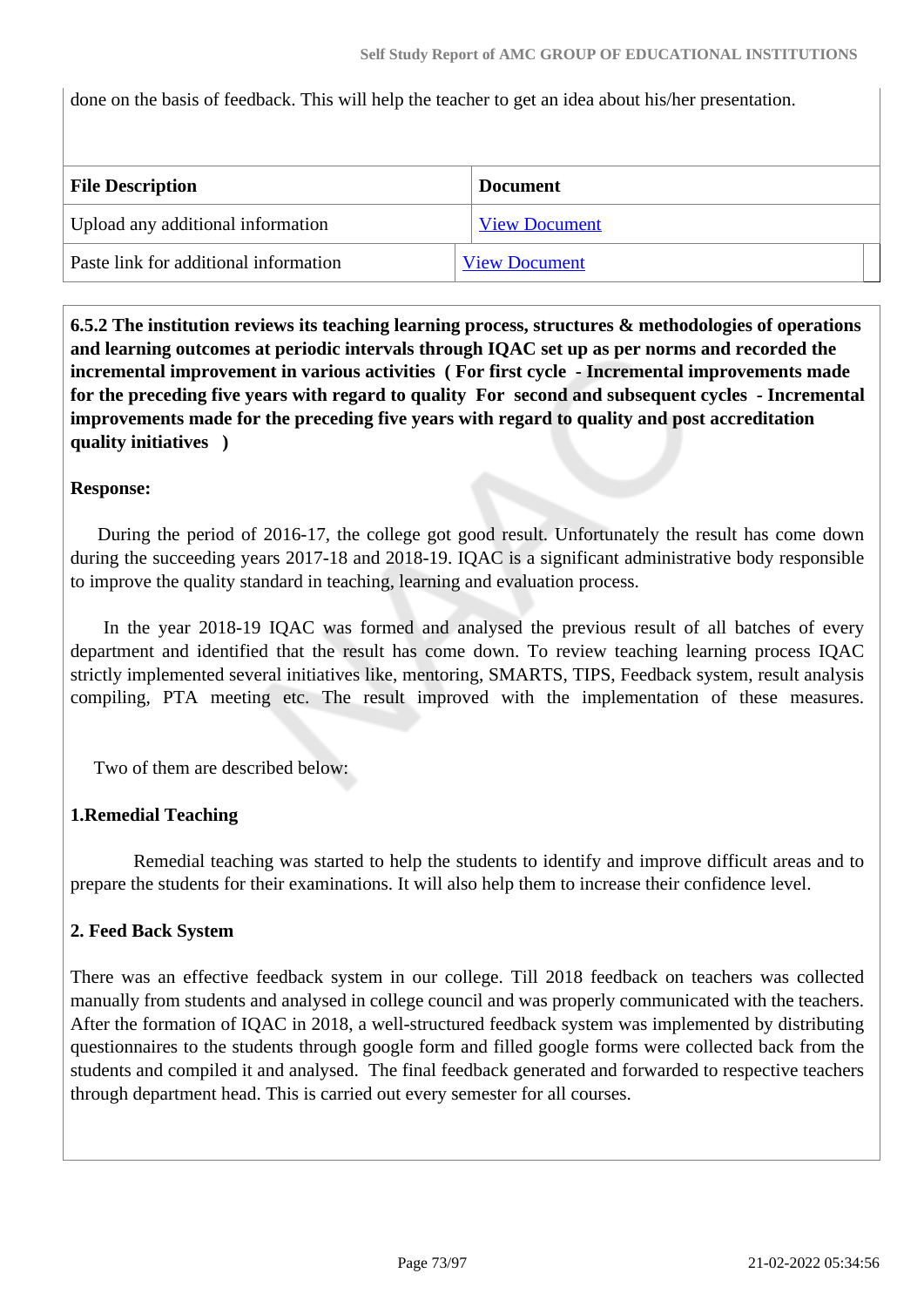| <b>File Description</b>               | <b>Document</b>      |
|---------------------------------------|----------------------|
| Paste link for additional information | <b>View Document</b> |

| 1. Regular meeting of Internal Quality Assurance Cell (IQAC); Feedback collected, analysed<br>and used for improvements<br>2. Collaborative quality intitiatives with other institution(s)<br>3. Participation in NIRF<br>4.any other quality audit recognized by state, national or international agencies (ISO<br><b>Certification, NBA)</b><br><b>Response:</b> C. 2 of the above |                      |
|--------------------------------------------------------------------------------------------------------------------------------------------------------------------------------------------------------------------------------------------------------------------------------------------------------------------------------------------------------------------------------------|----------------------|
|                                                                                                                                                                                                                                                                                                                                                                                      |                      |
| <b>File Description</b>                                                                                                                                                                                                                                                                                                                                                              | <b>Document</b>      |
| Upload details of Quality assurance initiatives of the<br>institution                                                                                                                                                                                                                                                                                                                | <b>View Document</b> |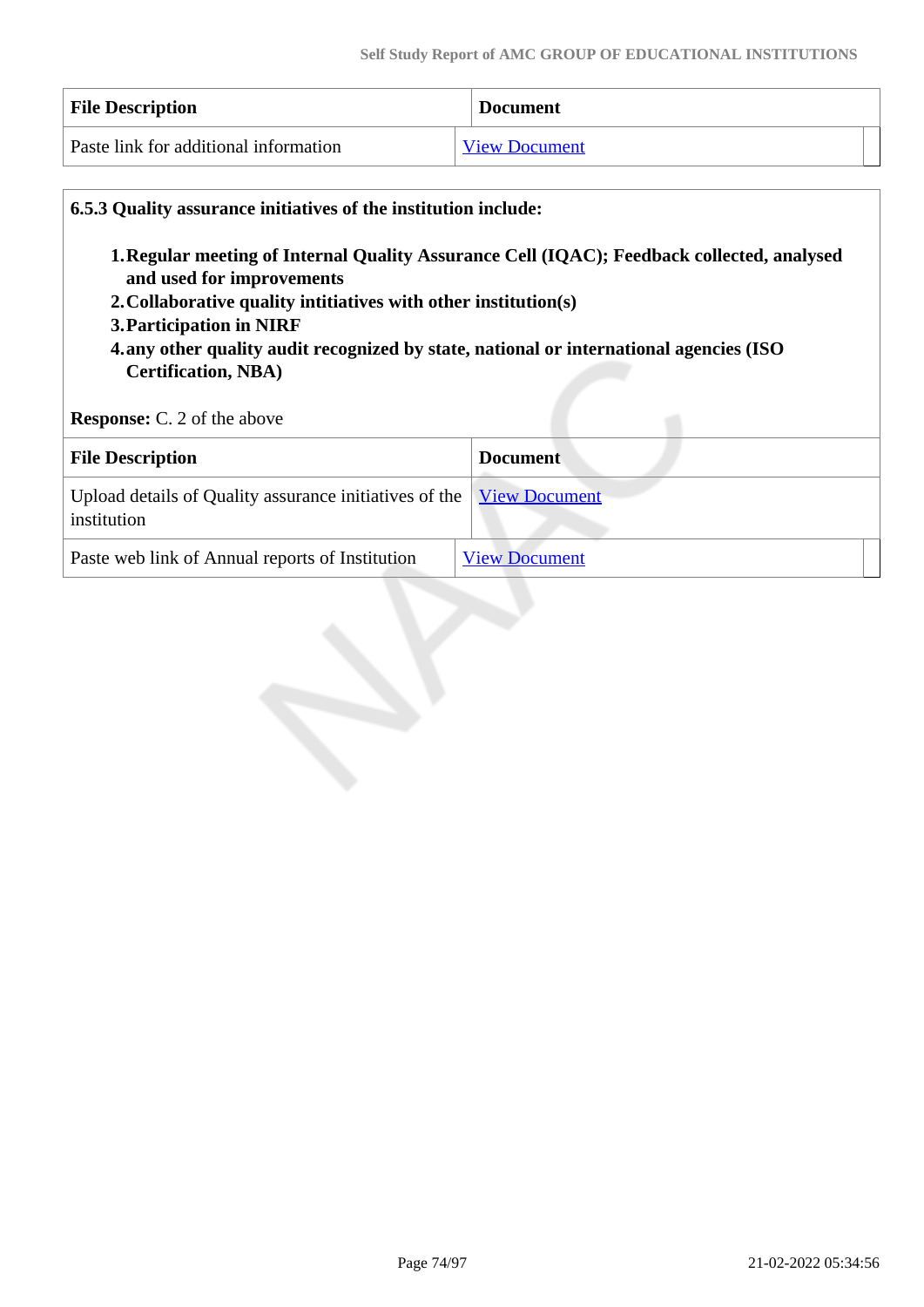# **Criterion 7 - Institutional Values and Best Practices**

## **7.1 Institutional Values and Social Responsibilities**

 **7.1.1 Measures initiated by the Institution for the promotion of gender equity during the last five years.**

## **Response:**

The Institution provides various measures for the provision of safe and secure environment for all students both in academic and non-academic activities. During the last five years no issues related to gender, sexual harassment, abuse etc. has been reported in the institution.

## **Safety and Security**

Security service: The institution provides strict and strong security service for all students .24\*7 security service exists in the campus .It will help us to avoid the entering of strangers inside the campus and delivers full protection for all students, especially for girl students.

**CCTV Surveillance**: For ensuring more protection, CCTV cameras are fixed at places where students gather. It is helpful for identifying any issues between students.

**Grievance cell:** A well functioned student's grievance cell exists in the institution. Cell identifies the student grievances related to academic and non- academic matters. Any serious grievance from the part of students are taken in to consideration and take necessary measures for solving that matter.

**Anti-ragging cell:** Institution gives more priority to avoid ragging in the campus. For that purpose Anti-Ragging cell take serious efforts to make consciousness among the students properly by conducting Awareness programs, poster making, exhibitions etc. Cell includes representation from girls and boys from each and every class.

**WDC:** The major objective of women development cell is to aware the girl students regarding the problems faced by women. It also provides mental support and confidence to face the challenges and issues faced by the girl students inside the campus and outside the campus. For making them bold and strong WDC conducts diversified programs in the campus. It also provides classes regarding menstrual problems and the importance of hygiene. A complaint box is placed in the college for all students..

**ID card:** Institution provides ID Cards to all students for their safety. It is helpful for them to travel with concession in the public transport.

Fire extinguisher is placed in the college.

 In addition to this Ethics Committee exists in the college. It imparts moral values among girls and boys. SC/ST Club functioning in the college.

**Counseling:** Through the Mentor- Mentee system teaching staff gives counselling to the needy students at any time both in academic and non- academic matters. Teachers maintain friendly approach with students, so it will create a stable state to open up with teachers.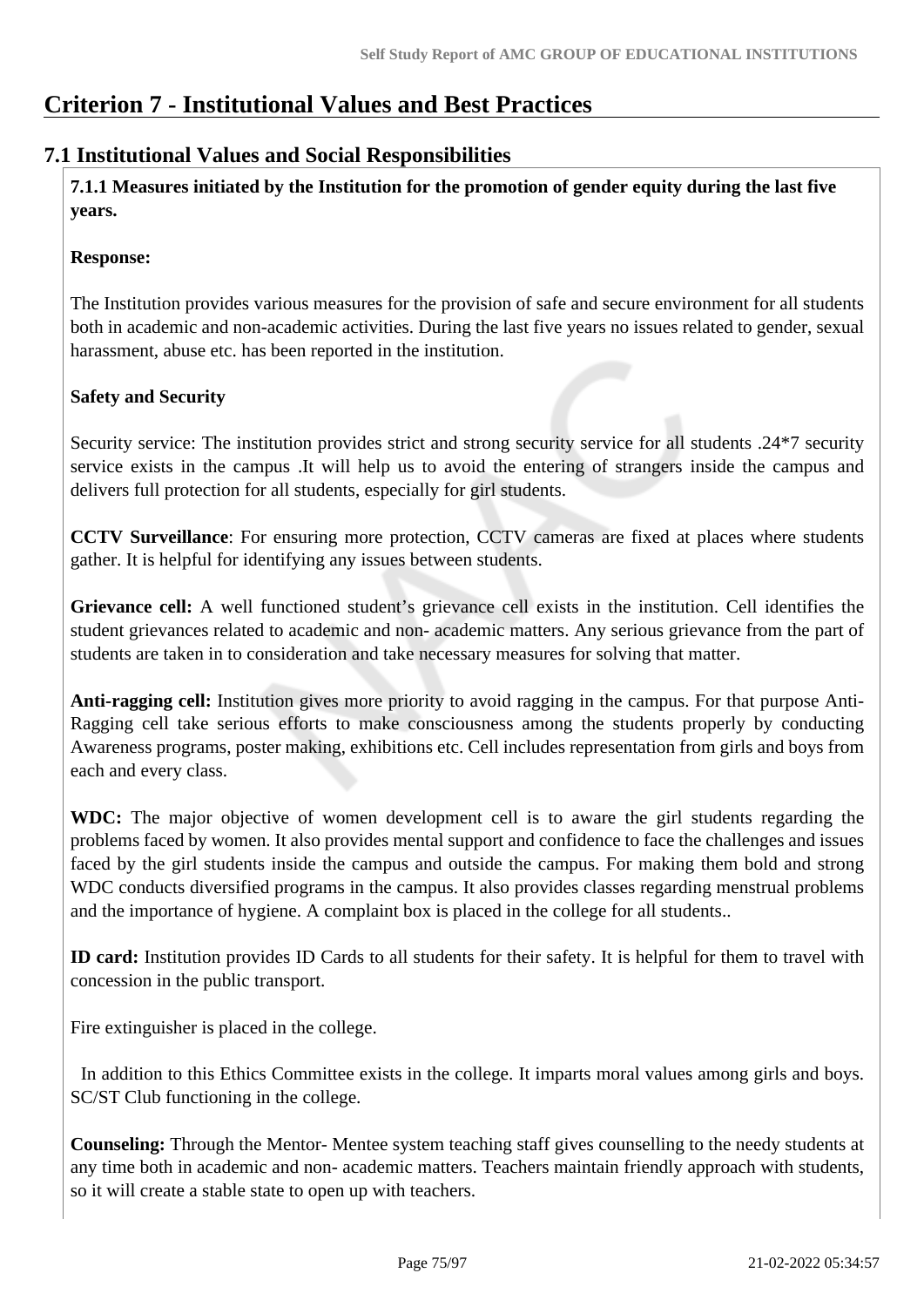#### **Common Room:**

A separate rest room is provided for girl students. Inside the room Sanitary pad, vending machine and incinerator are available to them.

Separate toilets for girls and boys exist in the college.

The college admits both girls and boys.

Girl students enthusiastically participate in sports events and cultural activities. A well- equipped gym facility is available for both girls and boys. The Union council also consists of both girls' and boys' representatives.

All these facilities are optimally utilized by lady teachers and girl students.

| <b>File Description</b>                                                                                                                                                                             | <b>Document</b>      |
|-----------------------------------------------------------------------------------------------------------------------------------------------------------------------------------------------------|----------------------|
| Link for specific facilities provided for women in<br>terms of: a. Safety and security b. Counselling c.<br>Common Rooms d. Day care center for young<br>children e. Any other relevant information | <b>View Document</b> |
| Link for annual gender sensitization action plan                                                                                                                                                    | <b>View Document</b> |

 **7.1.2 The Institution has facilities for alternate sources of energy and energy conservation measures** 

**1.Solar energy** 

- **2.Biogas plant**
- **3.Wheeling to the Grid**
- **4.Sensor-based energy conservation**
- **5.Use of LED bulbs/ power efficient equipment**

**Response:** C. 2 of the above

| <b>File Description</b>        | <b>Document</b>      |
|--------------------------------|----------------------|
| <b>Geotagged Photographs</b>   | <b>View Document</b> |
| Any other relevant information | <b>View Document</b> |
| Any other relevant information | <b>View Document</b> |

 **7.1.3 Describe the facilities in the Institution for the management of the following types of degradable and non-degradable waste (within 500 words)**

**Solid waste management**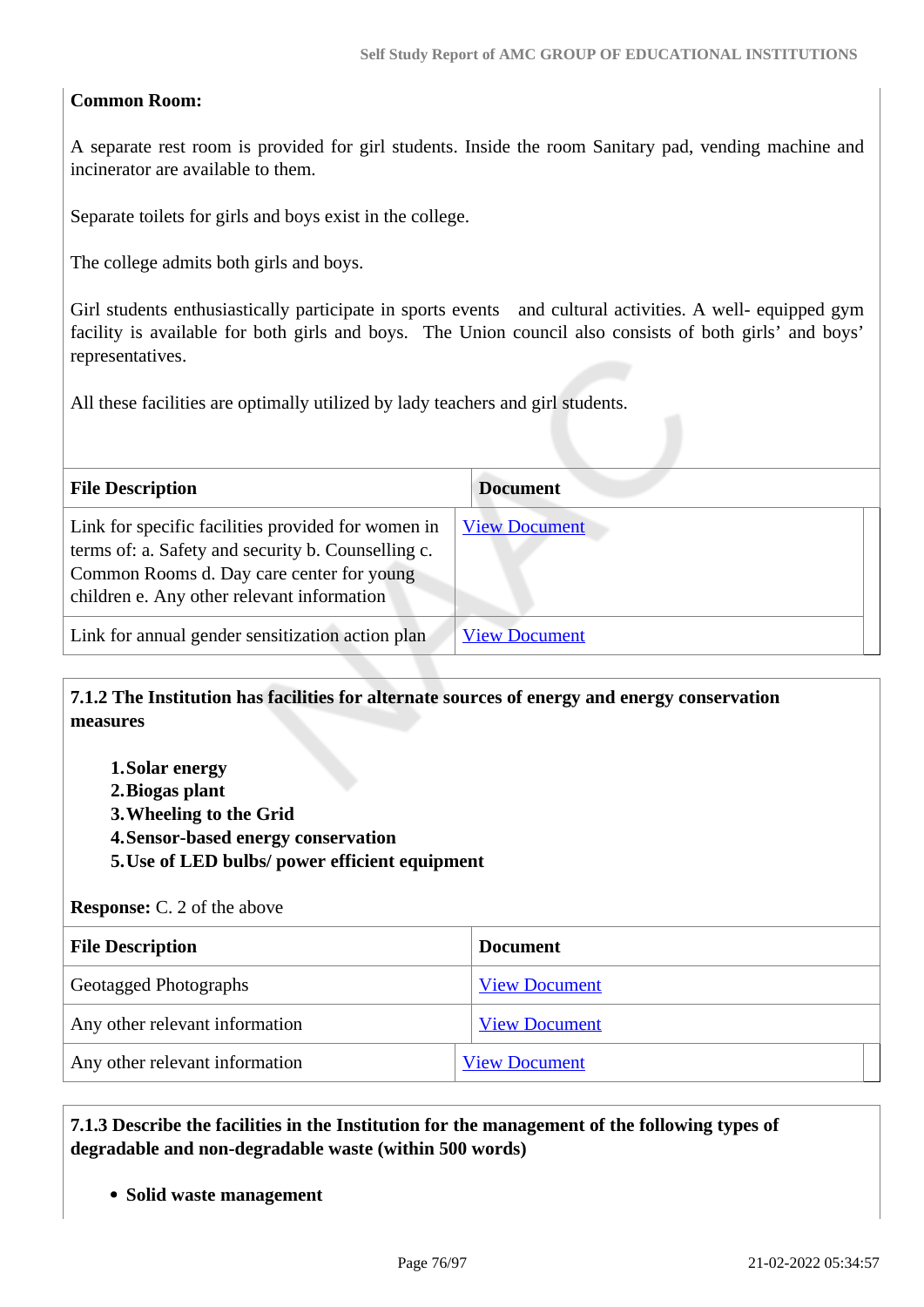- **Liquid waste management**
- **Biomedical waste management**
- **E-waste management**
- **Waste recycling system**
- **Hazardous chemicals and radioactive waste management**

#### **Response:**

The college management along with Nature club initiated various programmes for reducing the generation of waste material and its disposal in the campus. The generated waste is separated to solid, liquid and Ewaste. All are effectively disposed by the college to make the campus clean and healthy.

#### **Solid waste**

As a part of green initiative the college always emphasizes the reuse method to reduce waste, which ensure the eco balance and hygiene of the campus. Initiatives for paperless office, through office automation has also been initiated by the college. As a part of plastic free campus the college discourages the use of plastic items (bottle, plastic cups, utensils) steel water bottles, paper cups and so on . The college also promotes to use cloth instead of rexine, for printing flex for various programmes. The major solid waste in the campus include food waste, plastic and papers. These wastes are collected in three different waste bins coloured; green, black and blue where it collects food, hazardous and recyclable items respectively . Later the hazardous and recyclable items are handed over to scrap , as the college is on the way to set up a recycling unit in nearby future. The karmasena members of NSS has received a practical class on paper bag making conducted by vaniyamkulam panchayat, where students got explicit knowledge regarding the concepts of reduce, reuse and recycling and got a practical session on paper bag making.

## **Liquid waste**

The major liquid waste includes waste water from toilets. Separate septic pits are dug and the waste water is naturally filtered as the college is situated in a soily area.

#### **Bio medical waste** :

 The college has not have science related subjects and its related lab experiments and so on, therefore it does not generate bio medical waste.

**E-Waste**: Electronic goods are used to its optimum level by proper up gradation and maintenance which is done by the suppliers themselves. As a result, little genetarion of e-waste is ensured by the institution.

| <b>File Description</b>                          | <b>Document</b>      |
|--------------------------------------------------|----------------------|
| Link for Geotagged photographs of the facilities | <b>View Document</b> |

#### **7.1.4 Water conservation facilities available in the Institution:**

#### **1.Rain water harvesting**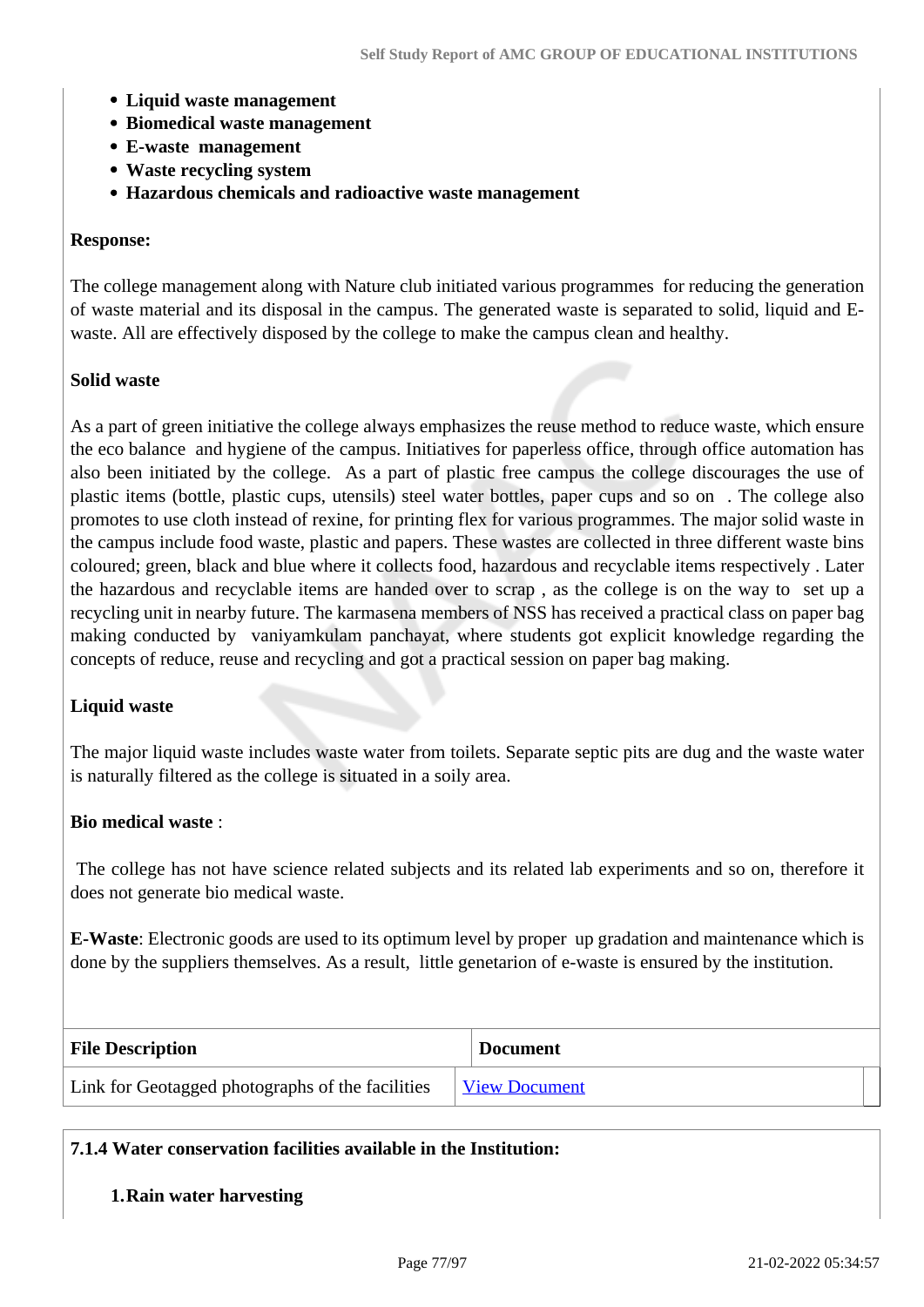#### **2.Borewell /Open well recharge**

- **3.Construction of tanks and bunds**
- **4.Waste water recycling**
- **5.Maintenance of water bodies and distribution system in the campus**

## **Response:** B. 3 of the above

| <b>File Description</b>                          | <b>Document</b>      |
|--------------------------------------------------|----------------------|
| Geotagged photographs / videos of the facilities | <b>View Document</b> |
| Any other relevant information                   | <b>View Document</b> |
| Link for any other relevant information          | <b>View Document</b> |

#### **7.1.5 Green campus initiatives include:**

#### **1.Restricted entry of automobiles**

- **2.Use of Bicycles/ Battery powered vehicles**
- **3.Pedestrian Friendly pathways**
- **4.Ban on use of Plastic**
- **5.landscaping with trees and plants**

#### **Response:** B. 3 of the above

| <b>File Description</b>                                               | <b>Document</b>      |
|-----------------------------------------------------------------------|----------------------|
| Various policy documents / decisions circulated for<br>implementation | <b>View Document</b> |
| Geotagged photos / videos of the facilities                           | <b>View Document</b> |
| Any other relevant documents                                          | <b>View Document</b> |

## **7.1.6 Quality audits on environment and energy are regularly undertaken by the Institution and any awards received for such green campus initiatives:**

- **1.Green audit**
- **2.Energy audit**
- **3.Environment audit**
- **4.Clean and green campus recognitions / awards**
- **5.Beyond the campus environmental promotion activities**

**Response:** A. Any 4 or all of the above

| <b>File Description</b>              | <b>Document</b>      |
|--------------------------------------|----------------------|
| Certification by the auditing agency | <b>View Document</b> |
| Any other relevant information       | <b>View Document</b> |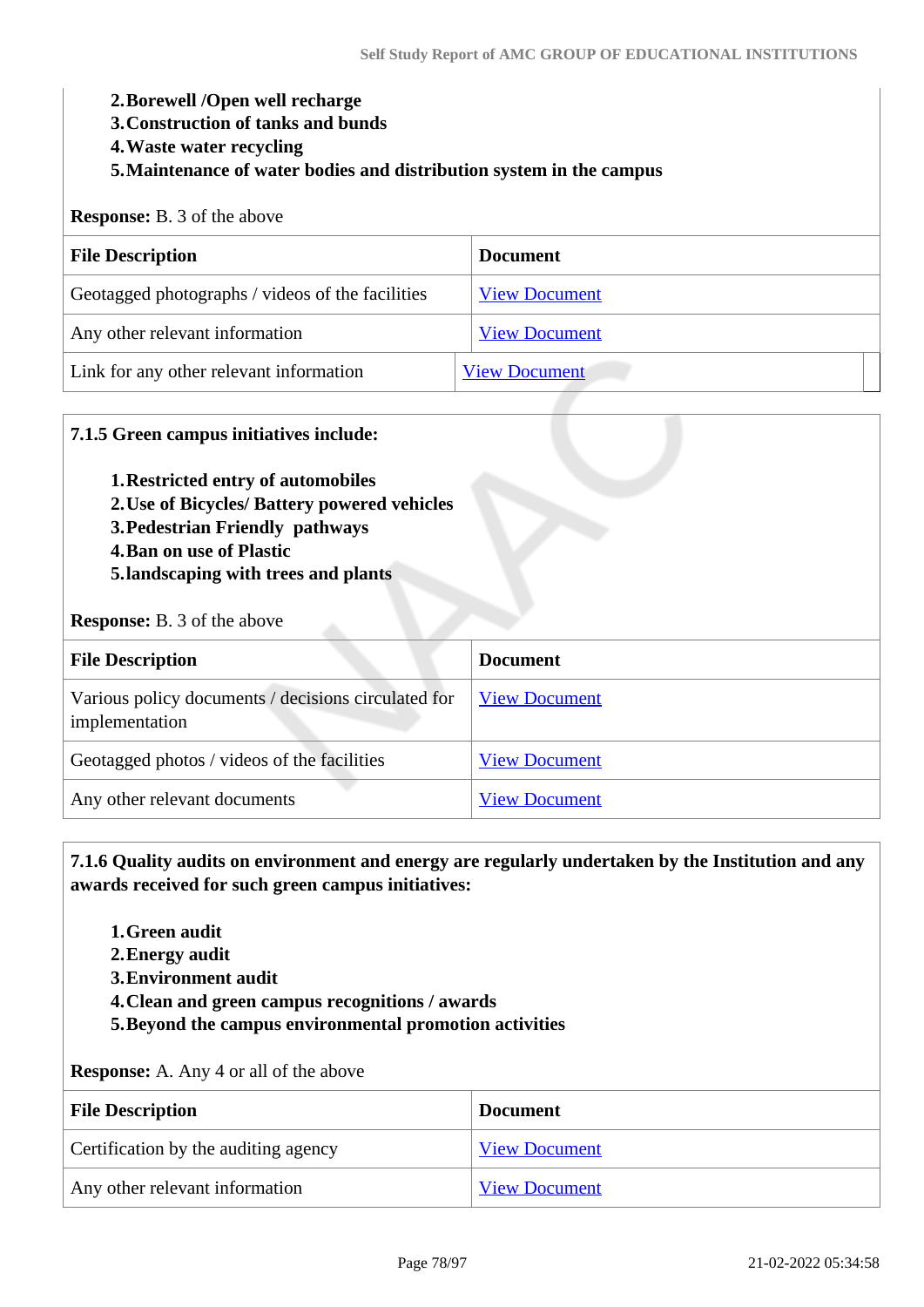#### **7.1.7 The Institution has disabled-friendly, barrier free environment**

- **1.Built environment with ramps/lifts for easy access to classrooms.**
- **2.Divyangjan friendly washrooms**
- **3.Signage including tactile path, lights, display boards and signposts**
- **4.Assistive technology and facilities for Divyangjan accessible website, screen-reading software, mechanized equipment**
- **5.Provision for enquiry and information : Human assistance, reader, scribe, soft copies of reading material, screen reading**

**Response:** C. 2 of the above

| <b>File Description</b>                          | <b>Document</b>      |
|--------------------------------------------------|----------------------|
| Geotagged photographs / videos of the facilities | <b>View Document</b> |
| Any other relevant information                   | <b>View Document</b> |
|                                                  |                      |

## **7.1.8 Describe the Institutional efforts/initiatives in providing an inclusive environment i.e., tolerance and harmony towards cultural, regional, linguistic, communal socioeconomic and other diversities (within 500 words).**

#### **Response:**

 Institution follows various policies and activities to ensure inclusiveness, integrity and harmony among the students both in academic, non- academic and administrative activities. It is ensured through practicing positive policies in the case of giving preference to minorities, girls and disable friendly students. It is clearly depicted in data showing increased admission of girl students and socially economically backward students across five years .Likewise various students and teachers coming from different regions constitutes regional diversity in the campus.

 Every academic year after completing the admission process the tutor who is in class charge clearly map out the cultural, regional, social and economic background of the students and adopts different strategies to address their diverse needs. After that through mentoring and personal counselling services students get mental support and academic guidance for their overall development.

 A well functioned Grievance Redressel Cell in the college ensures equality of opportunity, justice and human dignity to all students and staffs irrespective of their caste, creed, status or socio economic backgrounds. SC/ST Club gives proper information on correct time related to Government Scholorships in addition to the career development programmes. It is clearly evident from the last academic year as we applied merit-cum scholarship for 17 students who scored 80% marks in higher secondary and no supplementary in each semester and all applied students got cash prize irrespective of caste, religion or socio economic background.

 Majority of our students are coming from economically backward families so our institution provides fee concession to these students for ensuring justice and equality. Mindful environment is adopted equally in leadership opportunities. Our campus is a politics free campus so free and fair election is conducting for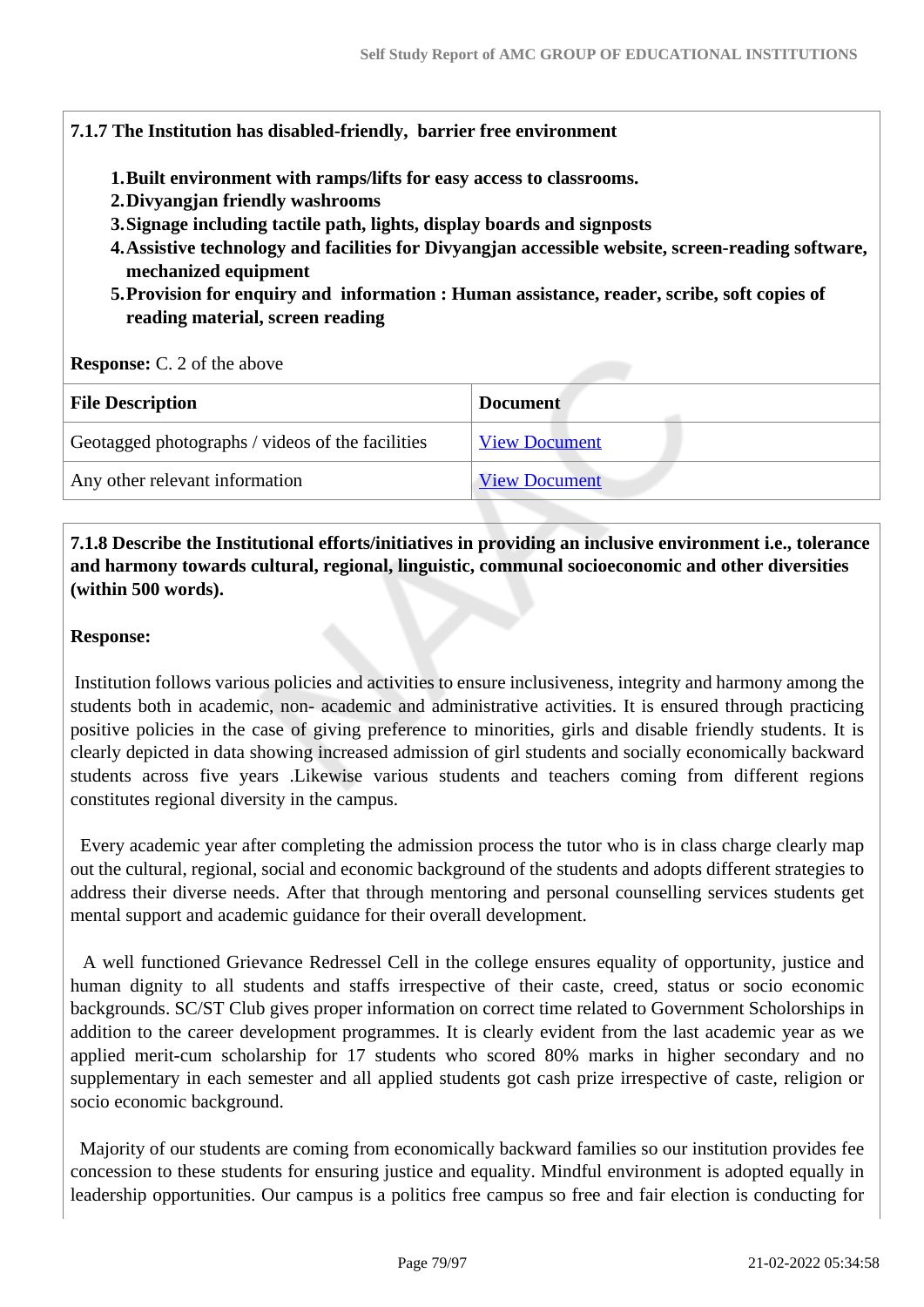selecting leaders without looking gender, caste or religion In several academic, cultural, clubs, events, fests various students come together with their diverse talents and interests irrespective of caste, religion etc.

 College offers two second languages apart from English to upheld linguistic diversity. Literary club and Hindi & Malayalam Departments conduct literary competition on multi languages. Various multi- ethnic cultural programmes were organized by Literary club to make a sense of mutual appreciation for other cultures .In addition to this Literary club honoured eminent personalities like Nadan pattu artist Mr. Surendran, Malayalam poet K.R Chethalloor, Mr. Harisankar, Mr. Devan, Sadandha pulavar, Miss Susana (Germany) etc. Students organized a Cultural Expo on different types of traditional art forms like Kathakali, Theyyam, Ottanthullal and so on.

 Every year institution organizes communal events like Onam, Christmas, Eid etc for fostering communal harmony. Ifthar Party and food fest was held by students which familiarized them about the diverse food. Annual day and Fresher's day are extensively celebrated including various dance forms.

 Students actively participated in sports ,Yoga training, fashion show which brought about harmony among the students,Equal Opportunity Cell usually visits palliative care unit,old age home to provide emotional backing, sympathy and to grow the feeling of empathy and compassion among students towards society.

| <b>File Description</b>                                                                                                                         | <b>Document</b>      |
|-------------------------------------------------------------------------------------------------------------------------------------------------|----------------------|
| Link for supporting documents on the information<br>provided (as reflected in the administrative and<br>academic activities of the Institution) | <b>View Document</b> |

## **7.1.9 Sensitization of students and employees of the Institution to the constitutional obligations: values, rights, duties and responsibilities of citizens (within 500 words).**

## **Response:**

The institution has conducted numerous activities to fructify social and political ideals proclaimed by the Constitution of India. The clubs and cells such as, Equal Opportunity cell, SC/ST Club, Social Service Club, Anti ragging cell, Anti sexual harassment cell, Anti-drugs cell ,Electoral Literacy club, Red Ribbon club , National Service Scheme are functioning actively in the campus , conducting various classes on topics relevant to their respective objectives. Equal opportunity cell takes great interest in generating basic values of sympathy, empathy, affection and love towards humanity through various programs. The Antidrugs cell reinforces to discourage students from using drugs and to transform the campus as a drug free one. Anti-ragging cell and Anti sexual harassment cell conducts classes for students to register their strong voice against ragging and sexual abuse. Electoral Literacy club plays a vital role in conducting awareness programs related to Franchise. The club has conducted Mock voting sessions to alleviate students' unnecessary fear regarding election. The Red Ribbon Club motivates students through enlightening sessions to accommodate people with AIDS by discarding the stereotypical perspectives prevailing inside us and in society in general. The Social Service club of the college encourages students to donate blood once in three months. The club also keeps a record of students' list and their blood group to help the needy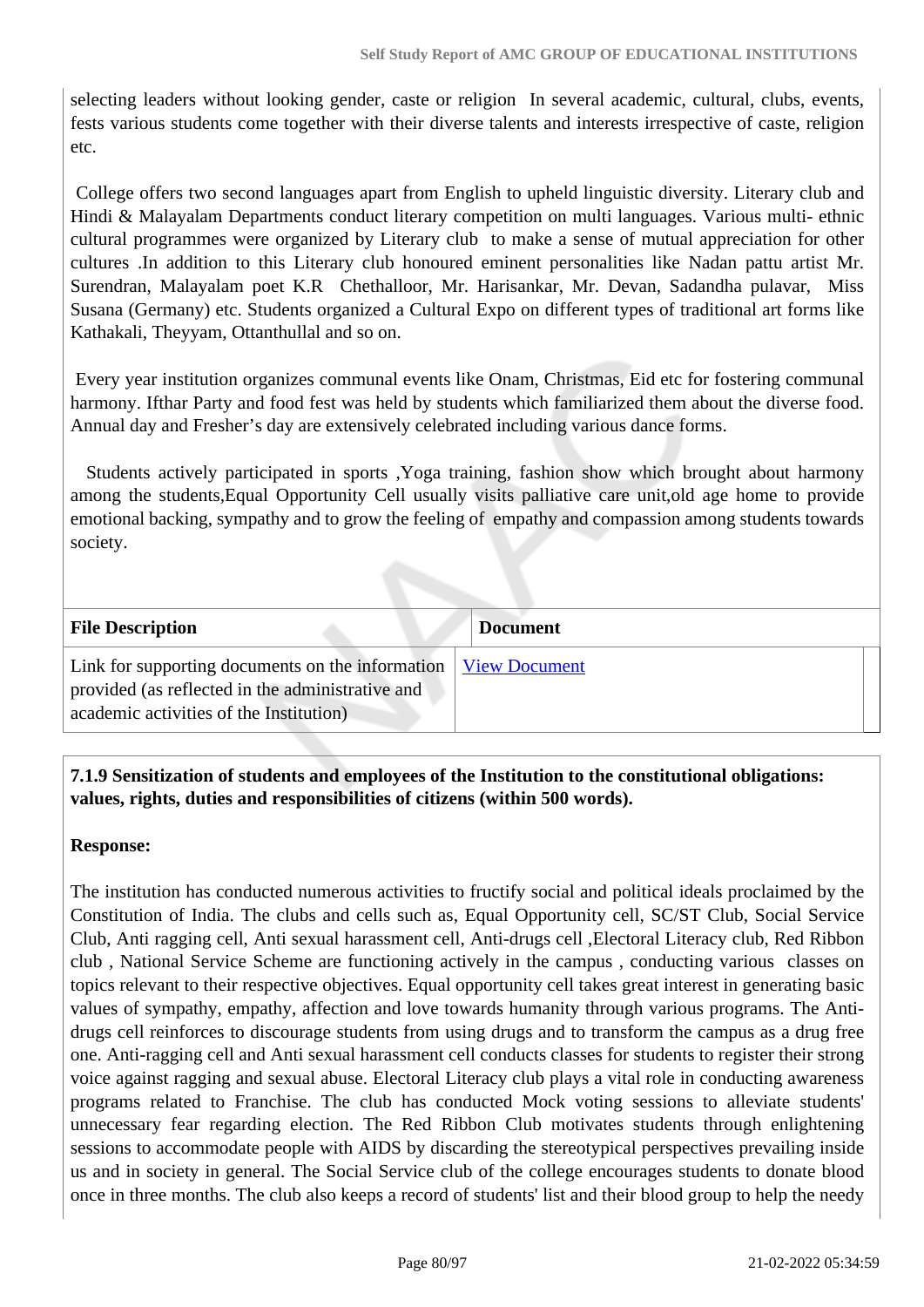during emergency circumstances.

The National Service Scheme of the college is passionately working towards their goals of fostering fraternity, sovereignty and national integration and envisions a better and bright tomorrow. The NSS unit conducts cleaning challenges also, in solidarity with the Swatch Bharat Mission proposed by the Central Government of India. The institution observes and celebrates important days such as Independence Day, Republic day, Flag day, Gandhi Jayandhi, Army day, Martyrs day, National Voters day and so on to pay respect towards our Nation. National Anthem is sung every day and National Flag is hoisted on special occasions in the campus, to strengthen the feeling of togetherness and unity among students. Students of Second and Third semester (Department of Economics) has a Complementary Paper named,' Indian Constitution and Politics ', which encompasses the major features of Indian Constitution, its aim and the necessity to safeguard its teachings and so on. With regard to this, The Department of Economics with the backing of certain club and cell has organized interactive sessions of Advocates and Judges to enlighten students regarding the nuances, structure and functioning of Democracy. Election is contested every year in the campus which help them to understand the practical aspects of Election. Teaching and Non-Teaching staff of the institution are encouraged to take part in the election procedures of polling and vote counting. The Management, Faculty and Non-teaching staff of the institution take great interest in working towards the fulfillment of Constitutional Obligations and to impart the same with the true spirit to the student community also.

| <b>File Description</b>                                                                                            | <b>Document</b>      |
|--------------------------------------------------------------------------------------------------------------------|----------------------|
| Link for details of activities that inculcate values<br>necessary to render students in to responsible<br>citizens | <b>View Document</b> |

 **7.1.10 The Institution has a prescribed code of conduct for students, teachers, administrators and other staff and conducts periodic programmes in this regard.** 

- **1.The Code of Conduct is displayed on the website**
- **2.There is a committee to monitor adherence to the Code of Conduct**
- **3.Institution organizes professional ethics programmes for students, teachers, administrators and other staff**
- **4.Annual awareness programmes on Code of Conduct are organized**

#### **Response:** A. All of the above

| <b>File Description</b>                                                                                                                                                                   | <b>Document</b>      |
|-------------------------------------------------------------------------------------------------------------------------------------------------------------------------------------------|----------------------|
| Details of the monitoring committee composition<br>and minutes of the committee meeting number of<br>programmes organized reports on the various<br>programs etc in support of the claims | <b>View Document</b> |
| Code of ethics policy document                                                                                                                                                            | <b>View Document</b> |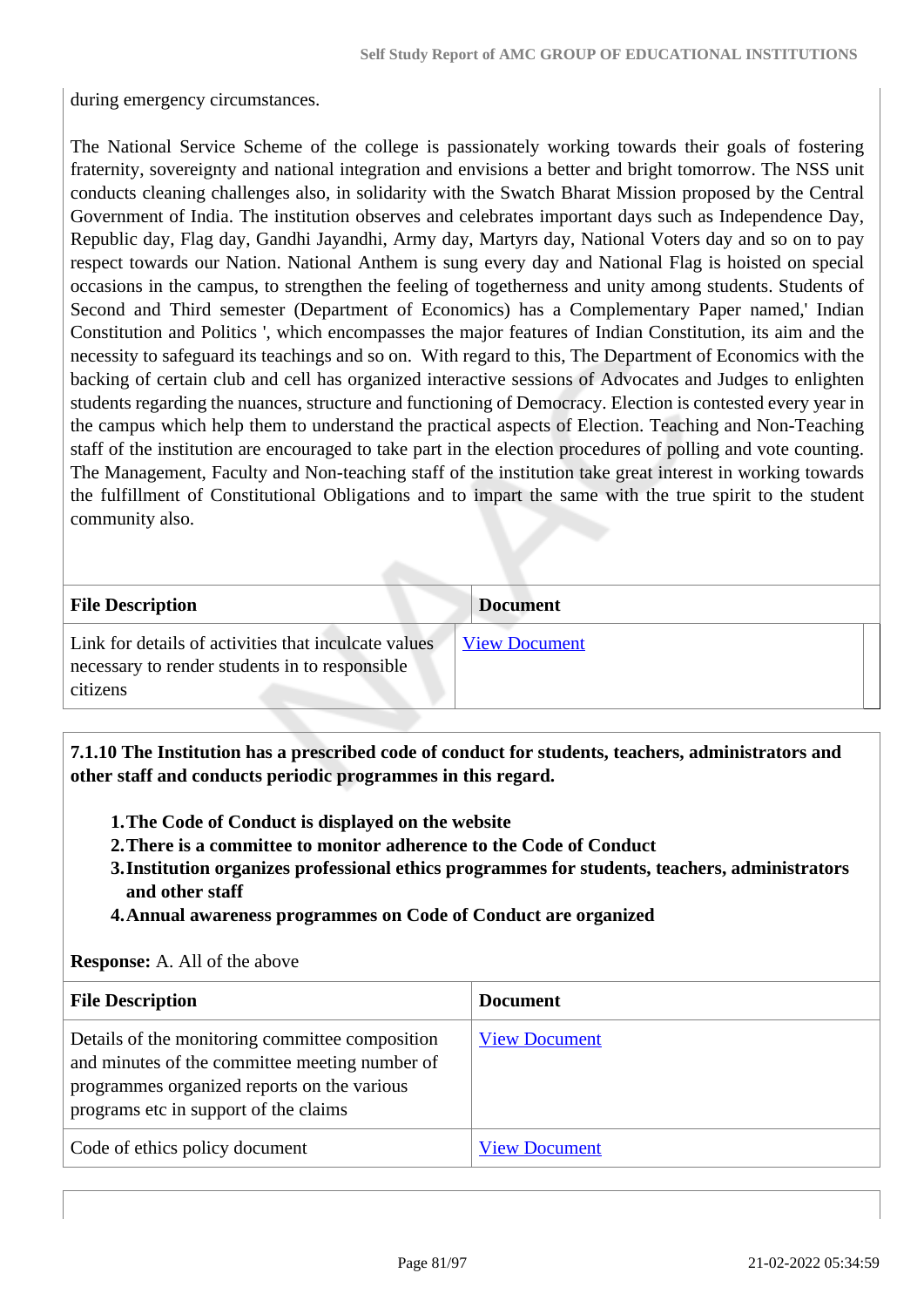**7.1.11 Institution celebrates / organizes national and international commemorative days, events and festivals (within 500 words).**

#### **Response:**

## **ENVIRONMENT DAY**

 AMC celebrates World environment day to encourage and to aware students about the need to protect our environment for better future. As a part of this, students under Nature club clean the campus and plant saplings.

## **WORLD POPULATION DAY**

 Department of Economics conducts various activities as a part of this day. Even during the Covid pandemic situation, the Department celebrated population day on virtual platform. The students conducted survey regarding Covid 19 pandemic in Kerala with special reference to North, South, and Middle Region through online.

## **INDEPENDENCE DAY**

 The institution celebrates Independence Day with great national spirit and patriotism. Principal hoists the flag and delivers Independence Day message .After that, pledge is recited by the students' co-ordinator. Sweets are distributed to all students. Independence Day quiz competition, patriotic song competition etc are conducted as a part of Independence Day. Assembly is dispersed after singing the national anthem.

## **TEACHER'S DAY**

AMC celebrates Teacher's day in memory of Dr. Radhakrishnan, the great Teacher and philosopher of India .Each department organize various programs as a gesture of gratitude towards teachers. Commemorating the inspired teachers, a programme named, 'GURUVANDHANA' was conducted by the department of Management.

## **GANDHI JAYANTHI OBSERVATION**

 Gandhi Jayanthi is observed with great passion and enthusiasm. Students under Nature club cleaned the campus and filmed a video to create awareness among public about the importance of cleanliness.

## **CHILDREN'S DAY**

The children's day celebration of AMC is usually held at Anganwadi, Vaniyamkulam and contribute books to the Anganwadi library. Students distribute sweets to the children and spend time with them. Teachers and students visit Modern English Medium School , nearby the college and perform various activities like poem recitation, dance , songs and so on.

## **WORLD AIDS DAY**

As a part of awareness program regarding HIV and AIDS, Red Ribbon Club of our college organized a magic show . This event was co- sponsored by Kerala State AIDS control society and District medical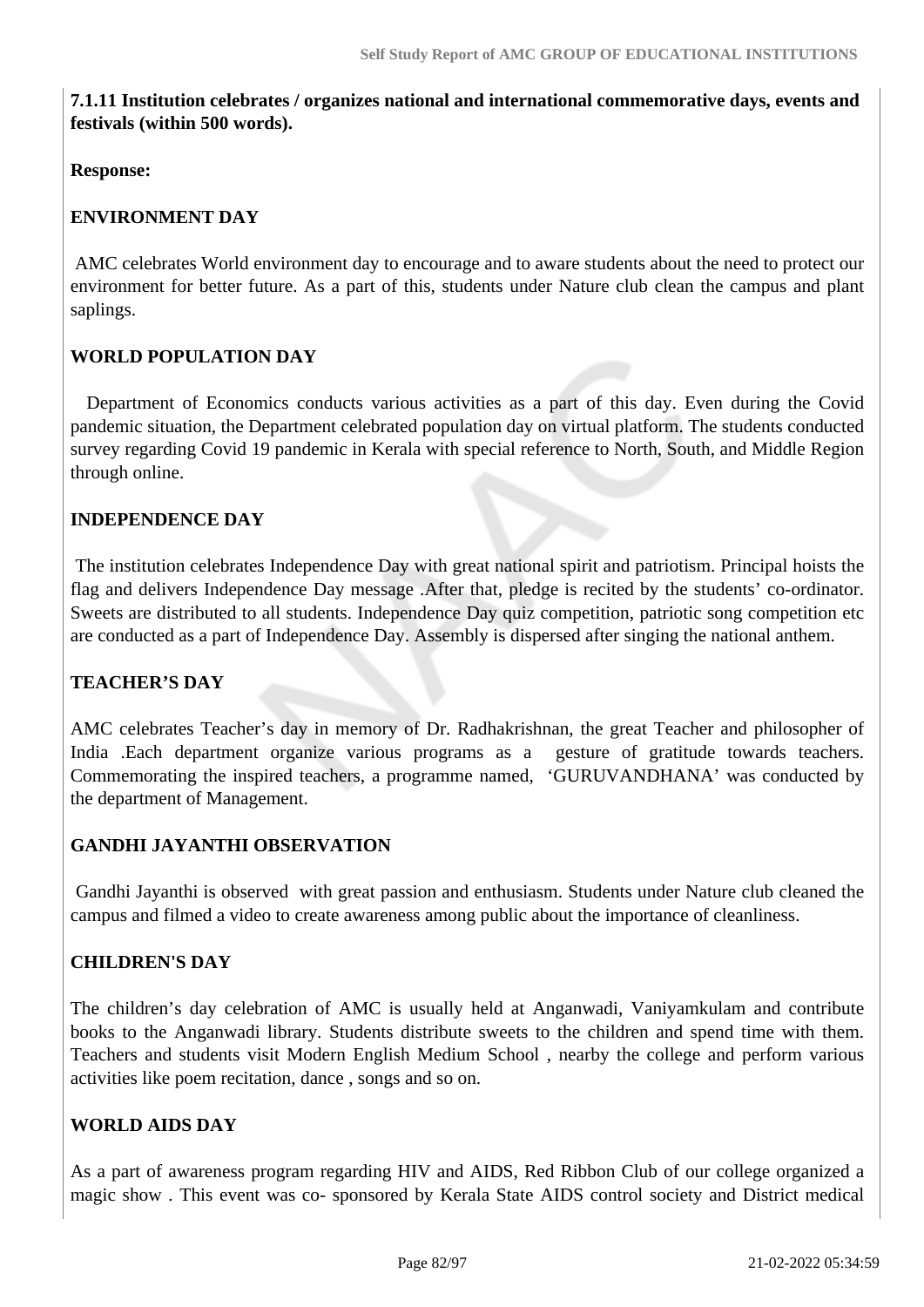office. It was a good program which achieved its objective with the participation of students, teaching and non- teaching staffs.

## **INTERNATIONAL WOMEN'S DAY**

 AMC conducts various programs related to Women's day in every year. WDC conducts awareness programs regarding menstrual problems, Exhibition in campus, Talk with entrepreneurs, Mask donation campaign, Musical Ecstacy, Ammakk Oru Umma, workshop for personality and career development, introducing inspiring personalities and so on.

## **KERALA PIRAVI**

 Literary club in AMC celebrates Kerala Piravi Day by honouring the great legends in the field of art and literature. It is really an inspiration to our students for understanding and respecting various traditional cultures.

## **TRIBUTE TO LEGENDS**

 The Institution provides tribute to various legends like A.P.J Abdul Kalam and Mahatma Gandhi with great patriotism and national spirit. Students achievement award, SPARK 2k20 is conducted as a part of tribute to Kalam.

## **INTERNATIONAL YOGA DAY**

 For the last 5 years Yoga day was observed for students and Teachers to enlighten the importance of psychical health and mental refreshment, with the help of Brahma kumaris yoga center.

| <b>File Description</b>                                                                        | <b>Document</b>      |
|------------------------------------------------------------------------------------------------|----------------------|
| Link for Annual report of the celebrations and<br>commemorative events for the last five years | <b>View Document</b> |

## **7.2 Best Practices**

 **7.2.1 Describe two best practices successfully implemented by the Institution as per NAAC format provided in the Manual.**

**Response:** 

## **Best Practice 1 : Go Green**

AMC Group of Educational Institutions , Manisseri always reinforces and envisions to retain the natural habitat and to flourish the green atmosphere of the campus . The college staunchly believes that, Higher education institution has the responsibility to promote the importance of preserving Nature and to make the stakeholders aware about the necessity to sustain it without affecting its beauty. The institution has been taking immense effort to encourage students to get engaged in the environmental related activities to foster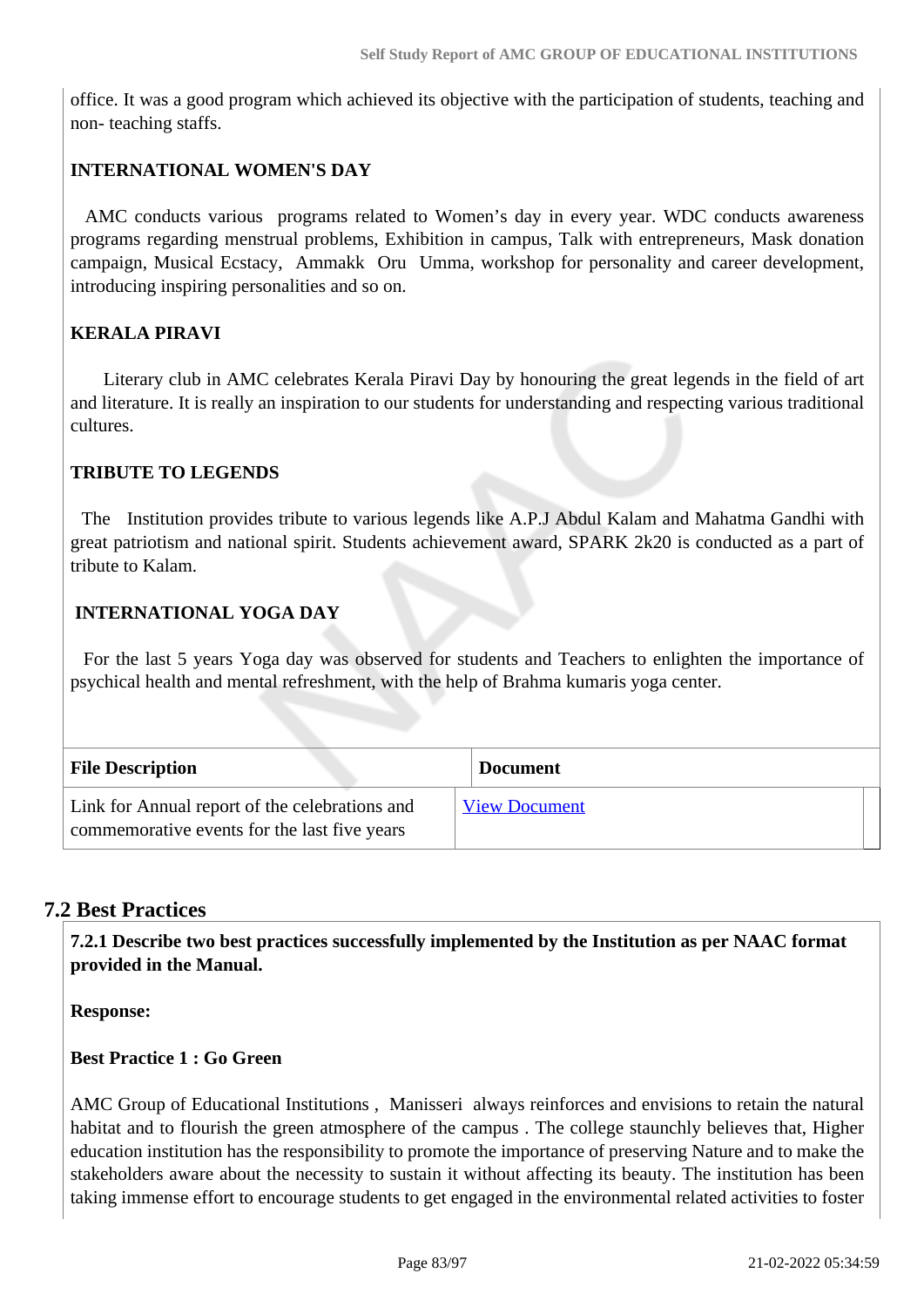the affection and their responsibility towards nature.

## 1.**Aims and Objectives**

- To foster the habit of Organic farming
- To provide a proper niche for preserving medicinal plants through a Herbal garden
- To limit and reduce the usage of plastic in the college premises
- To promote rainwater harvesting
- To make stakeholders aware about the Swatch policy

## 1.**The Context**

At the outset, the college confronted various issues, as the land was barren and met with issues of water deficiency and so on. Through persistent effort and determination, a gradual but evident transformation has been brought out to transform the campus as a lush green one with the ardent support of stakeholders. In 2017, the college fructified these efforts under a well-coordinated club, named Nature club.

## 1.**The practice**

The college has organised various classes on Olericulture , to enhance the knowledge of students regarding farming. The institution has also appointed a gardener to prune the ornamental plants and maintain the garden and the karmasena members also take part in the weekly and monthly nurturing of plants and trees in the campus.Continuous effort has been put forward by the college to discourage the usage of plastic items inside the campus and instead promotes to utilize cloth materials for essential purposes. Water being the elixir of life is used with utmost care and the college has implemented certain plans to preserve water in tanks and bunds, to reduce the scarcity of water

## **4 . Evidence of success**

The college has successfully introduced Organic farming , where a variety of vegetables are being cultivated and harvested such as, Pea, Spinach, Cauliflower, Ladiesfinger, Green chillies of various kind, Tomato, Brinjal and so on. Drawing inspiration from this, the students started doing organic farming at their home and made the humble initiative of the institution meaningful .The Nature club of AMC conducted a sale of organic vegetables and promoted stakeholders to follow this ideal habit at their abode and consume the same to adopt a healthy diet pattern in their life. The NSS unit of college has also conducted a seminar on the Importance of following a healthy lifestyle with the inclusion of organic vegetables in the daily diet pattern of one's life. The college has also adopted an Alternative cultivation method, where we grow crops such as, Arrowroot, Ginger , turmeric etc. on alternative basis. This method of cultivation simultaneously helps in increasing the quality and fertility of soil. The Herbal garden maintained by the college consists of unique medicinal plants which in fact work as an agent to store underground water and thereby to retain the moisture content in the soil.in addition to this, the club has also compiled a dictionary named, 'Medi Magazine' , incorporating the medicinal values and scientific name of herbal plants in and around us. The institution has also strongly took up the policy to reduce the usage of plastic items in the college premise as a part of Go Green practice. In relation to this, the faculty themselves have set an example by discarding the usage of plastic items (plastic files, plastic bottles, plastic tiffin box) for academic and personal use. As a part of this mission, the college insists students to opt cloth materials for printing flex while conducting various activities. The same is also followed by the institution to a certain extent, using electronic means to create Prospectus, Brochures, Notice, Magazine,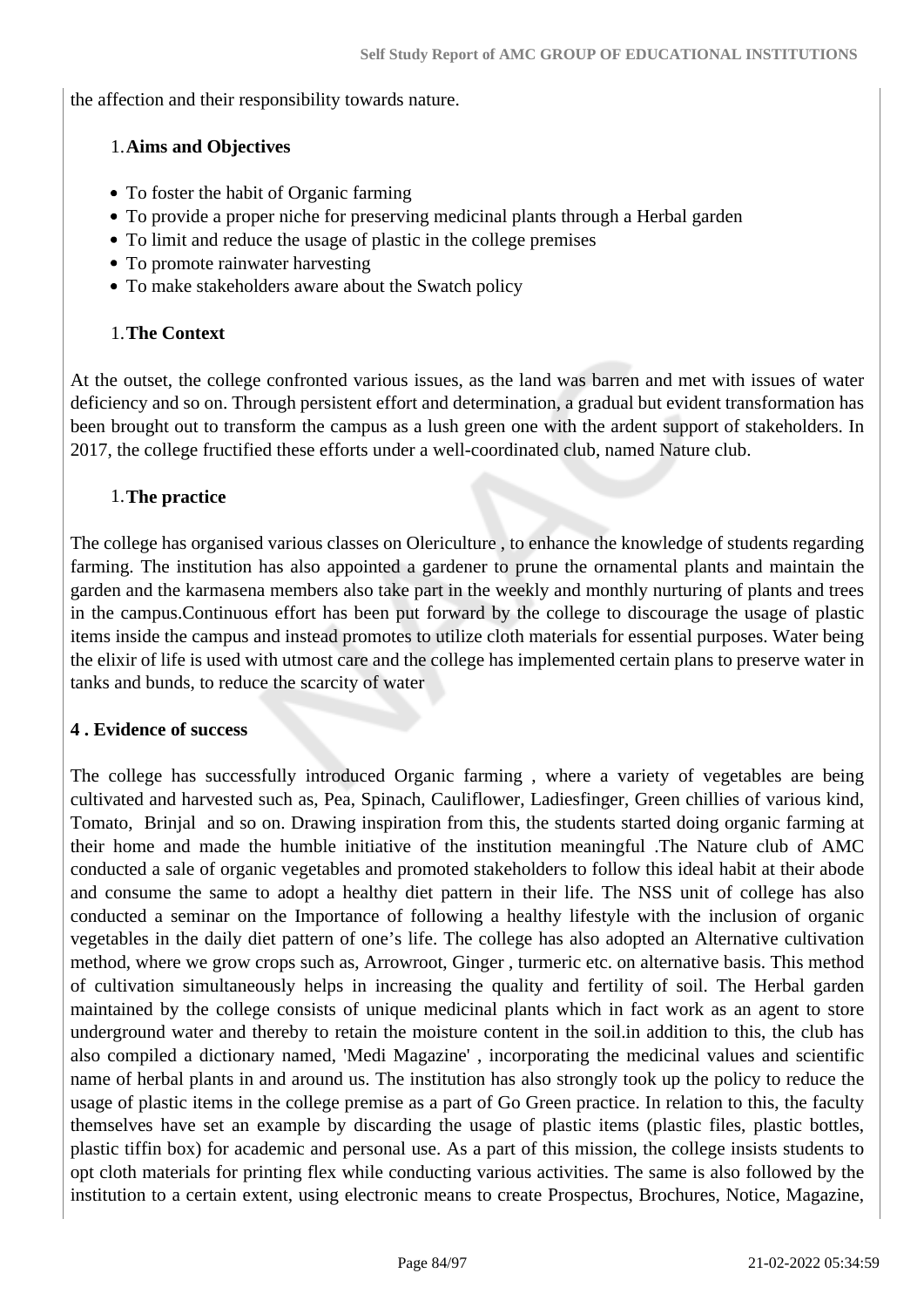Newsletter and other essential documents to reduce the over use of paper related to academics. The college has faced intense water deficiency during summer season and to tackle this issue, adequate steps have taken. The system of collecting rain water to tank , which is fixed in a convenient place ( which is further transmitted to the bore well through proper piping mechanism) helps in maintaining a good level of water in the bore well. The water is adequately filtered and is channeled to the water coolers placed inside the college, which is the major source of fresh water to the faculty and students. Besides, a pond in the garden collects water from a nearby unproductive quarry and utilizes it for irrigation purposes and it helps plants and saplings from perishing. The institution has energized student to get engaged in Swatch Policy, which is in tune with the Central Government initiative called, Swatch Bharat. The NSS volunteers and the Karmasena members of Nature club unanimously volunteer to clean the public areas and the campus, and proclaims their social responsibility towards Nature. Besides, students show much enthusiasm in conceiving, directing and performing dramas and flash mobs, theming nature conservation and the urgent necessity to protect our environment and retain its green countenance. In relation to this, the students with the ardent support of faculty employed their creativity and scripted a drama and staged it in the nearby places, proclaiming the various ways to overcome the scarcity of water and to give a general awareness on the same

## Problems encountered

- 1.The scarcity of water during summer season (Resources required Implemented Rain water harvesting and placed sprinklers inside the garden for effective watering of plants and saplings.)
- 2.Destroying vegetables in the organic garden and plants in herbal garden by wild animals (Resources required-Put strong fence around the gardens to resist the attack of wild animals.)
- 3.Unavailability of students to take care of vegetable and herbal garden during semester breaks. (Resources required - The management appointed a gardener to nurture the herbal and vegetable garden.)

## **Best practice - 2**

Title of the practice – **AMC's Artistic Array**

Objectives of the practice -

1. To promote and retain the art forms that are at the verge of extinction.

2. To enable students in turning these art forms as their livelihood.

3. To foster reverence towards the art forms and artists by appreciating the experts and talented gems.

4. To give proper training of traditional art forms.

5. To impart the essence of culture , sense of responsibility and to transform them as ideal citizen by letting them interact with these art forms.

## **The context**

The district Palghat, especially the municipality Ottapalam is abundant with variety of traditional art forms and its practitioners, such as Poothan- thira , Kanyarkali , Thattinmel koothu, Porattukali , Nadanpattu ,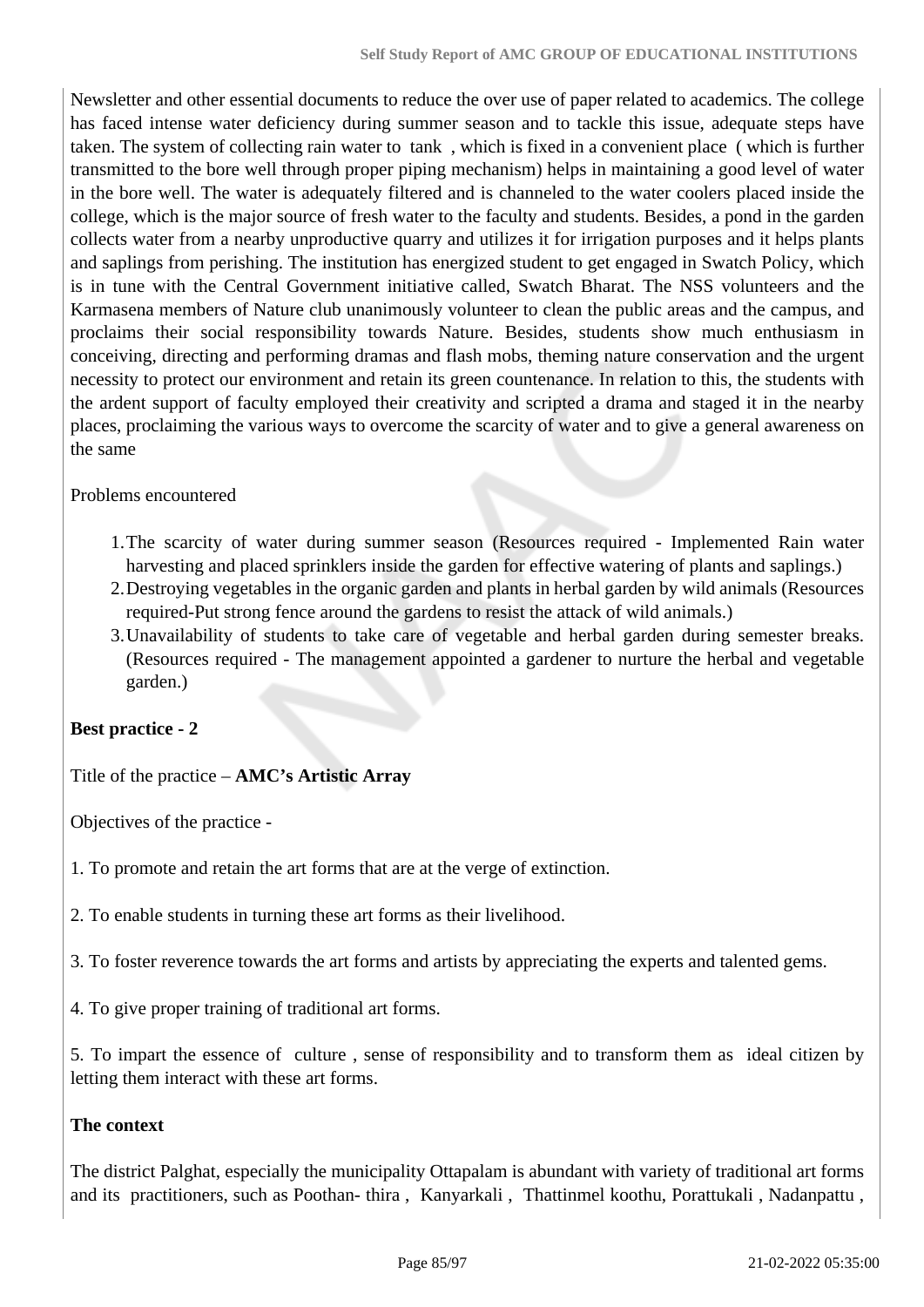Tholpavakoothu , Pulluvanpaattu and so on . In this backdrop, the college chalked out an idea to provide a space for these art forms to be staged and encourage such artistic personalities to visit and acquaint with students, to propogate the relevance and nuances of traditional art forms . Thus to make an awareness about these art forms existing in and around the locality. The college provides ample opportunity to the student community to interact with artists of multiple discipline, with an objective to enlighten them about the vast heritage of our culture and traditional art forms in particular.

#### **Practice**

The Institution gives meticulous attention in promoting and fostering various artistic forms inside the campus. The management and teaching staff of the college takes immense interest in inviting and providing relevant training of art forms such as, Oppana, Drama, Mappilapattu, Vattapattu, Nadanpattu, Thiruvathirakkali, Tholpavakoothu and so on. The institution has given frequent workshops for staging Drama and the various factors involved in it. The students are also given proper training for artforms such as, Oppana, Thiruvathirakkali etc. The college conducts miscellaneous programmes in connection with festivals such as Onam, Eid ,Christmas and encourages students to perform these dance forms on the day of celebration. The college also invites legendary artistic figures to the college and provides classes and workshops. Sri. Ramachandra pulavar , who is a legendary practitioner of Tholpavakoothu was invited to the college and he introduced , demonstrated and described the art form in detail and its cultural heritage and its relevance to the students. Training for performing Nadanpattu has also given to the students helps honing the inherent artistic ability of singing folklore songs in them. A regional folklore practitioner of an instrument named, 'Thudi' was invited to the campus and she gave an interesting practice session of the same and explained its origin and its employment during various ocassional festivals in our culture. The Fine Arts Club of the college is well functioning and incessantly encourages the student community to polish their varied interests regarding Art and Culture. The club has separate wings to encourage students having different artistic skills such as, Actor's World, Artisan's World and Music club and so on. The college ensures in conducting Artistic Exhibitions in association with various cells and clubs to give opportunity to exhibit the handmade craft items, paintings, Miniature portraits made by students and encourages the rest to assure their participation in future.

#### **Evidence of successs**

Many students seriously took up this initiative and fructified it through perseverance and hardwork . They outshined in various artistic disciplines such as Mural art (painting), Tholpavakoothu, Ottanthullal, Mappilapattu, Pulluvanpaattu and bagged distinctive prizes and recognition in these respects. Raghil K.P. , B.com Computer Application (2018- 2021) has won third prize for Thullal in the University Arts Festival and has staged the art form at the Drisya sahityolsavam 2019 at Kannur , where he got a golden opportunity to share a stage with the honourable Chief Minister of Kerala, Mr. Pinarayi Vijayan and he received a momento participating in this programme. Besides, he is a professional Thullal artist and is performing in temples during festivals and earning out of it. Akshaya K.R., B.B.A (2015- 2018) got an outstanding achievement in the year 2021. She set a record for making the largest mural painting by an individual, in the India Book Records 2021. The painting measuring 6 feet and 4 feet in breadth received great appreciation from the Editorial Board of Asia Book of Records. Muhammed Ansar C., B.com Finance (2017-2020 , pursued the passion of singing Mappilappattu and has released Albums combining mappilapttu songs on youtube. He has got third position in the Mappila song in the A Zone Arts Fest- 2019 and augmented the fame of the Institution to the University level. Abhilash P., B.com Cooperation (2018-2020) received a glorious achievement in etching his name in the India Book of Record 2021 by drawing Maximum miniature portraits of an actor made by an individual. He has participated in the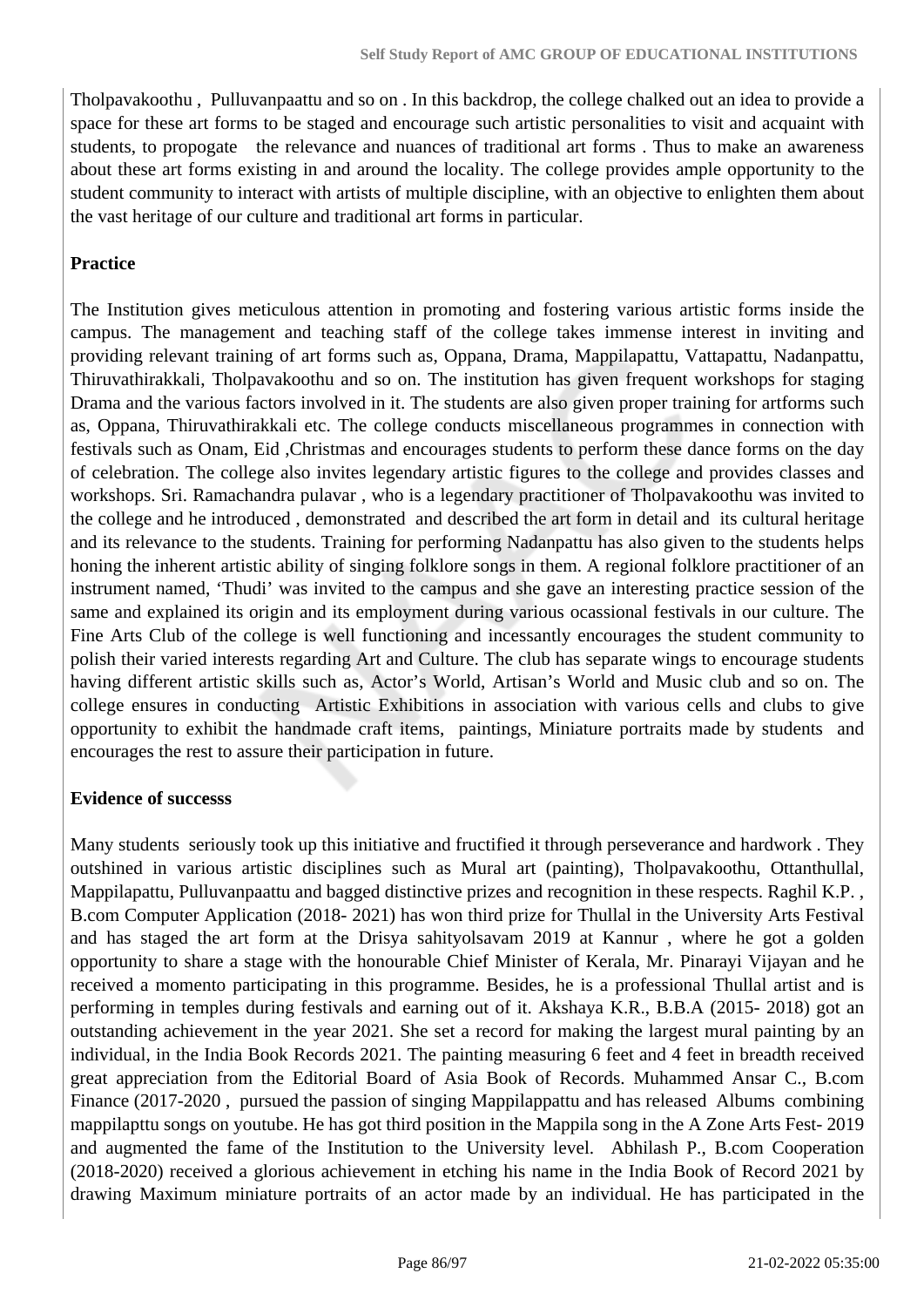Programme, Kalajadha, conducted by the Calicut University Union during the academic year 2017- 2018 . Besides, he is a professional artist and has drawn more than 200 drawings as per the discretion of various customers and earning a good amount from it. Arathi K.V , B.com Cooperation, has been singing in the folklore group named 'Unarvu' , which promotes and performs folklore songs throughout Kerala. She is getting a decent remuneration out of it. She has received accolades and one among is from, the Mahakavi Vallathol Sahithya Samskarika Samithi, conducted by the Poomulli Neelakandan Namboothirippad Memorial Ayurveda Medical College and Hospital, Cheruthuruthy. She represented the college and got a certificate of participation from it. Drawing practical experience from the sessions provided on Drama, the students of AMC staged a number of street dramas in and around the Institution.

Problems encountered

- 1.To get the skilled artistic practitioners in the respective traditional disciplines (Resource Required : Identified and invited regional practitioners to the campus, with the collective effort of Management and Faculty )
- 2.To bring some introvert students with less focus and attention to the artistic environment(Resource Required :Constantly motivated students imparting the true essence of it and the vast possibility in becoming the expertise in such artforms.)

| <b>File Description</b>                                  | <b>Document</b>      |
|----------------------------------------------------------|----------------------|
| Link for Best practices in the Institutional web<br>site | <b>View Document</b> |

## **7.3 Institutional Distinctiveness**

 **7.3.1 Portray the performance of the Institution in one area distinctive to its priority and thrust within 1000 words**

## **Response:**

AMC Group of Educational Institutions emphasizes in moulding academically and technologically competent students by providing and familiarizing the multifarious aspects of technology. The Institution has a clear vision and foresight in introducing and implementing novel features in the campus. One such distinctive feature the college implemented is the International Video Conferencing system in the year 2012.This college was first institution in and around Palakkad district to introduce live classes from abroad. For many Corona pandemic was an open door to live classes but for us the gateway was opened from the year 2012 onwards.

At that time it was tough to open a gateway to European countries due to inter country security issues, but, BSNL, helped us to go through mandatory regulations and we did it with huge financial commitment and dedication. Majority of the students belong to rural area, the institution wanted them to virtually experience the outside world through the technology of video conferencing, so that they can dream high in future. And proudly saying we succeeded in making two or three students to do their higher studies in Canada by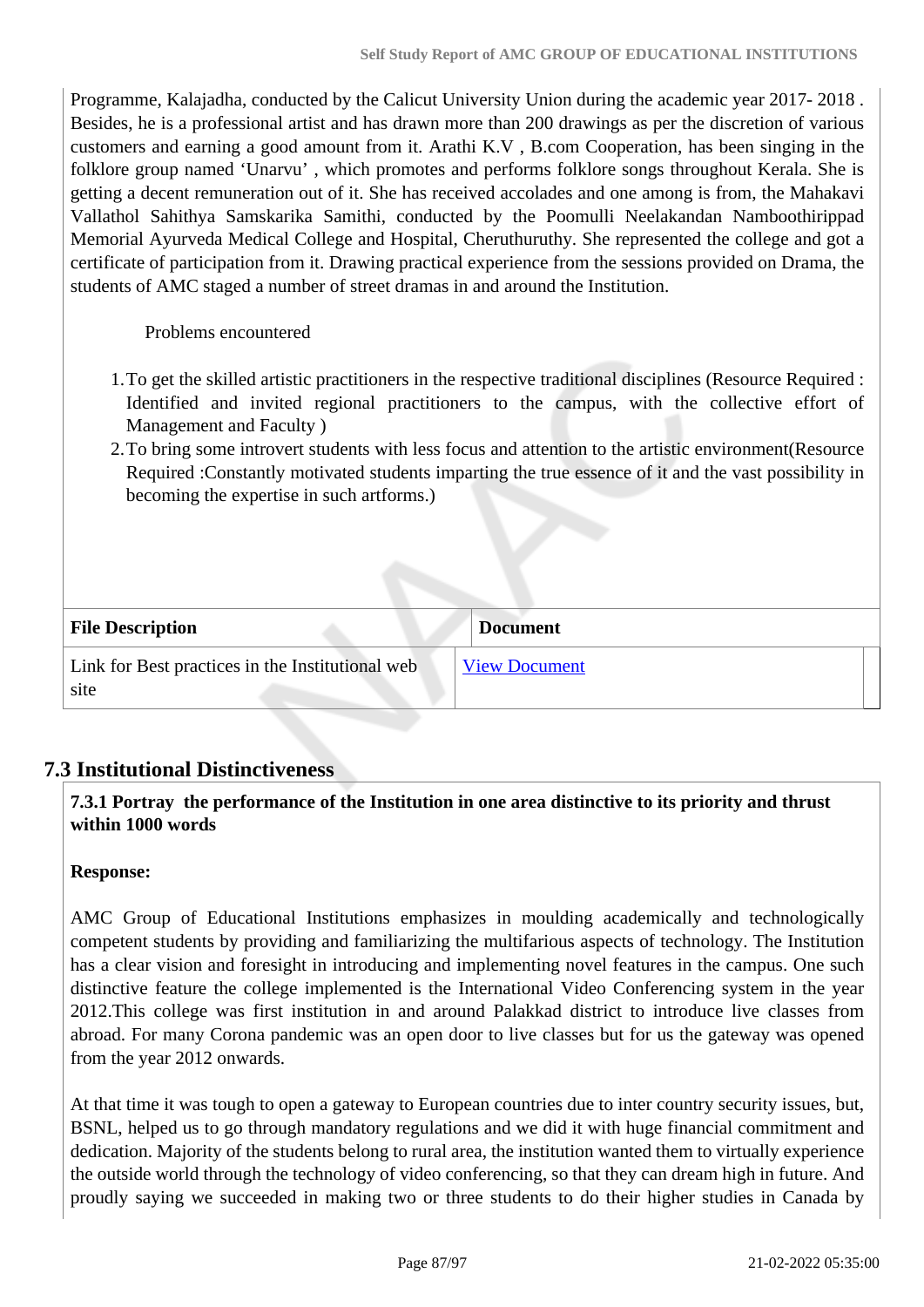taking bank loan .Undoubtedly it became one of our uniqueness as we were able to introduce live interaction with experts from various fields operating abroad.

We have a dedicated team of people from Canada who interacts through live classes at odd hours, they used to sit overnight to take classes for our students. They even spend time in super markets, establishments and public places to show live European culture.

For this institution took dedicated lease line of BSNL and opted the internationally acclaimed brand, Polycom for accessing this technology. Polycom is an American multinational corporation renowned for developing voice, video and content collaboration and communication technology, active in the market since 1992. The Institution had an explicit aim to give the students a global outlook through the installation of this technology. Down the years, students of all batches have benefited from this revolutionary addition timely implemented by AMC.

The Institution works with the backing of Trisha Charitable Trust (Canada) that upholds high standards of aspiration, regarding academic and non-academic excellence. The Trust members and the faculty simultaneously toils for intensifying the passion and broadening the perspective of the student community through various orientation classes, interactive sessions and so on utilizing the endless possibility of this respective technology. Ms Meena Ramaswami , Director in Operations (Halifax, Canada), AMC Group of Educational Institutions , is a true inspiration for students being a successful woman entrepreneur ,and it is she who has been delivering miscellaneous sessions to the students through the video conferencing system from Canada , which is one of the advantages they enjoy from this campus. The students have virtually witnessed the public places of Canada and especially the strict system that country adhere in terms of public life, waste management and so on. These unique experiences have highly motivated them to practicalize it inside the campus to show their part as social beings.

The Institution has also formulated certain goal oriented programs such as Stepto and Lakshya , to prepare students in encountering the challenges of professional life ahead with sheer confidence and competency. Both these programs effectively utilizes the International Video Conferencing system to arrange soft skill development classes and professional skill development classes by people from abroad,for more than 60 students at a time without any technical interruptions. Students are getting international exposure through such classes and drawing inspiration out of this, a few have pursued their passion of getting graduated in Foreign Universities and are now real examples of success to the rest and moreover a true pride to the Institution also.

Over the past nine years the faculty and students of AMC are extremely habituated to the modern technological possibilities, and this prior exposure really helped all in the online mode of teaching during the outbreak of Covid 19. Therefore, the Institution was least affected with the challenges of virtual teaching compared to its competitors and resultantly withstood and successfully confronted it. In the absence of physical classrooms the college utilizes all the possibilities of online interaction and has conducted both academic and nonacademic sessions in a good manner.

The college is situated in a rustic place where the technological innovations and its feasibility were completely unknown. In this backdrop the introduction of International video conferencing system in a college like AMC was a real distinguishing and especially a surprising factor for the stake holders and its neighboring colleges. Tracing the technological improvements of its competitors, still AMC has a strong hand over all, in terms of this foreseeing implementation, as many are yet to accomplish it. As a result, it is the certain strength of AMC, as it laid its first stone of technological empowerment way back in 2012.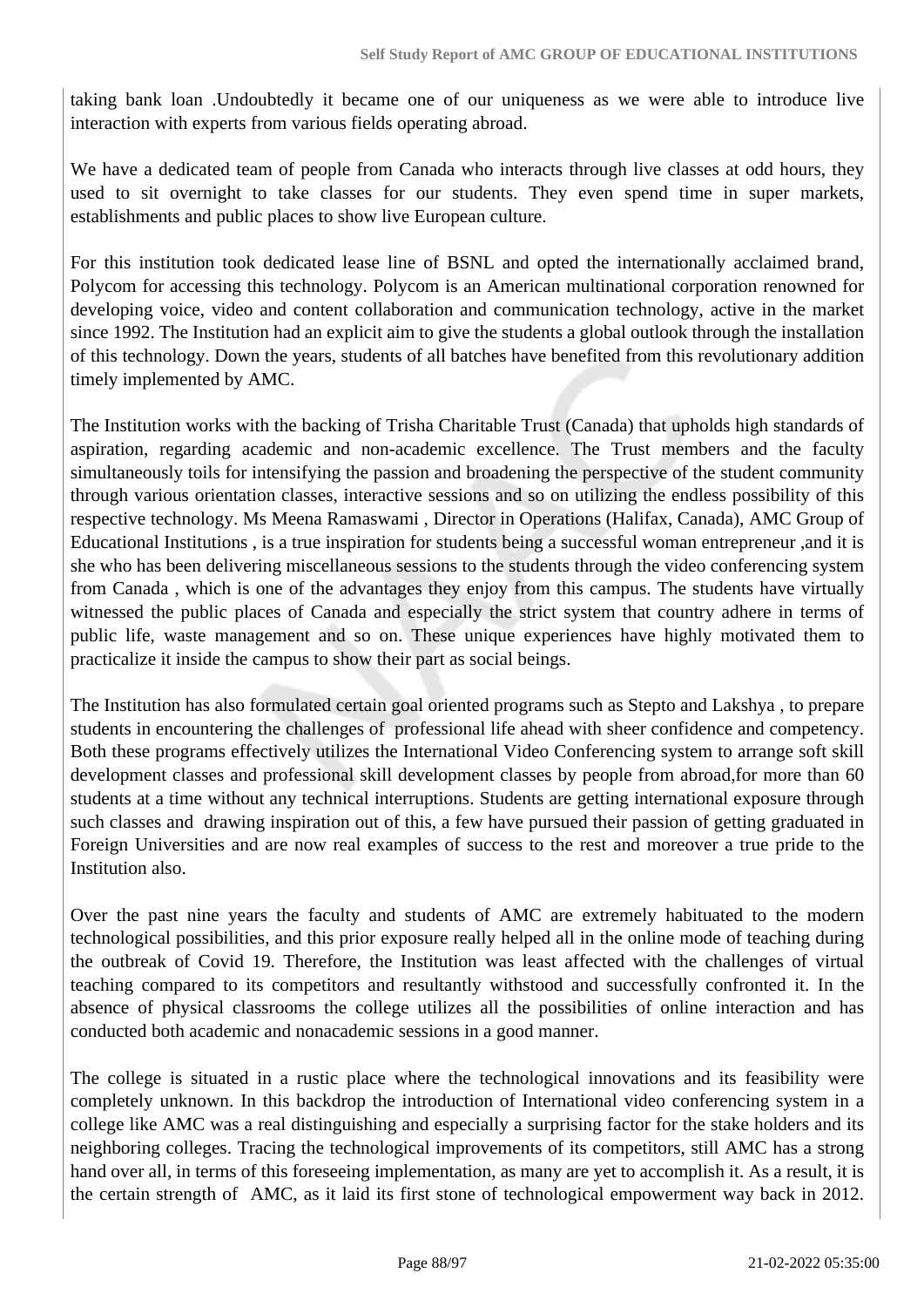This forte doubles its prominence with the internationally sound and inclined manpower in the Management of the Institution. Majority of the sessions are delivered right from Canada, which is a country having strong time zones. But irrespective of time constraints, dedicated and erudite persons are always at the helm, to accommodate and fulfill the academic and non academic needs of the students , which undoubtedly couldn't be easily imitated by others . The highly determined and dedicated manpower along with the strong technical support of International Video Conferencing facility together turns the Institution distinctive from the rest

| <b>File Description</b>                                  | <b>Document</b>      |
|----------------------------------------------------------|----------------------|
| Link for appropriate web in the Institutional<br>website | <b>View Document</b> |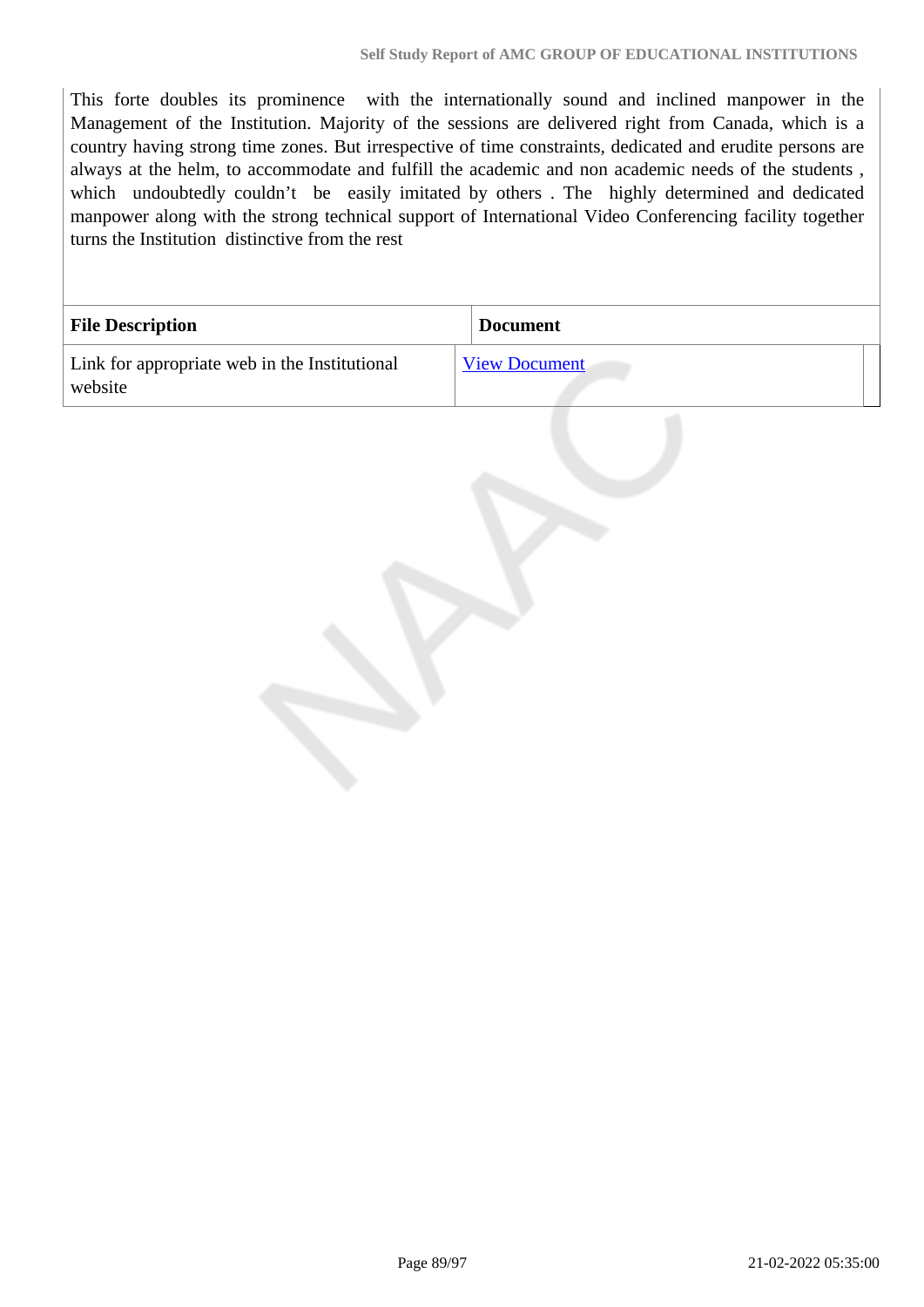# **5. CONCLUSION**

# **Additional Information :**

- Every Morning the College begins with National Song "Vande Matharam" and classes ends with National Anthem.
- The college has implemented dress code for the students. Uniform as a dress code ensure uniformity among students from different economic background. Many of the parents are daily wage earners and the expenses were extremely taxing. Parents were also with similar opinion about the dress code
- Campus is working in an undisruptive academic exercise. Not even a single working is not interrupted by student's agitations. At the same time loss of working days to natural calamities like heavy rain, flood, etc was common since 2018.
- Flexibility in tuition fee payment Since majority of the students are from economically backward the college has provided the facility to pay fee in installment basis. This will relieve the students from the burden of paying fee in lump sum.
- A new block is under construction and nearing completion

# **Concluding Remarks :**

AMC Group of educational Institutions has been playing a vital role in ensuring higher education to rural disadvantaged locality of Ottapalam Taluk and nearby areas. AMC during its journey has been delivering a promise and shouldered the responsibility and commitment to the parents to impart quality and affordable education to each and every student. The institution is soaring high towards glory by implementing activities relates to all round development of each and everyone who is a part of AMC family. The decision to go for NAAC accreditation and the process of preparing self study report for the last five years will be considered as a milestone by the stakeholders since the whole process is enabling AMC a deep introspection and self evaluation. AMC family understands the accreditation is not a preparation for an inspection but a stepping stone to a continuous quality improvement initiative. Formation of Internal Quality Assurance Cell has made positive changes in the college and sure it will continue to frame a good system and thereby ensure better quality in curriculum delivery, teaching learning process, Research and extension, student progression along with other development of college. There is no doubt that the accreditation process is going to create a roadmap for future academic and infrastructural development of college.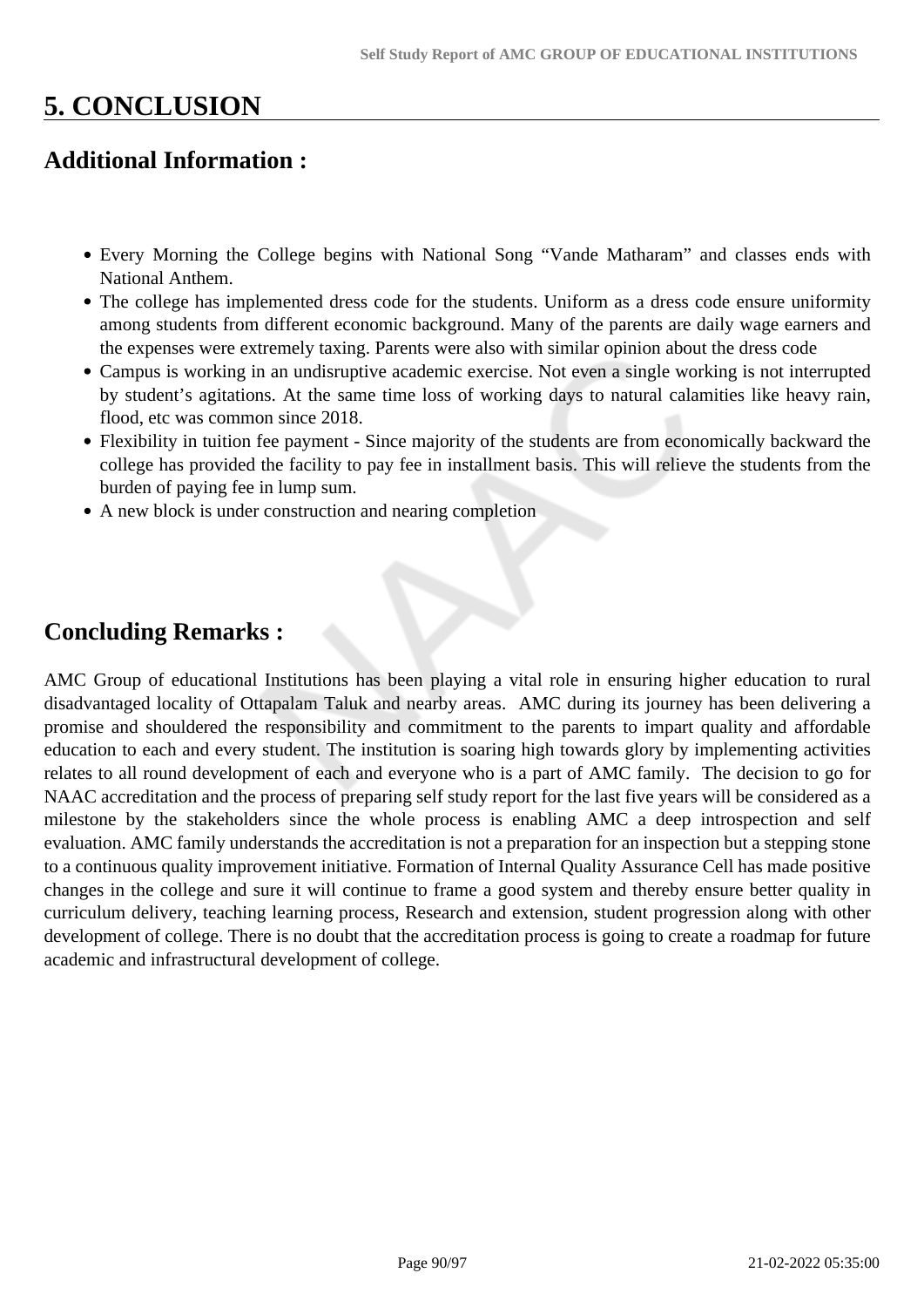# **6.ANNEXURE**

# **1.Metrics Level Deviations** Metric ID  $\vert$  Sub Questions and Answers before and after DVV Verification 1.4.1 *Institution obtains feedback on the syllabus and its transaction at the institution from the following stakeholders 1) Students 2)Teachers 3)Employers 4)Alumni*  Answer before DVV Verification : A. All of the above Answer After DVV Verification: C. Any 2 of the above Remark : Input edited referring supporting documents 2.4.3 **Average teaching experience of full time teachers in the same institution (Data for the latest completed academic year in number of years)**  2.4.3.1. **Total experience of full-time teachers** Answer before DVV Verification : 176 Answer after DVV Verification: 131 2.6.3 **Average pass percentage of Students during last five years**  2.6.3.1. **Number of final year students who passed the university examination year-wise during the last five years** Answer before DVV Verification: 2020-21 2019-20 2018-19 2017-18 2016-17 153 | 189 | 143 | 148 | 58 Answer After DVV Verification : 2020-21 2019-20 2018-19 2017-18 2016-17 153 | 209 | 157 | 148 | 58 2.6.3.2. **Number of final year students who appeared for the university examination yearwise during the last five years** Answer before DVV Verification: 2020-21 2019-20 2018-19 2017-18 2016-17 196 | 265 | 175 | 165 | 58

Answer After DVV Verification :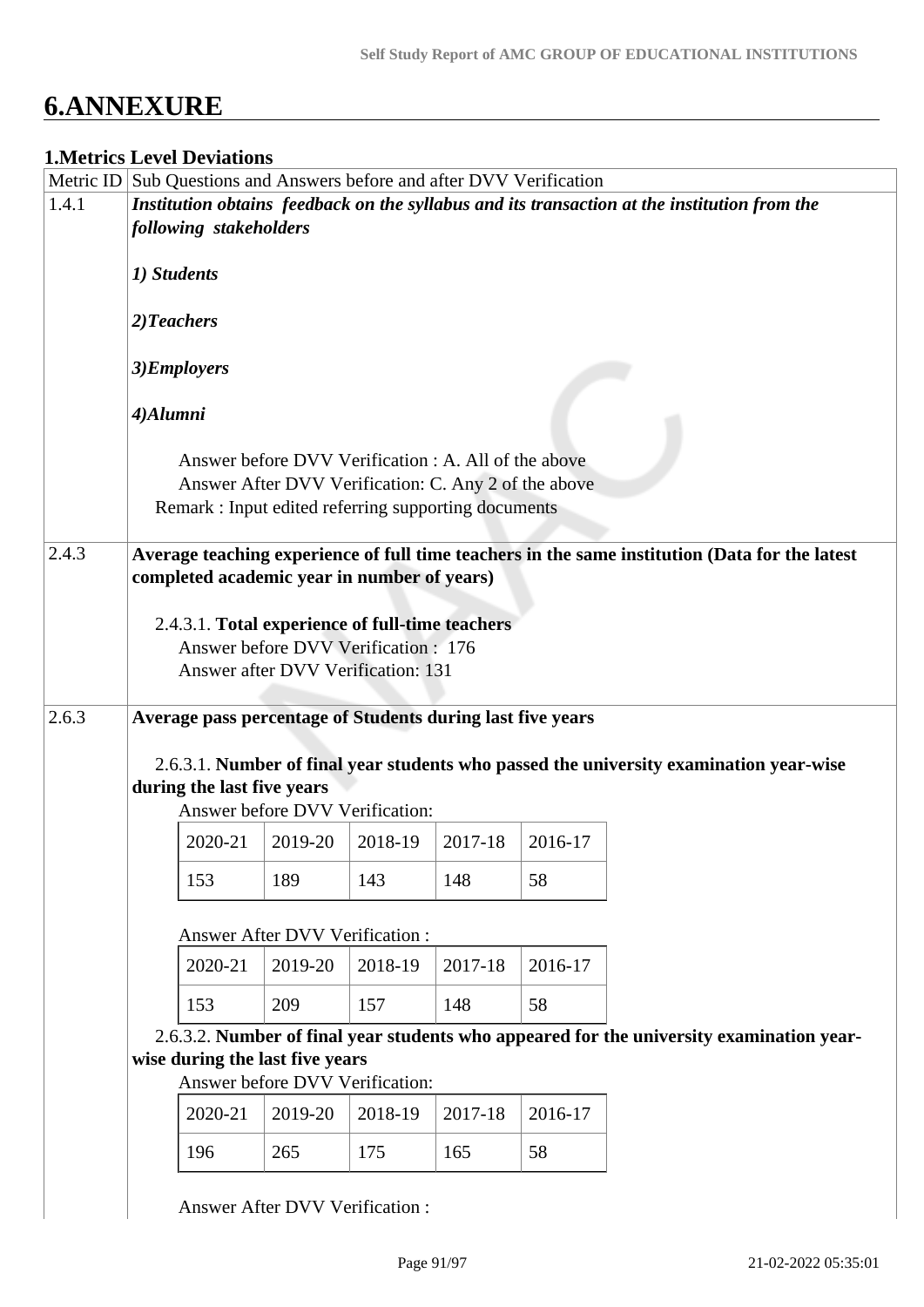|       |            | 2020-21                                                 | 2019-20                               | 2018-19      | 2017-18        | 2016-17        |                                                                                                                                                                                                                                                               |
|-------|------------|---------------------------------------------------------|---------------------------------------|--------------|----------------|----------------|---------------------------------------------------------------------------------------------------------------------------------------------------------------------------------------------------------------------------------------------------------------|
|       |            | 209                                                     | 278                                   | 174          | 165            | 58             |                                                                                                                                                                                                                                                               |
| 3.4.2 |            | government recognised bodies during the last five years |                                       |              |                |                | Number of awards and recognitions received for extension activities from government/<br>3.4.2.1. Total number of awards and recognition received for extension activities from                                                                                |
|       |            |                                                         | Answer before DVV Verification:       |              |                |                | Government/ Government recognised bodies year-wise during the last five years.                                                                                                                                                                                |
|       |            | 2020-21                                                 | 2019-20                               | 2018-19      | 2017-18        | 2016-17        |                                                                                                                                                                                                                                                               |
|       |            | 1                                                       | $\overline{0}$                        | $\mathbf{1}$ | $\overline{0}$ | $\theta$       |                                                                                                                                                                                                                                                               |
|       |            |                                                         | <b>Answer After DVV Verification:</b> |              |                |                |                                                                                                                                                                                                                                                               |
|       |            | 2020-21                                                 | 2019-20                               | 2018-19      | 2017-18        | 2016-17        |                                                                                                                                                                                                                                                               |
|       |            | 0                                                       | $\overline{0}$                        | $\theta$     | $\overline{0}$ | $\overline{0}$ |                                                                                                                                                                                                                                                               |
|       |            |                                                         |                                       |              |                |                | Remark : Input edited as Certificate of appreciation cannot be considered as an awards                                                                                                                                                                        |
| 3.4.3 |            |                                                         |                                       |              |                |                | Number of extension and outreach programs conducted by the institution through NSS/NCC,<br>Government and Government recognised bodies during the last five years                                                                                             |
|       |            | YRC etc., year-wise during the last five years          | Answer before DVV Verification:       |              |                |                | 3.4.3.1. Number of extension and outreached Programmes conducted in collaboration with<br>industry, community and Non- Government Organizations through NSS/ NCC/ Red Cross/                                                                                  |
|       |            | 2020-21                                                 | 2019-20                               | 2018-19      | 2017-18        | 2016-17        |                                                                                                                                                                                                                                                               |
|       |            | 19                                                      | 19                                    | 8            | $\overline{4}$ | 3              |                                                                                                                                                                                                                                                               |
|       |            |                                                         | Answer After DVV Verification :       |              |                |                |                                                                                                                                                                                                                                                               |
|       |            | 2020-21                                                 | 2019-20                               | 2018-19      | 2017-18        | 2016-17        |                                                                                                                                                                                                                                                               |
|       |            | 17                                                      | 19                                    | 8            | $\overline{4}$ | 3              |                                                                                                                                                                                                                                                               |
| 3.4.4 | five years |                                                         |                                       |              |                |                | Average percentage of students participating in extension activities at 3.4.3. above during last                                                                                                                                                              |
|       |            |                                                         | Answer before DVV Verification:       |              |                |                | 3.4.4.1. Total number of Students participating in extension activities conducted in<br>collaboration with industry, community and Non- Government Organizations such as Swachh<br>Bharat, AIDs awareness, Gender issue etc. year-wise during last five years |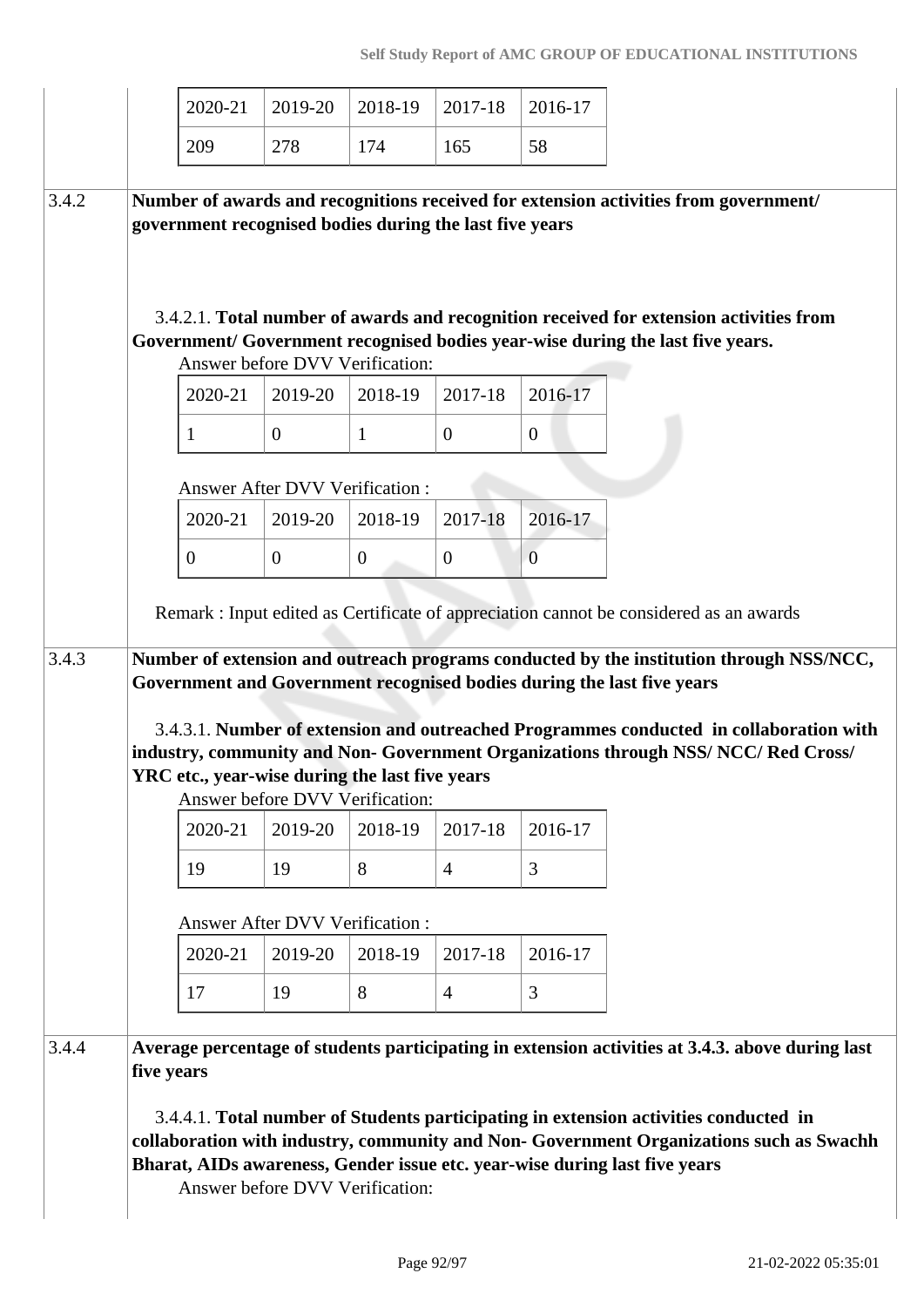|       | 2020-21                                                                                                                                                                                                                                      | 2019-20                                                                                                       | 2018-19  | 2017-18 | 2016-17  |
|-------|----------------------------------------------------------------------------------------------------------------------------------------------------------------------------------------------------------------------------------------------|---------------------------------------------------------------------------------------------------------------|----------|---------|----------|
|       | 680                                                                                                                                                                                                                                          | 683                                                                                                           | 961      | 145     | 130      |
|       |                                                                                                                                                                                                                                              | Answer After DVV Verification :                                                                               |          |         |          |
|       | 2020-21                                                                                                                                                                                                                                      | 2019-20                                                                                                       | 2018-19  | 2017-18 | 2016-17  |
|       | 591                                                                                                                                                                                                                                          | 651                                                                                                           | 355      | 145     | 130      |
| 4.1.4 | Average percentage of expenditure, excluding salary for infrastructure augmentation during<br>last five years(INR in Lakhs)<br>4.1.4.1. Expenditure for infrastructure augmentation, excluding salary year-wise during last                  |                                                                                                               |          |         |          |
|       | five years (INR in lakhs)                                                                                                                                                                                                                    | Answer before DVV Verification:                                                                               |          |         |          |
|       | 2020-21                                                                                                                                                                                                                                      | 2019-20                                                                                                       | 2018-19  | 2017-18 | 2016-17  |
|       | 1.0764                                                                                                                                                                                                                                       | 14.90693                                                                                                      | 19.66364 | 9.90807 | 33.48990 |
|       |                                                                                                                                                                                                                                              | Answer After DVV Verification :                                                                               |          |         |          |
|       | 2020-21                                                                                                                                                                                                                                      | 2019-20                                                                                                       | 2018-19  | 2017-18 | 2016-17  |
|       | 0.42                                                                                                                                                                                                                                         | 14.90693                                                                                                      | 19.66364 | 9.90807 | 33.48990 |
|       | Remark : Input edited considering only expenditure for infrastructure augmentation                                                                                                                                                           |                                                                                                               |          |         |          |
| 4.2.2 | The institution has subscription for the following e-resources<br>1. e-journals<br>2. e-ShodhSindhu<br>3. Shodhganga Membership<br>4. e-books<br>5. Databases<br>6. Remote access to e-resources                                             | Answer before DVV Verification : D. Any 1 of the above<br>Answer After DVV Verification: E. None of the above |          |         |          |
| 4.2.4 | Percentage per day usage of library by teachers and students (foot falls and login data for<br>online access) during the latest completed academic year<br>4.2.4.1. Number of teachers and students using library per day over last one year | Answer before DVV Verification : 13<br>Answer after DVV Verification: 15                                      |          |         |          |
|       | Remark: Input edited referring data uploaded by HEI                                                                                                                                                                                          |                                                                                                               |          |         |          |
| 5.2.1 | Average percentage of placement of outgoing students during the last five years                                                                                                                                                              |                                                                                                               |          |         |          |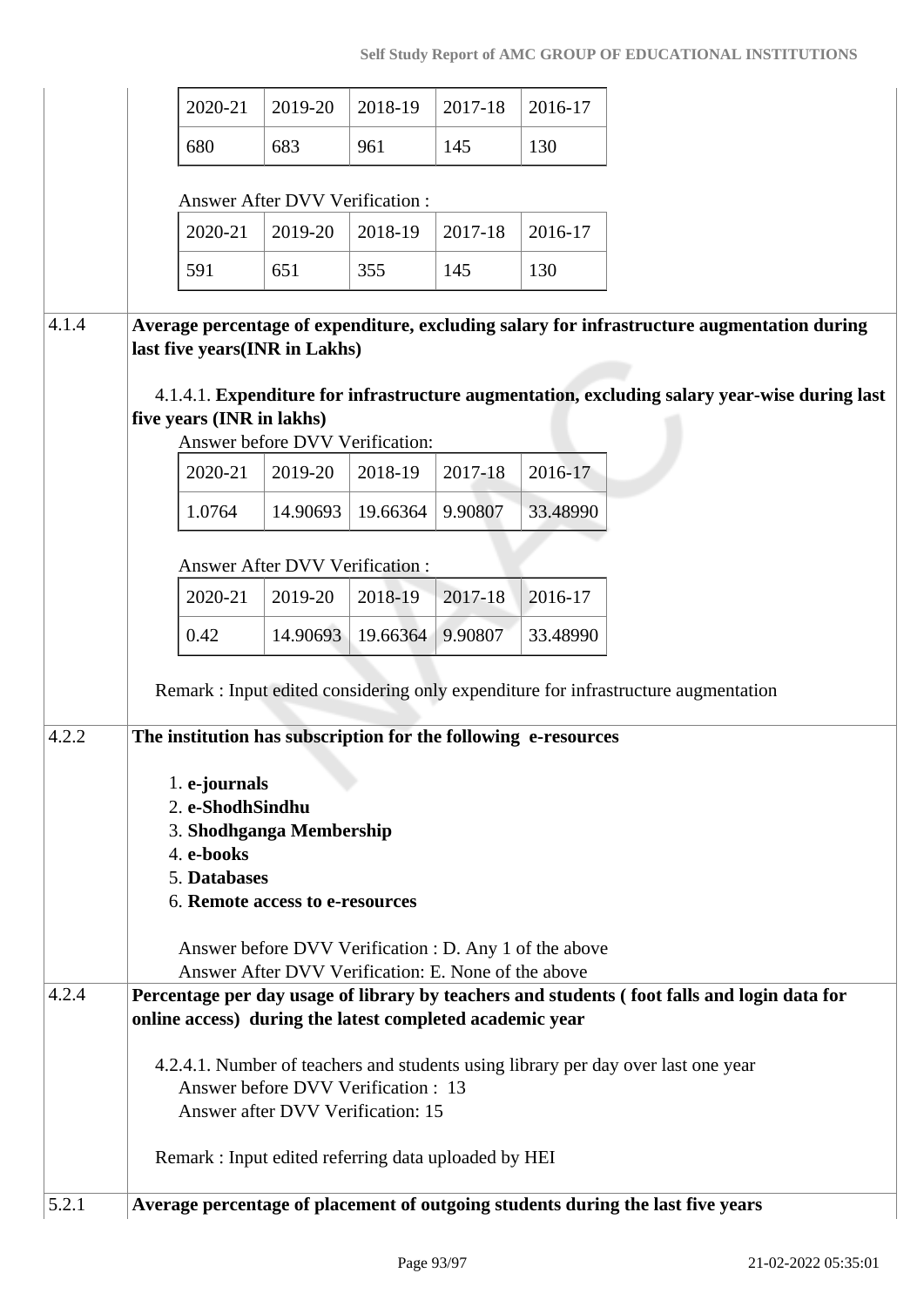| 5.2.1.1. Number of outgoing students placed year - wise during the last five years. |  |
|-------------------------------------------------------------------------------------|--|
| Answer before DVV Verification:                                                     |  |

|  | 2020-21   2019-20   2018-19   2017-18   2016-17 |               |    |
|--|-------------------------------------------------|---------------|----|
|  |                                                 | $\mathcal{L}$ | 16 |

#### Answer After DVV Verification :

|  | 2020-21   2019-20   2018-19   2017-18   2016-17 |  |
|--|-------------------------------------------------|--|
|  |                                                 |  |

Remark : Input edited referring data uploaded by HEI

5.3.1 **Number of awards/medals won by students for outstanding performance in sports/cultural activities at inter-university/state/national / international level (award for a team event should be counted as one) during the last five years.**

 5.3.1.1. **Number of awards/medals for outstanding performance in sports/cultural activities at university/state/national / international level (award for a team event should be counted as one) year-wise during the last five years.**

Answer before DVV Verification:

|  | $2020-21$   2019-20   2018-19   2017-18   2016-17 |  |
|--|---------------------------------------------------|--|
|  |                                                   |  |

## Answer After DVV Verification :

|  | 2020-21   2019-20   2018-19   2017-18   2016-17 |  |
|--|-------------------------------------------------|--|
|  |                                                 |  |

5.3.3 **Average number of sports and cultural events/competitions in which students of the Institution participated during last five years (organised by the institution/other institutions)**

> 5.3.3.1. **Number of sports and cultural events/competitions in which students of the Institution participated year-wise during last five years**

Answer before DVV Verification:

|  |    | $2020-21$   2019-20   2018-19   2017-18   2016-17 |    |
|--|----|---------------------------------------------------|----|
|  | 60 | -37                                               | 29 |

#### Answer After DVV Verification :

|  | $2020-21$   2019-20   2018-19   2017-18   2016-17 |  |
|--|---------------------------------------------------|--|
|  |                                                   |  |

$$
5.3.2
$$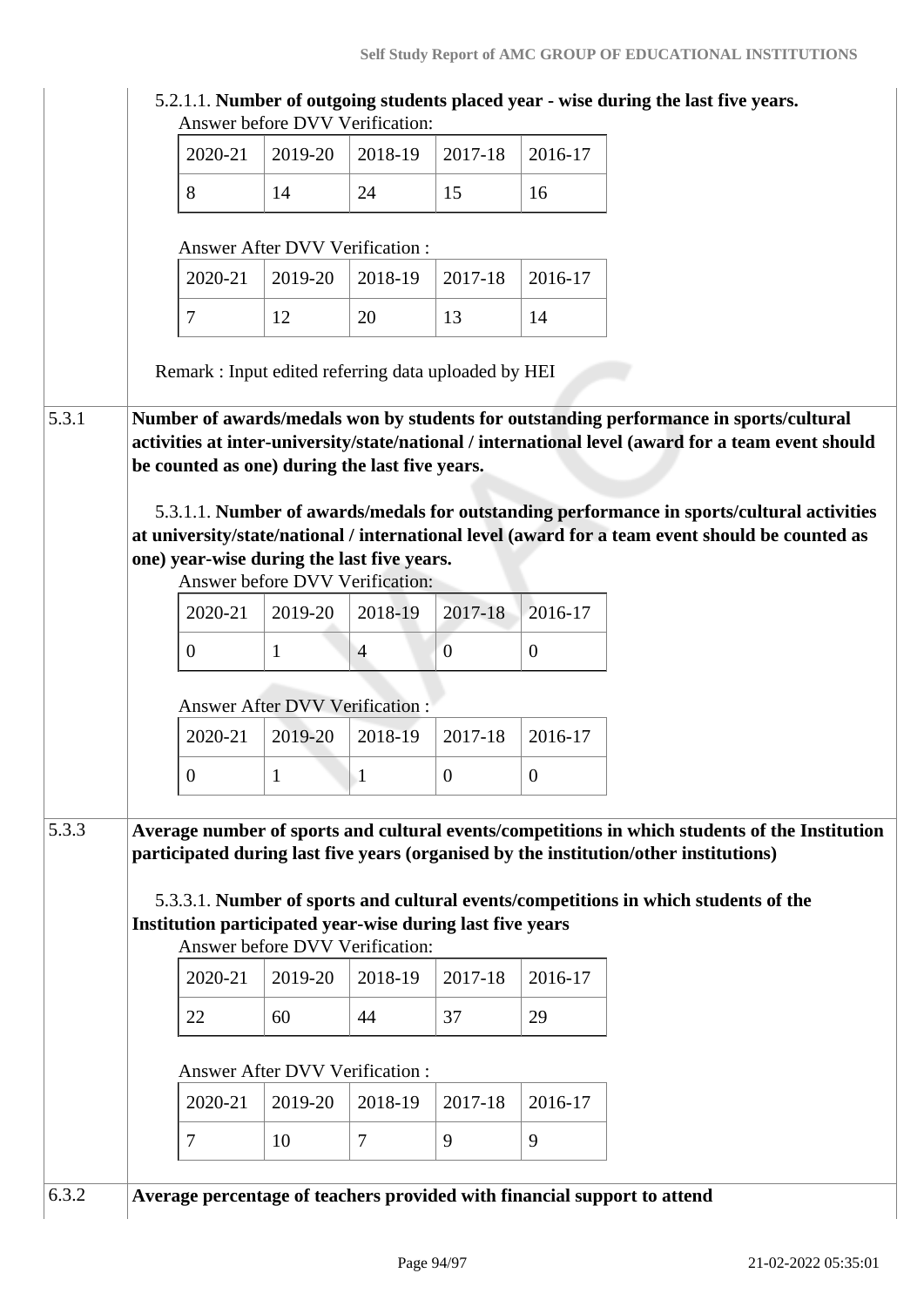**conferences/workshops and towards membership fee of professional bodies during the last five years**

## 6.3.2.1. **Number of teachers provided with financial support to attend**

**conferences/workshops and towards membership fee of professional bodies year wise during the last five years**

Answer before DVV Verification:

|  | $2020-21$   2019-20   2018-19   2017-18   2016-17 |  |
|--|---------------------------------------------------|--|
|  |                                                   |  |

Answer After DVV Verification :

| $2020-21$   2019-20   2018-19   2017-18   2016-17 |  |  |
|---------------------------------------------------|--|--|
|                                                   |  |  |

6.3.3 **Average number of professional development /administrative training programs organized by the institution for teaching and non teaching staff during the last five years**

> 6.3.3.1. **Total number of professional development /administrative training Programmes organized by the institution for teaching and non teaching staff year-wise during the last five years**

Answer before DVV Verification:

|  |  | $2020-21$   2019-20   2018-19   2017-18   2016-17 |
|--|--|---------------------------------------------------|
|  |  |                                                   |

Answer After DVV Verification :

|  | 2020-21   2019-20   2018-19   2017-18   2016-17 |  |  |
|--|-------------------------------------------------|--|--|
|  |                                                 |  |  |

6.3.4 **Average percentage of teachers undergoing online/ face-to-face Faculty Development Programmes (FDP)during the last five years (Professional Development Programmes, Orientation / Induction Programmes, Refresher Course, Short Term Course ).**

> 6.3.4.1. **Total number of teachers attending professional development Programmes viz., Orientation / Induction Programme, Refresher Course, Short Term Course year-wise during the last five years**

Answer before DVV Verification:

|  | $\mid$ 2020-21 $\mid$ 2019-20 $\mid$ 2018-19 $\mid$ 2017-18 $\mid$ 2016-17 |  |  |
|--|----------------------------------------------------------------------------|--|--|
|  |                                                                            |  |  |

#### Answer After DVV Verification :

|  | $2020 - 21$ |  | 2019-20   2018-19   2017-18   2016-17 |  |  |
|--|-------------|--|---------------------------------------|--|--|
|--|-------------|--|---------------------------------------|--|--|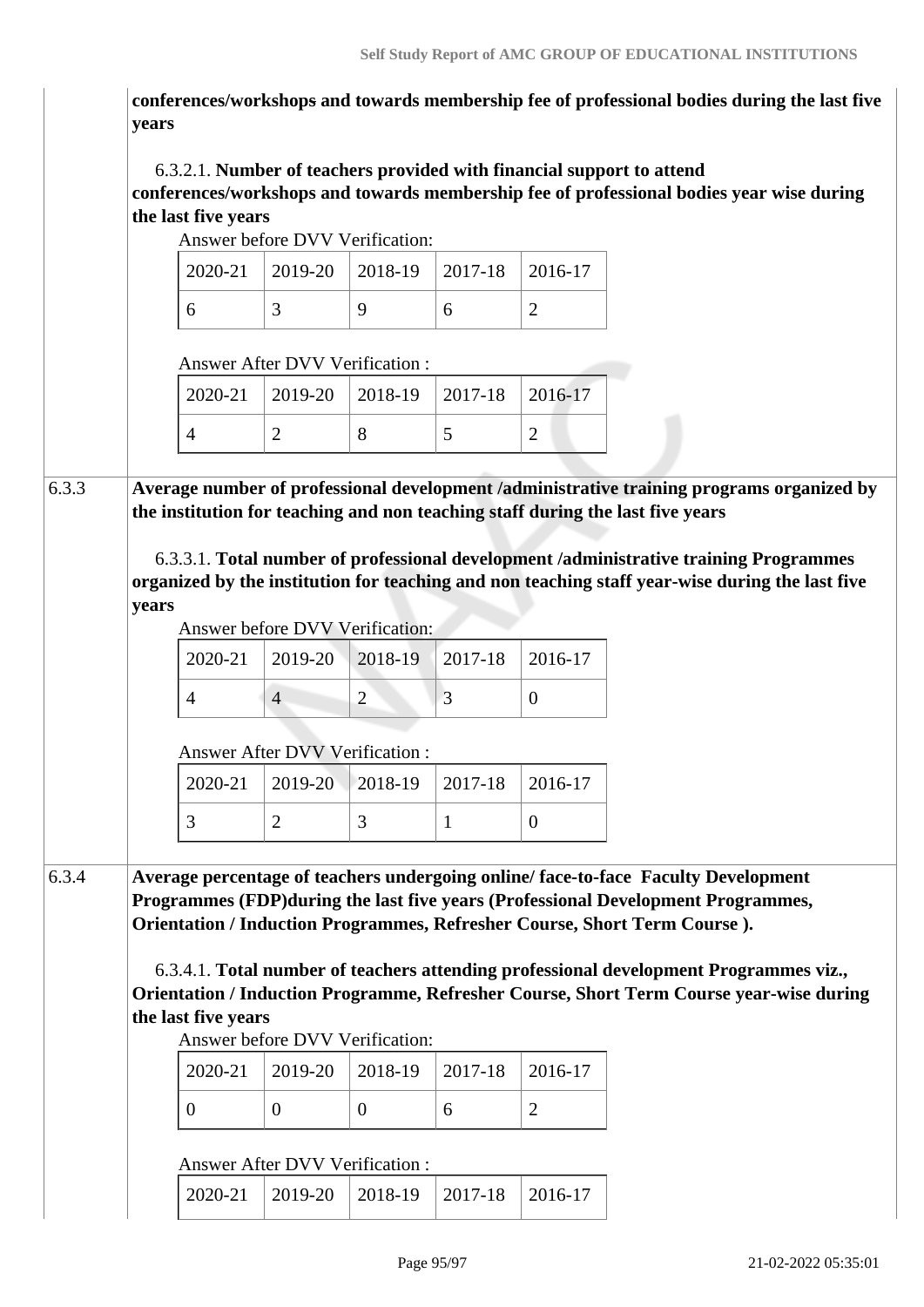|       | $\overline{0}$                                                  | $\overline{0}$                                         | $\overline{0}$                                                                                                                                              | $\theta$ | $\overline{2}$ |                                                                                                                                                                              |                                                                                                                                                                                         |
|-------|-----------------------------------------------------------------|--------------------------------------------------------|-------------------------------------------------------------------------------------------------------------------------------------------------------------|----------|----------------|------------------------------------------------------------------------------------------------------------------------------------------------------------------------------|-----------------------------------------------------------------------------------------------------------------------------------------------------------------------------------------|
|       |                                                                 |                                                        | Remark: Input edited by considering 5 days and above FDP.                                                                                                   |          |                |                                                                                                                                                                              |                                                                                                                                                                                         |
| 6.5.3 | Quality assurance initiatives of the institution include:       |                                                        |                                                                                                                                                             |          |                |                                                                                                                                                                              |                                                                                                                                                                                         |
|       |                                                                 | 3. Participation in NIRF<br><b>Certification, NBA)</b> | analysed and used for improvements<br>2. Collaborative quality intitiatives with other institution(s)<br>Answer before DVV Verification : C. 2 of the above |          |                | 1. Regular meeting of Internal Quality Assurance Cell (IQAC); Feedback collected,<br>4. any other quality audit recognized by state, national or international agencies (ISO |                                                                                                                                                                                         |
|       |                                                                 |                                                        | Answer After DVV Verification: C. 2 of the above                                                                                                            |          |                |                                                                                                                                                                              |                                                                                                                                                                                         |
| 7.1.7 | The Institution has disabled-friendly, barrier free environment |                                                        |                                                                                                                                                             |          |                |                                                                                                                                                                              |                                                                                                                                                                                         |
|       |                                                                 |                                                        | 2. Divyangjan friendly washrooms<br>software, mechanized equipment<br>reading material, screen reading                                                      |          |                | 1. Built environment with ramps/lifts for easy access to classrooms.<br>3. Signage including tactile path, lights, display boards and signposts                              | 4. Assistive technology and facilities for Divyangjan accessible website, screen-reading<br>5. Provision for enquiry and information : Human assistance, reader, scribe, soft copies of |
|       |                                                                 |                                                        | Answer before DVV Verification : C. 2 of the above<br>Answer After DVV Verification: C. 2 of the above                                                      |          |                |                                                                                                                                                                              |                                                                                                                                                                                         |

## **2.Extended Profile Deviations**

|     | 2.LARHURU 1 I VIIIR DRTIUDIID |                                                     |         |         |                                                                                    |
|-----|-------------------------------|-----------------------------------------------------|---------|---------|------------------------------------------------------------------------------------|
| ID  | <b>Extended Questions</b>     |                                                     |         |         |                                                                                    |
| 1.1 |                               | Number of students year-wise during last five years |         |         |                                                                                    |
|     |                               |                                                     |         |         |                                                                                    |
|     |                               | Answer before DVV Verification:                     |         |         |                                                                                    |
|     | 2020-21                       | 2019-20                                             | 2018-19 | 2017-18 | 2016-17                                                                            |
|     | 799                           | 752                                                 | 641     | 617     | 412                                                                                |
|     |                               |                                                     |         |         |                                                                                    |
|     |                               | <b>Answer After DVV Verification:</b>               |         |         |                                                                                    |
|     | 2020-21                       | 2019-20                                             | 2018-19 | 2017-18 | 2016-17                                                                            |
|     | 312                           | 286                                                 | 201     | 265     | 175                                                                                |
|     |                               |                                                     |         |         |                                                                                    |
| 2.2 |                               |                                                     |         |         | Total Expenditure excluding salary year-wise during last five years (INR in Lakhs) |
|     |                               |                                                     |         |         |                                                                                    |
|     |                               | Answer before DVV Verification:                     |         |         |                                                                                    |
|     |                               |                                                     |         |         |                                                                                    |
|     | 2020-21                       | 2019-20                                             | 2018-19 | 2017-18 | 2016-17                                                                            |